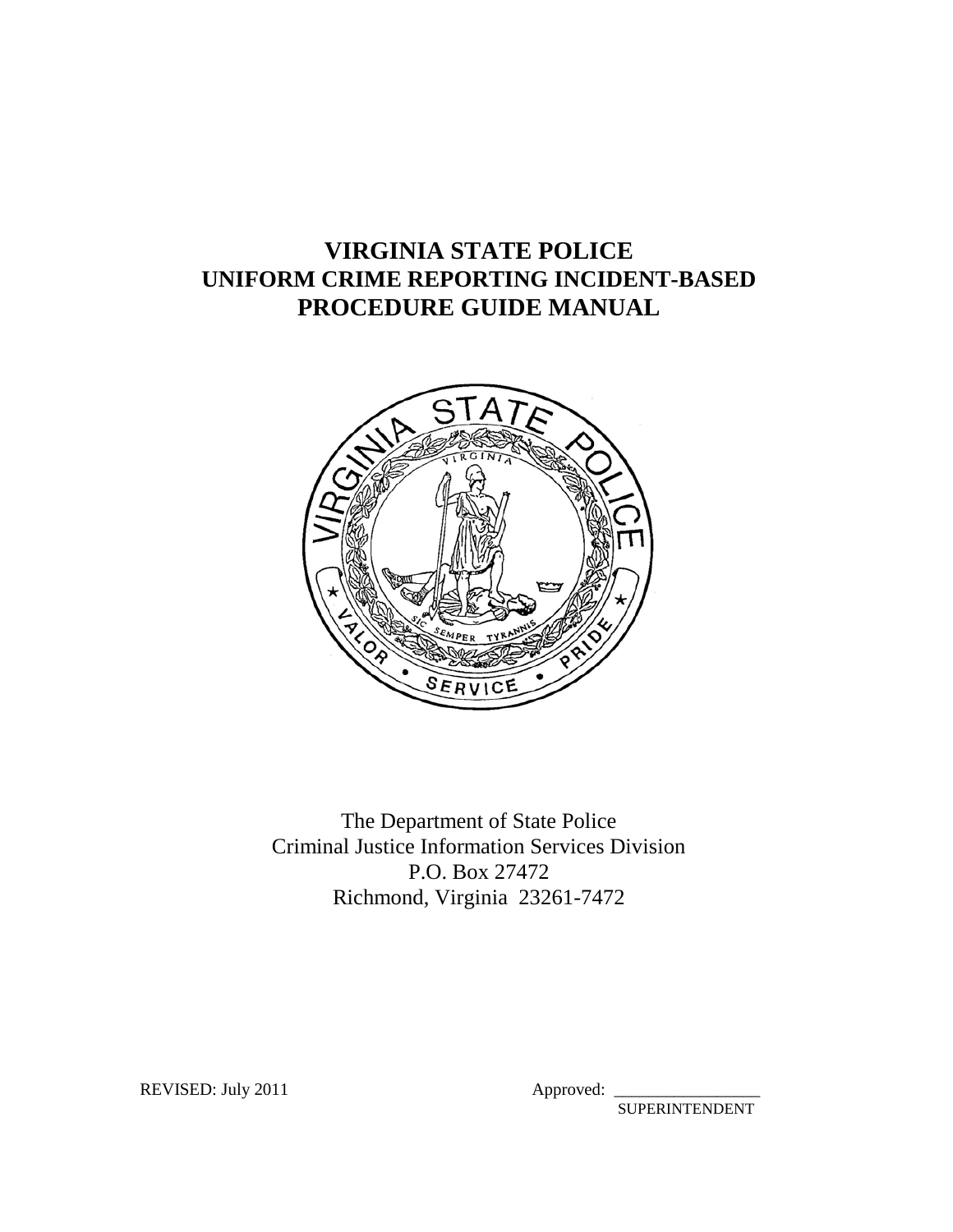## Distribution List

## **Office of Performance Management and Internal Controls**

Director

Planning and Research Manager

## **Information Technology**

**Director** 

Application Manager

## **Professional Standards Unit**

Director

Internal Auditors

## **Criminal Justice Information Services Division**

CJIS Officer Assistant CJIS Officer – VCIN First Sergeant IBR Manager VCIN Field Representatives

### **External Distribution**

Publicize the availability of the reports on the Virginia State Police website to:

All law-enforcement agencies Attorneys for the Commonwealth Courts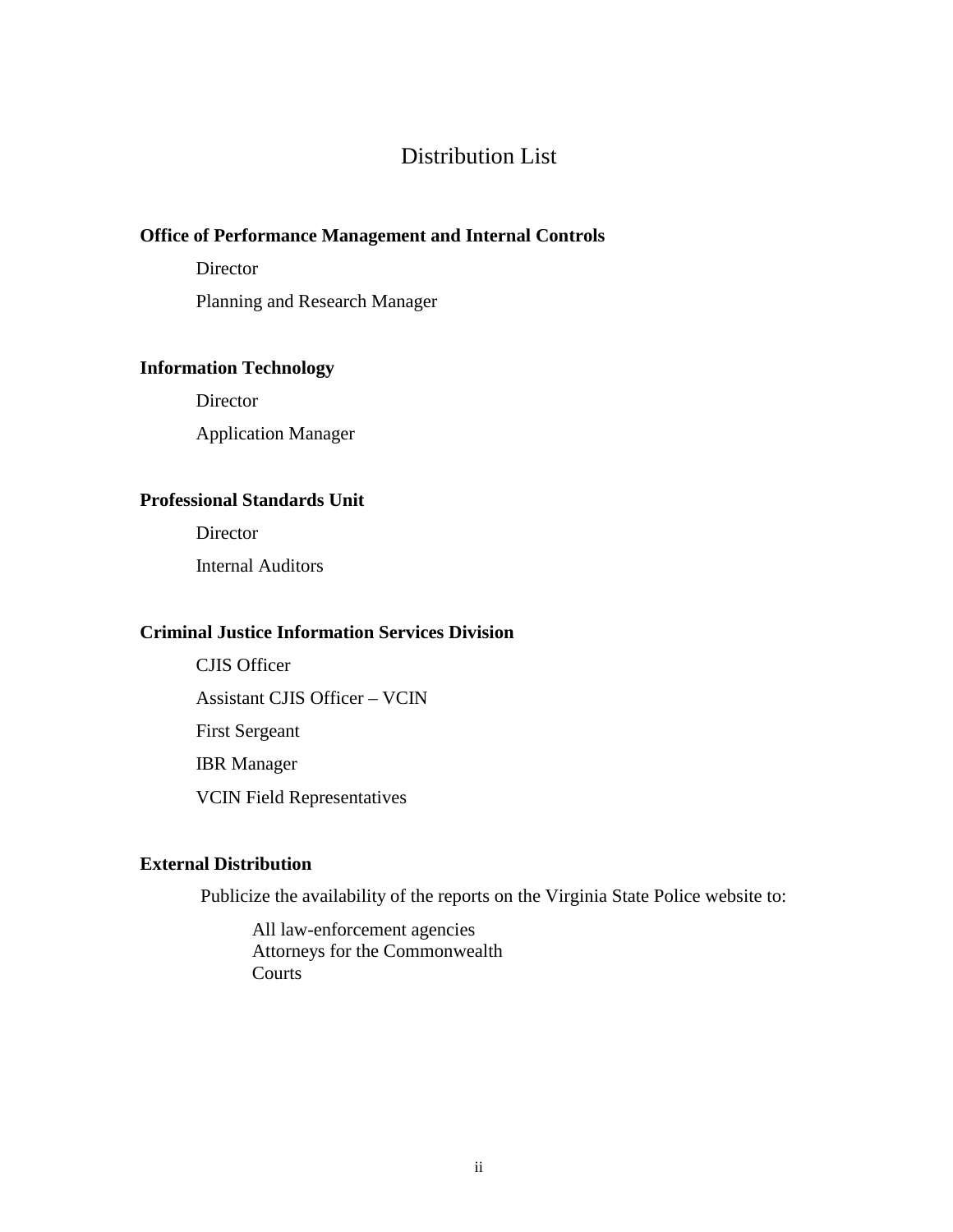## **TABLE OF CONTENTS**

| <b>Uniform Crime Reporting Program</b>     | 1              |
|--------------------------------------------|----------------|
| Background                                 | 1              |
| Development of Incident Based Reporting    | 1              |
| <b>Authority</b>                           | $\overline{2}$ |
| <b>The Incident Based Reporting System</b> | 3              |
| <b>IBR</b> Reports                         | $\overline{4}$ |
| <b>Jurisdictional Reporting Rules</b>      | 5              |
| <b>Group A Offenses</b>                    | 6              |
| IBR Group A Offense Definitions            | 6              |
| <b>Classifying Assaults</b>                | $\overline{7}$ |
| <b>Group B Offenses</b>                    | 20             |
| <b>IBR</b> Group B Offense Definition      | 21             |
| <b>IBR</b> Data Submissions                | 23             |
| Group A Incident Report                    | 24             |
| Group B Arrest Report                      | 25             |
| Definition of Incident                     | 25             |
| <b>Classifying Offenses</b>                | 26             |
| Crimes Against Persons/Property/Society    | 26             |
| <b>IBR</b> Offense Codes                   | 27             |
| <b>Administrative Data</b>                 | 29             |
| <b>ORI</b> Number                          | 29             |
| <b>Incident Number</b>                     | 29             |
| Cargo Theft                                | 29             |
| <b>Incident Date</b>                       | 29             |
| Incident Hour                              | 29             |
| <b>Report Date Indicator</b>               | 30             |
| Clearance of an Incident                   | 30             |
| <b>Exceptional Clearance</b>               | 30             |
| <b>Exceptional Clearance Date</b>          | 31             |
| <b>Offense Data</b>                        | 31             |
| <b>IBR</b> Offense Code                    | 31             |
| Offense Attempted/Completed                | 32             |
| Offender (s) Suspected of Using            | 32             |
| <b>Bias Motivation</b>                     | 33             |
| <b>Location Type</b>                       | 33             |
| Number of Premises Entered                 | 35             |
| Method of Entry                            | 36             |
| Type Criminal Activity                     | 36             |
| Type Weapon/Force Involved                 | 37             |
| <b>Automatic Firearm</b>                   | 38             |
| <b>Type Security</b>                       | 38             |
| Entry/Exit                                 | 38             |
| <b>How Left Scene</b>                      | 38             |
| <b>Property Data</b>                       | 39             |
| <b>Property Quantity</b>                   | 39             |
| Type Property Loss/Etc.                    | 39             |
| <b>Property Description</b>                | 39             |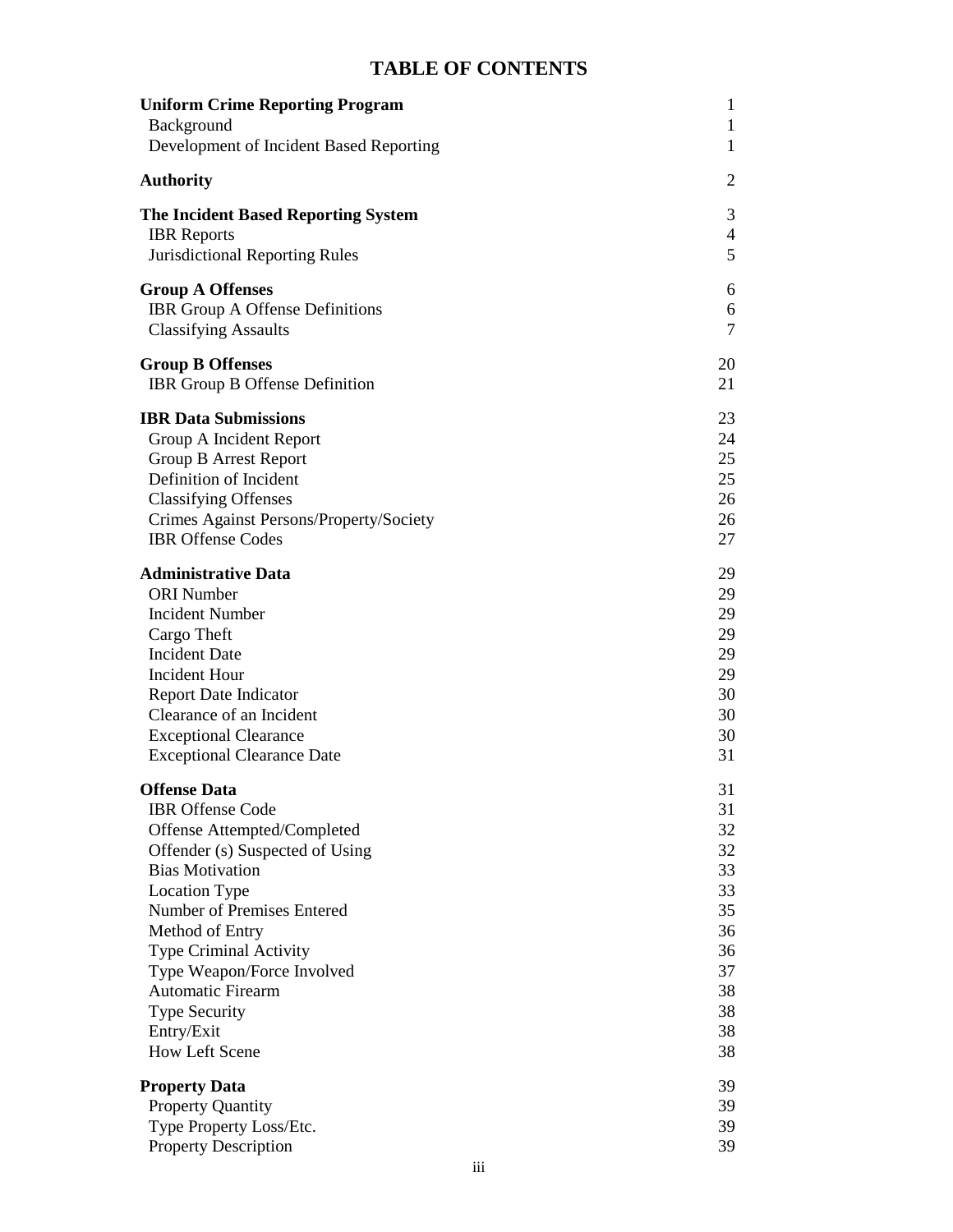| <b>Property Offense Code</b>                         | 44 |
|------------------------------------------------------|----|
| Value of Property                                    | 44 |
| Date Recovered                                       | 45 |
| Number of Stolen Motor Vehicles                      | 45 |
| Number of Recovered Motor Vehicles                   | 45 |
| <b>Suspected Drug Type</b>                           | 45 |
| <b>Estimated Drug Quantity</b>                       | 46 |
| <b>Type Drug Measurement</b>                         | 46 |
| Victim Data                                          | 47 |
| Victim Sequence Number                               | 47 |
| Victim Connected to IBR Offense Code(s)              | 47 |
| Type of Victim                                       | 48 |
| Age of Victim                                        | 48 |
| Sex of Victim                                        | 49 |
| Race of Victim                                       | 48 |
| <b>Ethnicity of Victim</b>                           | 49 |
| <b>Resident Status of Victim</b>                     | 49 |
| <b>Aggravated Assault/Homicide Circumstances</b>     | 50 |
| <b>Additional Justifiable Homicide Circumstances</b> | 51 |
| Type of Injury                                       | 51 |
| Offender Number(s) to be Related                     | 52 |
| Relationship of Victim to Offender                   | 52 |
| <b>Assault Status</b>                                | 53 |
| Type Activity                                        | 54 |
| Type Assignment                                      | 54 |
| <b>Offender Data</b>                                 | 54 |
| Offender (Sequence) Number                           | 54 |
| Age of Offender                                      | 55 |
| Sex of Offender                                      | 55 |
| Race of Offender                                     | 55 |
|                                                      |    |
| <b>Arrestee Data</b>                                 | 55 |
| <b>Group B Arrest Reports</b>                        | 56 |
| Arrestee (Sequence) Number                           | 56 |
| <b>Arrest (Transaction) Number</b>                   | 56 |
| <b>Arrest Date</b>                                   | 57 |
| Type of Arrest                                       | 57 |
| Multiple Arrestee Segments Indicator                 | 57 |
| <b>IBR Arrest Offense Code</b>                       | 58 |
| Arrestee Was Armed With                              | 58 |
| Age of Arrestee                                      | 59 |
| Sex of Arrestee                                      | 59 |
| Race of Arrestee                                     | 60 |
| <b>Ethnicity of Arrestee</b>                         | 60 |
| <b>Resident Status of Arrestee</b>                   | 60 |
| Disposition of Arrestee Under 18                     | 60 |
| <b>Arrest Type Activity</b>                          | 61 |
| <b>Arrest Type Drug</b>                              | 61 |
| Juvenile Arrest Reporting                            | 62 |
| <b>Offense Lookup Table</b>                          | 63 |
| <b>Classifying Offenses of General Applicability</b> | 63 |
| Offense Lookup Table                                 | 65 |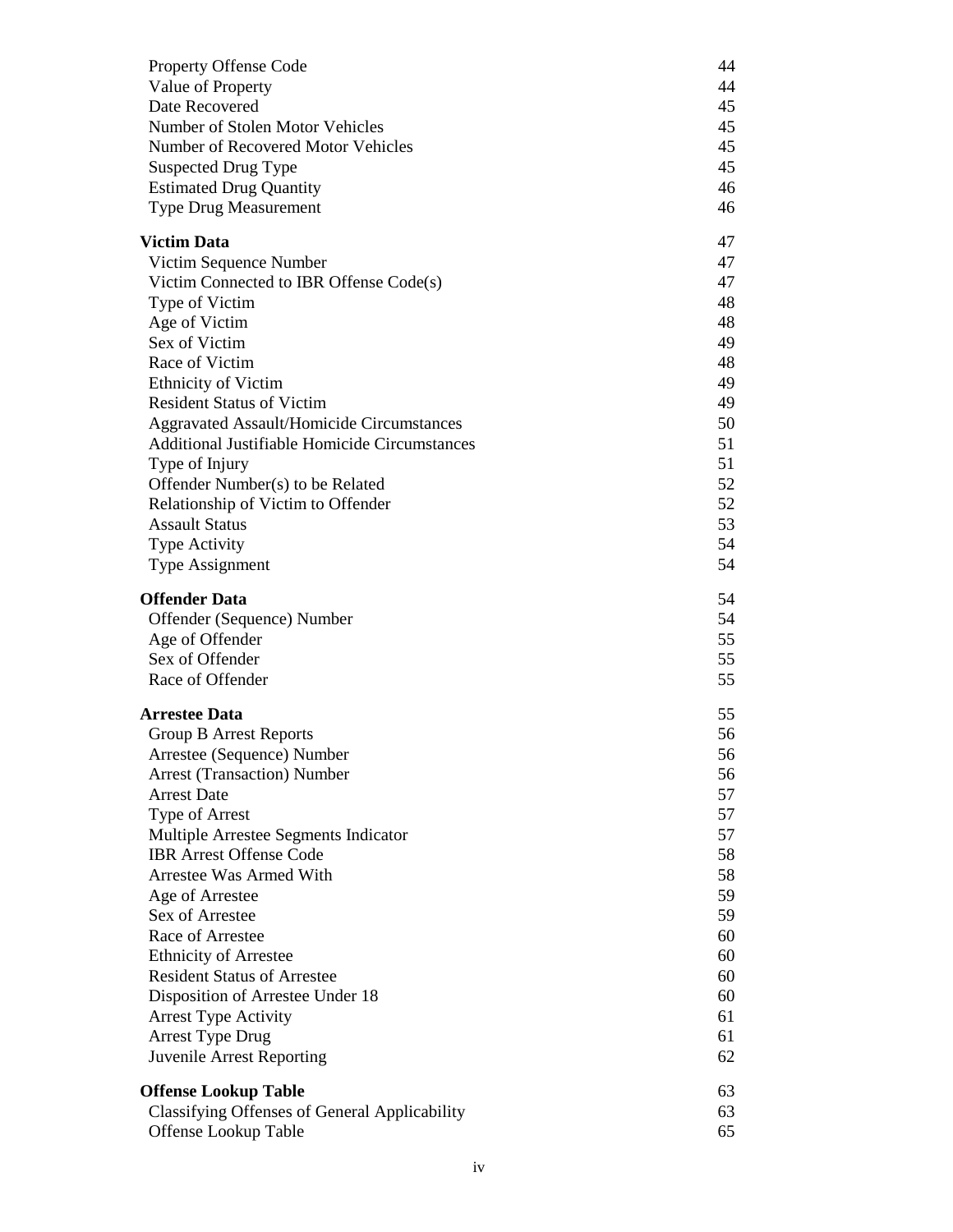#### **UNIFORM CRIME REPORTING PROGRAM**

#### **BACKGROUND**

Development of the nationwide summary Uniform Crime Reporting (UCR) Program began over seventy-five years ago. In 1930, crime counts were first requested from local police departments, with the Federal Bureau of Investigation (FBI) designated by Congress to collect, compile, and analyze these statistics. The Committee on Uniform Crime Records of the International Association of Chiefs of Police played a primary role in the origin and development of the UCR Program and, to this day, serves in a strong advisory capacity. In 1966 the National Sheriffs' Association (NSA) established a Committee on Uniform Crime Reporting to serve in an advisory capacity to the NSA membership and the national Uniform Crime Reporting Program. This and similar committees continue to be active in promoting interest and integrity in the UCR Program through standardization of offense classifications and scoring procedures to ensure uniformity and consistency of data. Despite these types of efforts, it was recognized that Uniform Crime Reporting suffered substantial inherent limitations. Such limitations eventually led to the development of the Incident Based Reporting (IBR).

#### **DEVELOPMENT OF INCIDENT BASED REPORTING**

The IBR system was designed to meet crime reporting needs well into the future by capturing more and more detailed information. During the preliminary development of IBR and with the support of the FBI, advice was solicited from the National Association of State UCR programs, the International Association of Chiefs of Police, the National Sheriffs' Association, the National Alliance of State Drug Enforcement Agencies and other federal, state and local criminal justice agencies. The guidelines and specifications developed were provided to South Carolina for testing in a pilot program in 1987. As a result of the testing, further refinements were made. In 1988, a national conference was held to present these guidelines and obtain feedback from representatives of law enforcement agencies in attendance. While the consensus was that the FBI should proceed with efforts to implement this system nationally, additional suggestions and modifications concerning this program were submitted over the following months. The FBI began accepting National Incident Based Reporting System (NIBRS) data as of January 1989. To date, 41 state Programs are certified for NIBRS participation. One of the states certified by the National Program to collect NIBRS data is Virginia.

Virginia formed a State UCR Committee in 1986 to follow the developments of the national IBR system and to evaluate its impact. This committee was composed of representatives from the Virginia State Sheriffs' Association, the Virginia Association of Chiefs of Police, the Department of Criminal Justice Services, and the Department of State Police. Among its many undertakings, the State UCR Committee created the UCR Forms Subcommittee. This subcommittee developed, tested and subsequently recommended a standard Incident Based Reporting form for use in Virginia. The Forms Subcommittee recommended this form be used at the option of the reporting agencies. Nevertheless, agencies may use their own form to report the required data to the central repository. It is important to recognize that this form is used to *collect* the various data concerning criminal activity. Because of the numerous data elements collected, law enforcement agencies *report* this data to the central repository via an automated system. The UCR Committee recommended that the Superintendent of the Department of State Police adopt the minimum, mandatory data standards recommended by FBI/UCR and proceed with the implementation of Incident Based Reporting in Virginia. The committee also recommended that the data be collected that would relate each offense within an incident to the type of property, type of security/alarm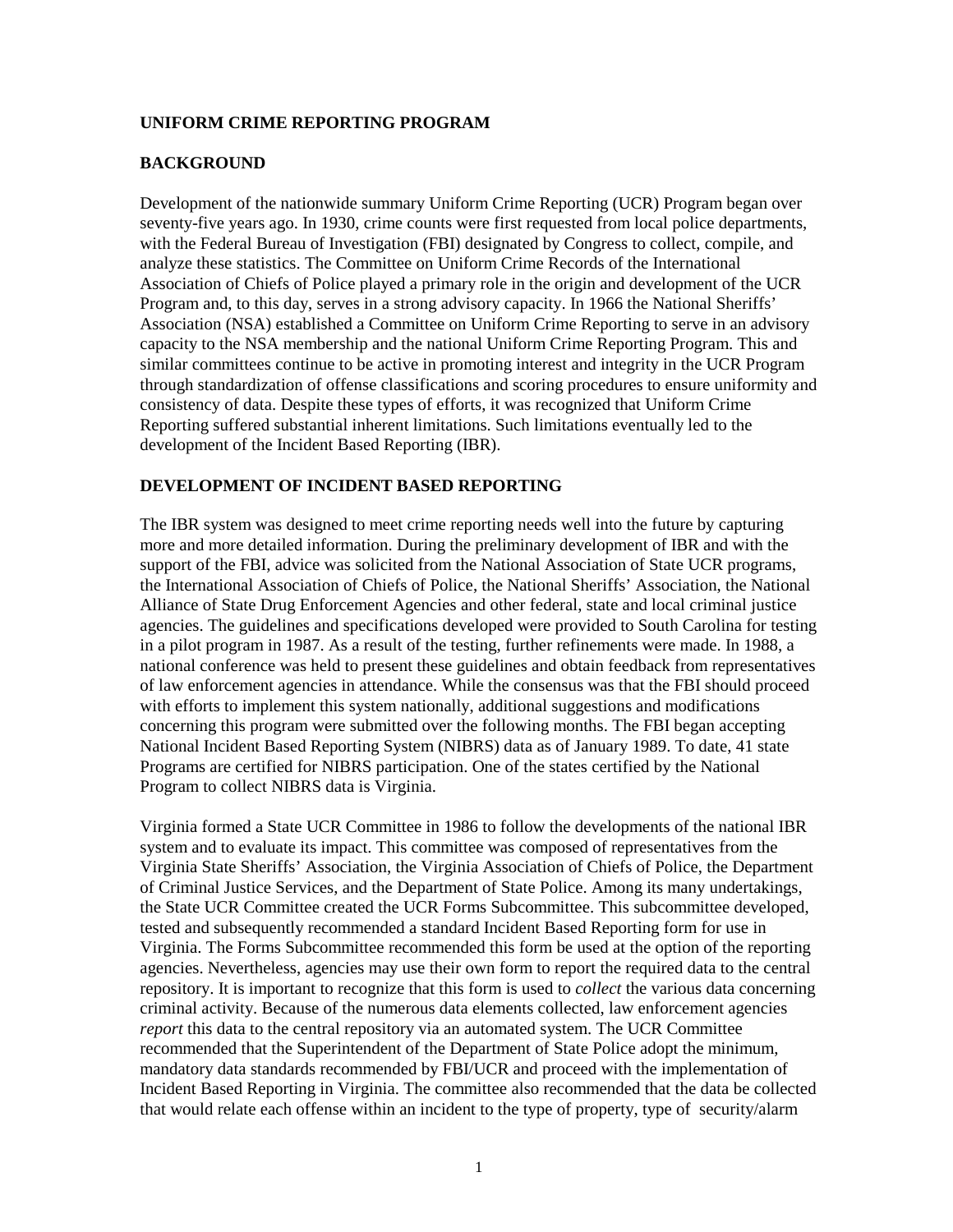system used, how the offender was able to enter and exit the structure as well as the means used to leave the scene.

IBR data is also collected on:

- 1. Law Enforcement Officers Killed and Assaulted (LEOKA) relating to the types of activities and assignments the officer was performing at the time of the offense,
- 2. hate crimes those criminal offenses that are motivated in whole or in part, by the offender's bias against a race, religion, sexual orientation, ethnicity or national origin or disability. Such crimes may be committed against persons, property or society, and
- 3. the number of full-time sworn and civilian personnel employed by law enforcement agencies.

Some of the major benefits derived from the IBR system are:

Greater specificity in reporting; More correlation between offenses, property, victims, offenders, and arrestees; Expanded victim/offender relationships; Distinction between attempted and completed crimes; Increased reporting of various circumstances relative to specific crimes.

#### **AUTHORITY**

The Code of Virginia, under § 52-28 et seq., requires the submission of periodic uniform crime reports to Virginia State Police by local law enforcement agencies. In the past, some of these reports have been inaccurate, incomplete or nonexistent. As a partial remedy to this situation, the 2006 Virginia General Assembly, under House Bill 599, placed additional restrictions regarding the appropriation of state funds to localities with police departments. In part, House Bill 599 states:

*Effective July 1, 2007, the director of the Department of Criminal Justice Services is authorized to withhold reimbursements due to a locality under Title 9.1, Chapter 1, Article 8, Code of Virginia, upon notification from the Superintendent of State Police that there is reason to believe that crime data reported by the locality to the Department of State Police in accordance with § 52-28, Code of Virginia, is missing, incomplete or incorrect. Upon subsequent notification by the superintendent that the data is accurate, the director shall make reimbursement of withheld funding due the locality when such corrections are made within the same fiscal year that funds have been withheld.* 

In addition, House Bill 599 places greater restrictions on Sheriffs' Offices and also states:

*Effective July 1, 2007, the Compensation Board is authorized to withhold reimbursements due the locality for sheriff and jail expenses upon notification from the Superintendent of State Police that there is reason to believe that the crime data reported by the locality to the Department of State Police in accordance with § 52-28, Code of Virginia, is missing, incomplete or incorrect. Upon subsequent notification by the Superintendent that the data is accurate, the Compensation Board shall make reimbursement of withheld funding due the locality when such corrections are made within the same fiscal year that funds have been withheld.*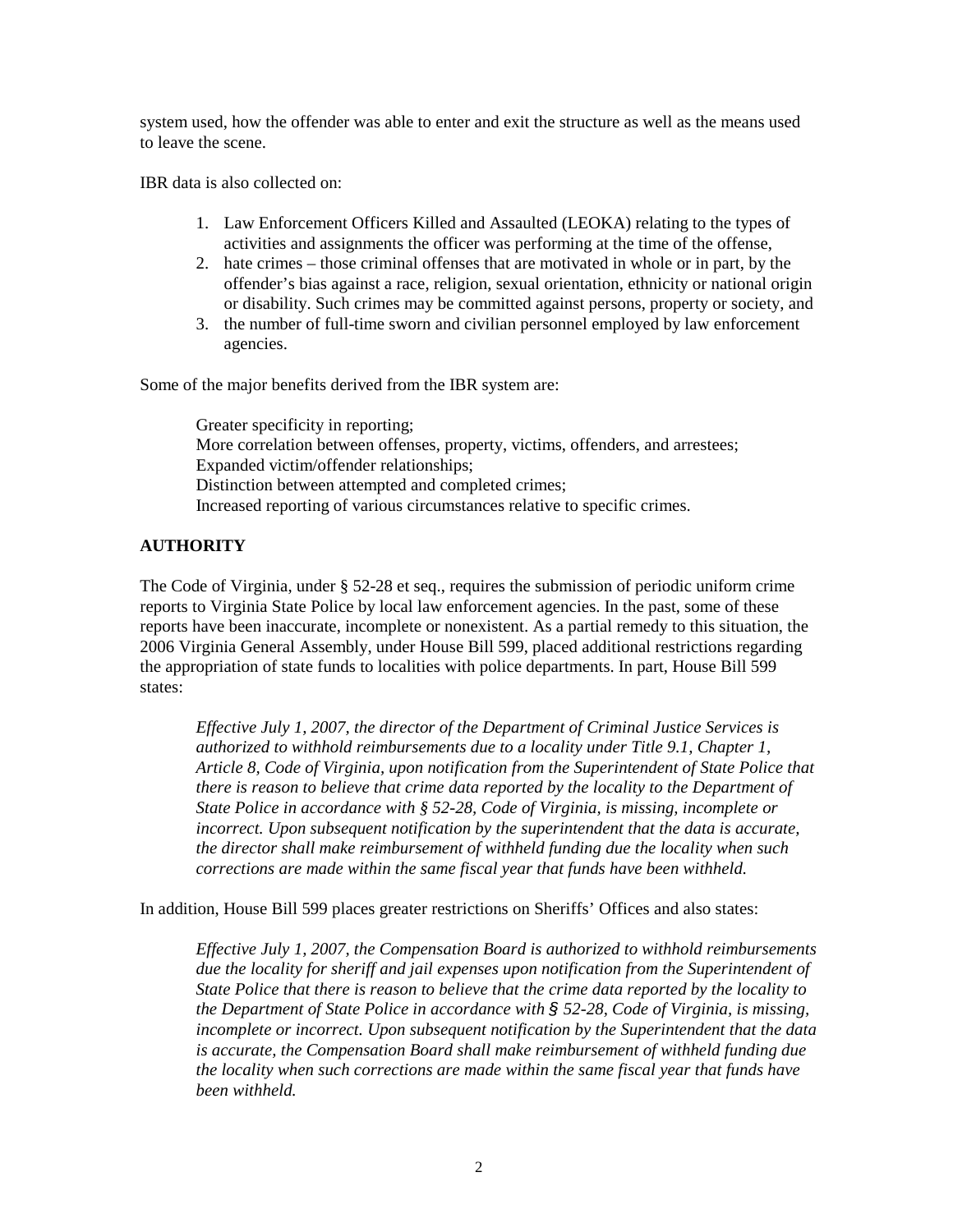#### **THE INCIDENT BASED REPORTING SYSTEM**

The Incident Based Reporting System (IBR) requires that extensive data be reported for *each crime* occurring during a particular incident. Under the old summary system, only limited data concerning the *most serious crime* occurring during a particular incident was reported. Information relating to two different levels of offenses is collected by the IBR system. The most serious offenses are designated as Group "A" offenses; the less serious offenses are designated as Group "B" offenses. Group "A" offenses consist of 22 categories of crimes involving 46 different offenses; a maximum of 10 offenses per incident may be reported. Agencies are required to report 75 data elements for each Group "A" offense. Group "B" offenses, consisting of 12 crime categories, only require reporting arrest data and the identification of the case and reporting agency.

The following comprise Group A and Group B offenses.

- **1. Arson**
- **2. Assault Offenses**

 Aggravated Assault Simple Assault Intimidation

- **3. Bribery**
- **4. Burglary/Breaking and Entering**
- **5. Counterfeiting/Forgery**
- **6. Destruction/Damage/Vandalism of Property**
- **7. Drug/Narcotic Offenses** Drug/Narcotic Violations Drug Equipment Violations
- **8. Embezzlement**
- **9. Extortion/Blackmail**

## **10. Fraud Offenses**

 False Pretenses/Swindle/Confidence Game Credit Card/Automatic Teller Machine Fraud Impersonation Welfare Fraud Wire Fraud

#### **11. Gambling Offenses**

 Betting/Wagering Operating/Promoting/Assisting Gambling Gambling Equipment Violations Sports Tampering

## **12. Homicide Offenses**

 Murder and Nonnegligent Manslaughter Negligent Manslaughter Justifiable Homicide

#### **13. Kidnapping/Abduction**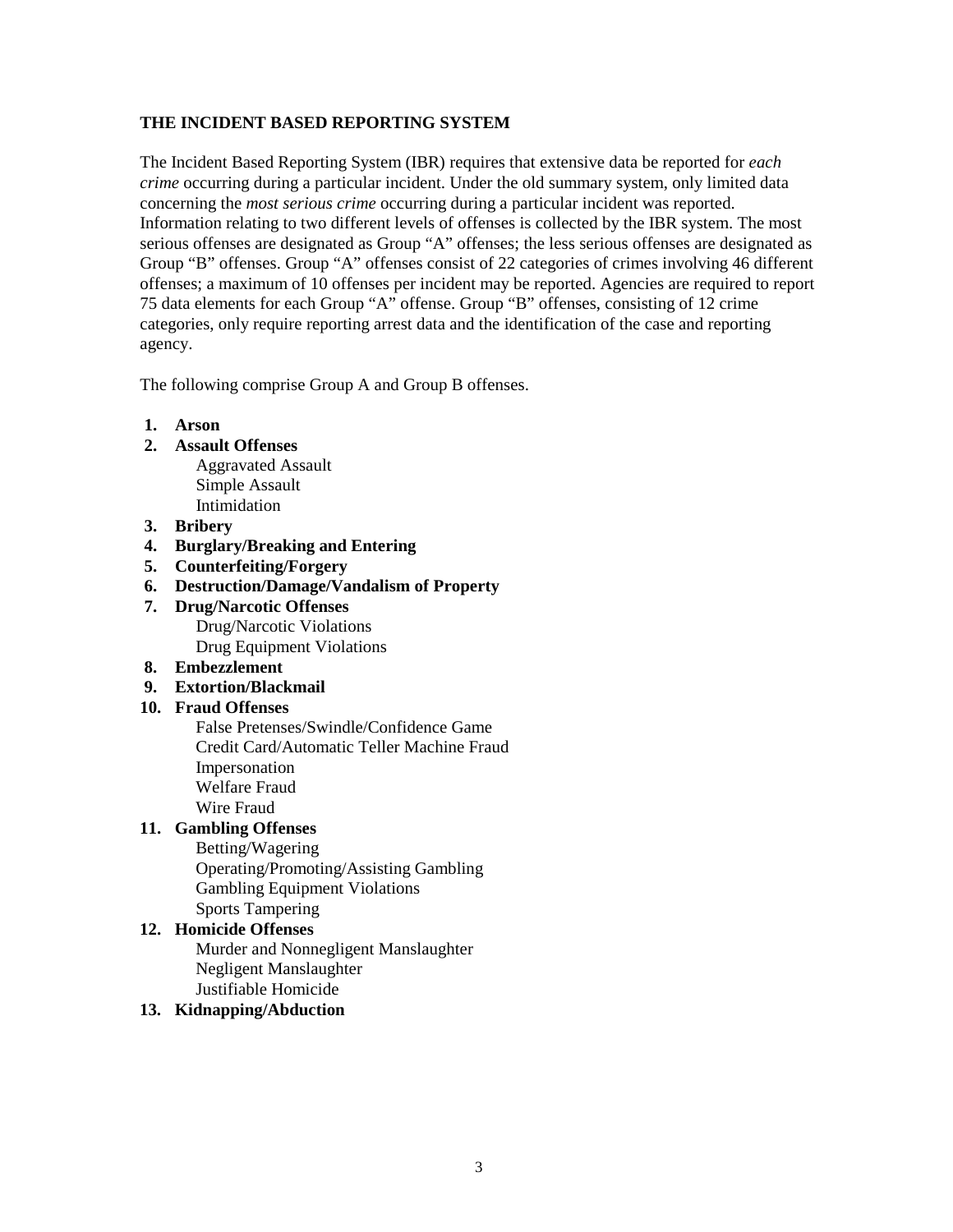#### **14. Larceny/Theft Offenses**

- Pocket-picking Purse-snatching Shoplifting Theft from Building Theft from Coin-Operated Machine or Device Theft from Motor Vehicle Theft of Motor Vehicle Parts or Accessories All Other Larceny
- **15. Motor Vehicle Theft**

#### **16. Pornography/Obscene Material**

#### **17. Prostitution Offenses**

Prostitution

Assisting or Promoting Prostitution

#### **18. Robbery**

#### **19. Sex Offenses, Forcible**

 Forcible Rape Forcible Sodomy Sexual Assault With An Object Forcible Fondling

**20. Sex Offenses, Nonforcible** Incest Statutory Rape

#### **21. Stolen Property Offenses (Receiving, etc.)**

#### **22. Weapon Law Violations**

There are twelve additional offenses which are known as Group B offenses for which only arrestee data are to be reported. Most Group B offenses only come to law enforcement attention when arrests are made.

- **1. Bad Checks**
- **2. Curfew/Loitering/Vagrancy Violations**
- **3. Disorderly Conduct**
- **4. Driving Under The Influence**
- **5. Drunkenness**
- **6. Family Offenses, Nonviolent**
- **7. Liquor Law Violations**
- **8. Peeping Tom**
- **9. Runaway**
- **10. Trespass of Real Property**
- **11. Conspiracy to commit one of the Group A Offenses**
- **12. All Other Offenses**

#### **IBR REPORTS**

Participation in IBR requires that certain facts be reported on each criminal incident coming to law enforcement attention. In most cases, the data are captured through an incident report form, generally completed when a crime is first reported to the law enforcement agency. Incident report forms are an integral part of IBR and should be designed with care to satisfy the primary needs of the local agency and provide IBR data as a by-product.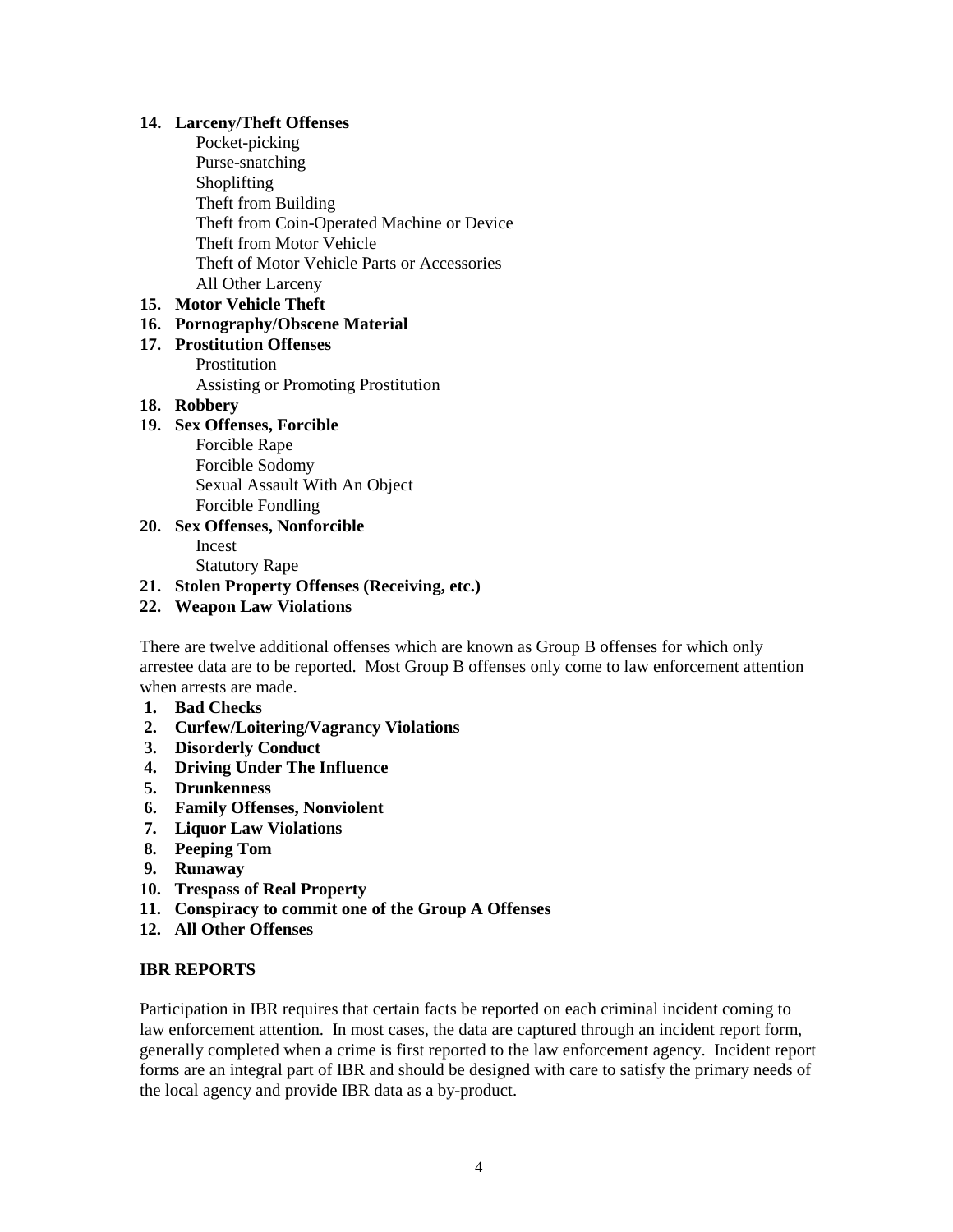In IBR, there are two types of reports: (1) the Group A Incident Report; and (2) the Group B Arrest Report. These two reports should not be confused with the incident report form used to collect data about offenses being reported. The Group A Incident Report and the Group B Arrest Report are generated by the agency (utilizing the data collected within the agency's records system).The Group A Incident Report is used to report incidents and arrests involving Group A offenses. The Group B Arrest Report is used to report ARRESTEES ONLY involving Group B offenses.

Runaway juveniles are a concern to society and agencies taking them into custody. The definition of runaway on page 22 of this manual specifies what constitutes the act of being a runaway. While the act of being a runaway is not an offense against person, against property, or against society, it is considered a status offense. Thus, the handling of the runaway by law enforcement agencies **shall** be documented and reported to IBR as an arrest. Apprehension of a runaway will be coded as a Group B offense with the **90I** offense code, as specified on page 28 of this manual, with the runaway identifier being used as appropriate. This and other required Group B identifying data for the arrestee/runaway **shall** be submitted to IBR. Even though reported as an arrest, only apprehension and handling are indicated by the **90I** offense code. Other required data elements for the apprehension **of offenders** are found on pages 56-61 of this manual.

#### **JURISDICTIONAL REPORTING RULES**

To be certain that data are not reported more than once by overlapping jurisdictions, the following guidelines have been developed:

- 1. City law enforcement agencies report offenses that occur within their city boundaries.
- 2. County and state law enforcement agencies report offenses, which take place in the county outside the limits of the city.
- 3. When two or more agencies are involved in the investigation of the same offense and there is a written or oral agreement defining the roles of the investigating agencies, the agreement should designate which agency will report the offense.
- 4. Agencies report only those arrests made for offenses committed within their own boundaries/jurisdictions.
- 5. The recovery of property is reported only by the agency that first reported it missing and/or stolen, regardless of who or what agency recovered it.

The purpose of reporting UCR data is to depict the nature and volume of crime in a particular community, not to claim or take "credit" for the number of investigations, arrests, etc., or to serve as a measurement of workload.

If the investigation of a Group A offense is referred to another agency after the submission of data concerning it to UCR, the original reporting agency must delete its report. The agency receiving the referral would then report the offense as if it were an original submission.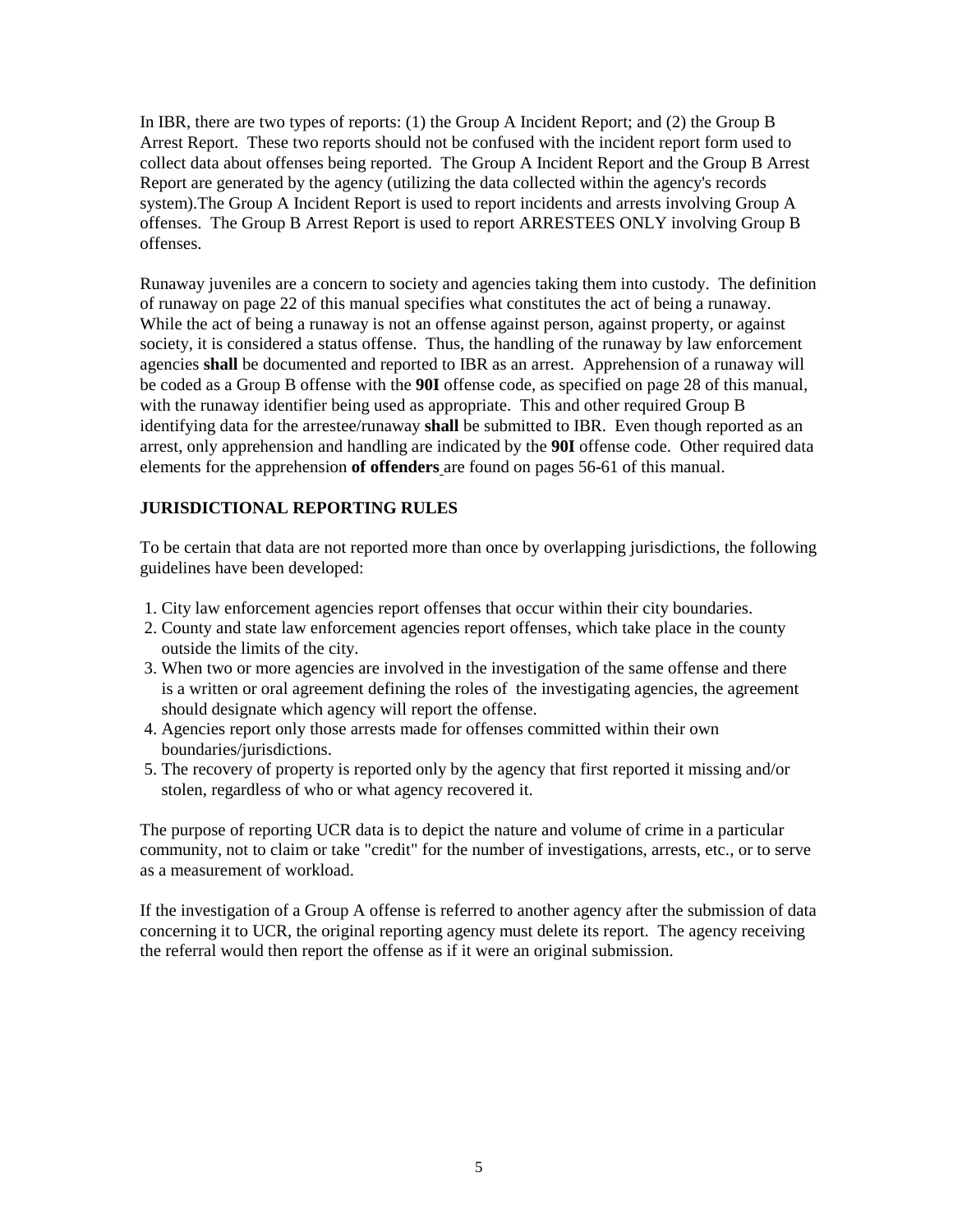## **GROUP A OFFENSES**

There are 22 Group A offense categories.

## **IBR Group A Offense Definitions**

The definitions, developed for the IBR System, are not meant to be used for charging persons with crimes. They are only meant to be categories for reporting crimes that are committed throughout the nation. The purpose for UCR, as developed by law enforcement, is to provide a "common denominator" language that transcends varying local and state laws. State statutes and local ordinances must be very specific in defining crimes so that persons facing prosecution will know the exact charges being placed against them. The definitions used in IBR are generic in order not to exclude varying state and federal statutes relating to the same type of crime.

State statute definitions may cross the IBR definitions and vice versa. In these cases, the nonconforming offenses should be reported according to their IBR offense classifications. For example, someone being charged with embezzlement may also be charged with larceny. If an embezzlement, as defined in IBR, is perpetrated, it should be reported as Embezzlement, not Larceny, even though the offender is charged locally with larceny.

#### **1. Arson**

**Definition** - To unlawfully and intentionally damage, or attempt to damage, any real or personal property by fire or incendiary device.

Only fires determined through investigation to have been unlawfully and intentionally set are to be classified as Arson. Attempts to burn should be included, but fires of suspicious or unknown origin should not be reported. One incident should be scored for each distinct arson operation originating within the reporting jurisdiction. If an arson is perpetrated in one locale and spreads to another, it would be reported by the jurisdiction in which the fire originated. Incidents in which persons are killed as a direct result of arson involve both homicide and arson. Also, the number of persons injured during an arson should be reported as assaulted along with the arson. Arson-related deaths and injuries of police officers and firefighters, unless willful murders or assaults, are not counted due to the hazardous nature of these professions.

#### **2. Assault Offenses**

**Definition** - An unlawful attack by one person upon another.

#### **A. Aggravated Assault**

**Definition** - An unlawful attack by one person upon another wherein the offender uses a weapon or displays it in a threatening manner, or the victim suffers obvious severe or aggravated bodily injury involving apparent broken bones, loss of teeth, possible internal injury, severe laceration, or loss of consciousness.

For purposes of Aggravated Assault reporting, a "weapon" is a commonly known weapon (a gun, knife, club, etc.) or any other item which, although not usually thought of as a weapon, becomes one when used in a manner that could cause the types of severe bodily injury described in the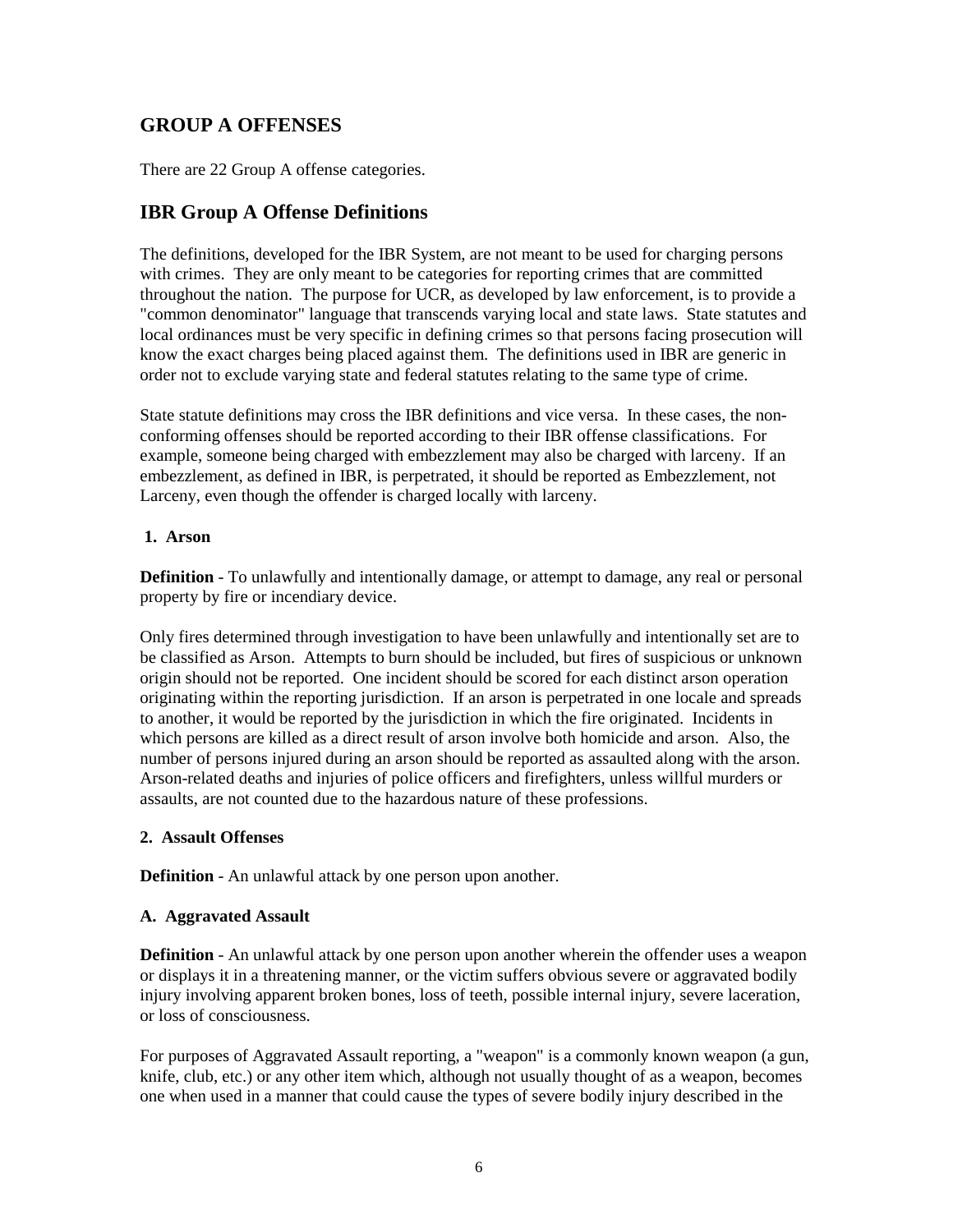definition. A "severe laceration" is one which should receive medical attention. A "loss of consciousness" must be the direct result of force inflicted on the victim by the offender.

Aggravated Assault includes: assaults or attempts to kill or murder; poisoning; assault with a dangerous or deadly weapon; maiming, mayhem, assault with explosives; and assault with disease (as in cases when the offender is aware that he/she is infected with a deadly disease and deliberately attempts to inflict the disease by biting, spitting, etc.). All assaults by one person upon another with the intent to kill, maim, or inflict severe bodily injury with the use of any dangerous weapon are classified as Aggravated Assault. It is not necessary that injury result from an aggravated assault when a gun, knife, or other weapon is used which could cause serious personal injury. By definition, there can be no attempted assaults.

On occasion, it is the practice to charge assailants in assault cases with assault and battery or simple assault even though a knife, gun, or other weapon was used in the incident. For UCR purposes, this type of assault is to be classified as aggravated.

#### **B. Simple Assault**

**Definition** - An unlawful physical attack by one person upon another where neither the offender displays a weapon, nor the victim suffers obvious severe or aggravated bodily injury involving apparent broken bones, loss of teeth, possible internal injury, severe laceration, or loss of consciousness.

Included are offenses such as minor assault, hazing, assault and battery, and injury caused by culpable negligence. As with Aggravated Assault, there are no attempted Simple Assaults.

#### **C. Intimidation**

**Definition** - To unlawfully place another person in reasonable fear of bodily harm through the use of threatening words and/or other conduct, but without displaying a weapon or subjecting the victim to actual physical attack.

Intimidation involves an offender making some type of threat to the victim without actually using or displaying a weapon. Such threats can be made in person, over the telephone, or in writing.

## **CLASSIFYING ASSAULTS:**

Careful consideration of the following factors should assist in classifying assaults:

- 1. The type of weapon employed or the use of an object as a weapon;
- 2. The seriousness of the injury;
- 3. The intent and capability of the assailant to cause serious injury.

Usually, the weapons used or the extent of the injury sustained will be the deciding factors in distinguishing aggravated from simple assault. In only a very limited number of instances should it be necessary to examine the intent and capability of the assailant.

Prosecutive policy in a jurisdiction should not influence classification or reporting of law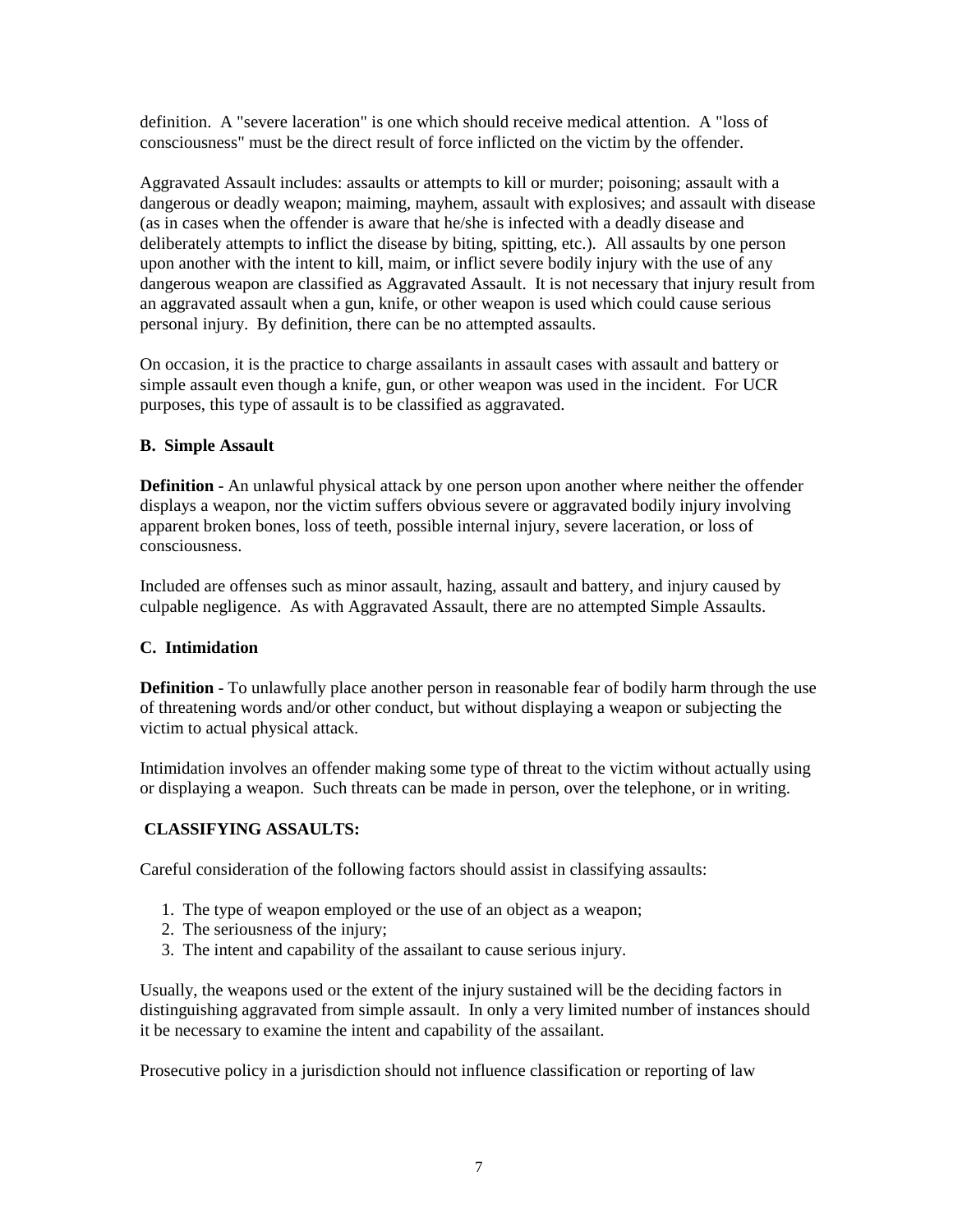enforcement offense data. It is necessary that assaults in each jurisdiction be examined and classified according to the standard UCR definitions, regardless of whether they are termed felonies by local definitions.

#### **3. Bribery**

**Definition** - The offering, giving, receiving, or soliciting of any thing of value (i.e., a bribe, gratuity, or kickback) to sway the judgment or action of a person in a position of trust or influence.

This offense excludes sports bribery, i.e., changing the outcome of a sporting contest or event, which is covered in the offenses dealing with gambling.

The phrase, "The offering, giving, receiving, or soliciting of any thing of value...," includes such things as gratuities, kickbacks, favors, or anything else used illegally to influence the outcome of something that is governed by law, fair play, contractual agreement, or any other guideline.

#### **4. Burglary/Breaking and Entering**

**Definition** - The unlawful entry into a building or other structure with the intent to commit a felony or a theft.

For UCR purposes, offenses locally known as burglary (any degree); unlawful entry with intent to commit a larceny or felony; breaking and entering with intent to commit a larceny; housebreaking; and safecracking should be classified as burglary.

In the UCR standard definition of burglary, a "structure" is considered to include, but not be limited to, the following:

| Apartment                    | Office                 |
|------------------------------|------------------------|
| Barn                         | Other Building         |
| Cabin                        | Outbuilding            |
| <b>Church</b>                | <b>Public Building</b> |
| Condominium                  | Railroad Car           |
| Dwelling House               | Room                   |
| Factory                      | School                 |
| Garage                       | Stable                 |
| House trailer or Houseboat   | Vessel (Ship)          |
| (used as permanent dwelling) | Warehouse              |
| Mill                         |                        |

Any house trailer or other mobile unit that is permanently fixed as an office, residence, or storehouse should also be considered a structure.

Whenever a question arises as to whether a type of structure comes within the purview of the burglary definition, the law enforcement officer should look to the nature of the crime and be guided by the examples set forth. The illegal entry of a tent, tent trailer, motor home, house trailer, or any other mobile unit that is being used for recreational purposes, followed by a theft,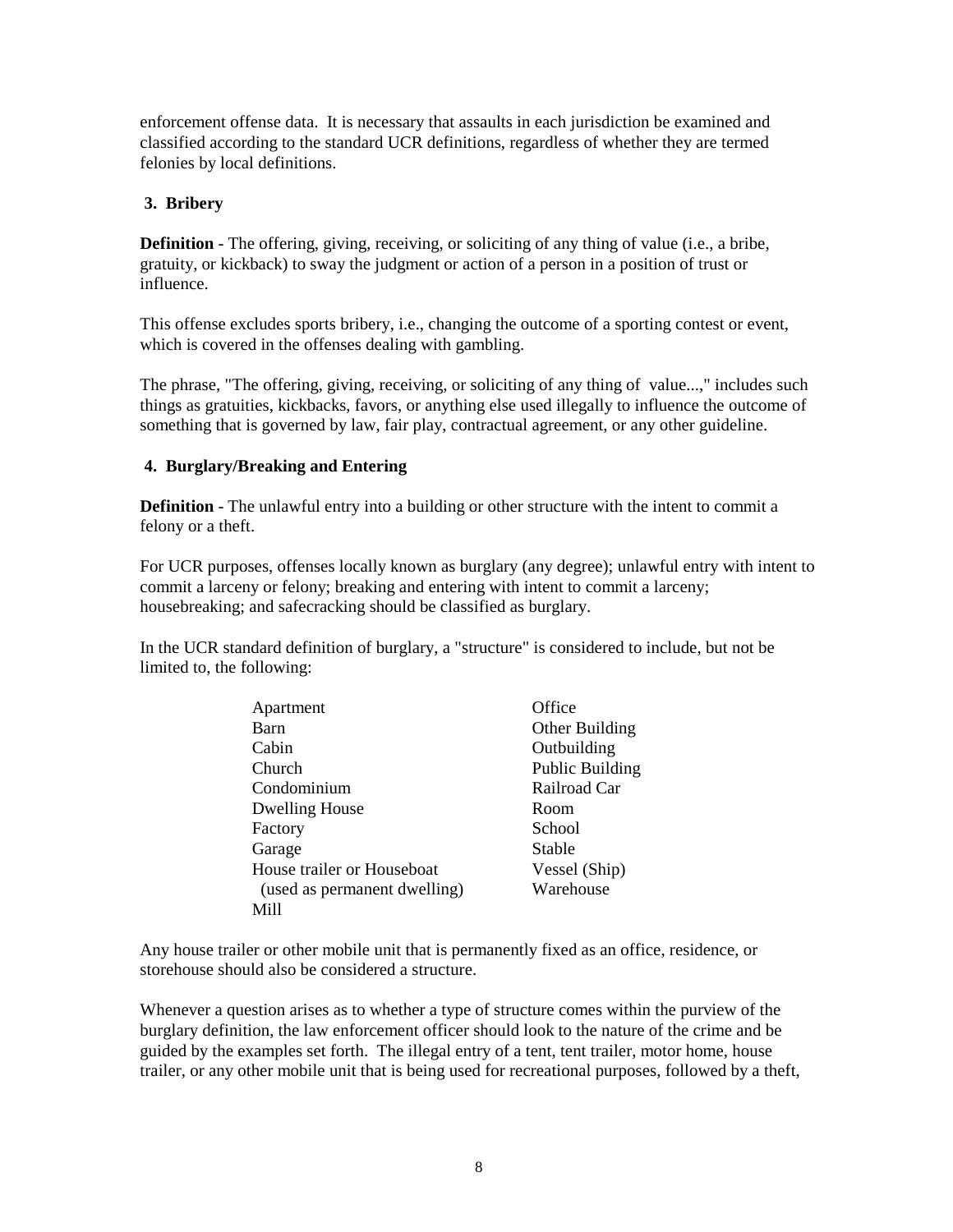felony, or attempt to commit a felony or theft, should NOT be classified as burglary, but as larceny.

Burglaries of hotels, motels, lodging houses, or other places where lodging of transients is the main purpose or burglaries of temporary rental storage facilities, i.e., "mini-storage" and "selfstorage" buildings, can pose reporting questions. If a number of units under a single manager are burglarized and the offenses are most likely to be reported to the police by the manager rather than the individual tenants/renters, the burglary should be reported as a single incident. Examples are burglaries of a number of rental hotel rooms, rooms in "flop" houses, rooms in a youth hostel, units in a motel, and storage units in a commercial self-storage building. If the individual living areas in a building are rented or leased to the occupants for a period of time, which would preclude the tenancy from being classified as transient, then the burglaries would most likely be reported separately by the occupants. Such burglaries should be reported as separate incidents. Examples of this latter type of multiple burglary would be the burglaries of a number of apartments in an apartment house, of the offices of a number of commercial firms in a business building, of the offices of separate professionals within one building, or of a number of rooms in a college dormitory.

Thefts from automobiles (whether locked or not); shoplifting from commercial establishments; and thefts from telephone booths, coin boxes, or coin-operated machines do not involve unlawful entry of a structure and under UCR definition are a larceny and not a burglary.

#### **5. Counterfeiting/Forgery**

**Definition** - The altering, copying, or imitation of something, without authority or right, with the intent to deceive or defraud by passing the copy or thing altered or imitated as that which is original or genuine; or the selling, buying, or possession of an altered, copied, or imitated thing with the intent to deceive or defraud.

Included in this category are offenses such as altering and forging public and other records; making, altering, forging or counterfeiting bills, notes, drafts, tickets, checks, credit cards, etc.; forging wills, deeds, notes, bonds, seals, trademarks, etc.; counterfeiting coins, plates, bank notes, checks, etc.; possessing forged or counterfeited instruments; erasures; signing the name of another or fictitious person with intent to defraud; using forged labels; possession, manufacture, etc., of counterfeiting apparatus; and selling goods with altered, forged, or counterfeited trademarks. Although Counterfeiting/Forgery offenses can involve elements of fraud, they are treated separately due to their unique nature.

#### **6. Destruction/Damage/Vandalism of Property**

**Definition** - To willfully or maliciously destroy, damage, deface, or otherwise injure real or personal property without the consent of the owner or the person having custody or control of it.

This offense includes a broad range of injury to property, i.e., from deliberate, extensive destruction of property to mischievous, less extensive damage. It does not include destruction or damage to property caused by arson. As a general rule, the offense is to be reported only if the reporting agency deems that substantial damage to property has occurred. However, any offense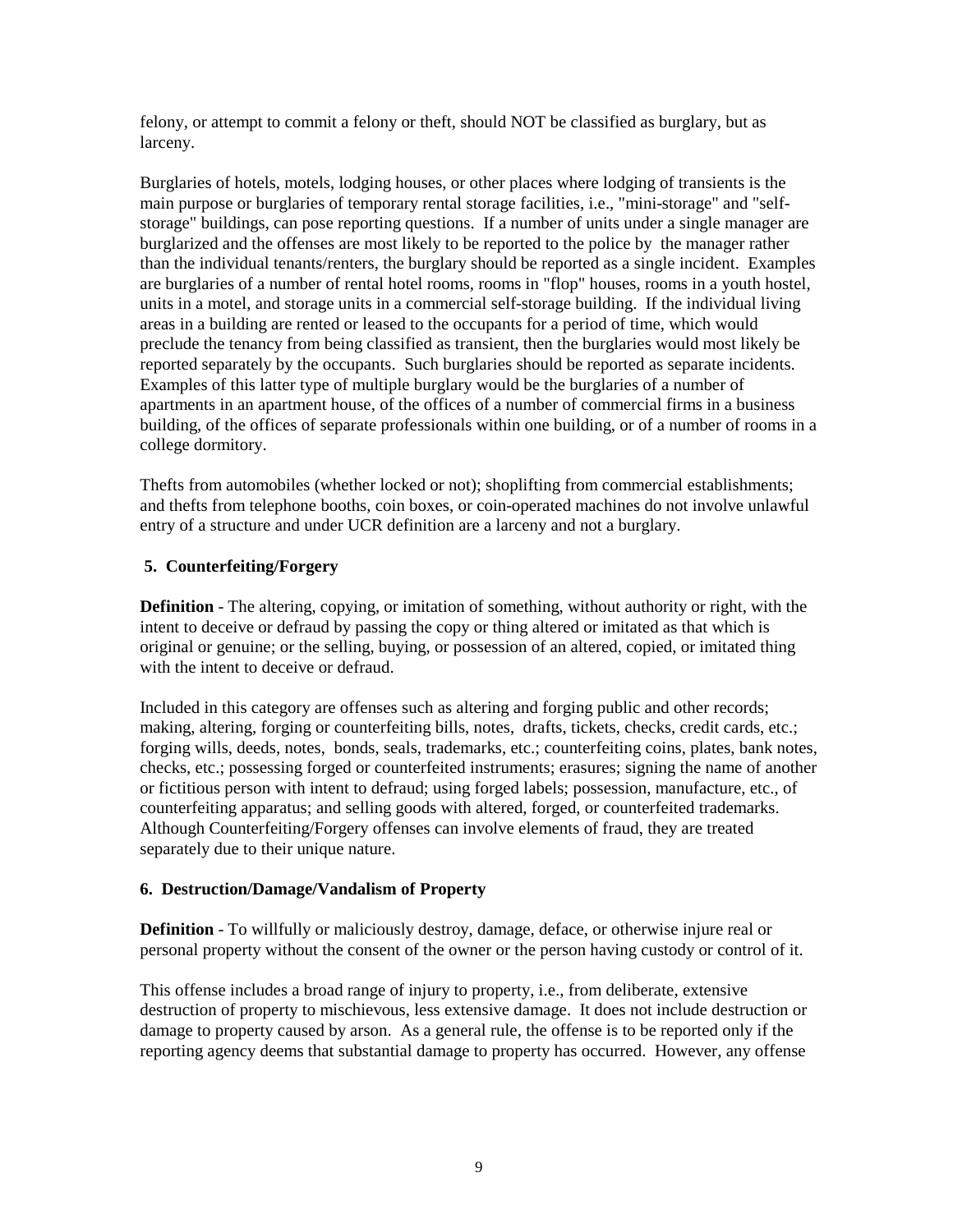suspected to have been motivated by the offender's bias against the victim's race, religion, ethnicity, sexual orientation or disability is to be reported regardless of the amount or type of damage. (Refer to "Bias Motivation" on page 33)

Incidental damage resulting from another offense (e.g., burglary, robbery) is to be reported in this offense category only if the reporting agency deems the amount of damage to be substantial. For example, "insubstantial" damage, such as a broken window, forced door, etc., should not be reported; but, "substantial" damage, such as where a truck is backed into a store front to gain admittance and major structural damage is caused, should be reported. For the crime of arson, however, incidental damage resulting from fighting the fire should be included as part of the loss caused by burning. The determination of whether the damage was "substantial" is left to the discretion of the reporting law enforcement agency and should not require burdensome damage assessments.

#### **7. Drug/Narcotic Offenses**

**Definition** - The violation of laws prohibiting the production, distribution, and/or use of certain controlled substances and the equipment or devices utilized in their preparation and/or use.

#### **A. Drug/Narcotic Violations**

**Definition** - The unlawful cultivation, manufacture, distribution, sale, purchase, use, possession, transportation, or importation of any controlled drug or narcotic substance.

#### **B. Drug Equipment Violations**

**Definition** - The unlawful manufacture, sale, purchase, possession, or transportation of equipment or devices utilized in preparing and/or using drugs or narcotics.

This offense covers those cases involving drug paraphernalia, equipment, chemicals, illegal labs, etc.

#### **8. Embezzlement**

**Definition** - The unlawful misappropriation by an offender to his/her own use or purpose of money, property, or some other thing of value entrusted to his/her care, custody, or control.

Generally, the victims of embezzlement offenses are businesses, financial institutions, etc.

#### **9. Extortion/Blackmail**

**Definition** - To unlawfully obtain money, property, or any other thing of value, either tangible or intangible, through the use or threat of force, misuse of authority, threat of criminal prosecution, threat of destruction of reputation or social standing, or through other coercive means.

Even though persons are involved or victimized in extortion/blackmail cases, this offense is considered a crime against property. Like robbery, which is also a crime against property, the object or target of extortion/blackmail is to obtain money or property.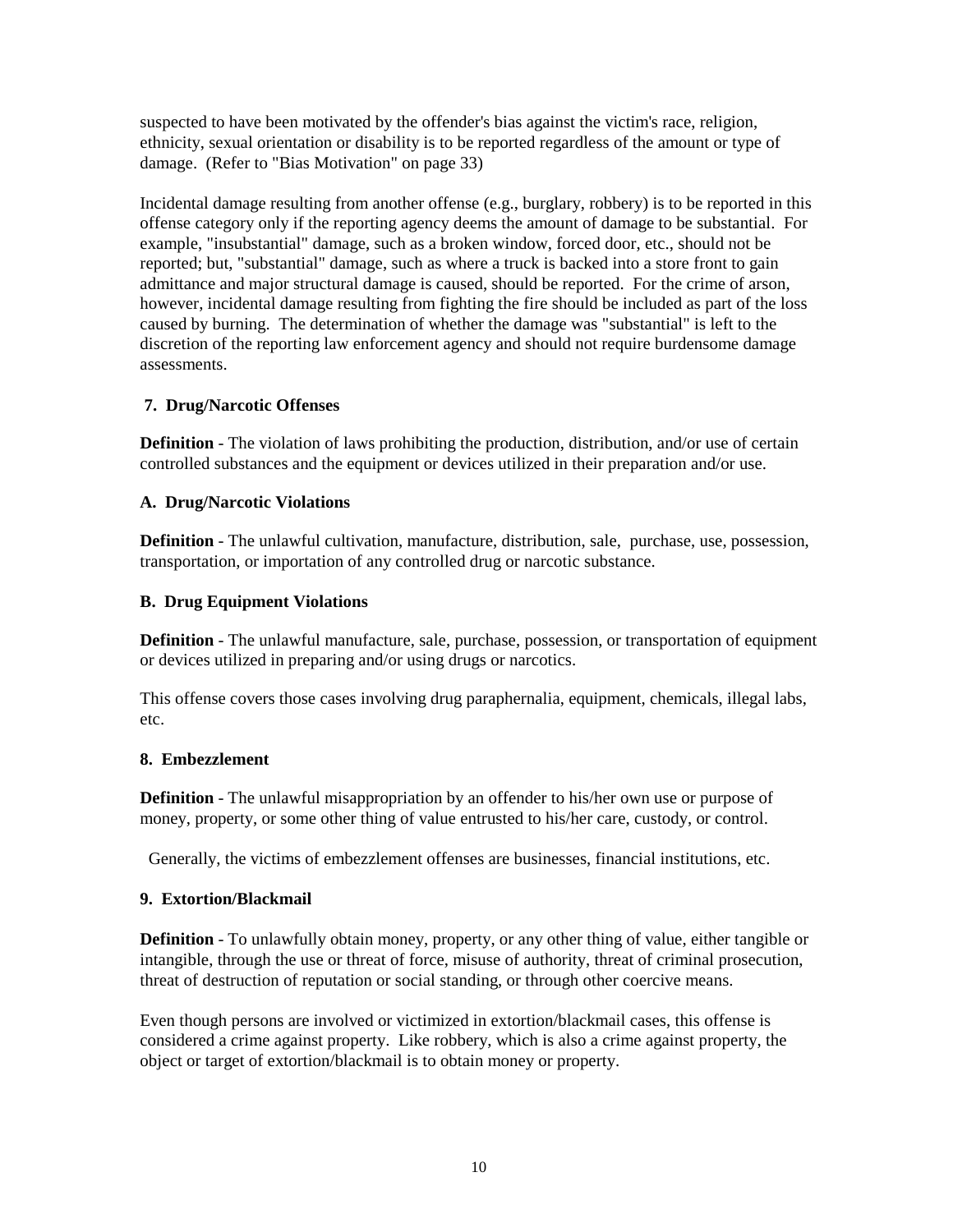Extortions include offenses where threats are made in non-confrontational circumstances and the victim is not in fear of immediate harm. If during a demand for money, property, etc., there is a personal confrontation between the victim and offender and the threat of force or violence could be carried out immediately, the offense should be reported as Robbery.

#### **10. Fraud Offenses**

**Definition** - The intentional perversion of the truth for the purpose of inducing another person or other entity in reliance upon it to part with some thing of value or to surrender a legal right.

By definition, fraud involves either the offender receiving a benefit or the victim incurring a detriment. The benefit or detriment could be either "tangible" or "intangible." For example, if a person impersonates a doctor to gain entrance to a restricted area of a hospital, the benefit to the offender (entry to the restricted area) is "intangible." Intangibles are anything which cannot be perceived by the sense of touch. They can be benefits, e.g., a right or privilege, a promotion, enhanced reputation, etc.; or a detriment, e.g., loss of reputation, injured feelings, etc.

The most specific subcategory of fraud should be reported whenever the circumstances fit the definition of more than one of the subcategories listed below. For example, most frauds would fit the definition of False Pretenses/Swindle/Confidence Game. But, if a credit card was used to perpetrate the fraud, the offense would be classified as Credit Card/Automatic Teller Machine Fraud.

The only fraud-related violations that would not be reported under the Fraud Offenses category are counterfeiting, forgery, and bad checks. These offenses are reported under their own specific offense classifications.

When classifying fraud cases other than the most obvious ones, i.e., con-games, swindles, etc., care should be used in applying the facts of the case to the definition of fraud. Often questions arise as to whether or not the facts of a case describe a fraud or a larceny. Both offenses can involve theft; it is the method used to steal that makes the difference between the two. Fraud is achieved through deceit or lying and larceny is the physical taking of something.

Examples of common fraud cases are where something of value, e.g., a VCR or automobile, is rented for a period of time but is not returned. This offense, conversion of goods lawfully possessed by bailees, is classified as fraud and not larceny. In such cases, the offenders originally had lawful possession of the property (the property was either rented, loaned, or the person was in some way entrusted with its possession) and through deceit (they promised to return it) kept the property. A common classification problem is the taking of gasoline without paying for it. If an offender takes gasoline from a self-service gas station without paying for it, the offense is classified as larceny. In this case, no contract was entered into nor agreement made for payment. This would be the same as taking a can of oil off of the station's rack. If a station attendant is asked to fill the tank, however, there is a tacit agreement that he will be paid for the gas, and the offender, never having the intention to pay for it in the first place, utilized deception and stole the gas. This, then, is classified as a fraud.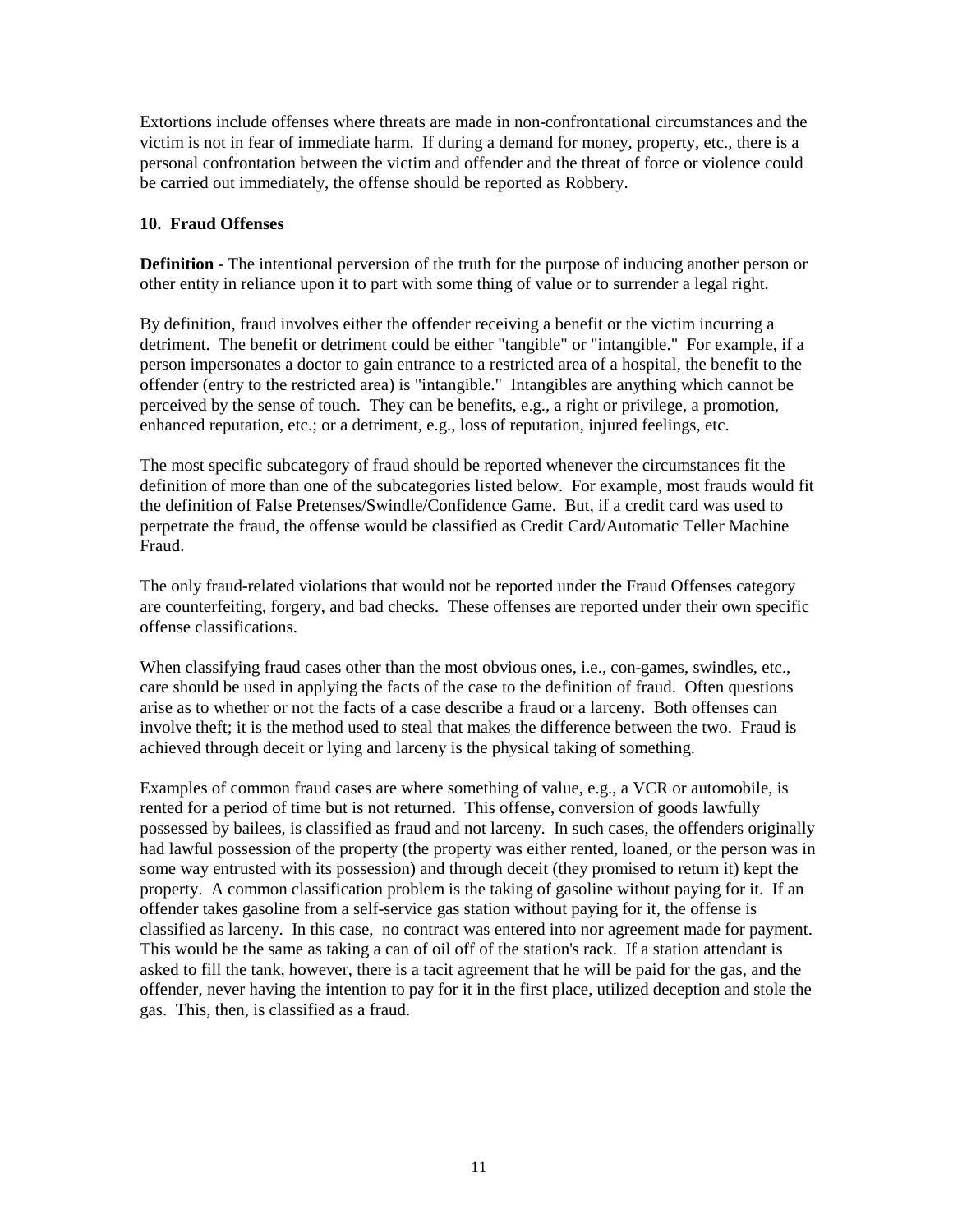#### **A. False Pretenses/Swindle/Confidence Game**

**Definition** - The intentional misrepresentation of existing fact or condition, or the use of some other deceptive scheme or device, to obtain money, goods, or other things of value.

#### **B. Credit Card/Automatic Teller Machine Fraud**

**Definition** - The unlawful use of a credit (or debit) card or automatic teller machine for fraudulent purposes.

This offense does not apply to the theft of a credit/debit card but rather its fraudulent use.

#### **C. Impersonation**

**Definition** - Falsely representing one's identity or position, and acting in the character or position thus unlawfully assumed, to deceive others and thereby gain a profit or advantage, enjoy some right or privilege, or subject another person or entity to an expense, charge, or liability which would not have otherwise been incurred.

#### **D. Welfare Fraud**

**Definition** - The use of deceitful statements, practices, or devices to unlawfully obtain welfare benefits.

#### **E. Wire Fraud**

**Definition** - The use of an electronic communications facility to intentionally transmit a false and/or deceptive message in furtherance of a fraudulent activity.

This classification applies to those cases where telephone, teletype, micro-relay facilities, internet, etc., are used in the commission or furtherance of a fraud.

#### **11. Gambling Offenses**

**Definition** - To unlawfully bet or wager money or something else of value; assist, promote, or operate a game of chance for money or some other stake; possess or transmit wagering information; manufacture, sell, purchase, possess, or transport gambling equipment, devices, or goods; or tamper with the outcome of a sporting event or contest to gain a gambling advantage.

#### **A. Betting/Wagering**

**Definition** - To unlawfully stake money or something else of value on the happening of an uncertain event or on the ascertainment of a fact in dispute.

#### **B. Operating/Promoting/Assisting Gambling**

**Definition** - To unlawfully operate, promote, or assist in the operation of a game of chance, lottery, or other gambling activity.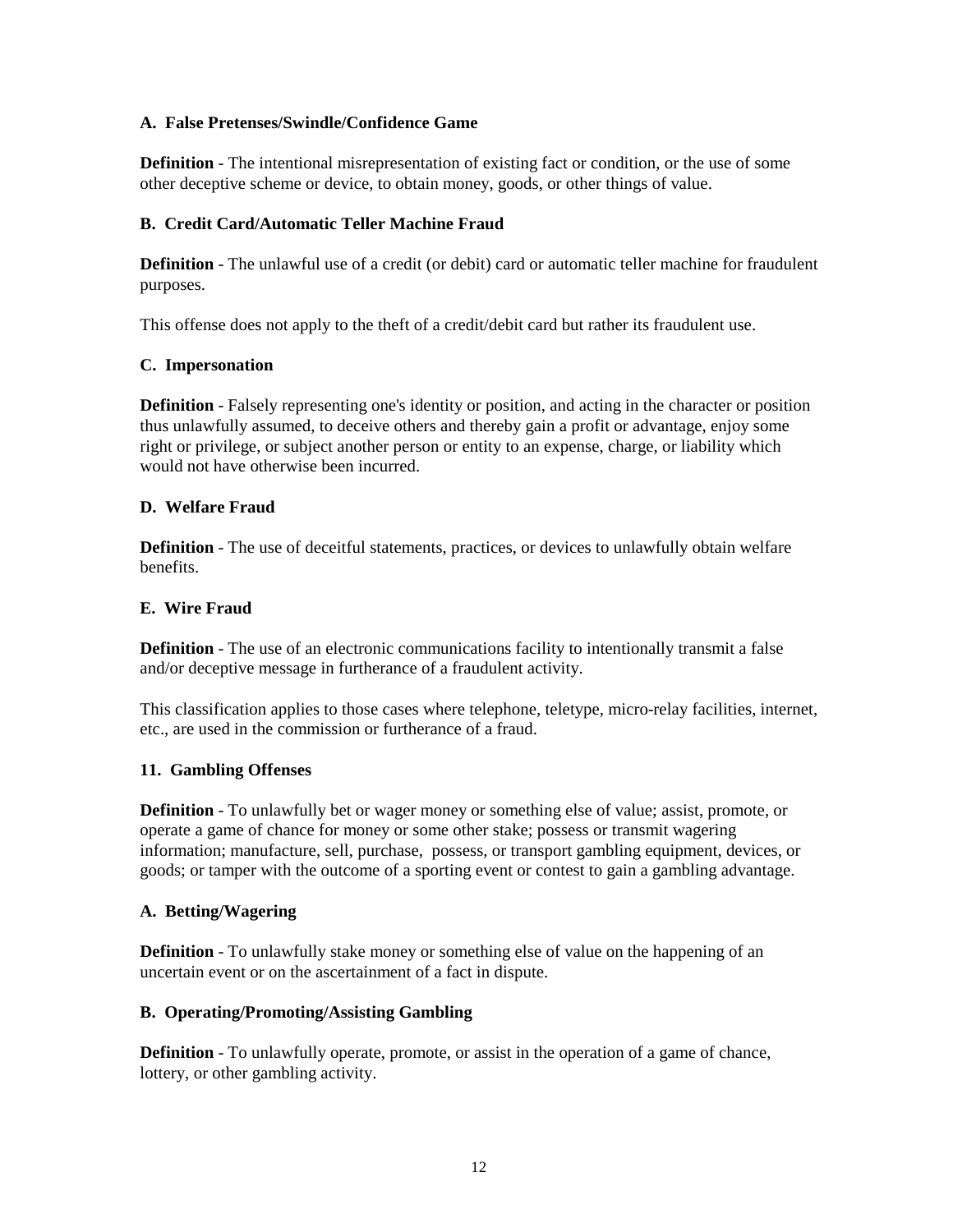#### **C. Gambling Equipment Violations**

**Definition** - To unlawfully manufacture, sell, buy, possess, or transport equipment, devices, and/or goods used for gambling purposes.

Such equipment is also known as "gambling paraphernalia."

#### **D. Sports Tampering**

**Definition** - To unlawfully alter, meddle in, or otherwise interfere with a sporting contest or event for the purpose of gaining a gambling advantage.

This offense includes engaging in bribery for gambling purposes. For example, if a jockey was bribed to lose a horse race, it would be reported as Sports Tampering, not Bribery.

#### **12. Homicide Offenses**

**Definition** - The killing of one human being by another.

#### **A. Murder and Nonnegligent Manslaughter**

**Definition** - The willful (nonnegligent) killing of one human being by another.

As a general rule, any death due to injuries received in a fight, argument, quarrel, assault, or commission of a crime is classified in this category. Although offenders may be charged with lesser offenses, e.g., manslaughter, if the killing was "willful" or intentional it must be reported as Murder and Nonnegligent Manslaughter. The findings of a court, coroner's inquest, etc., do not affect the reporting of offenses in this category; these are law enforcement statistics.

Suicides, accidental deaths, assaults to murder, traffic fatalities, and attempted murders are not classified as Murder and Nonnegligent Manslaughter. Situations where a victim dies of a heart attack as a result of a robbery or witnessing a crime likewise do not meet the criteria for inclusion in this classification. A heart attack cannot, in fact, be caused at will by an offender. Even in instances where an individual is known to have a weak heart, there is no assurance that an offender can cause sufficient emotional or physical stress to guarantee the victim will suffer a fatal heart attack. Suicides, traffic fatalities, and fetal deaths are totally excluded from the UCR Program, while some accidental deaths are counted as Negligent Manslaughter. Assaults to murder and attempted murders are classified as Aggravated Assaults.

## **B. Negligent Manslaughter**

**Definition** - The killing of another person through negligence.

Included in this offense are killings resulting from hunting accidents, gun cleaning, children playing with guns, etc. Not included are deaths of persons due to their own negligence; accidental deaths not resulting from gross negligence; and accidental traffic fatalities. Again, the subsequent findings of a court, coroner's inquest, etc., do not affect the reporting of offenses in this category; these are law enforcement statistics.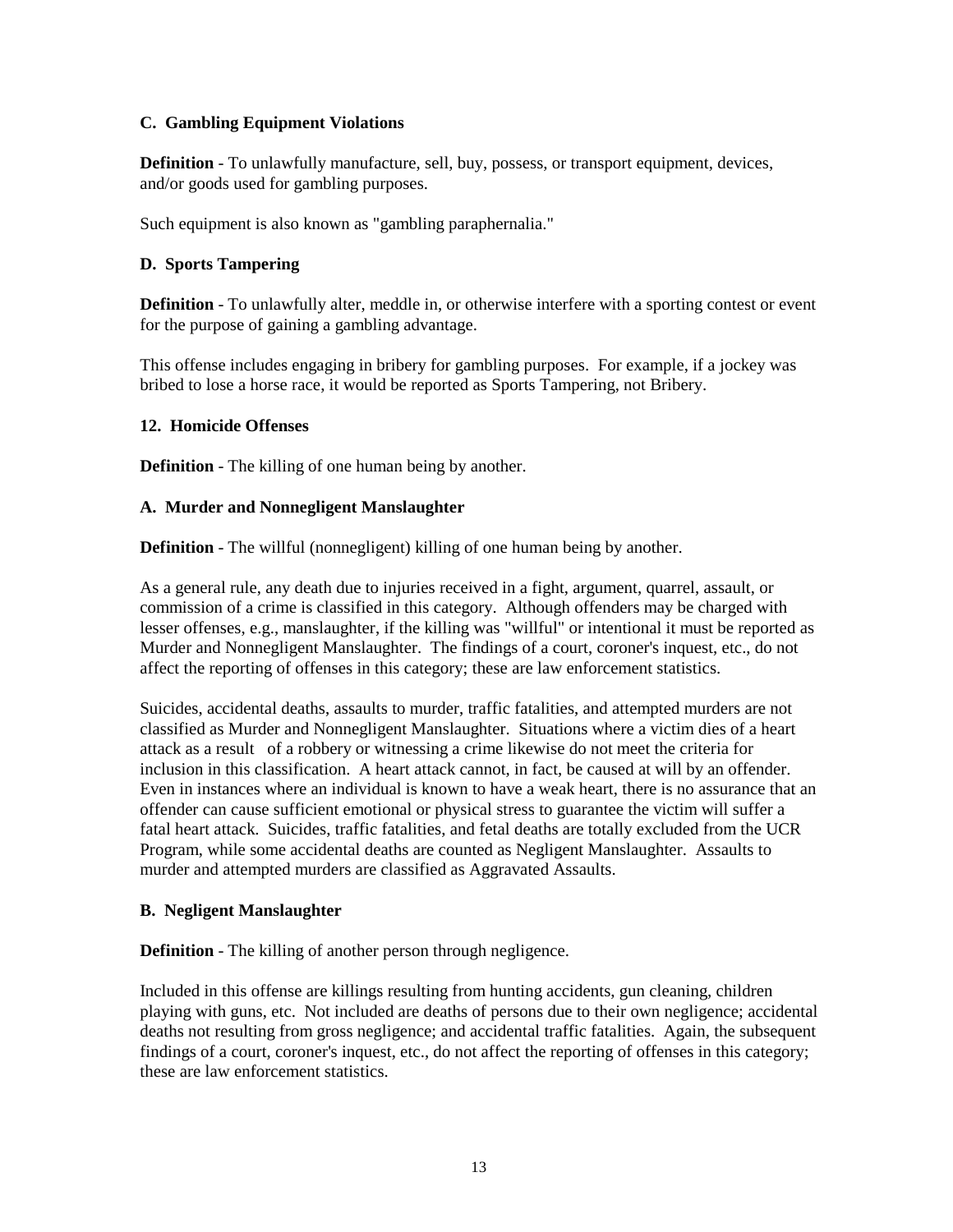#### **C. Justifiable Homicide**

**Definition** - The killing of a perpetrator of a serious criminal offense by a peace officer in the line of duty; or the killing, during the commission of a serious criminal offense, of the perpetrator by a private individual.

Justifiable homicide is not an actual "offense" and is not included in an agency's crime counts. A "serious criminal offense" is a felony or high misdemeanor. Do not count a killing as justifiable or excusable solely on the basis of self-defense or the action of a coroner, prosecutor, grand jury, or court. The willful killing of one individual by another is being reported, not the criminal liability of the person or persons involved. For UCR purposes, crime determinations and counts are based on law enforcement investigation.

In the summary UCR system, justifiable homicides were reported as murders and then unfounded. In IBR, since the offenses are recorded as justifiable homicides initially, they should not be unfounded. They will be tallied separately and maintained apart from the murder counts. Justifiable homicide, by definition, often occurs in conjunction with other offenses. The crime that was being committed when the justifiable homicide took place must be reported as a separate incident. These guidelines are based on the definition of an incident which requires that all of the offenders "act in concert." It cannot be said that the criminal killed justifiably acted in concert with the police officer or civilian who killed him; nor that the police officer or civilian who killed the criminal acted in concert with the criminal in committing the offense that gave rise to the justifiable homicide. Therefore, justifiable homicide cases involve two criminal incidents rather than one.

If the "justified killer" (officer or civilian) committed another offense in connection with the justifiable homicide (e.g., illegal possession of the gun he/she used) that offense would constitute a third incident.

## **13. Kidnapping/Abduction**

**Definition** - The unlawful seizure, transportation, and/or detention of a person against his/her will, or of a minor without the consent of his/her custodial parent(s) or legal guardian. This offense includes not only kidnapping and abduction, but hostage situations as well. Although the object of a kidnapping may be to obtain money or property, this category is intended to capture information only on the persons actually kidnapped or abducted, not those persons or organizations paying ransoms. Therefore, for each kidnapping incident, report as victims only those persons taken or detained against their will.

## **14. Larceny/Theft Offenses**

**Definition** - The unlawful taking, carrying, leading, or riding away of property from the possession, or constructive possession, of another person.

Larceny and theft mean the same thing in UCR. Motor vehicle theft is not included and is counted separately because of the great volume of such thefts. Local offense classifications such as "grand theft," "petty larceny," "felony larceny," or "misdemeanor larceny" have no bearing on the fact that each distinct operation of larceny is reported as one offense for UCR purposes. Also, all larceny offenses are reported regardless of the value of the property stolen.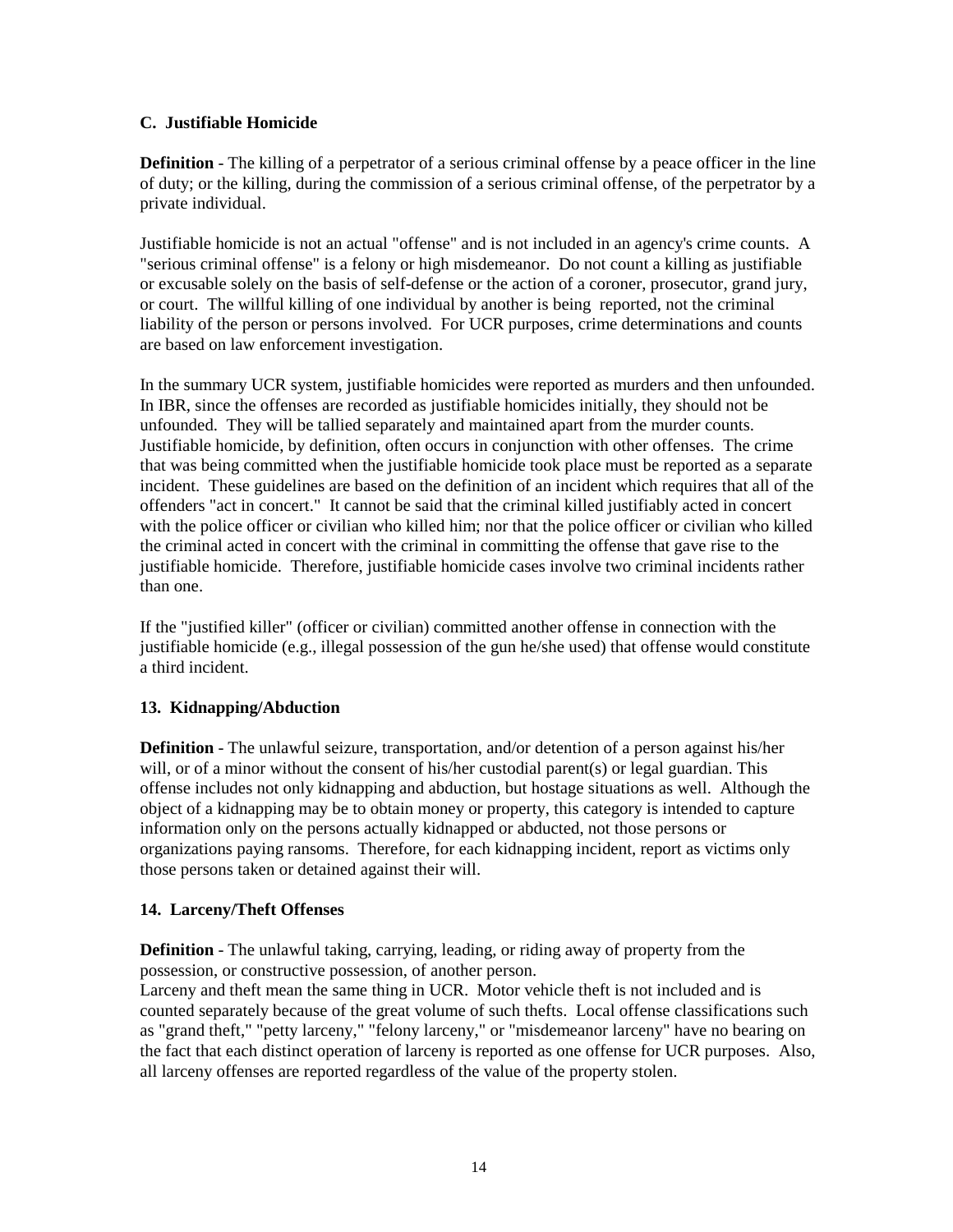Do not classify embezzlement; fraudulent conversion of entrusted property; conversion of goods lawfully possessed by bailees; counterfeiting; obtaining money by false pretenses; larceny by check; larceny by bailee; and check fraud as larceny offenses. Each of the aforementioned crimes falls within other offense categories.

## **A. Pocket-picking**

**Definition** - The theft of articles from another person's physical possession by stealth where the victim usually does not become immediately aware of the theft.

This type of theft includes removal of such items as wallets from women's purses and men's pockets and usually occurs in a crowd, public conveyance, or other similar situation to disguise the activity. Theft from a person in an unconscious state, including drunks, should also be classified as Pocket-picking. However, if the victim is manhandled or force beyond simple jostling is used to overcome the resistance of the victim, the offense becomes strong-arm robbery.

#### **B. Purse-snatching**

**Definition** - The grabbing or snatching of a purse, handbag, etc., from the physical possession of another person.

If more force is used than is actually necessary to snatch the purse from the grasp of the person, or if the victim resists the theft in any way, then robbery has occurred. Also, cases in which a purse or some other item of value is left unattended and is stolen should not be classified as a Pursesnatching. This offense would be properly classified as a theft from a building, from a motor vehicle, or other appropriate larceny category.

## **C. Shoplifting**

**Definition** - The theft, by someone other than an employee of the victim, of goods or merchandise exposed for sale. This violation assumes that the offender had legal access to the premises, and thus, no trespass or unlawful entry was involved. This offense includes thefts of merchandise displayed as part of the stock in trade outside buildings, such as department stores, hardware stores, supermarkets, fruit stands, gas stations, etc.

## **D. Theft From Building**

**Definition** - A theft within a building which is either open to the general public or where the offender has legal access.

Do not include shoplifting and thefts from coin-operated devices or machines within open buildings; these are other specific larceny types. Thefts from buildings include those from such places as churches, restaurants, schools, libraries, public buildings, and other public and professional offices during the hours when such facilities are open to the public.

A theft from a structure, accompanied by a breaking or unlawful entry (trespass) without breaking, should be reported as burglary and not larceny.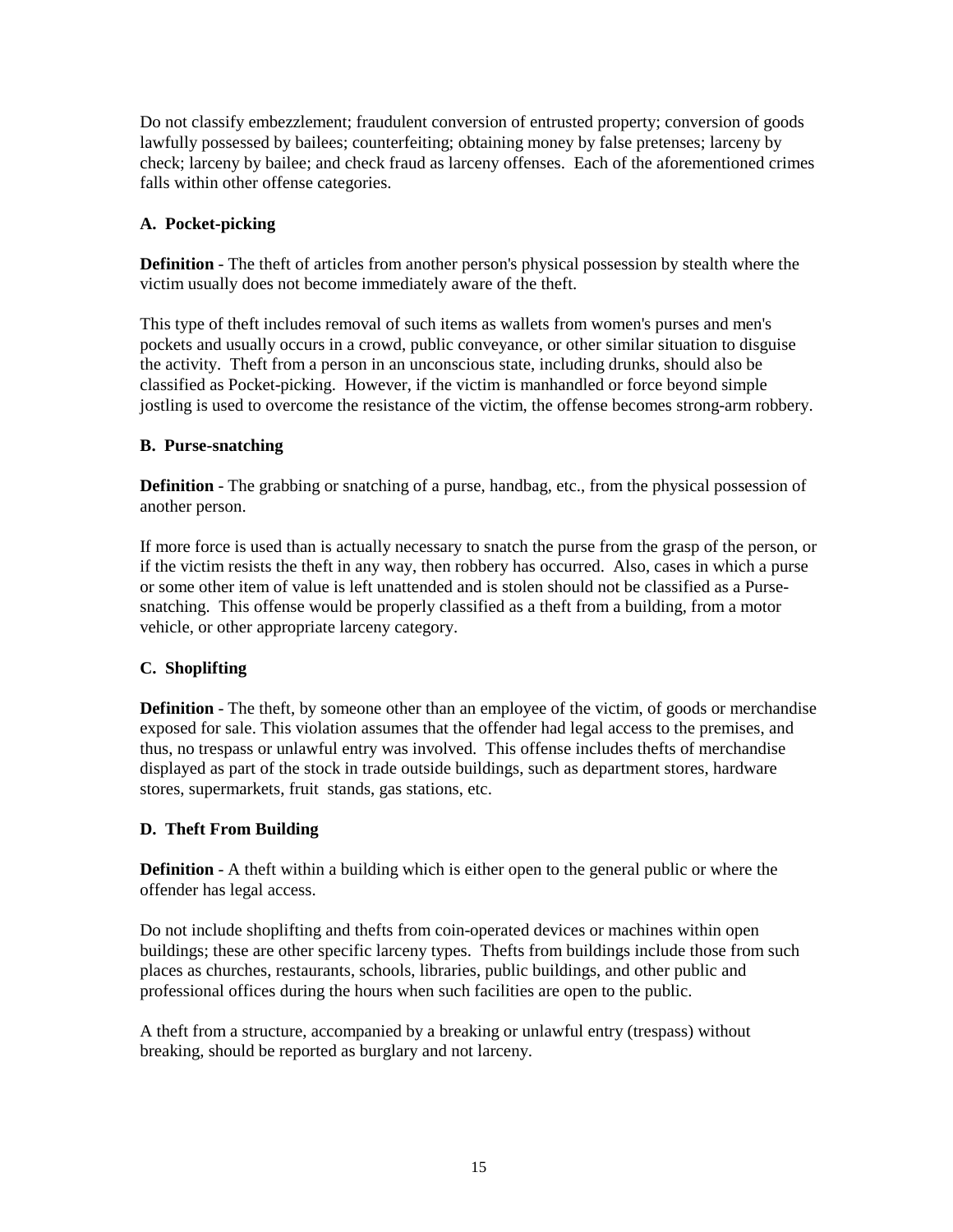#### **E. Theft From Coin-Operated Machine or Device**

**Definition** - A theft from a machine or device which is operated or activated by the use of coins.

Some examples of such machines are candy, cigarette, and food vending machines; telephone coin boxes; parking meters; pinball machines; or washers and dryers located in laundromats where no breaking or illegal entry of the building is involved.

If a building was broken into or illegally entered and a coin-operated machine in the building was rifled for money and/or merchandise, the matter would be classified as burglary.

#### **F. Theft From Motor Vehicle**

**Definition** - The theft of articles from a motor vehicle, whether locked or unlocked.

This type of larceny includes thefts from automobiles, trucks, truck trailers, buses, motorcycles, motor homes, or other recreational vehicles. It also includes thefts from any area in the automobile or other vehicle, e.g., the trunk, glove compartment, or other enclosure. Some of the items stolen in this type of theft are cameras, suitcases, wearing apparel, packages, etc., which are not an integral part of the vehicle. Do not include items that are automobile accessories, as they fall under Theft of Motor Vehicle Parts or Accessories.

If a theft from a motor vehicle occurs in conjunction with a motor vehicle theft, the incident will most often be reported as a motor vehicle theft with the stolen property recorded within the appropriate property-type categories. If, however, the reporting jurisdiction determines that the real object of the theft was the contents, rather than the vehicle, two offenses can be reported, the vehicle theft and the theft from the vehicle. For example, if an automobile with a coat in the back seat is stolen, the offense would be reported as Motor Vehicle Theft and the coat accounted for as property stolen in connection with the automobile theft. The theft of a tractor-trailer (truck) containing a shipment of televisions can, however, be reported as two offenses if in the judgment of the reporting agency the real object of the theft was the televisions, e.g., the truck is found abandoned and empty not far from the scene of the theft.

In larceny situations where both motor vehicle parts and accessories and articles from the motor vehicle are stolen, report both offenses if they occurred within the same incident as well as the property.

#### **G. Theft of Motor Vehicle Parts or Accessories**

**Definition** - The theft of any part or accessory affixed to the interior or exterior of a motor vehicle in a manner which would make the item an attachment of the vehicle or necessary for its operation.

Thefts of motors, transmissions, radios, heaters, hubcaps and wheel covers, manufacturers' emblems, license plates, radio antennas, side-view mirrors, gasoline, tape decks, CB radios, radar detectors, etc., are included in this larceny type. If items being transported in the vehicle are stolen, the offense should be classified as Theft From Motor Vehicle.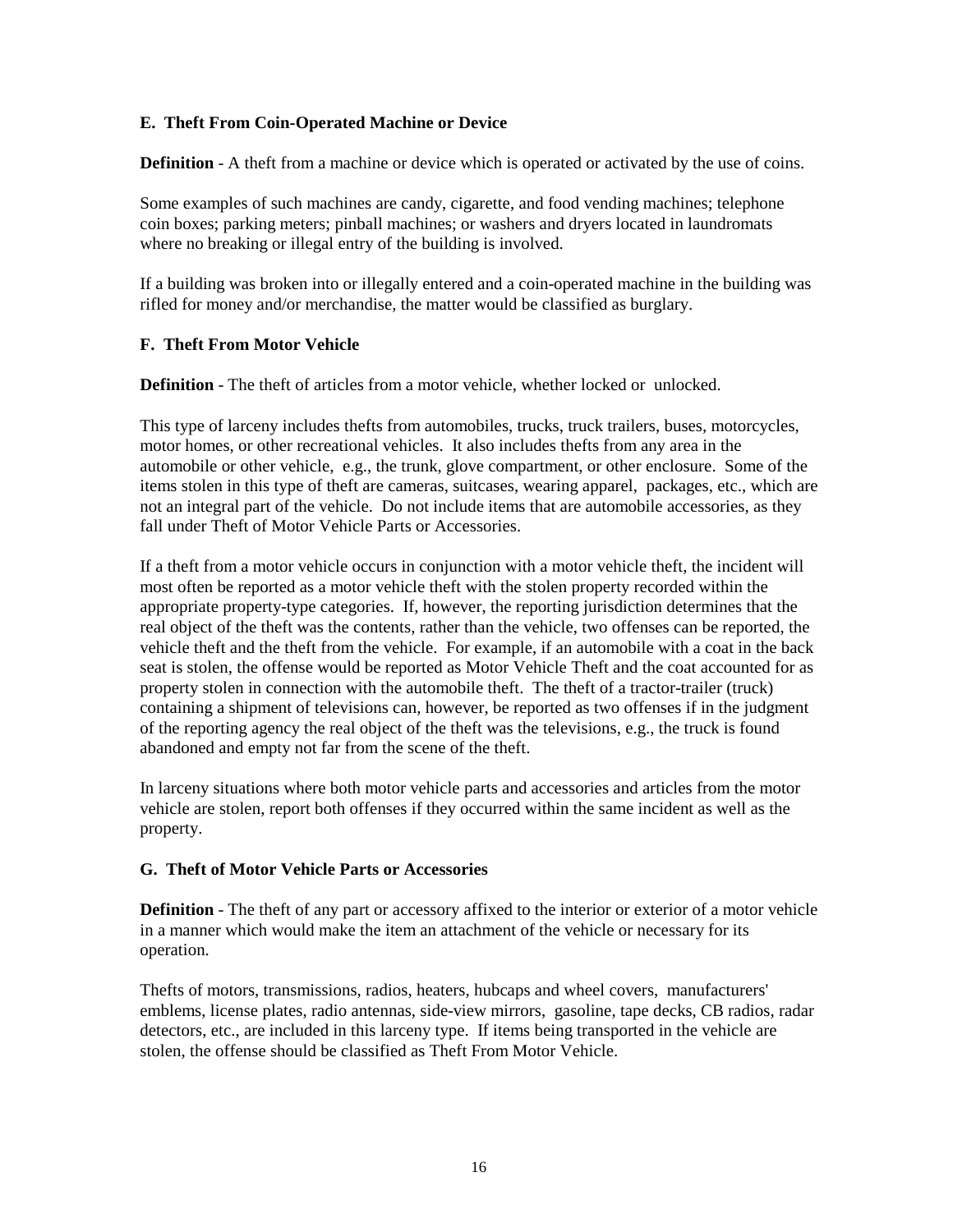#### **H. All Other Larceny**

**Definition** - All thefts which do not fit any of the definitions of the specific subcategories of Larceny/Theft listed above.

This offense includes thefts from fenced enclosures. Thefts of bicycles, boats, bulldozers, airplanes, animals, lawn mowers, lawn furniture, handtools, and farm and construction equipment are also included where no breaking or entering of a structure is involved.

Additionally, the illegal entry of a tent, tent trailer, or travel trailer used for recreational purposes, followed by a theft or attempted theft, should be counted as All Other Larceny. Yet another example is the taking of gasoline from a self-service gas station and leaving without paying.

#### **15. Motor Vehicle Theft**

**Definition** - The theft of a motor vehicle.

A "motor vehicle" is defined for UCR purposes as a self-propelled vehicle that runs on land surface and not on rails and which fits one of the following property descriptions: **Automobiles** - sedans, coupes, station wagons, convertibles, taxicabs, or other similar motor vehicles which serve the primary purpose of transporting people.

**Buses** - motor vehicles which are specifically designed (but not necessarily used) to transport groups of people on a commercial basis.

**Recreational Vehicles** - motor vehicles which are specifically designed (but not necessarily used) to transport people and also provide them temporary lodging for recreational purposes. **Trucks** - motor vehicles which are specifically designed (but not necessarily used) to transport cargo on a commercial basis.

**Other Motor Vehicles** - any other motor vehicles, e.g., motorcycles, motor scooters, trail bikes, mopeds, snowmobiles, golf carts, motorized wheelchairs, etc. whose primary purpose is to transport people. Classify as Motor Vehicle Theft all cases where automobiles are taken by persons not having lawful access even though the vehicles are later abandoned. Include joyriding. Do not include the taking of a vehicle for temporary use when prior authority has been granted or can be assumed, such as in family situations; or unauthorized use by chauffeurs and others having lawful access to the vehicle. Other Group A offenses may have , however, occurred in these situations. For example, if a chauffeur steals a car entrusted to his care, an Embezzlement should be reported, not a Motor Vehicle Theft. Motor vehicles taken as the proceeds of other offenses, whether Embezzlement, Burglary or Fraud, etc. should not be entered/counted as a Motor Vehicle Theft.

#### **16. Pornography/Obscene Material**

**Definition** - The violation of laws or ordinances prohibiting the manufacture, publishing, sale, purchase, or possession of sexually explicit material, e.g., literature, photographs, etc.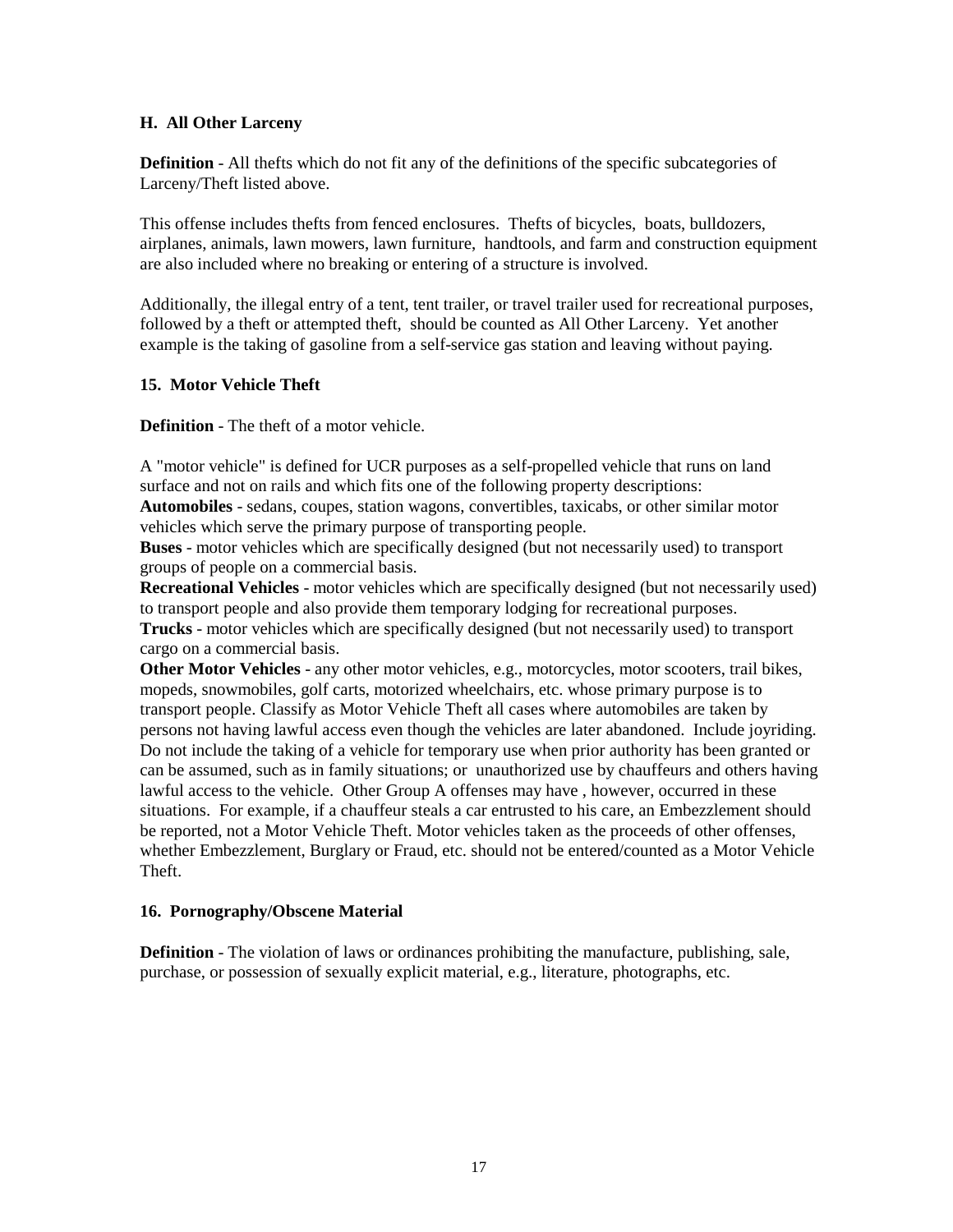#### **17. Prostitution Offenses**

**Definition** - To unlawfully engage in or promote sexual activities for profit.

#### **A. Prostitution**

**Definition** - To unlawfully engage in sexual relations for profit.

This offense includes prostitution by both males and females.

#### **B. Assisting or Promoting Prostitution**

**Definition** - To solicit customers or transport persons for prostitution purposes; to own, manage, or operate a dwelling or other establishment for the purpose of providing a place where prostitution is performed; or to otherwise assist or promote prostitution.

#### **18. Robbery**

**Definition** - The taking, or attempting to take, anything of value under confrontational circumstances from the control, custody, or care of another person by force or threat of force or violence and/or by putting the victim in fear of immediate harm.

Robbery involves the offender taking or attempting to take something of value from a victim, aggravated by the element of force or threat of force. The victim, who usually is the owner or person having custody of the property, is directly confronted by the perpetrator and is threatened with force or is put in fear that force will be used. If there is no direct confrontation and the victim is not in fear of immediate harm, an extortion should be reported. In pocket-picking or purse-snatchings, direct confrontation does occur, but force or threat of force is absent. However, if during a purse-snatching or other such crime, force or threat of force is used to overcome the active resistance of the victim, the offense is to be classified as robbery.

Cases involving pretended weapons or where the weapon is not seen by the victim but the robber claims to possess one are also classified as Robbery and the alleged weapon reported. If an immediate "on-view" arrest proves that there was no weapon, the offense is classified as Robbery, but the weapon is reported as "None."

Because some type of assault is an element of the crime of robbery, an assault should not be reported as a separate crime as long as it was performed in furtherance of the robbery. However, if the injury results in death, a homicide offense must also be reported.

In any instance of robbery, report one offense for each distinct operation. As in the case of other crimes against property, only one offense is reported regardless of the number of victims involved. The victims of a robbery include not only those persons and other entities (businesses, financial institutions, etc.) from whom property was taken, but also those persons toward whom the robber(s) directed force or threat of force in perpetrating the offense. Therefore, although the primary victim in a bank robbery would be the bank, the teller toward whom the robber pointed a gun and made a demand should also be reported as a victim, as well as any other person upon whom an assault was committed during the course of the robbery.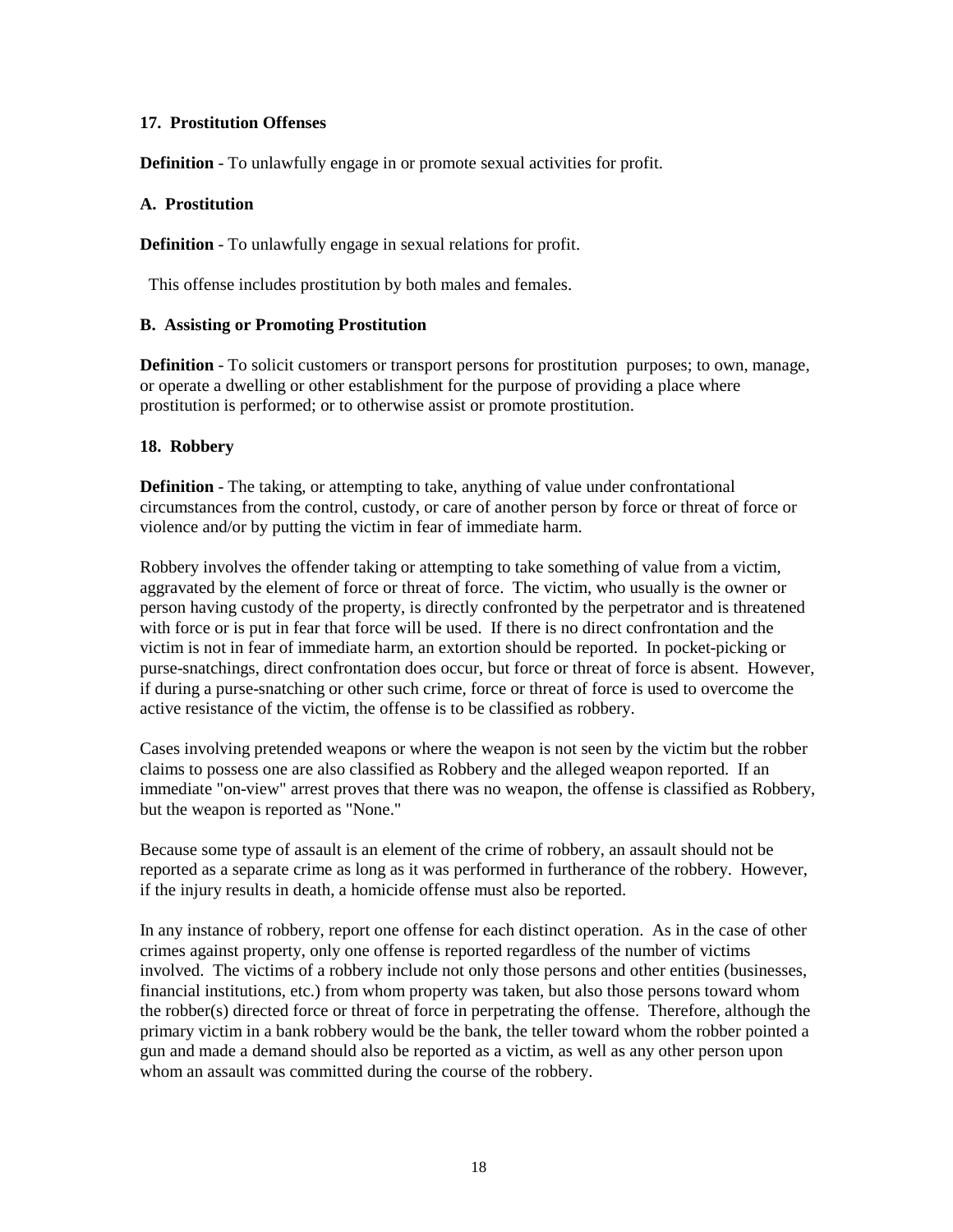#### **19. Sex Offenses, Forcible**

**Definition -** Any sexual act directed against another person, forcibly and/or against that person's will; or not forcibly or against the person's will where the victim is incapable of giving consent.

### **A. Forcible Rape**

**Definition** - The carnal knowledge of a person, forcibly and/or against the person's will where the victim is incapable of giving consent because of his/her temporary or permanent mental or physical incapacity (or because of his/her youth).

This offense includes the forcible rape of both males and females. In cases where several offenders rape one person, report one Forcible Rape. Do not count the number of offenders. If force was used or threatened, the crime should be classified as Forcible Rape regardless of the age of the victim.

If no force or threat of force was used and the victim was under the statutory age of consent, the crime should be classified as Statutory Rape. The ability of the victim to give consent must be a professional determination by the law enforcement agency. The age of the victim plays a critical role in this determination. Individuals do not mature mentally at the same rate. No 4-year-old is capable of consenting, however, victims aged 10 to 12 may need to be assessed within the specific circumstances.

#### **B. Forcible Sodomy**

**Definition** - Oral or anal sexual intercourse with another person, forcibly and/or against that person's will; or not forcibly or against the person's will where the victim is incapable of giving consent because of his/her youth or because of his/her temporary or permanent mental or physical incapacity.

If a victim is both raped and sodomized in one incident, then both offenses should be reported.

## **C. Sexual Assault With An Object**

**Definition** - To use an object or instrument to unlawfully penetrate, however slightly, the genital or anal opening of the body of another person, forcibly and/or against that person's will; or not forcibly or against the person's will where the victim is incapable of giving consent because of his/her youth or because of his/her temporary or permanent mental or physical incapacity.

An "object" or "instrument" is anything used by the offender other than the offender's genitalia. Examples are a finger, bottle, handgun, stick, etc.

## **D. Forcible Fondling**

**Definition** - The touching of the private body parts of another person for the purpose of sexual gratification, forcibly and/or against that person's will; or, not forcibly or against the person's will where the victim is incapable of giving consent because of his/her youth or because of his/her temporary or permanent mental incapacity.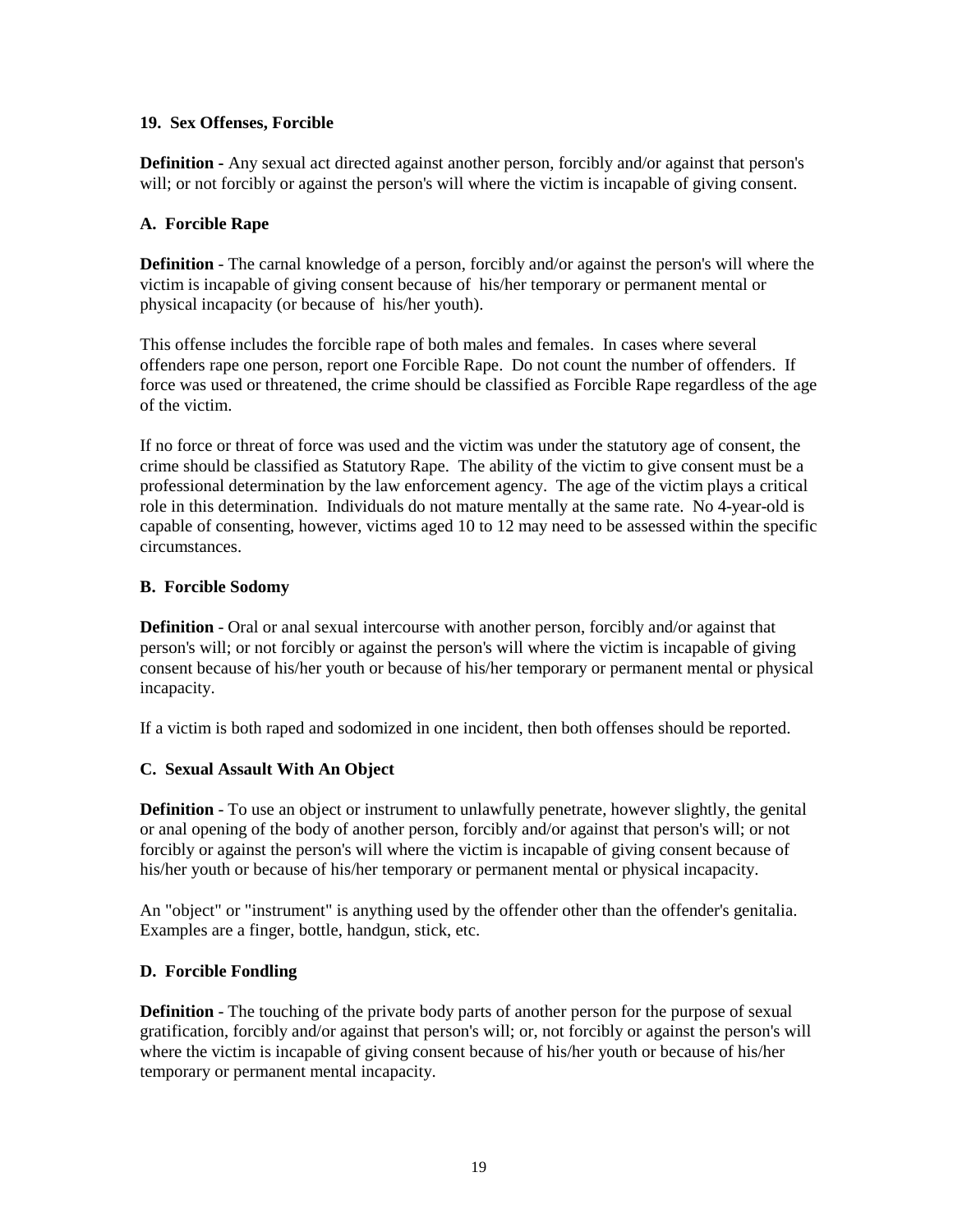Forcible fondling includes "indecent liberties" and "child molesting." Because Forcible Fondling is an element of Forcible Rape, Forcible Sodomy, and Sexual Assault With An Object, it should be reported only if it is the sole forcible sex offense committed against a victim.

### **20. Sex Offenses, Nonforcible**

**Definition** - Unlawful, nonforcible sexual intercourse.

#### **A. Incest**

**Definition** - Nonforcible sexual intercourse between persons who are related to each other within the degrees wherein marriage is prohibited by law.

## **B. Statutory Rape**

**Definition** - Nonforcible sexual intercourse with a person who is under the statutory age of consent.

If force was used or threatened or the victim was incapable of giving consent because of his/her youth or mental impairment, either temporary or permanent, the offense should be classified as Forcible Rape, not Statutory Rape.

#### **21. Stolen Property Offenses**

**Definition** - Receiving, buying, selling, possessing, concealing, or transporting any property with the knowledge that it has been unlawfully taken, as by burglary, embezzlement, fraud, larceny, robbery, etc.

## **22. Weapon Law Violations**

**Definition** - The violation of laws or ordinances prohibiting the manufacture, sale, purchase, transportation, possession, concealment, or use of firearms, cutting instruments, explosives, incendiary devices, or other deadly weapons.

Include violations such as the manufacture, sale, or possession of deadly weapons; carrying deadly weapons, concealed or openly; using, manufacturing, etc., silencers; and furnishing deadly weapons to minors.

## **GROUP B OFFENSES**

There are 12 Group B offense categories and they encompass all the crimes which are not Group A offenses, with the exception of most traffic offenses. Only arrestee data (or Group B Arrest Reports) are reported for Group B crimes.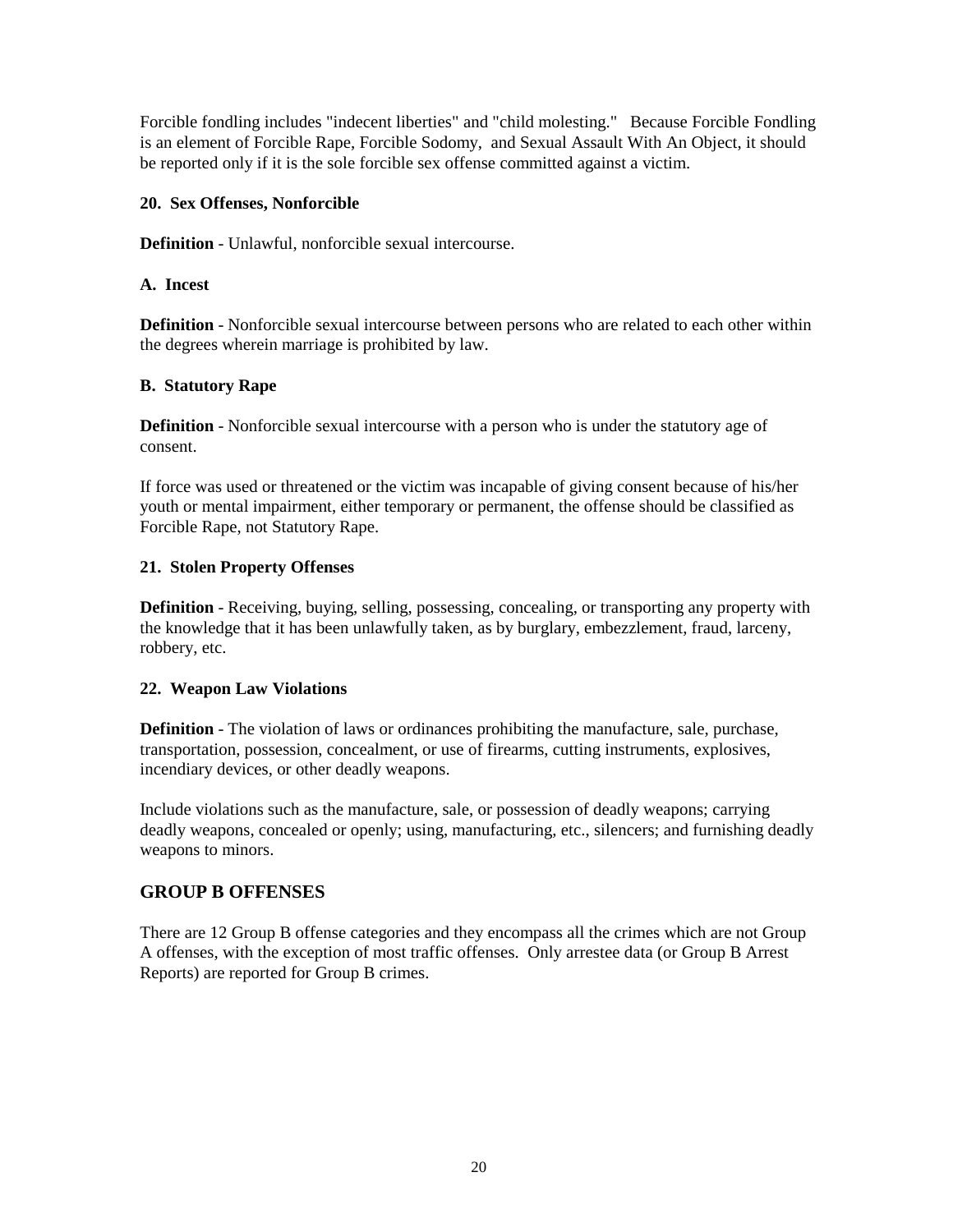#### **IBR GROUP B OFFENSE DEFINITIONS**

#### **1. Bad Checks**

**Definition** - Knowingly and intentionally writing and/or negotiating checks drawn against insufficient or nonexistent funds.

This offense includes fraudulent checks and insufficient funds checks but not counterfeited checks or forged checks.

#### **2. Curfew/Loitering/Vagrancy Violations**

**Definition** - The violation of a court order, regulation, ordinance, or law requiring the withdrawal of persons from the streets or other specified areas; prohibiting persons from remaining in an area or place in an idle or aimless manner; or prohibiting persons from going from place to place without visible means of support.

Included in this offense are unlawful assembly, begging, and vagabondage. Persons arrested as being a suspicious character, suspicious person, etc., are also to be included.

#### **3. Disorderly Conduct**

**Definition** - Any behavior that tends to disturb the public peace or decorum, scandalize the community, or shock the public sense of morality.

This offense includes affray, breach of the peace, blasphemy, profanity, obscene language, disturbing the peace, and public nuisance.

#### **4. Driving Under the Influence**

**Definition** - Driving or operating a motor vehicle or common carrier while mentally or physically impaired as the result of consuming an alcoholic beverage or using a drug or narcotic.

This offense includes driving while intoxicated and operating a bus, train, streetcar, boat, etc., while under the influence.

#### **5. Drunkenness**

**Definition** - To drink alcoholic beverages to the extent that one's mental faculties and physical coordination are substantially impaired.

Included are drunk and disorderly, common drunkard, habitual drunkard, and intoxication.

#### **6. Family Offenses, Nonviolent**

**Definition** - Unlawful, nonviolent acts by a family member (or legal guardian) which threaten the physical, mental, or economic well-being or morals of another family member and which are not classifiable as other offenses, such as Assault, Incest, Statutory Rape, etc.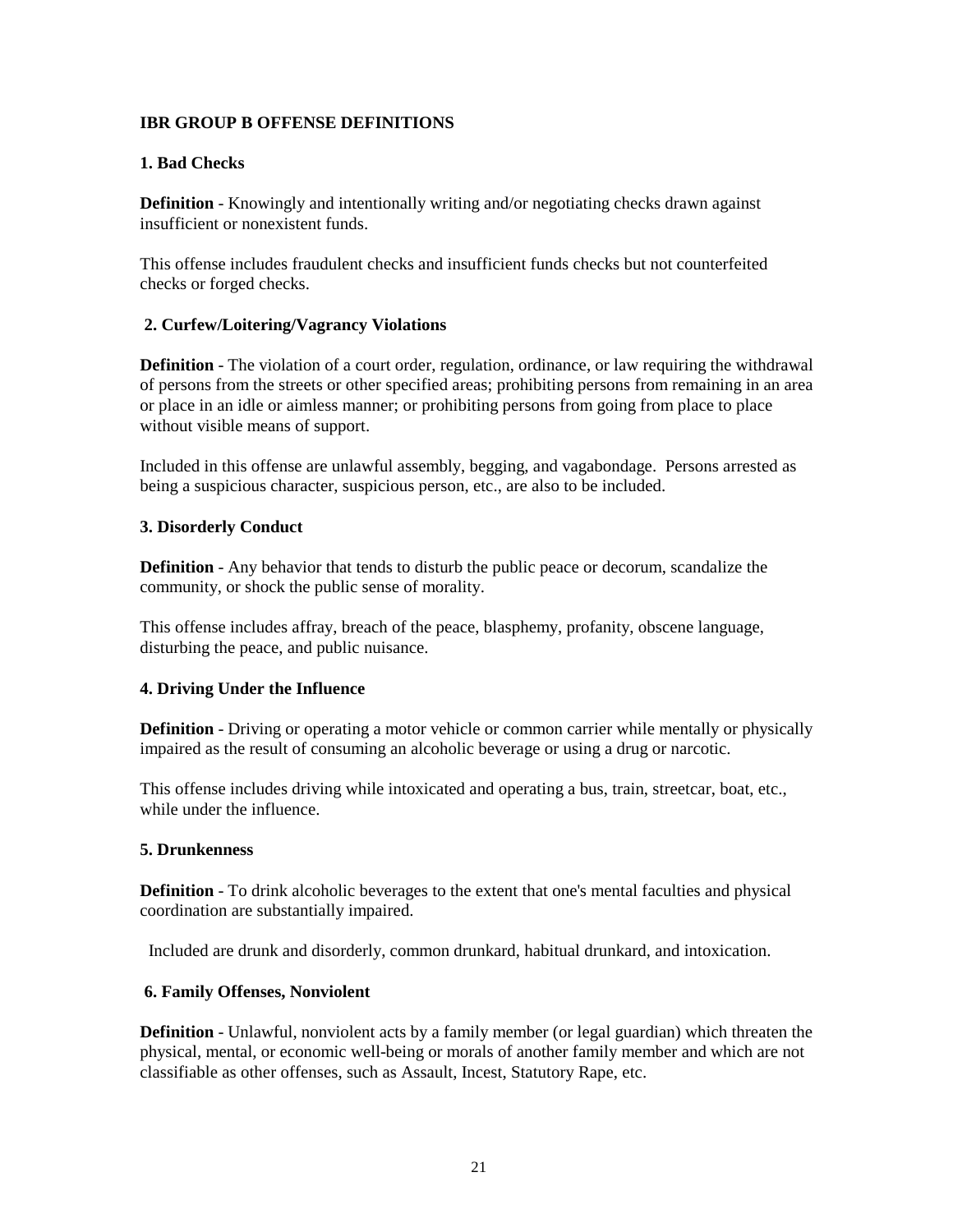This offense includes: abandonment, desertion, neglect, nonsupport, nonviolent abuse, and nonviolent cruelty to other family members. It also includes the nonpayment of court-ordered alimony, as long as it is not considered to be "Contempt of Court" within the reporting jurisdiction.

Do not include victims of these offenses who are taken into custody for their own protection.

### **7. Liquor Law Violations**

**Definition** - The violation of laws or ordinances prohibiting the manufacture, sale, purchase, transportation, possession, or use of alcoholic beverages.

Driving Under the Influence and Drunkenness violations are excluded. Included are violations of laws/ordinances prohibiting the maintenance of unlawful drinking places; bootlegging; operating a still; furnishing liquor to a minor; using a vehicle for the illegal transportation of liquor; etc.

#### **8. Peeping Tom**

**Definition** - To secretly look through a window, doorway, keyholes, or other aperture for the purpose of voyeurism.

#### **9. Runaway**

**Definition** - A person under 18 years of age who has left home without the permission of his/her parent(s) or legal guardian.

**While running away does not constitute a criminal offense, each "handling" of a runaway shall be reported as an arrest**. Include apprehensions for protective custody. Detentions (pickups) of runaways from one jurisdiction by another agency shall be reported by the home jurisdiction. Please refer to page five.

## **10. Trespass of Real Property**

**Definition** - To unlawfully enter land, a dwelling, or other real property.

All burglary offenses include the element of trespass. Trespass, however, involves entry with no intent to commit a felony or theft.

## **11. Conspiracy to Commit a Group A Offense**

This was added as a Group B offense by the state and is included in All Other Offenses for the national program.

Offenses of General Applicability (i.e., any offense prefixed by "Accessory Before/After the Fact," "Aiding and Abetting," "Assault to Commit," "Conspiracy to Commit," "Facilitation of," "Solicitation to Commit," "Threat to Commit," or any other prefix identifying it as other than the substantive offense) are included in this category, if the substantive is within Group A. If Group B offenses are involved, classify as the substantive offense.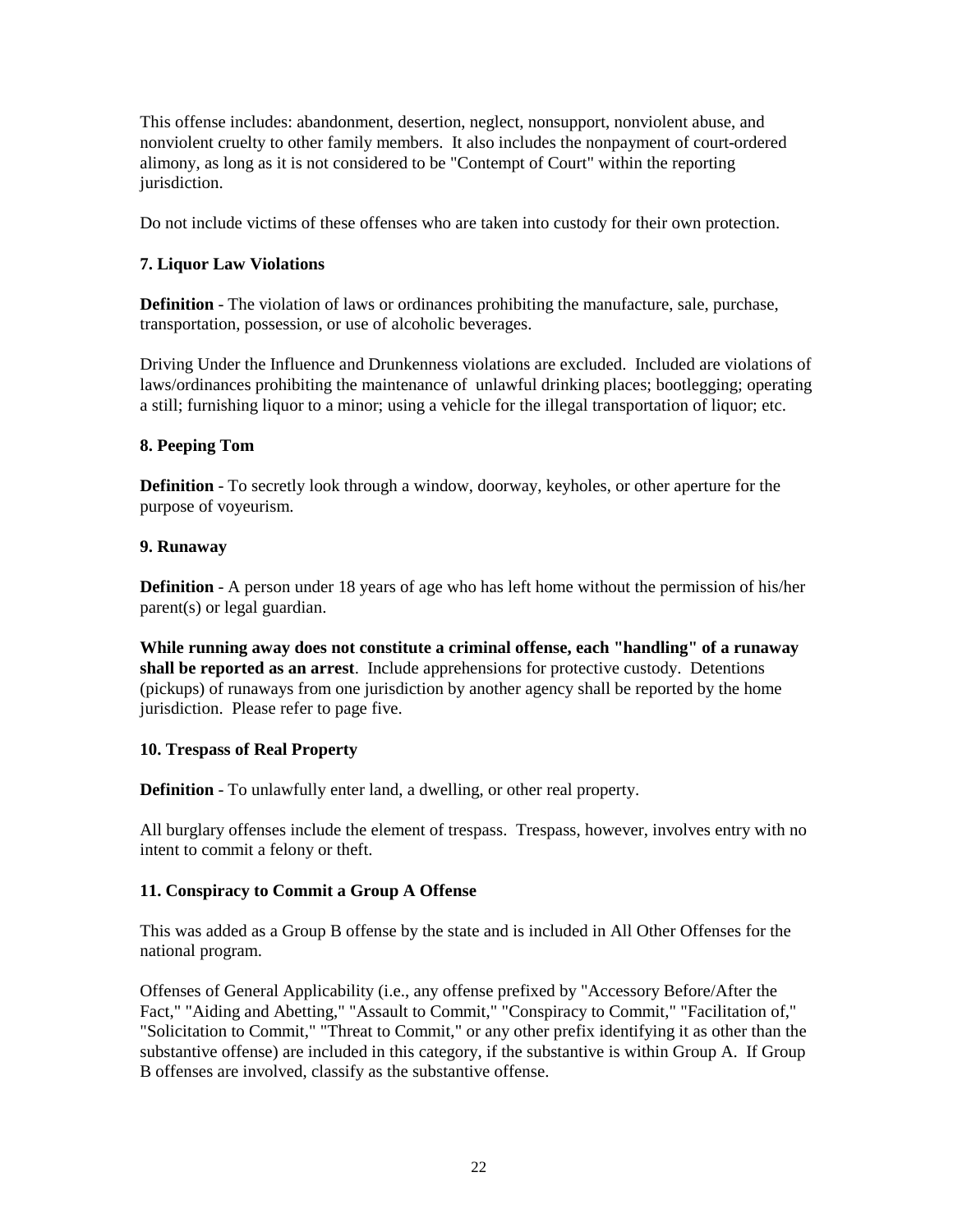#### **12. All Other Offenses**

**Definition -** All crimes that are not Group A offenses and not included in one of the specifically named Group B crime categories listed above.

Generally, traffic offenses are excluded from this offense category. The vehicle-related offenses of hit and run (of a person) and vehicular manslaughter are, however, included; but Driving Under the Influence is not as it is a separate Group B offense.

## **IBR DATA SUBMISSIONS**

IBR data submissions address crime incidents and all the elements associated with them, e.g., offenses, victims, offenders, property loss, clearances, and arrestees. The incident report is used to collect information about Group A offenses within six categories: administrative, offense, property, victim, offender, and arrestee.

In most cases, an initial incident report will contain administrative, offense, property (if applicable), victim, and offender information. Details concerning one or more arrestees may also be included if apprehensions were made by the time the initial report was submitted. However, in many cases, arrests will be made after the initial report and the arrestee information will be submitted as "updates" to the initial report. If an arrest involving a Group A offense occurs for a crime not previously reported to the UCR Program (e.g., an "on-view arrest") then, of course, all applicable data should be submitted.

Sometimes the applications for warrants are made without the police being notified of the details of the crime, e.g., "Bench Warrant" situations. Insofar as possible, when arrests for Group A offenses are made under these circumstances, the information regarding the offenses should be obtained and reported in incident reports.

The arrest report is used to report data concerning each arrestee for a Group B offense. The report is comprised of selected data which describe the arrestee and the circumstance of the arrest.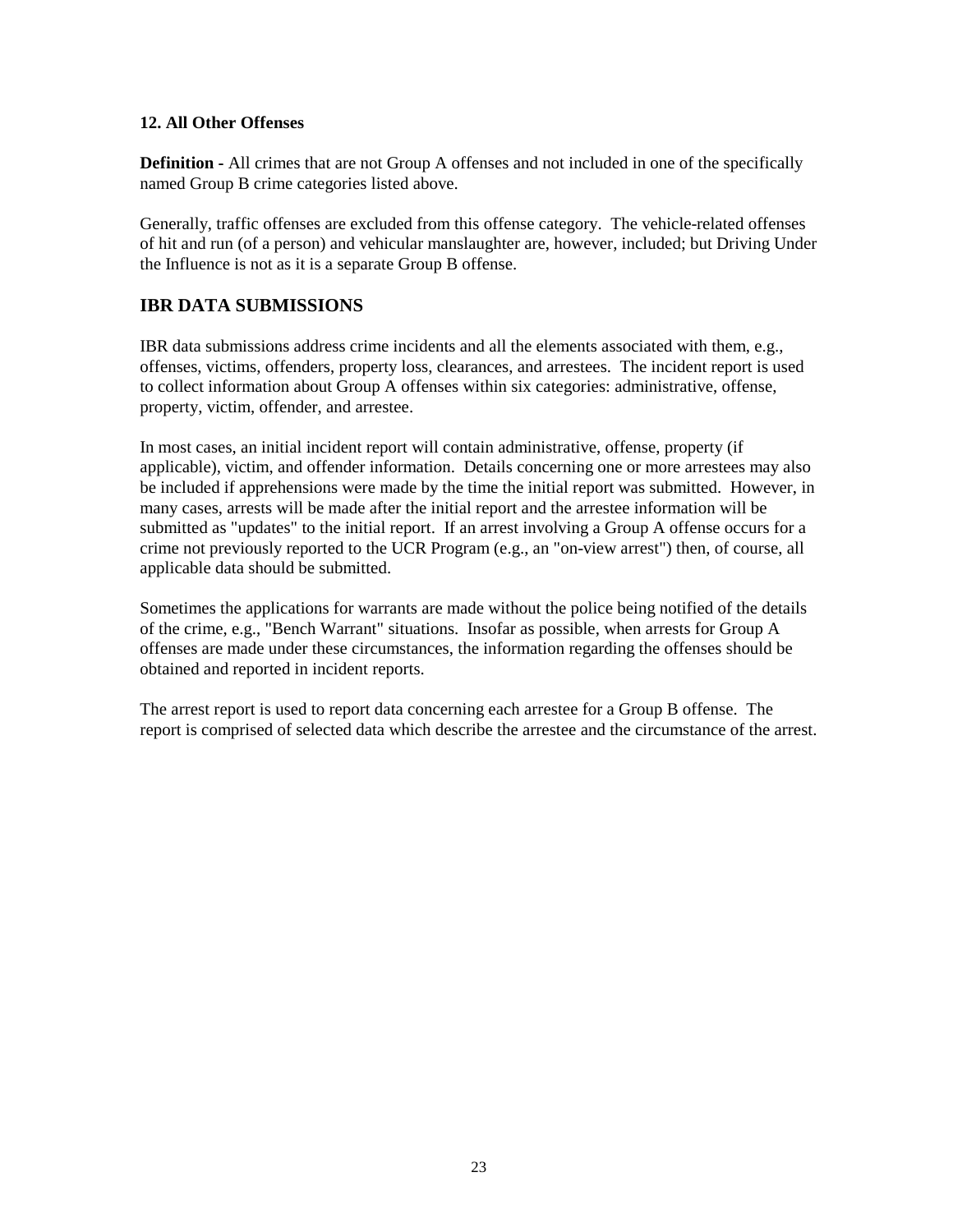#### **GROUP A INCIDENT REPORT**

#### **ADMINISTRATIVE DATA**

Incident Date/Hour Cargo Theft

ORI Number Exceptional Clearance Incident Number Exceptional Clearance Date

#### **OFFENSE DATA**

UCR Offense Codes Method of Entry Offense Attempted/Completed Type of Criminal Activity Offender(s) Suspected of Using Type Weapon/Force Involved Bias Motivation Entry/Exit Location Type<br>
Number of Premises Entered<br>
How Left Scene Number of Premises Entered

#### **PROPERTY DATA**

Property Description Suspected Drug Type Value of Property **Drug Quantity/Measurement** Date Recovered Property Quantity Number of Stolen Motor Vehicles Property Offense Code

Type Property Loss/Etc. Number of Recovered Motor Vehicles

#### **VICTIM DATA**

Victim Sequence Number Additional Justifiable Homicide Victim Connected to UCR Offense Code Circumstances Type of Victim Type of Injury Age of Victim Offender Number(s) To Be Related<br>Sex of Victim Relationship of Victim to Offender Race of Victim Assault Status Ethnicity of Victim Type Activity Resident Status of Victim Type Assignment Aggravated Assault/Homicide Circum. Victim/Offender/Arrestee Relationship

Relationship of Victim to Offender

#### **OFFENDER DATA**

Offender (Sequence) Number Sex of Offender Age of Offender Race of Offender

#### **ARRESTEE DATA**

Arrestee (Sequence) Number Age of Arrestee Arrest (Transaction) Number Sex of Arrestee Arrest Date **Race of Arrested** Race of Arrestee Type of Arrest Ethnicity of Arrestee Multiple Arrestee Segments Indicator Resident Status of Arrestee UCR Arrest Offense Code Disposition of Arrestee Under 18 Arrestee Was Armed With Arrest Type Activity

Arrest Type Drug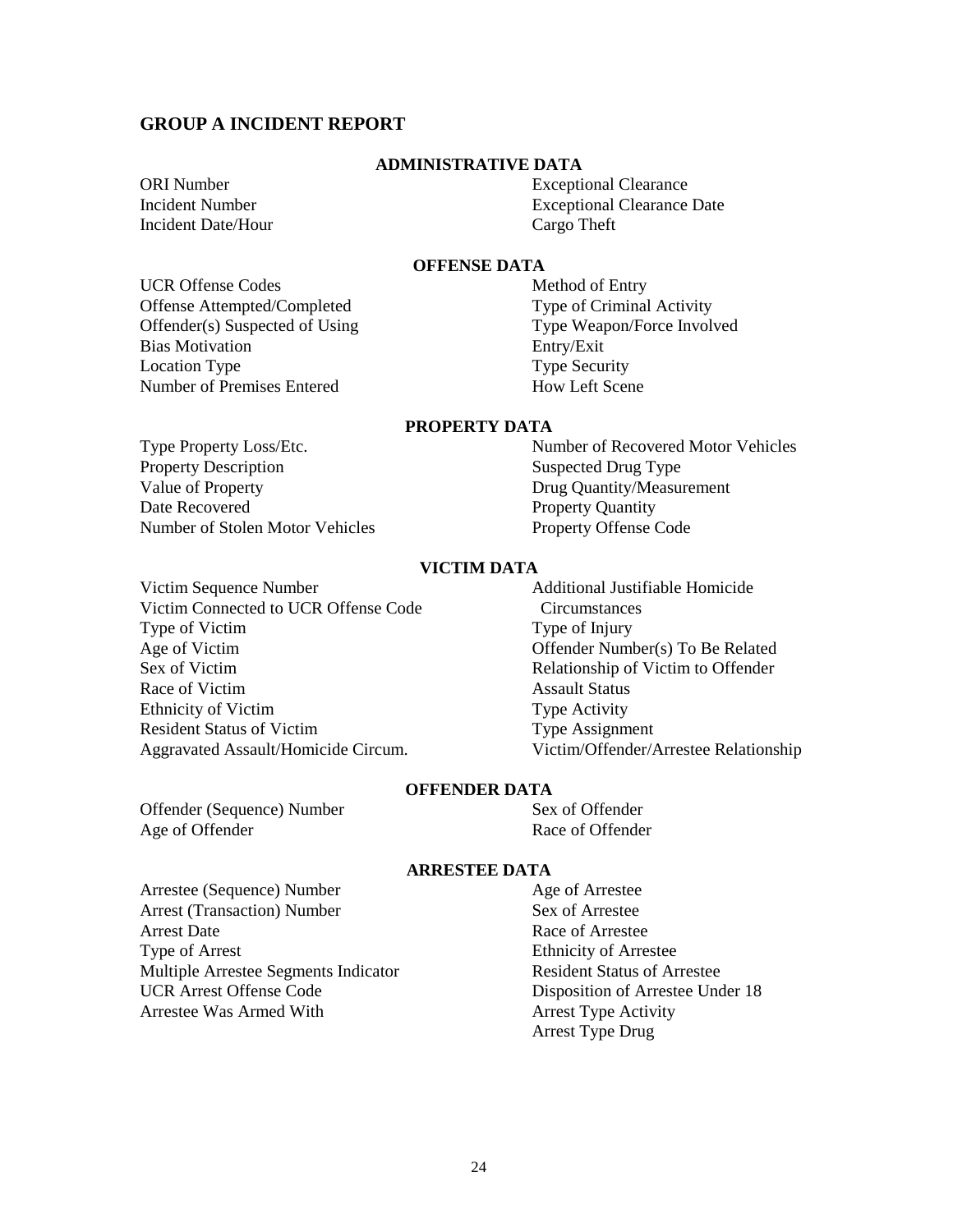### **GROUP B ARREST REPORT**

ORI Number<br>
Arrestee (Sequence) Number<br>
Arrestee Was Armed With Arrestee (Sequence) Number Arrest (Transaction) Number Age of Arrestee Arrest Date Sex of Arrestee Type of Arrest Race of Arrestee Multiple Arrest Segment Indicator Ethnicity of Arrestee Resident Status of Arrestee Arrest Type Activity Disposition of Arrestee Under 18 Arrest Type Drug

#### **DEFINITION OF "INCIDENT"**

An "incident" is defined for IBR reporting purposes as one or more offenses committed by the same offender, or group of offenders acting in concert, at the same time and place.

"Acting in concert" requires that the offenders actually commit or assist in the commission of the crime(s). The offenders must be aware of, and consent to, the commission of the crime(s); or even if nonconsenting, their actions assist in the commission of the offense(s). This is important because all of the offenders in an incident are considered to have committed all of the offenses in the incident. If one or more of the offenders did not act in concert, then there is more than one incident involved.

"Same time and place" means that the time interval between the offenses and the distance between the locations where they occurred were insignificant. Normally, the offenses must have occurred during an unbroken time duration and at the same or adjoining location(s). However, incidents can also be comprised of offenses which by their nature involve continuing criminal activity by the same offender(s) at different times and places, as long as the activity is deemed to constitute a single criminal transaction.

Because it is not possible to provide instructions which will cover all of the possible situations which might occur, in some cases the reporting agency will have to use its best judgment in determining how many incidents were involved.

**Example (1):** Two offenders robbed a bar. The bartender was forced at gunpoint to surrender money from the cash register. The robbers also took money and jewelry from three customers. One of the robbers, in searching for more customers to rob, found a female customer in the rest room and raped her there outside of the view of the other offender. When the rapist returned, both robbers left. There were two incidents, one involving robbery and the other involving forcible rape, because the offenders weren't "acting in concert" in both offenses.

**Example (2):** Same situation as Example (1), except that the rape occurred in the bar and the other offender told the rapist to stop and only rob the victim. There was only one incident with two offenses, i.e., robbery and forcible rape. Although the other robber did not consent to the rape, by displaying a gun he prevented someone coming to the victim's assistance and thereby assisted in the commission of the crime.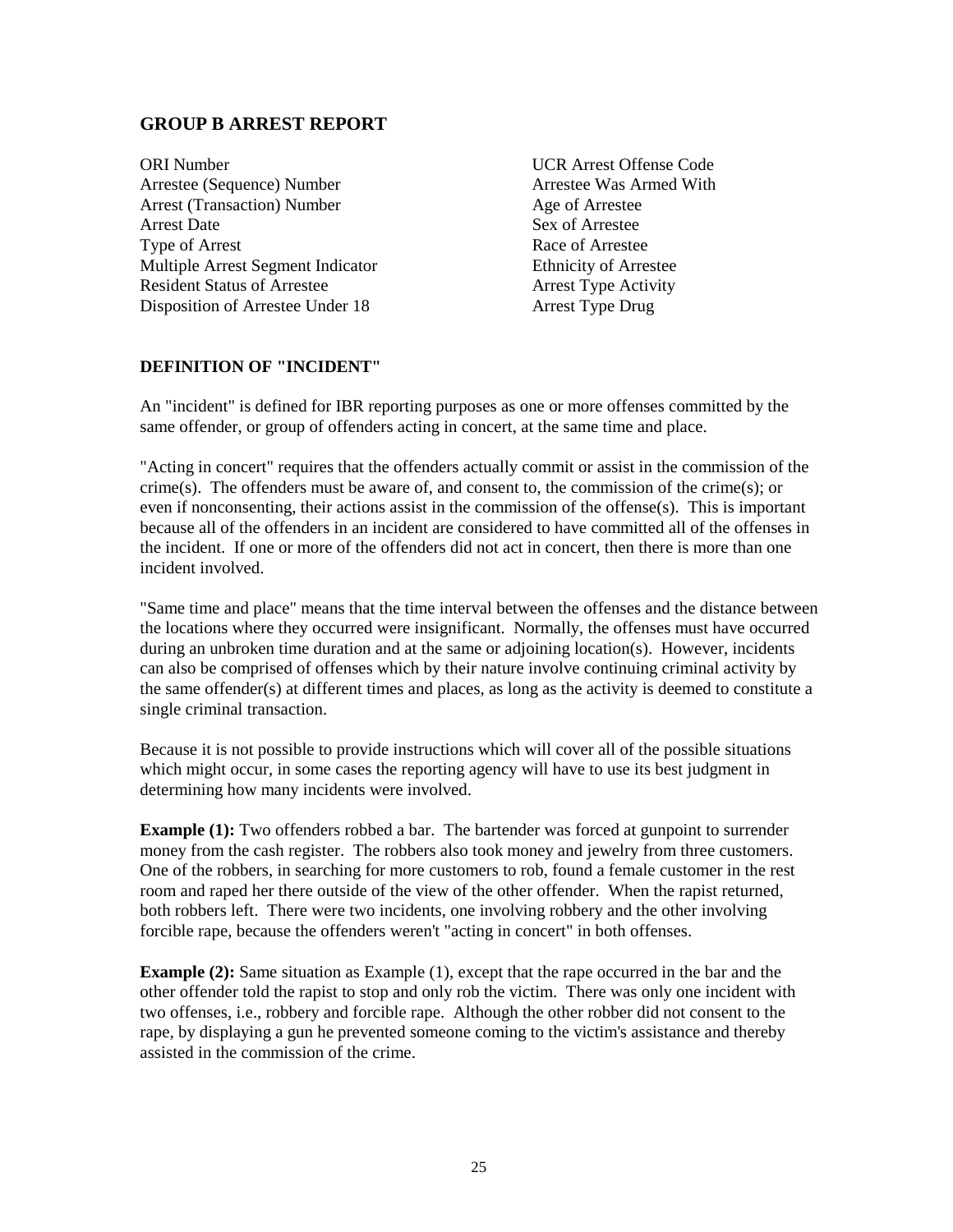**Example (3):** Over a period of 18 months, a computer programmer working for a bank manipulated the bank's computer and systematically embezzled \$70,000. The continuing criminal activity constituted a single "incident" involving the crime of embezzlement.

## **CLASSIFYING OFFENSES**

In the reporting of data to the UCR Program, it is first necessary to classify appropriate offenses within an incident into the Group A or Group B offense categories as defined by IBR.

All criminal offenses of law will be classified as either Group A or Group B in IBR. Both incidents and arrests are to be reported for Group A offenses, while only arrests are reported for Group B offenses. If a complaint reported to IBR is later determined by law enforcement investigation to be false or baseless (i.e. no crime occurred or was attempted), UCR/IBR Program procedures dictate that the reported offense will be classified as "UNFOUNDED" (i.e. does not exist) and must be electronically re-submitted to remove it from the State Program's database.

Each of the Group A offenses included in IBR was selected based on the following criteria:

- 1. seriousness or significance of the offense,
- 2. frequency or volume of its occurrence,
- 3. how widespread the offense occurs in the nation,
- 4. whether the offense will come to the attention of law enforcement,
- 5. whether law enforcement is the best channel for collecting data on the offense,
- 6. the burden placed on law enforcement,
- 7. national statistical validity and usefulness of the collected data, and
- 8. as the sole collector of criminal incident information, the national UCR Program's responsibility to make crime data available not only to law enforcement, but to others having a legitimate interest in it.

The goal is to capture information currently in law enforcement records, not to require the collection of additional information.

*LAW ENFORCEMENT SHOULD CLASSIFY AND REPORT OFFENSES AFTER PRELIMINARY CONFIRMATION OF A CALL FOR SERVICE OR A COMPLAINT ESTABLISHES THAT A CRIME WAS COMMITTED. OFFENSES KNOWN TO LAW ENFORCEMENT ARE TO BE RECORDED, NOT FINDINGS OF A COURT, CORONER, JURY, OR DECISION OF A PROSECUTOR SINCE CRIME STATISTICS GENERATED FROM IBR ARE INTENDED TO ASSIST IN IDENTIFYING LAW ENFORCEMENT PROBLEMS.*

## **CRIMES AGAINST PERSONS/PROPERTY/SOCIETY**

IBR offenses are divided into three categories: "Crimes Against Persons," "Crimes Against Property," or "Crimes Against Society." "Crimes Against Persons" are those whose victims are always "Individuals," e.g., murder, forcible rape, assault. The object of "Crimes Against Property" is to obtain money, property, or some other benefit, e.g., robbery, bribery, burglary. "Crimes Against Society" represent society's prohibition against engaging in certain types of activity, e.g., gambling, prostitution, drug violations.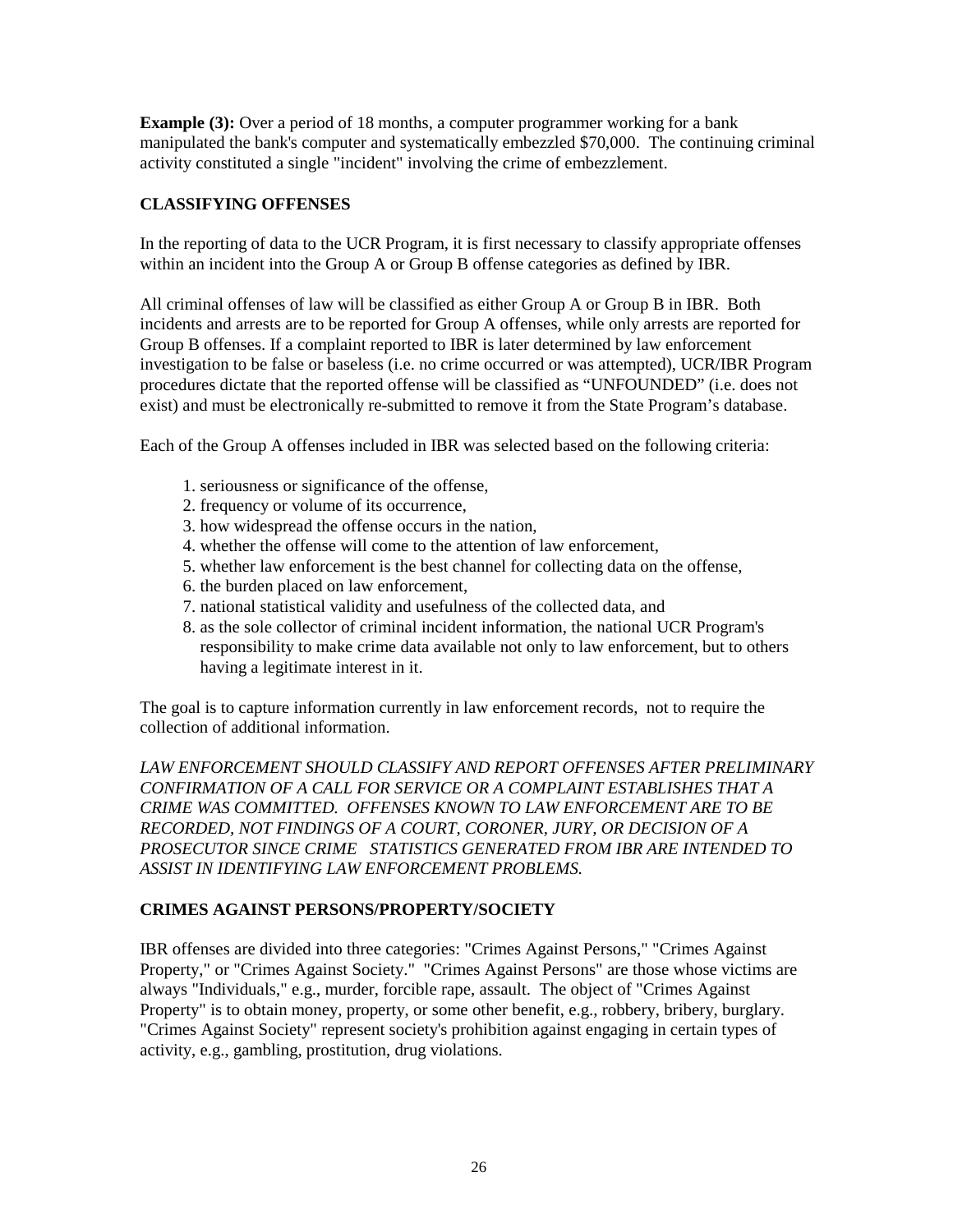For counting purposes, one offense is counted for each victim of a "Crime Against Person", one offense is counted for each distinct operation for "Crime Against Property" (except motor vehicle theft, where one offense is counted for each stolen vehicle); and one offense is counted for each "Crime Against Society."

Listings of the Group A and Group B offenses, along with whether they are "Crimes Against Persons, Property, or Society," appear below on pages 27-29.

#### **IBR OFFENSE CODES**

The three-digit codes shown on the following listing are used for identifying IBR Group A and Group B offenses in Group A Incident Reports and Group B Arrest Reports. The codes are unique to IBR but were derived from the four-digit National Crime Information Center (NCIC) Uniform Offense Classification Codes in order to facilitate interrelating offense data between the NCIC and UCR systems.

| <b>OFFENSE</b>                       | <b>CRIME AGAINST:</b> | <b>CODE</b>     |
|--------------------------------------|-----------------------|-----------------|
| Arson                                | Property              | 200             |
| <b>Assault Offenses:</b>             |                       |                 |
| <b>Aggravated Assault</b>            | Person                | 13A             |
| Simple Assault                       | Person                | 13B             |
| Intimidation                         | Person                | 13C             |
| <b>Bribery</b>                       | Property              | 510             |
| Burglary/Breaking & Entering         | Property              | 220             |
| Counterfeiting/Forgery               | Property              | 250             |
| Destruction/Damage/Vandalism         |                       |                 |
| of Property                          | Property              | 290             |
| Drug/Narcotic Offenses:              |                       |                 |
| Drug/Narcotic Violations             | Society               | 35A             |
| Drug Equipment Violations            | Society               | 35B             |
| Embezzlement                         | Property              | 270             |
| Extortion/Blackmail                  | Property              | 210             |
| Fraud Offenses:                      |                       |                 |
| <b>False Pretenses/Swindle</b>       |                       |                 |
| Confidence Game                      | Property              | 26A             |
| Credit Card/Automatic Teller         |                       |                 |
| Machine Fraud                        | Property              | 26B             |
| Impersonation                        | Property              | 26C             |
| <b>Welfare Fraud</b>                 | Property              | 26D             |
| <b>Wire Fraud</b>                    | Property              | 26E             |
| <b>Gambling Offenses:</b>            |                       |                 |
| Betting/Wagering                     | Society               | 39A             |
| Operating/Promoting/Assisting        |                       |                 |
| Gambling                             | Society               | 39B             |
| <b>Gambling Equipment Violations</b> | Society               | 39C             |
| <b>Sports Tampering</b>              | Society               | 39 <sub>D</sub> |
| Homicide Offenses:                   |                       |                 |

#### **GROUP A OFFENSES**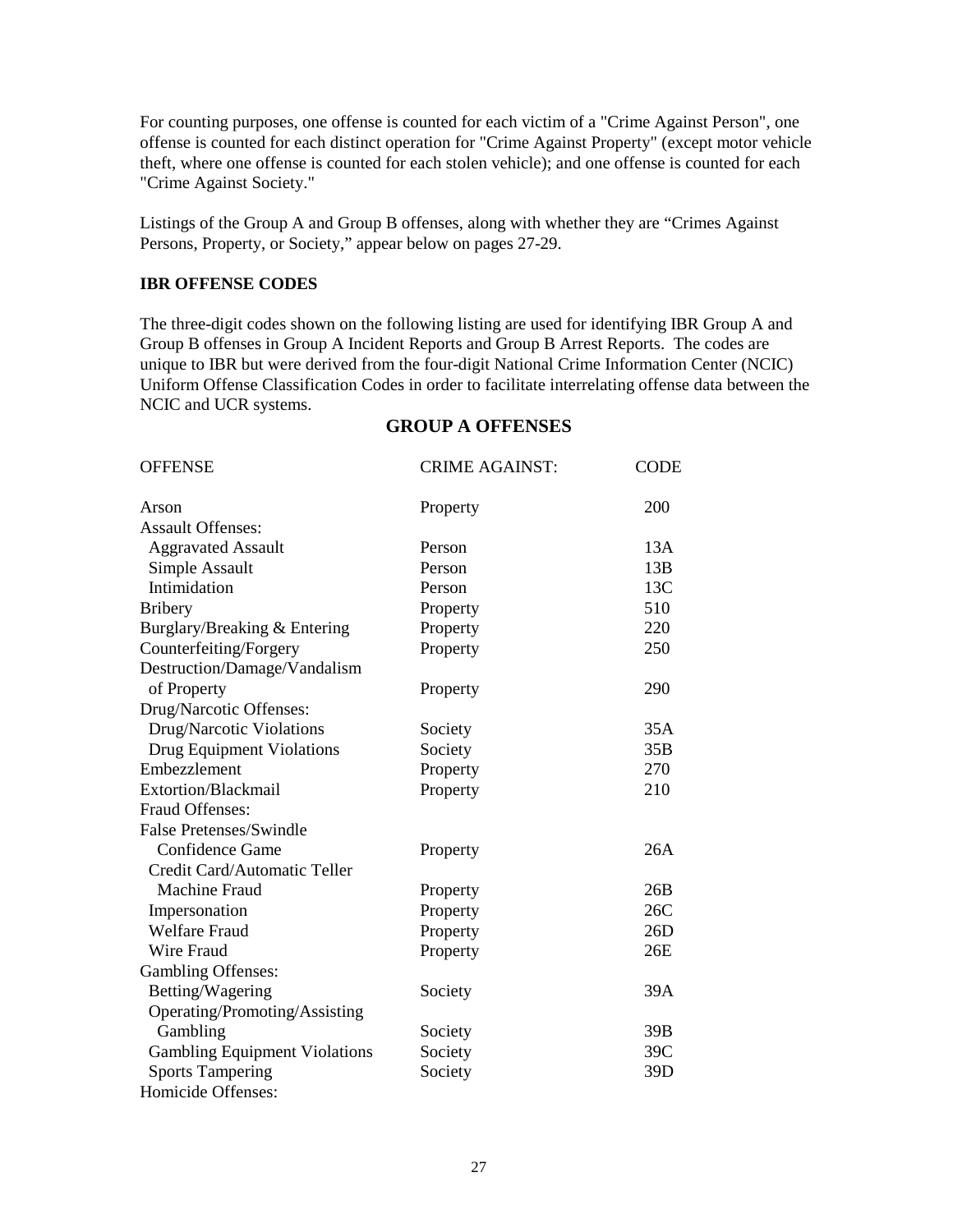| Murder & Nonnegligent           |             |     |
|---------------------------------|-------------|-----|
| Manslaughter                    | Person      | 09A |
| Negligent Manslaughter          | Person      | 09B |
| Justifiable Homicide            | Not a Crime | 09C |
| Kidnapping/Abduction            | Person      | 100 |
| Larceny/Theft Offenses:         |             |     |
| Pocket-picking                  | Property    | 23A |
| Purse-snatching                 | Property    | 23B |
| Shoplifting                     | Property    | 23C |
| Theft From Building             | Property    | 23D |
| Theft From Coin-Operated        |             |     |
| <b>Machine or Device</b>        | Property    | 23E |
| Theft From Motor Vehicle        | Property    | 23F |
| Theft of Motor Vehicle Parts    |             |     |
| or Accessories                  | Property    | 23G |
| <b>All Other Larceny</b>        | Property    | 23H |
| Motor Vehicle Theft             | Property    | 240 |
| Pornography/Obscene Material    | Society     | 370 |
| <b>Prostitution Offenses:</b>   |             |     |
| Prostitution                    | Society     | 40A |
| <b>Assisting or Promoting</b>   |             |     |
| Prostitution                    | Society     | 40B |
| Robbery                         | Property    | 120 |
| Sex Offenses, Forcible:         |             |     |
| Forcible Rape                   | Person      | 11A |
| Forcible Sodomy                 | Person      | 11B |
| Sexual Assault With An Object   | Person      | 11C |
| Forcible Fondling               | Person      | 11D |
| Sex Offenses, Nonforcible:      |             |     |
| Incest                          | Person      | 36A |
| <b>Statutory Rape</b>           | Person      | 36B |
| <b>Stolen Property Offenses</b> | Property    | 280 |
| <b>Weapon Law Violations</b>    | Society     | 520 |

## **GROUP B OFFENSES**

| 90A<br><b>Bad Checks</b><br>Curfew/Loitering/Vagrancy<br>90B<br><b>Violations</b><br>90C<br><b>Disorderly Conduct</b> | CODE |
|-----------------------------------------------------------------------------------------------------------------------|------|
|                                                                                                                       |      |
|                                                                                                                       |      |
|                                                                                                                       |      |
|                                                                                                                       |      |
| Driving Under the Influence<br>90D                                                                                    |      |
| 90 <sub>E</sub><br><b>Drunkenness</b>                                                                                 |      |
| 90F<br>Family Offenses, Nonviolent                                                                                    |      |
| <b>Liquor Law Violations</b><br>90G                                                                                   |      |
| 90H<br>Peeping Tom                                                                                                    |      |
| Not a Crime<br>90I<br>Runaway                                                                                         |      |
| <b>Trespass of Real Property</b><br>90J                                                                               |      |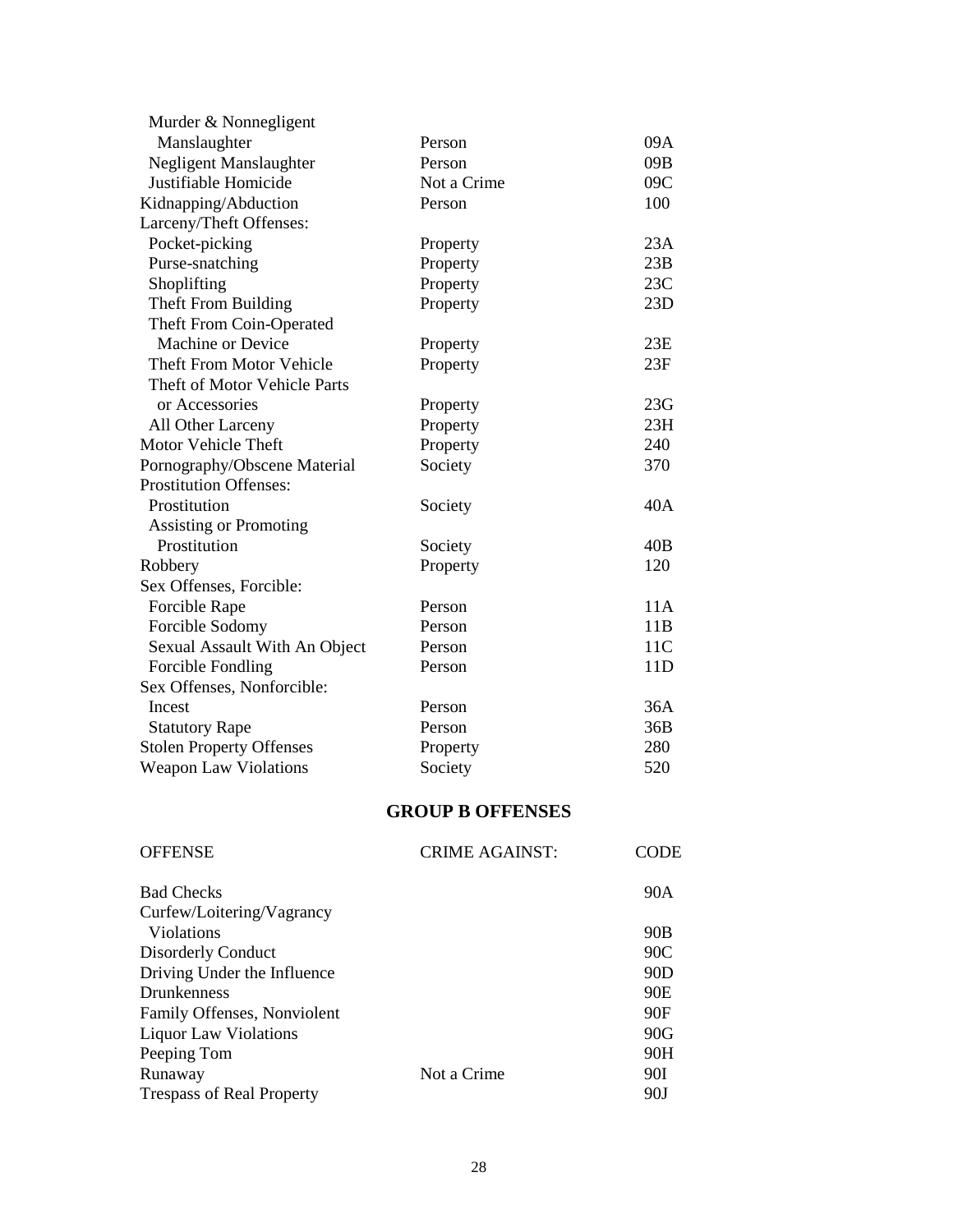| Conspiracy to Commit Group A | 90X |
|------------------------------|-----|
| All Other Offenses           | 90Z |

## **ADMINISTRATIVE DATA**

The administrative data portion of the Group A Incident Report allows the UCR Program to identify uniquely each criminal incident reported under IBR, along with common characteristics of all offenses within each incident, e.g., the date and hour the incident occurred. The administrative details to be reported for each incident are outlined below.

## **ORI NUMBER**

The 9-character NCIC Originating Agency Identifier (ORI) Number assigned to your agency is used to identity (a) the reporting agency and (b) the location where the incident occurred. An ORI Number must be included in each Group A Incident Report (or Group B Arrest Report).

#### **INCIDENT NUMBER**

This is the number assigned by your agency to each Group A Incident Report to identify it uniquely, e.g., the Originating Agency Case (OCA) Number. The number can be up to 12 characters in length and can be the actual case number (OCA) or a number assigned purely for UCR purposes. In either event, the incident numbers will be encrypted by the FBI prior to their dissemination to data requesters. The encryption will ensure recipients cannot identify actual cases.

## **CARGO THEFT**

Indicates whether or not this incident included the criminal taking of any cargo deemed as moving in commerce at all points between the point of origin and the final destination.

#### **INCIDENT DATE**

Report the year, month and day, (YRMMDD) when the incident occurred or started, or the beginning of the time period in which it occurred if it continued over a protracted period of time. If the incident date or range of dates is not known, use the report date.

#### **INCIDENT HOUR**

Report the hour of the day when the incident started or occurred. If the incident hour is unknown, the code for unknown is 99. Military 24-hour time is to be used. For example, if the incident occurred on or between midnight and 1 a.m., the hour would be reported as "00." If it occurred between 1 a.m. and 1:59 a.m., the hour would be reported as "01"; and if between 11 p.m. and 11:59 p.m., it would be entered as "23," etc. If the incident occurred at exactly midnight, it is considered to have occurred at the beginning of the next day, as if the time was 1 minute past midnight.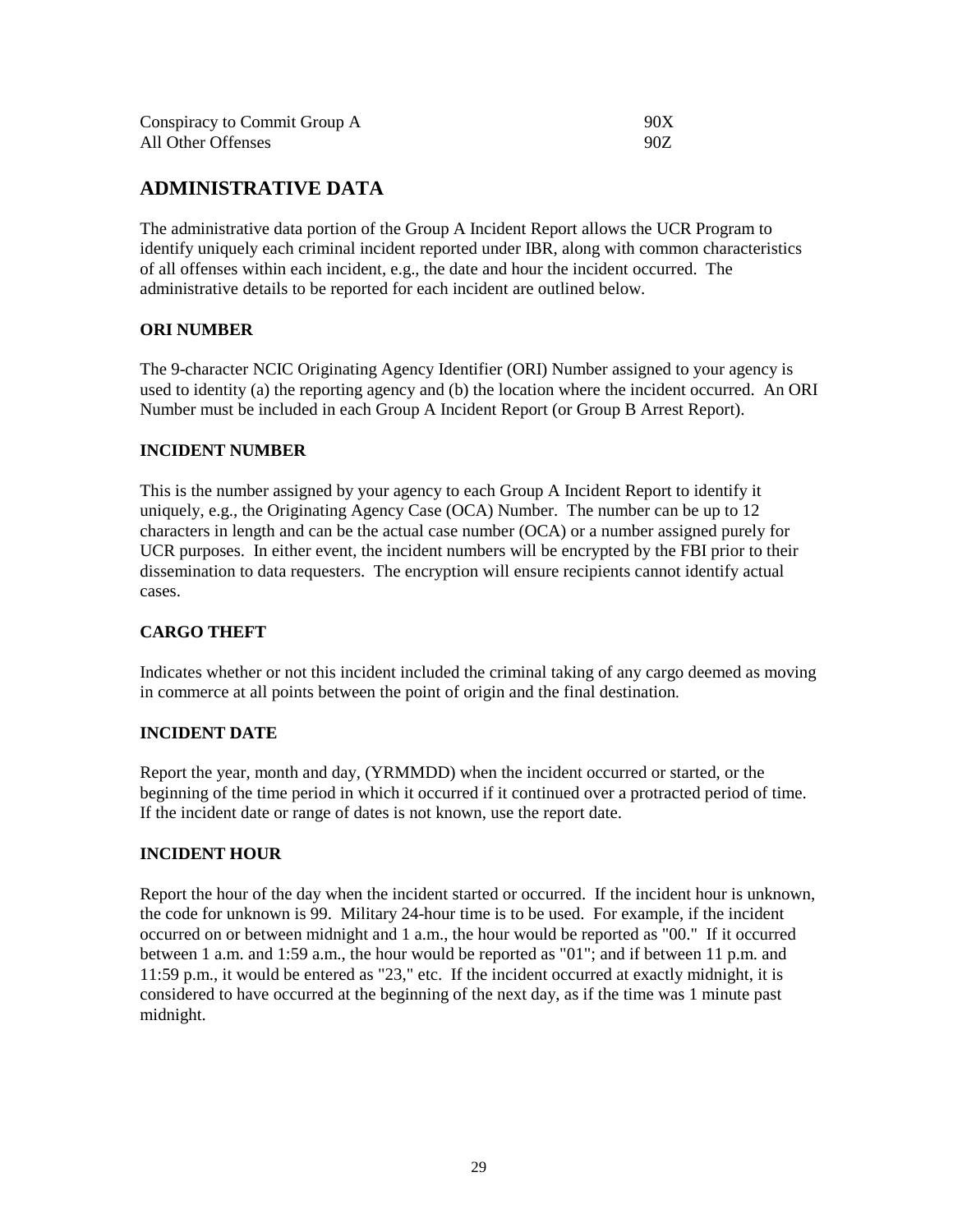#### **REPORT DATE INDICATOR**

An "R" is entered in this field if the incident date used is the report date.

#### **CLEARANCE OF AN INCIDENT**

In IBR, incidents may be cleared in one of two ways, either by arrest or through exceptional means. If cleared through arrest, the submission of data for the first arrestee in connection with an incident automatically clears all offenses within that incident and any other incidents in which the arrestee was involved. Incidents can likewise be cleared by exceptional means when some element beyond law enforcement control precludes a physical arrest. Any exceptional clearance clears all offenses. If an offense has been cleared through an arrest, other offenses in that jurisdiction that become known to law enforcement in which the same offender was involved should also be cleared through arrest. For offenders that have been arrested outside state boundaries, offenses can be cleared either by arrest or exceptionally cleared depending upon the specific circumstances.

## **EXCEPTIONAL CLEARANCE**

In order to clear an offense by exceptional means, each of the following four conditions must be met:

- 1. The investigation must have clearly and definitely established the identity of at least one offender.
- 2. Sufficient probable cause must have been developed to support the arrest, charging, and prosecution of the offender.
- 3. The exact location of the offender must be known so that an arrest could be made.
- 4. There must be a reason outside the control of law enforcement which prevents the arrest.

When all four of the above conditions are met, exceptional clearances can be made and should be reported for one of the following circumstances:

- **Death of the Offender** (e.g., offender accidentally killed or dies of natural causes after warrant is obtained, suicide of the offender, double murder, deathbed confession, offender killed by police or citizen)
- **Prosecution Declined** (by the prosecutor for other than lack of probable cause, e.g., offense falls outside prosecution guidelines by virtue of value of loss, first-time offender, etc.)
- **Extradition Denied/In Custody of Other Jurisdiction** (offender prosecuted by state or local authorities in another city for a different offense or prosecuted in another city or state by the Federal government for an offense which may be the same [an attempt is made to return the offender for prosecution, but the other jurisdiction will not allow the release] or offender currently in custody in another jurisdiction)
- **Victim Refuses to Cooperate** (in the prosecution)
- **Juvenile/No Custody** (the handling of a juvenile without taking him/her into custody but rather by oral or written notice given to the parents or legal guardian in a case involving a minor offense)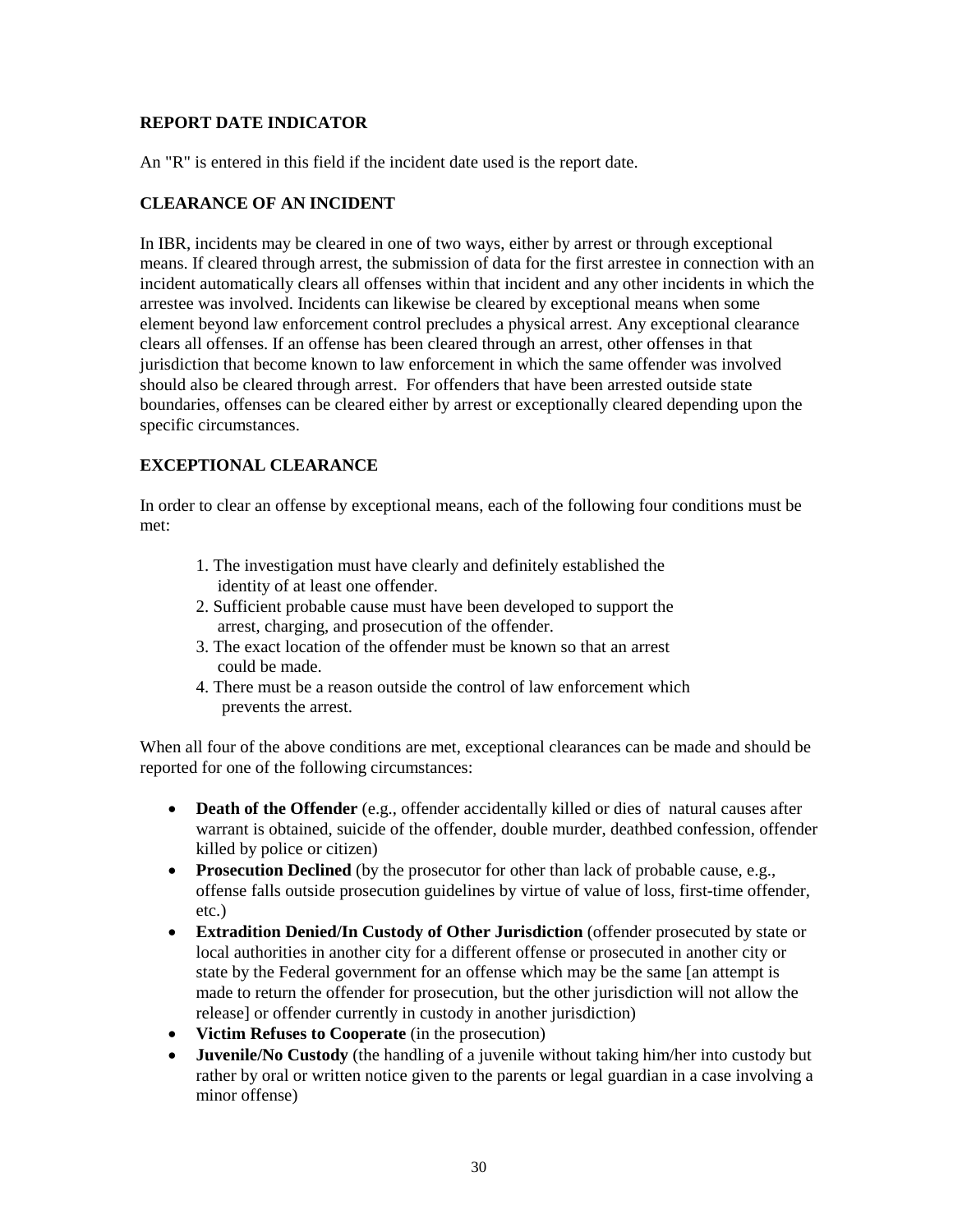**Example (1):** A kidnapper holding a hostage killed himself when the building in which he barricaded himself was surrounded by police. The kidnapping is cleared exceptionally under, "Death of the Offender."

**Example (2):** An offender is arrested and incarcerated in jurisdiction "A," but later identified with offenses he committed in jurisdictions "B" and "C." Jurisdictions "B" and "C" should clear their offenses by exceptional clearance, "Extradition Denied/In Custody of Other Jurisdiction" OR wait until the offender is released from jurisdiction "A" and make another physical arrest.

It is recognized that internal policy in various law enforcement agencies permits the administrative closing of cases. This may occur when all productive investigation has been completed (i.e. inactive), the case has been transferred to another department within the agency, etc. Reasons for such administrative closing of a case or the "clearing" of it by departmental policy does not permit exceptionally clearing of an offense unless all four criteria, listed above, have been met (see page 30). Clearances in accordance with UCR/IBR procedures should have no effect on whether an agency has internal policies as to "closing" a case administratively or discontinuing active investigation. In addition, neither the recovery of property nor the issuance of a warrant clears a case for UCR/IBR purposes.

## **EXCEPTIONAL CLEARANCE DATE**

If an incident was cleared by exceptional means, the year, month, and day that it was cleared must be reported.

**Example:** If the incident in the preceding example occurred on April 13, 2011, report: 20110413.

## **OFFENSE DATA**

The following information requirements apply to each offense within each crime incident. Since in IBR all Group A offenses occurring in an incident are to be reported, care must be taken to identity all such offenses involved in an incident. For example, a rape case might also involve the crimes of motor vehicle theft and kidnapping, and they should all be reported. Care must also be taken to ensure that each offense which is reported is a separate, distinct crime, rather than just a part of another offense. For example, every robbery includes some type of assault; but because the assault is an element which makes up the crime of robbery, only Robbery should be reported. If during a robbery, however, the victim is forced to engage in sexual relations, both Robbery and Forcible Rape should be reported, as forced sexual intercourse is not an element of robbery.

Offense data describe the various types of offenses involved in the incident and are reported for each of the (up to) ten most serious Group A offenses in the incident (as determined by the reporting agency).

Information on at least one offense must be included in each Group A Incident Report.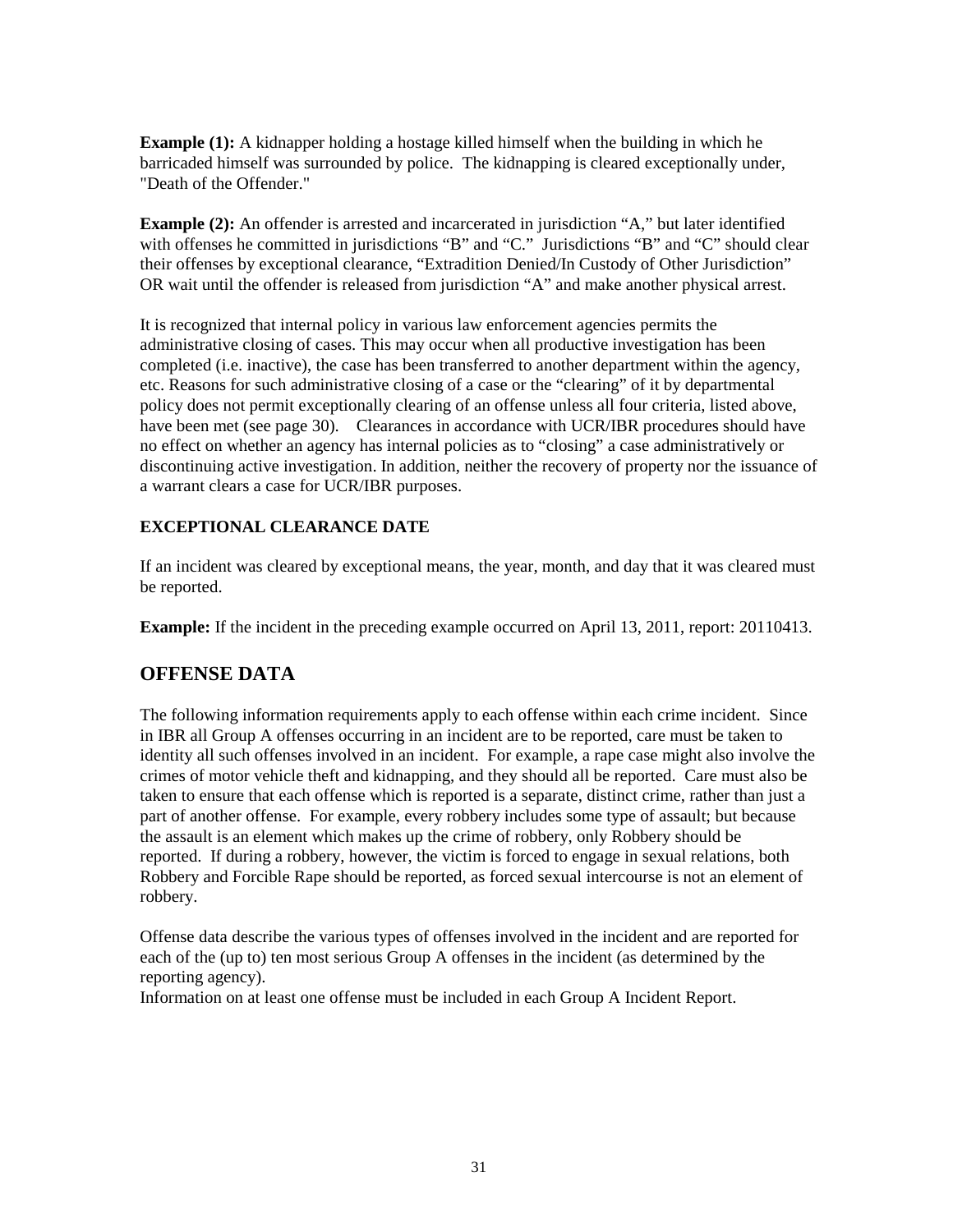#### **IBR OFFENSE CODE**

Report the IBR Offense Codes for the most serious offenses (up to 10) involved in the incident. Record each code only once even though there may have been more than one victim per offense. One set of offense data is to be submitted for each code reported.

**Example (1):** If an incident involved robbery and rape, two sets of offense data should be reported - one with the UCR offense code "120" (Robbery) and the other with "11A" (Forcible Rape).

**Example (2):** Even if two females were raped in Example (1) only one set of offense data should be reported with the offense code "11A." The two rape victims would be recorded in the victim data portion of the report. That is, an offense of forcible rape occurred, and there were two victims.

Classifying is determining the appropriate crime categories (or codes) in which to report offenses in UCR. Classification is based on the facts of the agency's investigations of crimes.

#### **OFFENSE ATTEMPTED/COMPLETED**

For each offense within an incident, record whether the crime was attempted (A) or completed (C). If there was more than one occurrence of the same UCR offense within an incident (as in the preceding Example [2] concerning Forcible Rape), and only one was completed, then "Completed" is still reported.

An attempted murder is to be reported as Aggravated Assault, and all Assault Offenses are to be reported as "Completed."

**Example:** During the same incident, offenders attempted to kidnap two men.

One man struggled and was able to escape. The other was abducted. Since one kidnapping was completed, the offense data would indicate "Completed."

#### **OFFENDER(S) SUSPECTED OF USING**

Indicate whether any of the offenders in the incident were suspected of consuming alcohol or using drugs/narcotics during or shortly before the incident; or of using a computer, computer terminal, or other computer equipment to perpetrate the crime. Any or all of the following three categories can be used for each offense:

- A Alcohol
- C Computer Equipment
- D Drugs/Narcotics

The code N is used if this field is not applicable in this incident.

**Example (1):** Witnesses to an assault reported that the victim and offender were in a bar drinking beer when an argument broke out, and the offender attacked the victim with a knife. The report should indicate "Alcohol."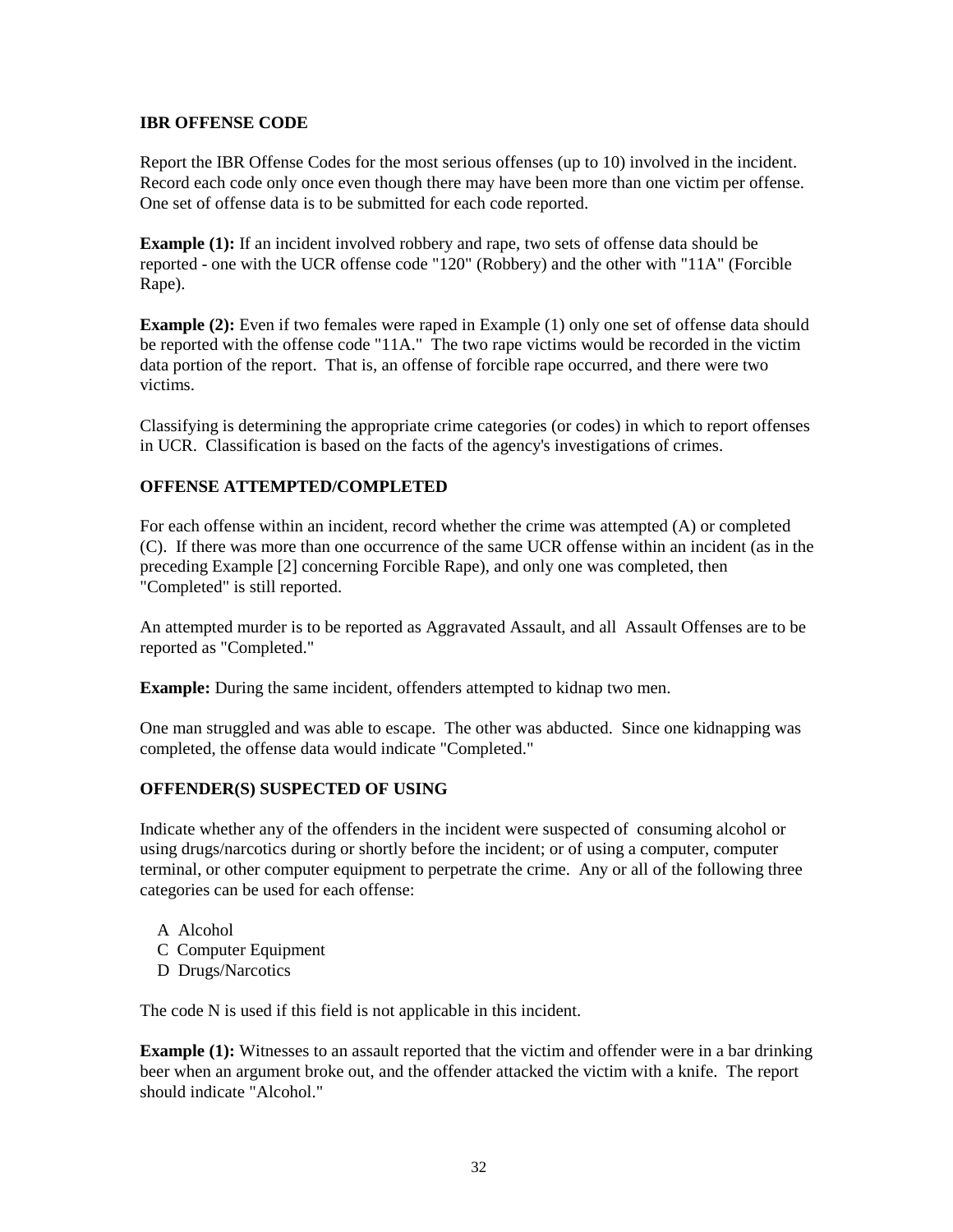**Example (2):** A rape victim advised that her attacker bragged that he had been "freebasing" cocaine just prior to the incident. The report should read "Drugs/Narcotics."

**Example (3):** A medical supply warehouse was burglarized and large amounts of Methadone, Morphine, Benzedrine, and Valium were stolen. The report should NOT indicate "Drugs/Narcotics." While the drugs were the object of the crime, there was no indication that the offenders used drugs or narcotics before or during the incident. That drugs were the object of the offense will be recorded with the property data on the crime.

**Example (4):** A computer "hacker" used his personal computer and a telephone modem to gain access to a company's computer and steal proprietary data. "Computer Equipment" should be reported.

#### **BIAS MOTIVATION**

Because of the difficulty of ascertaining the offender's subjective motivation, bias is to be reported only if investigation reveals sufficient objective facts to lead a reasonable and prudent person to conclude that the offender's actions were motivated, in whole or in part, by bias against a racial, religious, ethnic/national origin, sexual orientation, or disability group. The most appropriate one of the following bias types is to be reported:

Anti-White Anti-Hispanic Anti-Black Anti-Other Ethnicity/National Origin Anti-American Indian/Alaskan Native Anti-Asian/Pacific Islander **Sexual Orientation Bias:** Anti-Multi-Racial Group Anti-Male Homosexual (Gay)

Anti-Jewish Anti-Heterosexual Anti-Catholic Anti-Bisexual Anti-Protestant Anti-Islamic (Moslem) **Disability Bias:** Anti-Other Religion (Buddhism, Anti-Physical Disability Hinduism, Shintoism, etc.) Anti-Mental Disability Anti-Multi-Religious Group Anti-Atheist/Agnostic

**Racial Bias: Ethnicity/National Origin Bias:**

 Anti-Female Homosexual (Lesbian) **Religious Bias:** Anti-Homosexual (Gays and Lesbians)

In IBR, incidents which do not involve any facts indicating biased motivation on the part of the offender are to be reported as "None," while incidents involving ambiguous facts (i.e., where some facts are present, but are not conclusive) are to be reported as "Unknown."

#### **LOCATION TYPE**

One of the following location/premises types should be reported to show where each offense took place:

**Abandoned/Condemned Structure** (buildings or structures which are completed but have been abandoned by the owner and are no longer being used).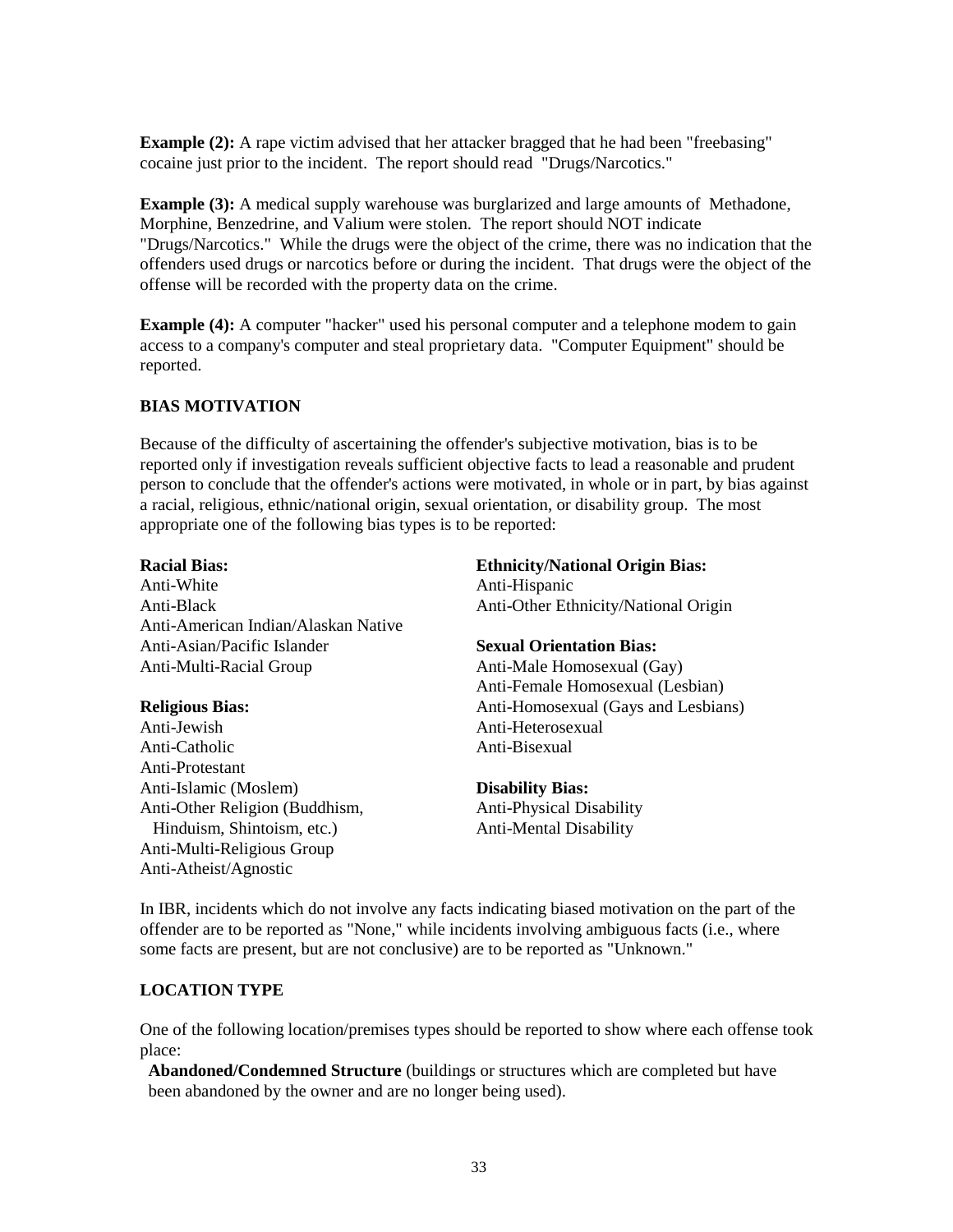**Air/Bus/Train Terminal** (airports, bus, or train stations or terminals).

Amusement Park (indoor or outdoor commercial enterprises that offer rides, games, and other entertainment).

**Arena/Stadium/Fairgrounds/Coliseum** (open-air or enclosed amphitheater-type areas used for the presentation of sporting events, concerts, assemblies, etc.).

**ATM Separate from Bank** (machines that provide the ability to make deposits and/or withdrawals using a bank card. If located at a banking facility, use Bank/Savings and Loan).

**Auto Dealership New/Used** (businesses specifically designed for selling new and used motor vehicles).

**Bank/Savings and Loan** (includes other financial institutions, whether in a separate building or inside of another store).

**Bar/Night Club** (establishments that are primarily for entertainment, dancing, and the consumption of beverages).

**Camp/Campground** (areas used for setting up camps, including tent and recreational vehicle campsites).

**Church/Synagogue/Temple/Mosque** (buildings for public religious activities, meetings, or worship).

**Commercial/Office Building** (establishments that pertain to commerce and trade).

**Construction Site** (includes all buildings/locations that are under some type of construction). **Convenience Store** (establishments that are primarily for convenience shopping, e.g., stores that include the sale of other items as well as gasoline or vehicle repairs).

**Daycare Facility** (child or adult care. Facilities designed to provide supervision, recreation, and/or meals during the daytime for adults or children).

**Department/Discount Store** (establishments that are considered department stores. Includes stores that are free-standing and sell a wide range of goods. This category does not include shopping malls).

**Dock/Wharf/Freight/Modal Terminal** (platforms at which trucks, ships, or trains load or unload cargo).

**Drug Store/Doctor's Office/Hospital** (includes medical supply companies and buildings. Includes stores that are primarily considered pharmacies).

**Farm Facility** (facilities designed for agricultural production or devoted to the raising and breeding of animals, areas of water devoted to aquaculture, and/or all building or storage structures located there. Includes grain bins).

**Field/Woods** (primarily open fields or wooded areas. This category does not include parks). **Gambling Facility/Casino/Race Track** (indoor or outdoor facilities used to legally bet on uncertain outcomes of games of chance, contests, and/or races).

**Government/Public Building** (buildings that are primarily used for local, state, or federal offices, or public businesses).

**Grocery/Supermarket** (establishments that are primarily used for the buying/ selling of food items, etc.).

**Highway/Road/Alley/Street/Sidewalk** (open public ways for the passage of vehicles, people, and animals).

**Hotel/Motel/Etc.** (includes other temporary lodgings. This category does not include campgrounds or recreational vehicle parks).

**Industrial Site** (manufacturing locations, factories, mills, plants, etc., specifically designed for the manufacturing of goods).

**Jail/Prison/Penitentiary/Corrections Facility** (places for the confinement of persons in lawful detention or awaiting trial).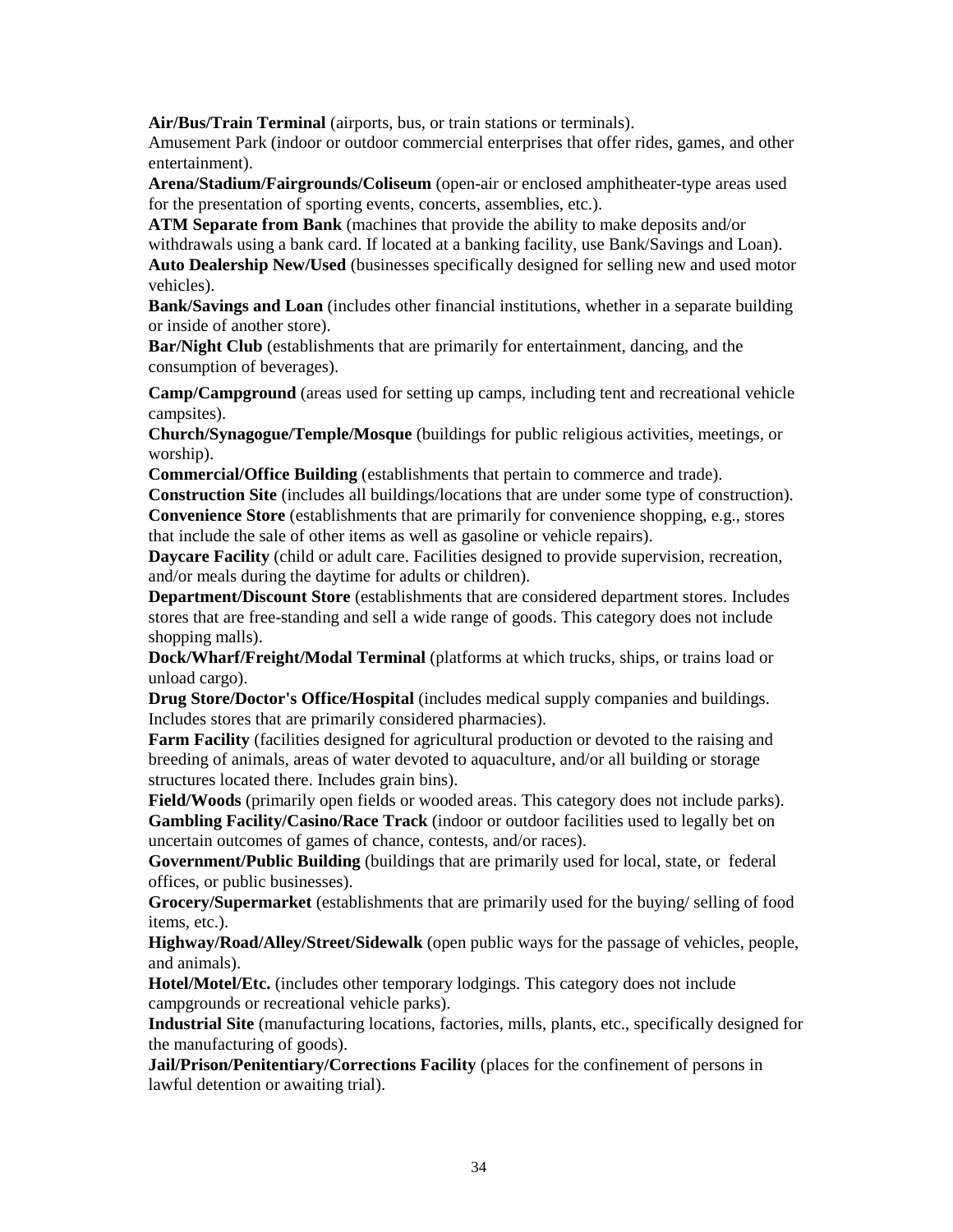**Lake/Waterway/Beach** (shorelines, lakes, streams, canals, or bodies of water other than swimming pools).

**Liquor Store** (establishments that are primarily used for the buying/selling of alcoholic beverages).

**Military Installation (**locations specifically designed and used for military operations). Park/Playground (areas of land set aside for public use usually maintained for recreational or ornamental purposes).

**Parking/Drop Lot/Garage** (areas that are primarily used for parking motorized vehicles). **Rental Storage Facility** (includes any mini-storage and/or self storage buildings).

**Residence/Home** (Permanent residences. Include apartments, condominiums, townhouses, nursing homes, residential driveways, and/or residential yards).

**Rest Area** (designated areas usually along a highway, where motorists can stop).

**Restaurant** (includes cafeterias. Any commercial establishments that serve meals or refreshments).

**School-College/University** (institutions for the higher education of individuals, which give instruction in specialized fields. Includes community colleges and/or trade schools).

**School-Elementary/Secondary** (institutions for the instruction of children from preschool through  $12<sup>th</sup>$  grade).

**Service/Gas Station** (establishments where motor vehicles are serviced and gasoline, oil, etc., are sold).

**Shelter-Mission/Homeless** (establishments that provide temporary housing for homeless individuals and/or families).

**Shopping Mall** (shopping areas and/or centers with multiple stores and/or businesses. Includes strip malls).

**Specialty Store** (includes fur, jewelry, TV store, dress shop, clothing store, etc.).

**Tribal Lands** (Native American reservations, communities, and/or trust lands).

**Other/Unknown** (any location that does not fit a specific location or when the actual location of the incident is unknown).

**Example:** An assault started in a bar, continued into an adjoining parking lot, and ended in the street. As the bar was the location where the offense was initiated and best describes the circumstances of the crime, "Bar/Night Club" should be reported.

#### **NUMBER OF PREMISES ENTERED**

Report this information ONLY if the crime is Burglary/Breaking and Entering and the location is Hotel/Motel/Etc." or "Rental Storage Facility." In such cases, the number of structures (premises) entered is to be reported. Include in the total the number of individual rooms, units, suites, storage compartments, etc., entered.

**Example (1):** A self-storage building was burglarized and 11 rented storage compartments were forcibly entered. The owner/manager of the building reported the incident to police. Since the offense was burglary and the location a rental storage facility, the 11 compartments entered should be reported.

**Example (2):** A private residence was burglarized. Again, the offense was burglary, but because the location was not a hotel/motel or rental storage facility, no information should be recorded concerning the number of premises entered.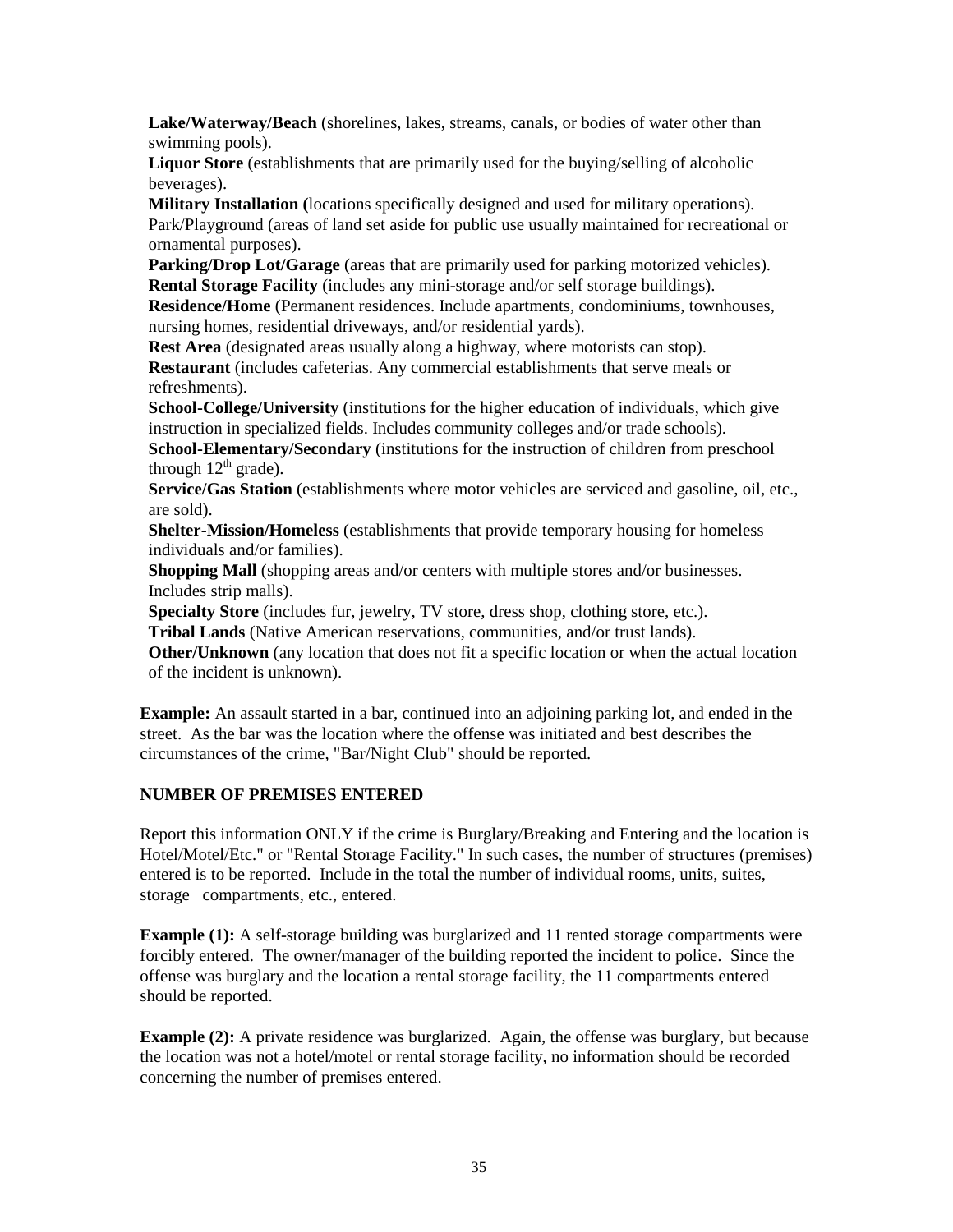#### **METHOD OF ENTRY**

For each Burglary/Breaking and Entering offense, report whether force or no force was used by the burglar(s) to enter a structure. A forced entry is where force of any degree or a mechanical contrivance of any kind is used to unlawfully enter a structure for the purpose of committing a theft or felony. This act includes entry by use of tools; breaking windows; forcing windows, doors, transoms, or ventilators; cutting screens, walls, or roofs; and where known, the use of master keys, picks, unauthorized keys, celluloid, or other devices which leave no outward mark but are used to force a lock. Burglary by concealment inside a building followed by an exiting of the structure after the theft is included in this category.

An unforced entry involves unlawful entry through an unlocked door or window. The element of trespass to the structure is essential in this classification, which includes thefts from open garages and warehouses, open or unlocked dwellings, and open or unlocked common basement areas in apartment houses (where entry is by someone other than by the tenant who has lawful access). If the structure entered was one of open access, thefts from the premises would not involve an unlawful trespass and would be reported as larceny.

If both forcible and nonforcible entries were involved in the crime, the offense should be reported as having been accomplished through force.

#### **TYPE CRIMINAL ACTIVITY/GANG INFORMATION**

Report for Murder/Nonnegligent Manslaughter, Negligent Manslaughter, Kidnapping, Forcible Rape, Forcible Sodomy, Sexual Assault with an Object, Forcible Fondling, Robbery, Aggravated Assault, Simple Assault, Intimidation, Counterfeiting/Forgery; Stolen Property Offenses; Drug/Narcotic Violations; Drug Equipment Violations; Gambling Equipment Violations; Pornography/Obscene Material; and Weapon Law Violations. Record up to three of the belowlisted activities:

> Buying/Receiving Cultivating/Manufacturing/Publishing/Producing Distributing/Selling Exploiting Children Other Gang (applicable to violent offenses) Juvenile Gang (applicable to violent offenses) None/Unknown (applicable to violent offenses) Operating/Promoting/Assisting Possessing/Concealing Transporting/Transmitting/Importing Using/Consuming

**Example:** The offenders published and sold pornographic photographs they took of children. Because up to three types of activity can be reported, "Cultivating/Manufacturing/Publishing/ Producing"; "Distributing/Selling"; and "Exploiting Children" should be recorded.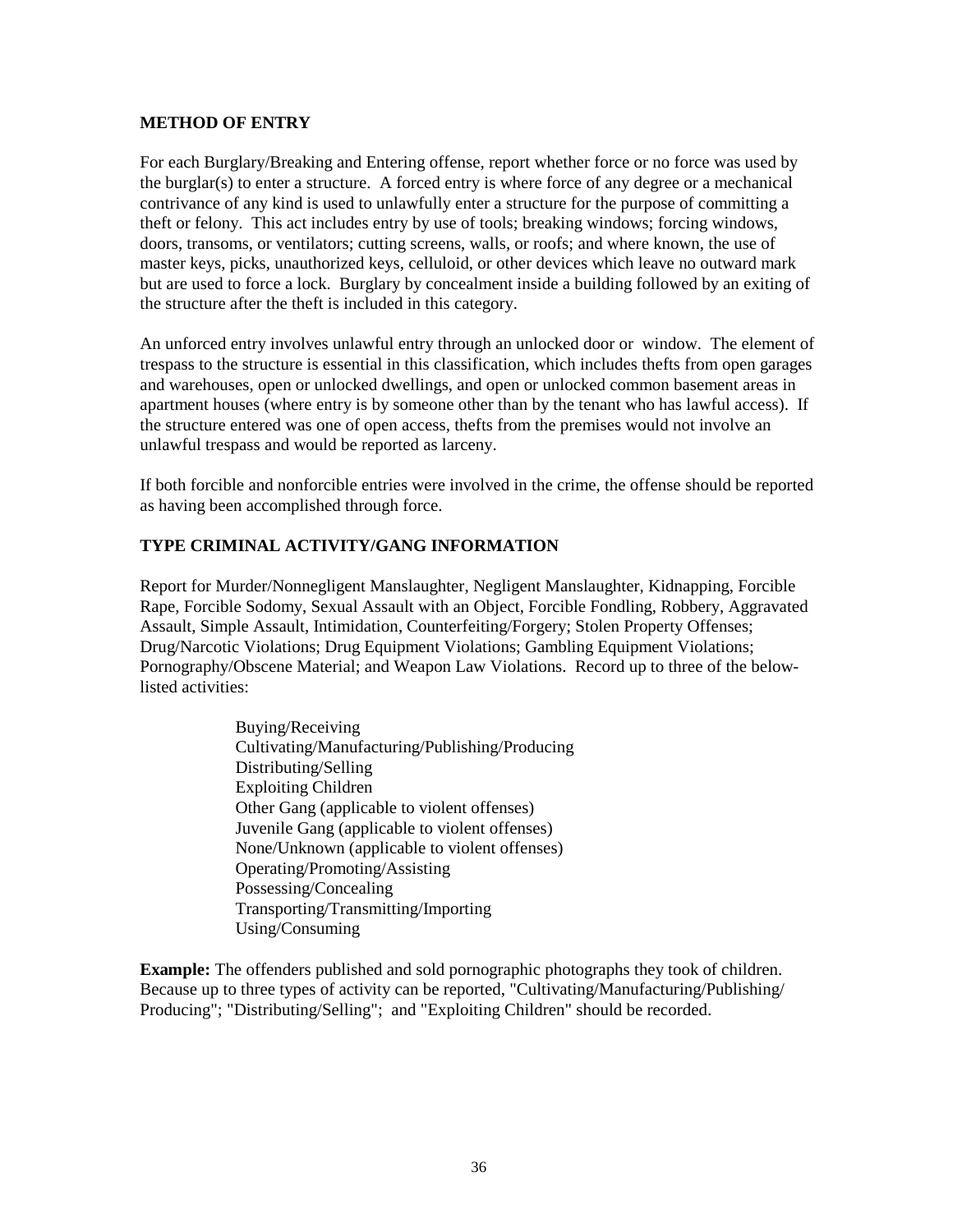#### **TYPE WEAPON/FORCE INVOLVED**

Up to three types of weapons/force used by the offender in committing certain crimes can be recorded. If the weapon was an automatic firearm, "Automatic" along with the firearm type is reported. An automatic firearm is defined as any firearm which shoots, or is designed to shoot, more than one shot at a time by a single pull of the trigger without manual reloading.

Up to three of the following weapons can be reported for each offense:

 Firearm (type unknown) Handgun Rifle Shotgun Other Firearm (machine gun, bazooka, etc.) Knife/Cutting Instrument (ax, ice pick, screwdriver, switch blade, etc.) Blunt Object (club, hammer, etc.) Motor Vehicle (when used as weapon) Personal Weapons (i.e., hands, fists, feet, etc.) Poison **Explosives**  Fire/Incendiary Device Drugs/Narcotics/Sleeping Pills Asphyxiation (by drowning, strangulation, suffocation, gas, etc.) Other (any weapon for force not fitting the above listed weapons) Unknown

When reporting the weapons used, select the most specific weapon-type listed, e.g., a revolver should be reported as "Handgun" rather than "Firearm." If a weapon was used that could be employed in several ways, choose the weapon-type that indicates how the weapon was used. For example, if a bottle was used in the commission of a murder, report "Blunt Object" if the victim was beaten or "Knife/Cutting Instrument" if the victim was cut or stabbed.

**Example:** Three robbers held up a bank. One was armed with a revolver, the second had a sawed-off shotgun, and the third had an automatic assault rifle. The weapons reported should be: "Handgun," "Shotgun;" and "Automatic Rifle."

The offenses for which weapons/type of force information is collected are:

 Murder and Nonnegligent Manslaughter Negligent Homicide Justifiable Homicide Kidnapping/Abduction Forcible Rape Forcible Sodomy Sexual Assault With An Object Forcible Fondling Robbery Aggravated Assault Simple Assault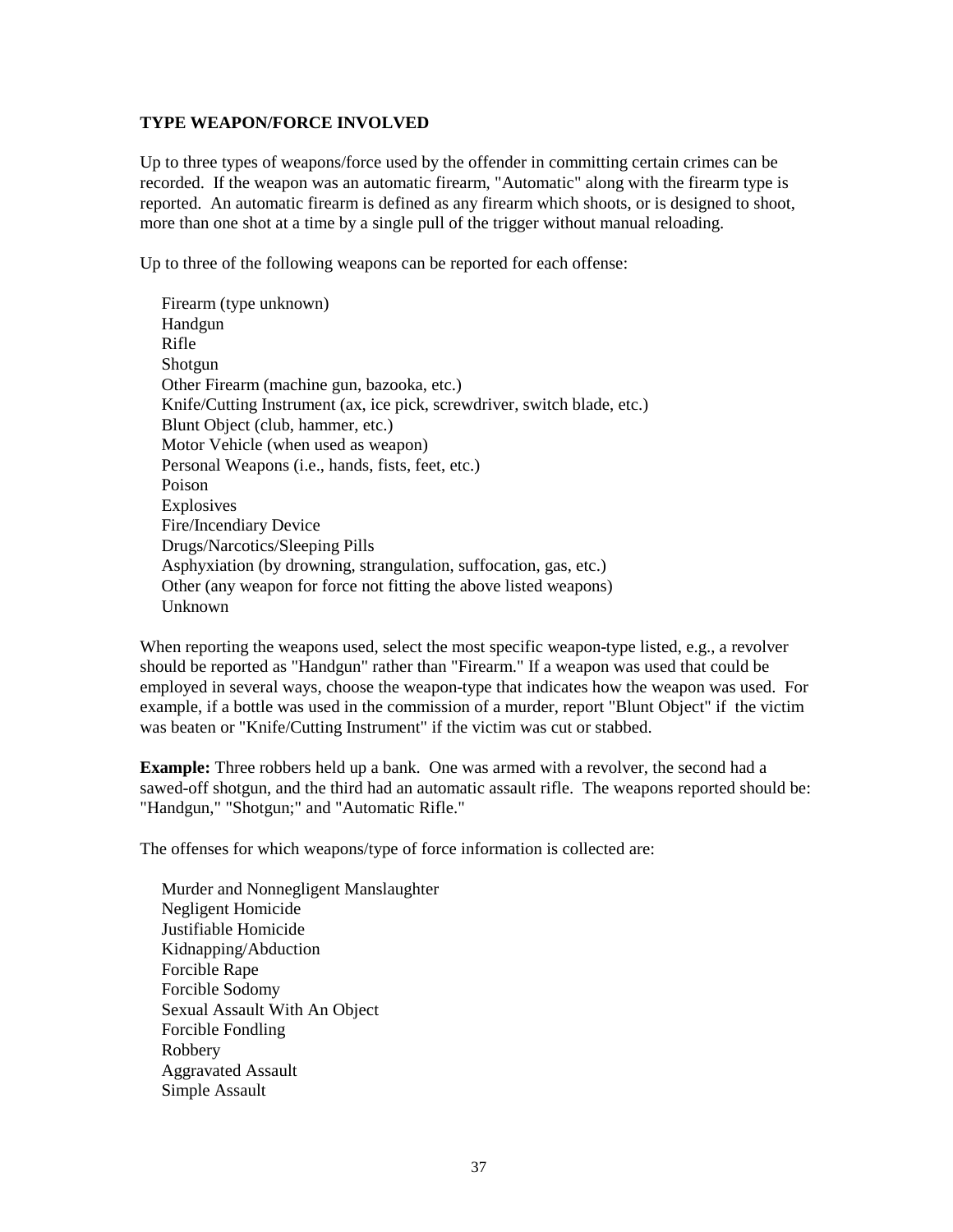Extortion/Blackmail Weapon Law Violations

# **AUTOMATIC FIREARM**

An "A" in this field indicates that the weapon used was an automatic. The value for the weapon used must be a firearm, handgun, rifle, shotgun, or other firearm.

#### **TYPE SECURITY**

Record the type of security utilized at the scene of the offense. There can be up to two values specified for each offense of the following:

| Alarm/Audio            | Alarm/Silent    |
|------------------------|-----------------|
| Bars/Grate             | Camera          |
| Dog                    | Dead Bolt       |
| Locked                 | Unlocked        |
| <b>Exterior Lights</b> | Interior Lights |
| Fence                  | Guard           |
| Neighborhood Watch     | Other           |
| <b>None</b>            |                 |

# **ENTRY/EXIT**

Report the appropriate values to describe the means by which both the entry and the exit of the building or other structure were accomplished. A maximum of two entries and two exits can be reported per offense with the following values:

| Front                      | Rear                   |
|----------------------------|------------------------|
| Side                       | Attic                  |
| Vent/A.C.                  | Window                 |
| Door                       | Patio/Sliding Door     |
| <b>Balcony/Fire Escape</b> | <b>Attached Garage</b> |
| Wall                       | Vehicle                |
| Floor                      | Roof/Skylight          |
| Hidden Within              | Other                  |
| Unknown                    |                        |

#### **HOW LEFT SCENE**

Report the means by which the offender left the scene of the offense. One of the following values can be reported:

| Auto    | Truck      |
|---------|------------|
| Van     | Motorcycle |
| Bicycle | Foot       |
| Moped   | Other      |
| Unknown |            |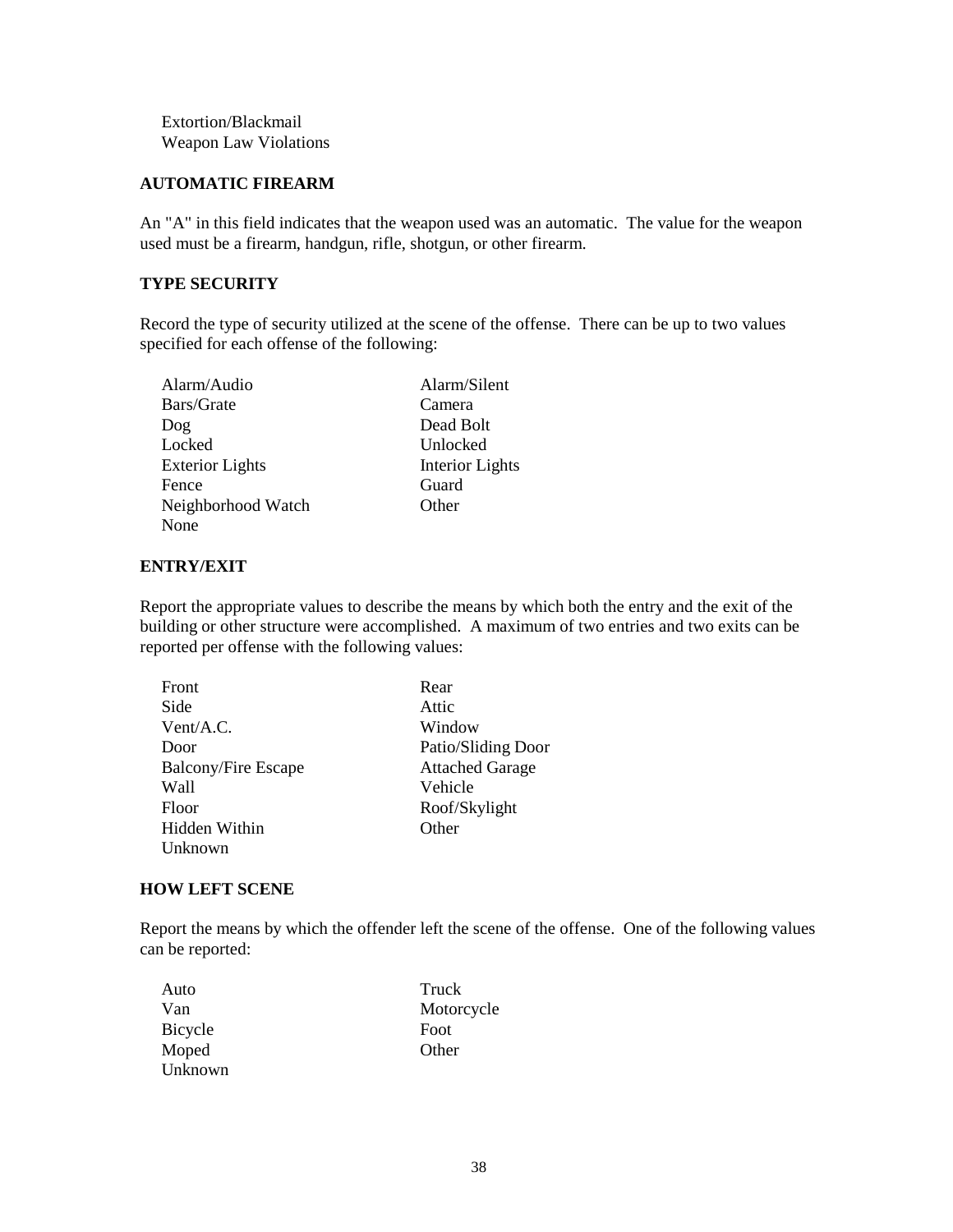# **PROPERTY DATA**

Property data are collected to describe the type, value, and quantity of property involved in the incident. Property information is to be submitted separately for each type of property loss, i.e., burned, counterfeited, forged, destroyed, recovered, seized, etc., for the following offenses/offense categories:

 Arson Bribery Burglary/Breaking and Entering Counterfeiting/Forgery Destruction/Damage/Vandalism of Property Drug/Narcotic Offenses Embezzlement Extortion/Blackmail Fraud Offenses Kidnapping/Abduction Larceny/Theft Offenses Motor Vehicle Theft Stolen Property Offenses

# **PROPERTY QUANTITY**

Record the quantity of property reported in the property record. Applicable values are from 000001 to 999999.

#### **TYPE PROPERTY LOSS/ETC.**

Record the type of property loss, recovery, etc., which occurred in an incident as:

 **None Burned** - (includes damage caused by fighting an arson fire) **Counterfeited/Forged Destroyed/Damaged/Vandalized Recovered** - (property that was previously stolen) **Seized** - (property that was NOT previously stolen) **Stolen/Defrauded, Etc. Unknown**

**Example:** For Arson, the report might be "None" (an attempt with no property burned), "Burned" (property burned) or "Unknown" (not known whether property burned).

#### **PROPERTY DESCRIPTION**

For each type of property loss/etc., up to ten property descriptions (types) can be reported. If more than ten types of property are involved, the nine most valuable specifically listed types of property are to be reported and the remaining types of property are to be combined and reported as "Other."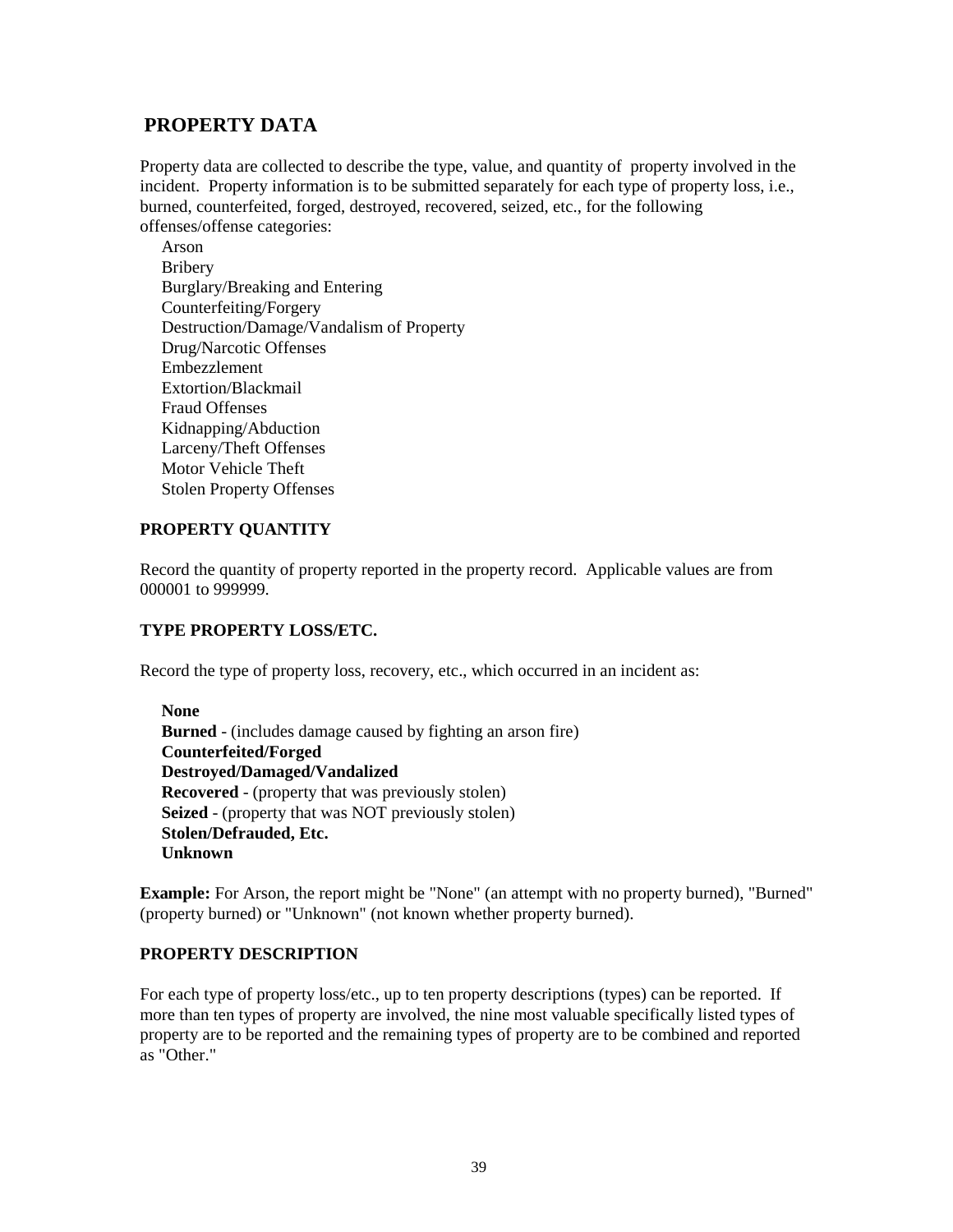The property type categories are:

**Aircraft** (any machines or devices capable of atmospheric flight. Includes airplanes, helicopters, dirigibles, gliders, ultralights, hot air balloons, blimps, etc. This category does not include toy planes).

**Aircraft Parts/Accessories** (parts or accessories of an aircraft, whether inside or outside. This category does not include aircrafts that are intact or model/toy planes).

**Alcohol** (any intoxicating liquors containing alcohol used for human consumption. Includes alcoholic beverages, e.g., beer, wine, and liquor. Denatured alcohol should be classified under chemicals or fuel. Rubbing alcohol should be classified under consumable goods).

**Artistic Supplies/Accessories** (items or equipment used to create or maintain paintings, sculptures, crafts, etc.).

**Automobiles** (any passenger vehicles designed for operation on ordinary roads and typically having four wheels and a motor, with the primary purpose of transporting people other than public transportation. Includes sedans, taxicabs, minivans, sport utility vehicles, limousines, and other similar motor vehicles).

**Bicycles** (vehicles usually propelled by pedals, connected to the wheel by a chain, and having handlebars for steering and a saddle-like seat. Includes tandem bicycles, unicycles, and tricycles).

**Building Materials** (items used to construct buildings. Includes lumber, concrete, gravel, drywall, bricks, plumbing supplies, uninstalled windows, uninstalled doors, etc. This category is not to be used when items are stolen from a completed building. This category does not include copper wire, aluminum, etc. See: Metals, Non-Precious).

**Buses** (motor vehicles that are specifically designed, but not necessarily used, to transport groups of people on a commercial basis. Includes school/coach/

tourist/double-decker buses, trolleys, commercial vans, etc.).

**Camping/Hunting/Fishing Equipment/Supplies** (items, tools, or objects used for recreational camping, hunting, or fishing. Includes tents, camp stoves, fishing poles, sleeping bags, etc. Rifles, pistols, and shotguns are listed under Firearms).

**Chemicals** (substances with distinct molecular compositions that are produced by or used in chemical processes. Includes herbicides, insecticides, industrial or household products, solvents, fertilizers, lime, antifreeze, mineral oil, paint thinners, etc., except when used in conjunction with illegal drug activity, which would be classified as Drugs/Narcotics or Drug/Narcotic Equipment).

**Clothes/Furs** (garments for the body, articles of dress, wearing apparel for human use. Includes accessories such as belts, shoes, scarves, ties, etc.).

**Collections/Collectibles** (objects that are collected because they arouse interest due to being novel, rare, bizarre, or valuable. Includes art objects and stamp/baseball/comic book collections. Report a specific category, if possible. For example, the theft of a collection of old guns should be Firearms).

**Computer Hardware/Software** (electrical components making up a computer system or written programs, procedures, or rules and associated documentation pertaining to the operation of a computer system and that are stored in read/write memory. Includes computers, printers, storage media, video games, video consoles such as Wii®, Game Boy®, PlayStation®, and Xbox®, and software packages).

**Consumable Goods** (expendable items used by humans for nutrition, enjoyment, or hygiene. Includes food, non-alcoholic beverages, grooming products, cigarettes, firewood, etc.).

**Credit/Debit Cards** (plastic cards that function like a check and through which payments or credit for purchases or services are made electronically to the bank accounts of participating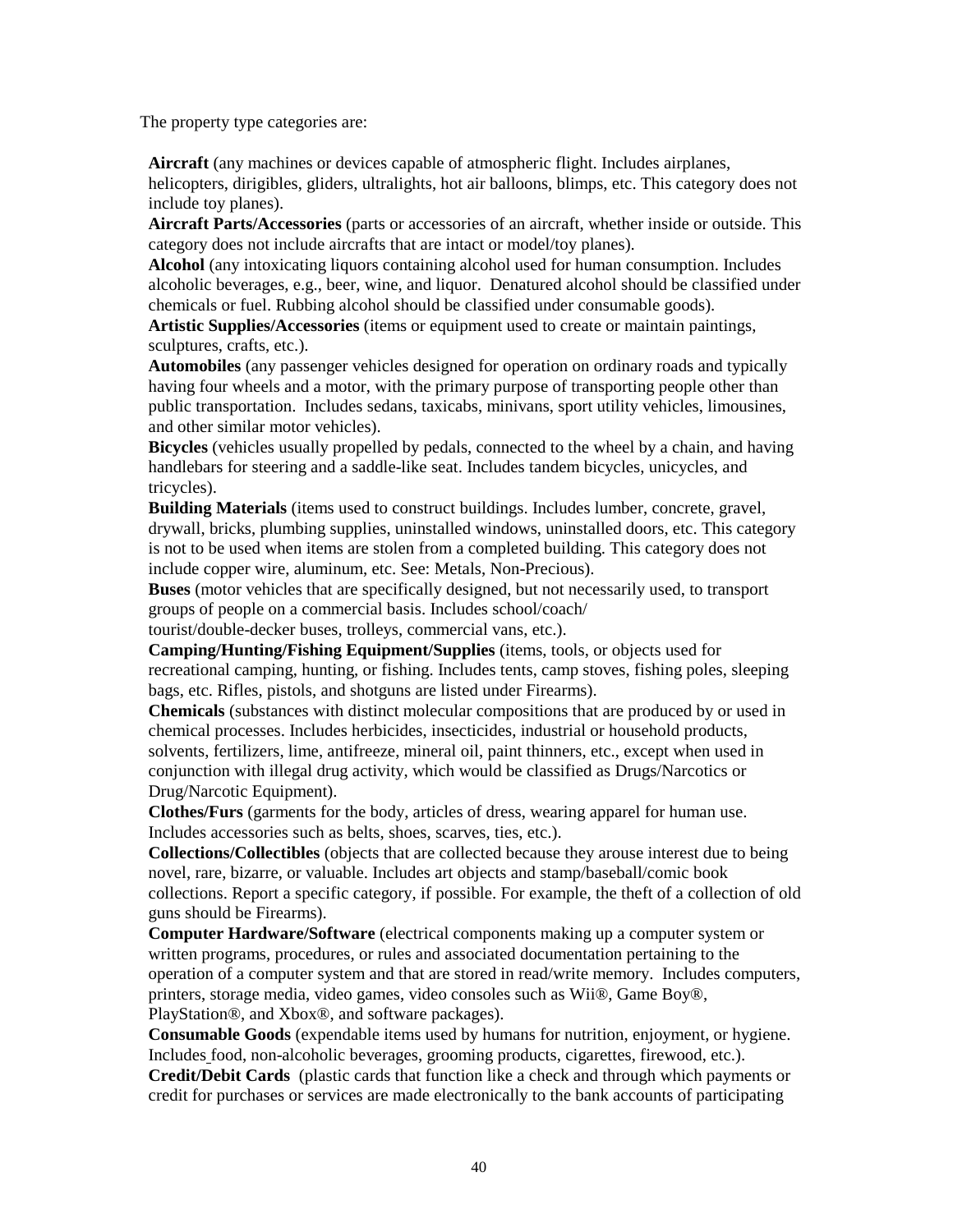establishments directly from the cardholders' accounts. Includes ATM cards and electronic benefit transfer [EBT] cards. This category does not include gift cards).

**Crops** (cultivated plants or agricultural produce grown for commercial, human, or livestock consumption and use. Usually sold in bulk. Includes grains, fruits, vegetables, tobacco, and cotton. This category does not include crops that yield illegal substances. Crops of illegal substances should be classified as Drugs/Narcotics).

**Documents/Personal or Business** (includes affidavits, applications, certificates, credit card documents, savings account books, titles, deposit slips, pawn shop slips, patents, blueprints, bids, proposals, personal files, and U.S. mail. This category does not include Identity Documents).

**Drug/Narcotic Equipment** (articles, items, products, etc. used to prepare and consume drugs or narcotics. Includes glass pipes, bongs, pop cans, meth labs, etc.).

**Drugs/Narcotics** (substances such as narcotics or hallucinogens that affect the central nervous system, causing changes in behavior and often addiction. Includes prescription, over the counter, legal, and illegal drugs).

**Explosives** (devices that explode or cause an explosion. Includes bombs, dynamite, Molotov cocktails, fireworks, ammunition, etc.).

**Farm Equipment** (any kind of machinery used on a farm to help with farming. Includes tractors, combines, etc.).

**Firearm Accessories** (items used in conjunction with a firearm to improve ease of use or maintenance. Includes gun belts, cases, cleaning tools/equipment, targets, aftermarket stocks, laser sights, and rifle, spotting, handgun scopes).

**Firearms** (weapons that fire a projectile by force of an explosion. Includes handguns, rifles, shotguns, assault rifles, semiautomatics, homemade guns, etc. Does not include "BB," pellet, or gas-powered guns).

**Fuel** (products used to produce energy. Includes coal, gasoline, diesel, biodiesel, natural gas, oil).

**Gambling Equipment** (any equipment or devices used to produce, manufacture, or perpetrate gambling. Includes slot machines, keno, card tables, poker chips, bingo, raffles, lottery tickets, etc.).

**Heavy Construction/Industrial Equipment** (large-scale equipment used in the construction of buildings, roads, etc. Includes cranes, bulldozers, steamrollers, oil- drilling rigs, backhoes, excavators, etc.).

**Household Goods** (items which would normally be used to furnish a residence. Includes furniture, appliances, utensils, air conditioning/heating equipment,

mailboxes, household lighting, etc. This category does not include radios, televisions, digital video discs [DVDs], compact disc [CD] players, etc.).

**Identity Documents** (formal documents that provide proof pertaining to a specific individual's identity. Includes passports, visas, driver's licenses, social security cards, alien registration cards, voter registration cards, etc.).

**Identity–Intangible** (sets of characteristics or behavioral or personal traits by which an entity or person is recognized or known. Includes damaged reputations, disclosed confidential information, etc.).

**Jewelry/Precious Metals** (articles of gold, silver, precious stones, etc., for personal adornment. Includes bracelets, necklaces, rings, watches, gold, silver, platinum, loose gems, etc.).

**Law Enforcement Equipment** (equipment specifically used by law enforcement personnel during the performance of their duties. Includes vests, handcuffs, flashlights, nightsticks, badges, etc. Does not include firearms).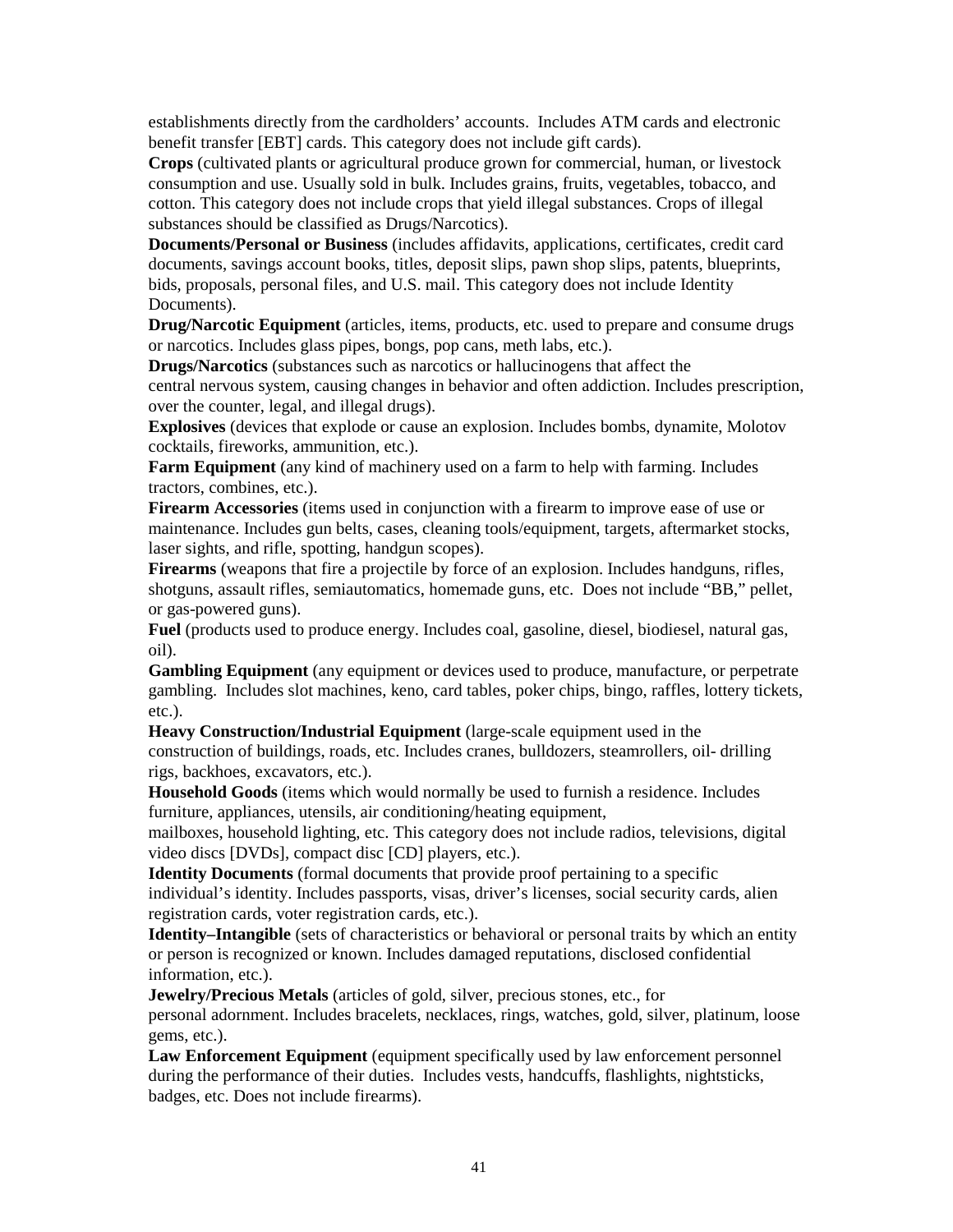**Lawn/Yard/Garden Equipment** (equipment used for maintaining and decorating lawns and yards. Includes mowers, line trimmers, tools, tillers, etc. Does not include plants, trees, fountains, bird baths, etc.).

**Livestock** (domesticated animals raised for home use or profit. Includes cattle, chickens, hogs, horses, sheep, bees, etc. Includes household pets, such as dogs and cats, *if* commercially raised for profit).

**Logging Equipment** (equipment specifically used by the logging industry personnel during the performance of their duties. Includes choker cables, binders, blocks, etc.).

**Medical/Medical Lab Equipment** (equipment specifically used in the medical field. Includes X-ray machines, testing equipment, magnetic resonance imaging [MRI] machines, ultrasound machines, wheelchairs, etc.).

**Merchandise** (items/goods which are exposed or held for sale. Use specific category if possible).

**Metals, Non-Precious** (base metals or alloys possessing luster, malleability, ductility, and conductivity of electricity and heat. Includes ferrous and non-ferrous metals such as iron, steel, tin, aluminum, copper, brass, copper wire, copper pipe, etc.).

**Money** (any circulating medium of exchange, legal tender, currency. Includes coins, paper money, demand deposits, etc.).

**Musical Instruments** (instruments relating to or capable of producing music. Includes percussion, brass, woodwind, and string instruments, etc.).

**Negotiable Instruments** (any documents, other than currency, that are payable without restriction. An unconditional promise or order of payment to a holder upon issue, possession, on demand, or at a specific time. Includes endorsed checks, [including forged checks that have been endorsed], endorsed money orders, endorsed traveler's checks, bearer checks, and bonds).

**Nonnegotiable Instruments** (documents requiring further action to become negotiable. Includes unendorsed checks, money orders, traveler's checks, stocks, bonds, blank checks, etc.).

**Office-type Equipment** (items which would normally be used in an office/business setting. Includes calculators, cash registers, copying machines, facsimile machines, shredders, etc.).

**Other Motor Vehicles** (motorized vehicles that do not fit the definition of automobile, bus, truck, or recreational vehicle. Includes motorcycles, motor scooters, trail bikes, mopeds, snowmobiles, motorized golf carts, all-terrain vehicles, go-carts, Segways®, etc.).

**Pets** (animals kept for pleasure or companionship, other than livestock. Includes cats, dogs, household birds, fish, rodents, reptiles, and exotic animals raised as pets and not for profit.) Photographic/Optical Equipment (equipment used to take photographs and/or relating to the science of optics or optical equipment. Includes cameras, camcorders, telescopes, lenses, prisms, optical scanners, binoculars, monoculars, etc. Does not include camera phones).

**Portable Electronic Communications** (electronic devices used to communicate audible or visual message. Includes cell phones, camera phones, pagers, personal digital assistants [PDA's], BlackBerrys**®,** etc.).

**Purses/Handbags/Wallets** (bags or pouches used for carrying articles such as money, cards, keys, photographs, and other miscellaneous items. Includes briefcases, fanny packs, and backpacks when used as a purse/wallet).

**Radios/TVs/VCRs** (items used to transmit audible signals and visual images of moving and stationary objects. Includes radios, televisions, videocassette recorders, high fidelity and stereo equipment, CD players, MP3 players, iPods®, cable boxes, etc. This category does not include radios/stereos installed in vehicles; these are considered Vehicle Parts/Accessories).

**Recordings-Audio/Visual** (phonograph records, magnetic tapes, or wires upon which sound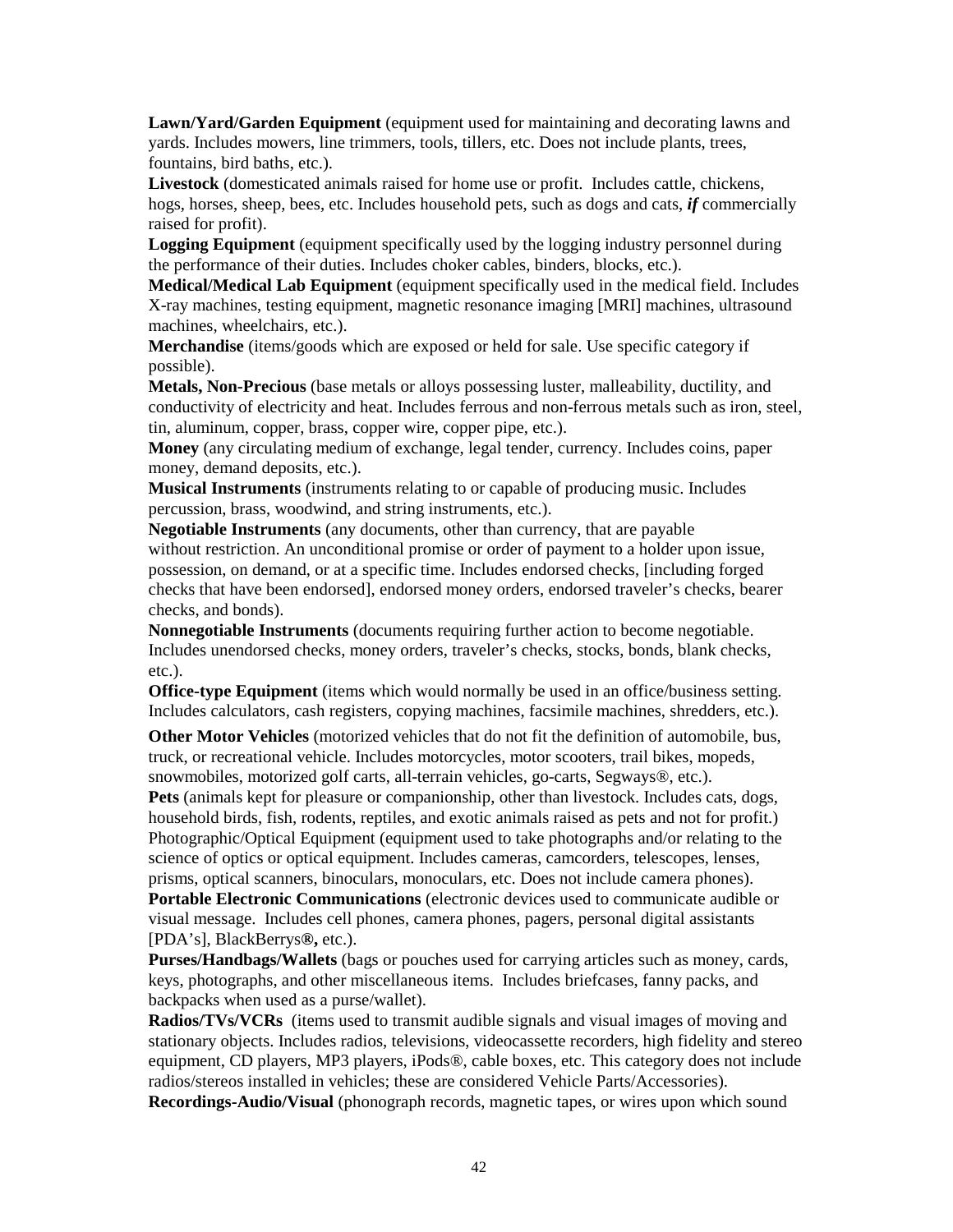and visual images have been recorded. Includes phonograph records, CDs, tape recordings, cassettes, VHS tapes, DVDs, magnetic media, audio/visual recording discs, etc.).

**Recreational Vehicles** (motor vehicles that are specifically designed, but not necessarily used, to transport people and also to provide them temporary lodging for recreational purposes).

**Recreational/Sports Equipment** (equipment and materials used for recreational purposes or during sports activities. Includes skis, balls, gloves, weights, nets, bats, rackets, etc. Do not include Camping, hunting, fishing equipment or supplies).

**Structures-Industrial/Manufacturing** (buildings designated to or engaged in the production or distribution of goods, refined and unrefined, for use by industry. Includes factories, plants, assembly lines, etc.).

**Structures-Other** (any other types of structures not fitting the more specific structure descriptions. Includes outbuildings, monuments, buildings under construction, etc.).

**Structures-Other Commercial/Business** (buildings designated to or engaged in the buying and selling of commodities or services, commercial trade, or forms of gainful activity that have the objective of supplying commodities. Includes stores, office buildings, restaurants, etc.). **Structures-Other Dwellings** (any other residential dwellings not meeting the definition of Single Occupancy Dwellings, e.g., apartments, tenements, flats, boarding houses, and dormitories, as well as temporary living quarters, such as hotels, motels, inns, bed and breakfasts).

**Structures-Public/Community** (buildings used by a group of people for social/cultural/group/recreational activities, common interests, classes, etc.

Includes colleges, hospitals, jails, libraries, meeting halls, passenger terminals, religious buildings, schools, sports arenas, etc.).

**Structures-Single Occupancy Dwellings** (buildings occupied by single families, individuals, or housemates, commonly referred to as houses, mobile homes, townhouses, duplexes, etc.). **Structures-Storage** (buildings used for storing goods, belongings, merchandise, etc. Includes

barns, garages, storehouses, warehouses, sheds, etc.).

**Tools** (hand-held implements that are used in accomplishing work. Includes hand tools and power tools).

**Trailers** (transportation devices designed to be hauled by a truck. Includes truck trailers, semi-trailers, utility, etc.).

T**rucks** (motor vehicles which are specifically designed, but not necessarily used, to transport cargo on a commercial basis, or vehicles designed for transporting loads).

**Vehicle Parts/Accessories** (items attached to the inside or outside of a vehicle.

Includes motor vehicle batteries, engines, transmissions, heaters, hubcaps, tires, radios,

CD/DVD players, and automotive global positioning system [GPS]. navigation systems, etc.).

**Watercraft** (vehicles used in the water, propelled by a motor, paddle, or sail.

Includes motorboats, sailboats, canoes, fishing boats, jet skis, etc.).

**Watercraft Equipment/Parts/Accessories** (watercraft equipment or accessories that are used for the crafts' maintenance or operation. Includes buoys, life preservers, paddles, or sails. This category does not include accessories for water sports, which should be coded Recreational/Sports Equipment).

**Weapons**–Other (weapons not classified under other categories. Includes knives, swords, nunchakus, brass knuckles, flare guns, crossbows, bows and arrows, sling shots, "BB" guns, pellet guns, gas-powered guns, paintball guns, etc.).

**Other** (all other property not fitting the specific descriptions identified).

**Pending Inventory** (property description unknown until an inventory is conducted).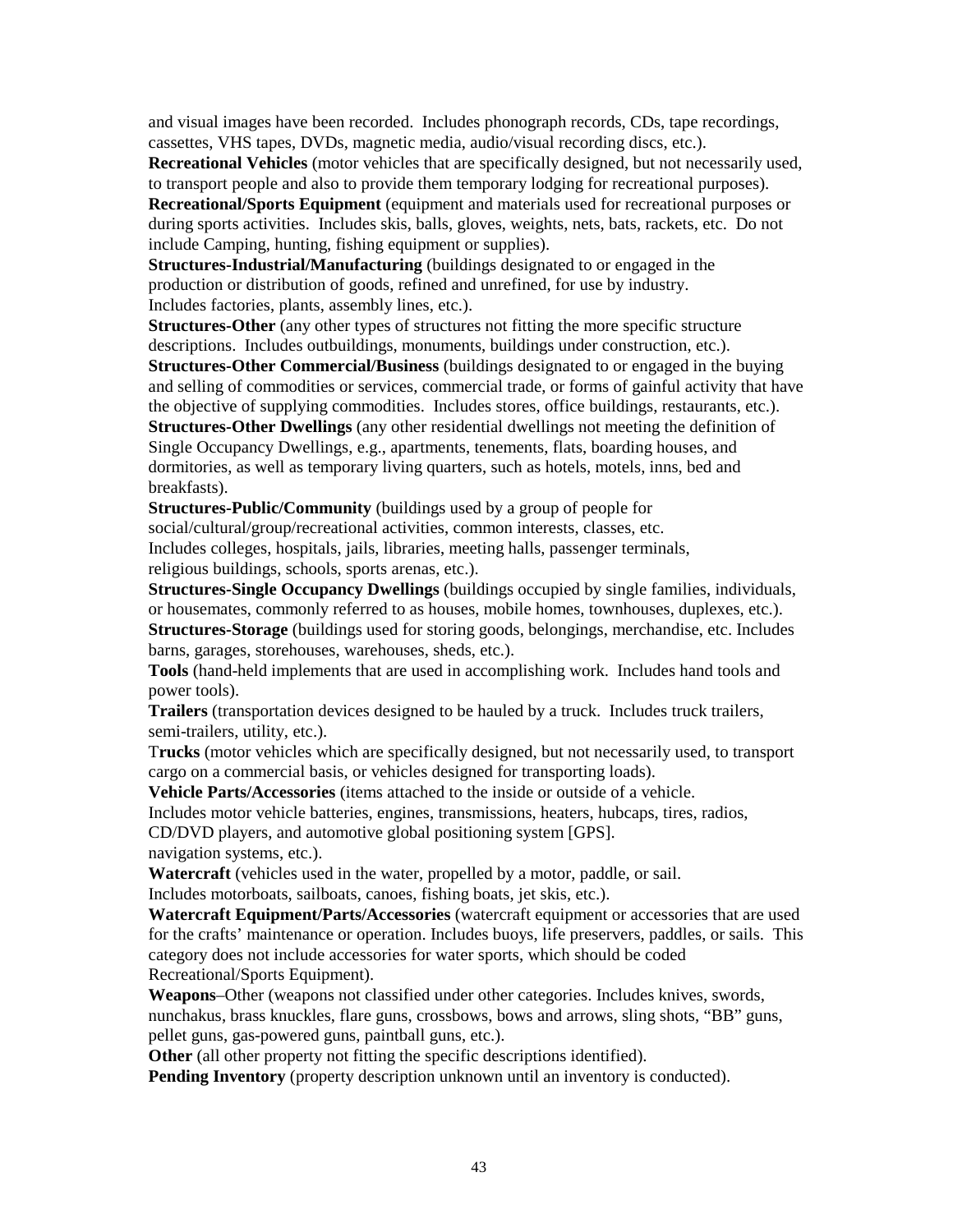#### **PROPERTY OFFENSE CODE**

Report the IBR offense code connected with each property description occurring within the incident.

# **VALUE/QUANTITY OF PROPERTY**

Report the total dollar values and quantity of the property which was burned, stolen, destroyed, etc., as a result of the incident. Up to ten values can be entered to match the up to ten property descriptions. If more than ten types of property are involved, the values of the nine most valuable properties are to be reported; then, the total value of the remaining properties which were coded "Other" is to be combined and reported as one total.

There is no requirement to list the value of any drugs/narcotics "seized" in a Drug/Narcotic Violation offense. Thus, if the offense was "Drug/Narcotic Violation," the property description was "Drugs/Narcotics," and the type property loss, "Seized," no valuation is required. However, when drugs are involved in other types of crime (e.g., they were stolen in a burglary or burned in an arson) their value is to be reported. Data on drugs seized are handled separately in specific categories relating to them.

#### **Guidelines For Property Valuation**

Questions frequently arise as to how to evaluate property involved in a criminal incident. The following guidelines are suggested:

- 1. Use fair market value for articles which are subject to depreciation because of wear and tear, age, or other factors which cause the value to decrease with use.
- 2. Use cost to the merchant (wholesale cost) of goods recovered, seized, stolen, etc., from retail establishments, warehouses, etc. In other words, use the dollar value representing the actual cash loss to the victim without any markup or profit added.
- 3. Use victim's valuation of items such as jewelry, watches, and other similar goods which decrease in value slightly or not at all with use or age.
- 4. Use replacement cost or actual cash cost to victim for new or almost new clothes, auto accessories, bicycles, etc.
- 5. When the victim obviously exaggerates the value of stolen/destroyed/damaged property for insurance or other purposes, common sense and good judgment will dictate a fair market value to be placed on the stolen items by law enforcement.

In most instances, the victim's valuation can be accepted. The theft of nonnegotiable instruments such as traveler's checks, personal checks, money orders, stocks, bonds, food stamps, etc., should be scored but no value recorded. Negotiable instruments such as bonds payable to the bearer, etc., are valued at the current market price at the time of the theft, seizure, etc. Values should be rounded to the nearest whole dollar.

Often the condition of the property is different at recovery than it was when stolen. The market value at the time of recovery should be used even though it is less than the value reported at the time of the theft. If the value has increased by the time the property is recovered, the recovery value should not exceed its value at the time it was stolen.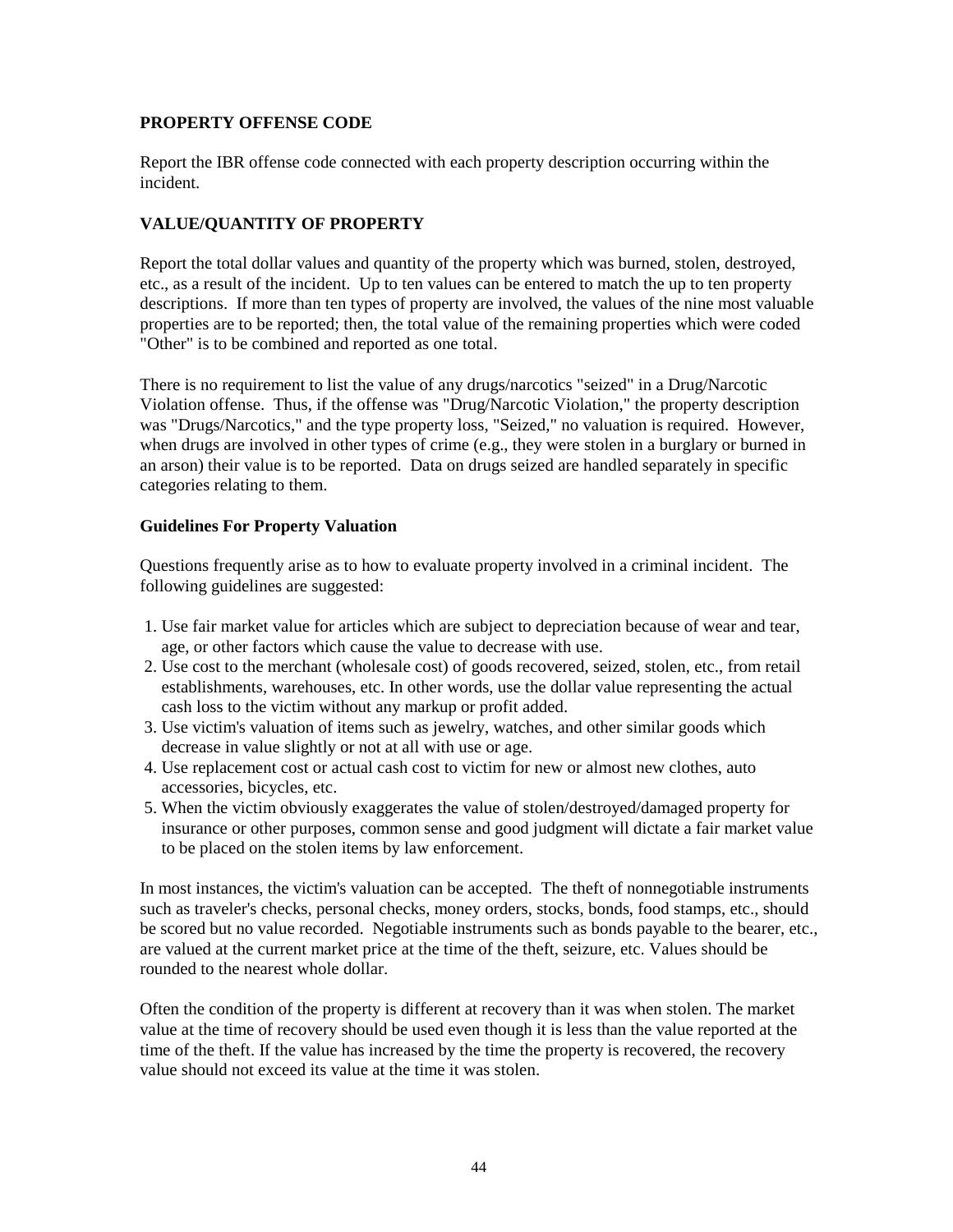An agency should only report the value of property stolen in its jurisdiction. Likewise, the value of property recovered will include only property originally stolen in its own jurisdiction. It does not matter who recovers the property or where it was recovered. Although another police agency recovers the stolen property, the jurisdiction from which the property was stolen would report the value of the recovery. This procedure applies to all stolen property, including motor vehicles. Some agencies find it valuable, however, to maintain separate records on property recovered by them for other jurisdictions.

# **DATE RECOVERED**

If previously stolen property is recovered, the month, day, and year of its recovery is to be reported. Up to 10 dates of recovery can be reported to match each of the up to 10 property descriptions in the incident. If there is more than one date of recovery for the same type of property, report the earliest date. If the recovery date is unknown, record the date of the report.

**Example:** On March 20, 1995, three cars were stolen from a used car lot. One was recovered on July 24 and another on August 5. The date reported should be 19950724.

#### **NUMBER OF STOLEN MOTOR VEHICLES**

For all Motor Vehicle Theft offenses, report the total number of motor vehicles stolen in a Motor Vehicle Theft incident. Up to 99 vehicles can be reported per incident. Motor vehicles taken as the proceeds of other offenses, i.e. Burglary, Fraud, Embezzlement, etc. should not be entered.

**Example:** In the case above, the report would be "3."

# **NUMBER OF RECOVERED MOTOR VEHICLES**

For all Motor Vehicle Theft offenses, record how many motor vehicles were recovered in a Motor Vehicle Theft incident. Again, up to 99 can be reported. Motor vehicles recovered that were the proceeds of other offenses, i.e. Burglary, Fraud, Embezzlement, etc. should not be entered.

**Example:** In the previous examples, the report should be "2" because two of the three cars were recovered.

#### **SUSPECTED DRUG TYPE**

Because it is often difficult to determine the true identity of drugs or narcotics at the time an initial incident report is prepared, only the "suspected type of drug" is to be reported. Suspected drug type is required only for Drug/Narcotic Violations. No report is necessary when drugs or narcotics are burned, stolen, etc., in connection with other offenses, such as arson, burglary, larceny/theft, etc. The types of drugs/narcotics for reporting are:

**"Crack" Cocaine Cocaine** - all forms except "crack" **Hashish Heroin Marijuana Morphine Opium Other Narcotics** - Codeine; Demerol; Dihydromorphinone or Dilaudid; Hydrocodone or Percodan; Methadone; etc.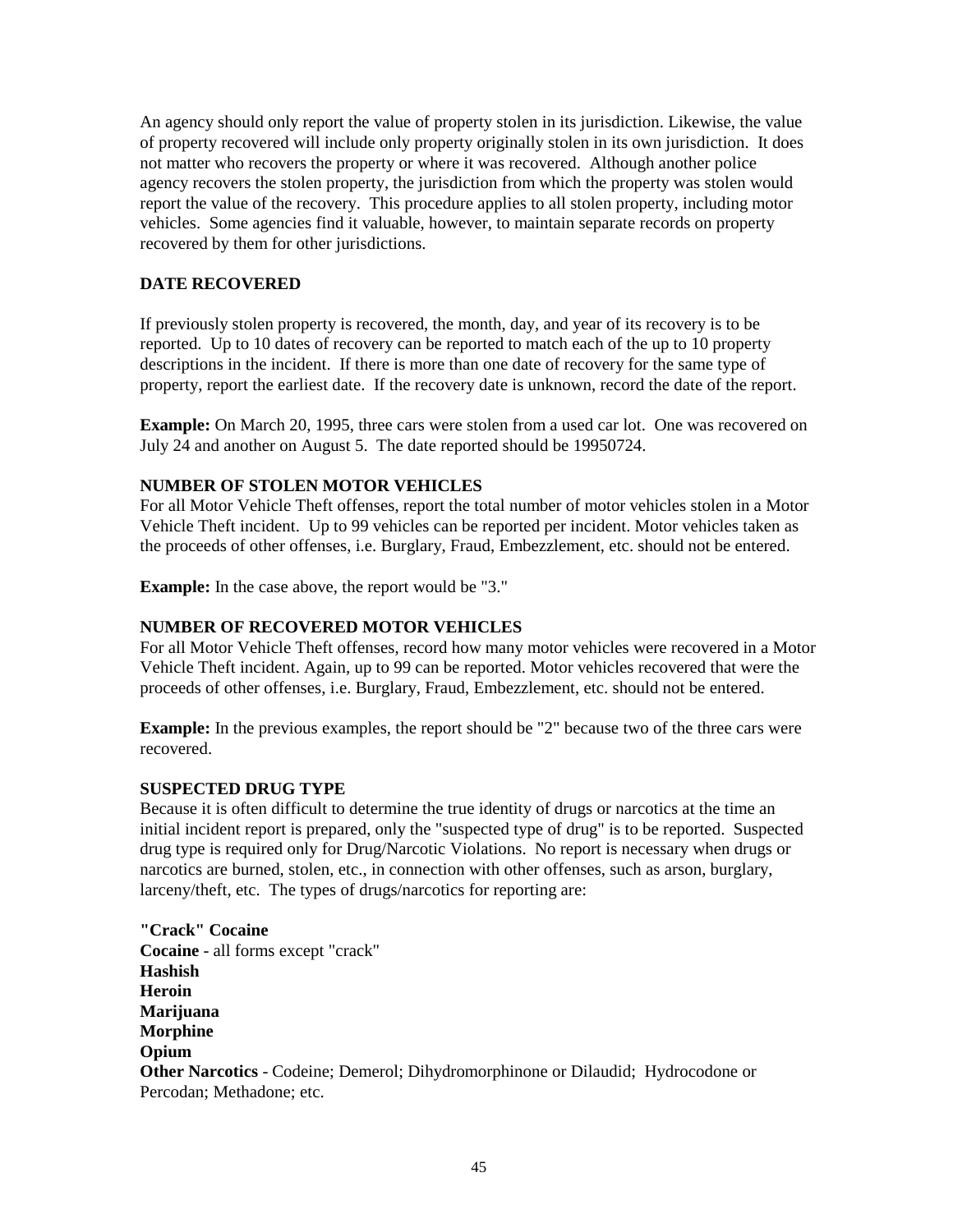# **LSD**

**PCP**

**Other Hallucinogens** - BMDA or "White Acid"; DMT; MDA; MDMA; Mescaline or Peyote; Psilocybin; STP; etc. Also includes synthetic marijuana (brand names of K2, Spice).

#### **Amphetamines/Methamphetamines**

**Other Stimulants** - Adipex, Fastine, and Ionamin (Derivatives of Phentermine); Benzedrine; Didrex; Methylphenidate or Ritalin; Phenmetrazine or Preludin; Tenuate; etc.

#### **Barbiturates**

**Other Depressants** - Glutethimide or Doriden; Methaqualone or Quaalude; Pentazocine or Talwin; etc.

**Other Drugs** - Antidepressants, i.e., Elavil, Triavil, Tofranil, etc.; Aromatic Hydrocarbons; Propoxyphene or Darvon; Tranquilizers, i.e., Chlordiazepoxide or Librium, Diazepam or Valium; etc.

#### **Unknown Type Drug Over Three Drug Types**

Up to three drug/narcotic types can be recorded. If more than three are involved, the two most important (as determined by the reporting agency taking into account the quantity, value, and deadliness of the drugs) are to be reported under their applicable drug types and the remaining drugs are to be recorded as "Over Three Drug Types."

**Example:** In a drug case, the following drugs were seized: (1) 1.5 kilograms of "crack", (2) 20.3 pounds of marijuana; (3) 2.125 liquid ounces of morphine; and (4) 200 Valium capsules. Because of their quantity, the "crack" and marijuana are the most important drugs, and therefore, should be reported separately. The morphine and Valium are reported as "Over Three Drug Types" because more than three types of drugs were seized.

# **ESTIMATED DRUG QUANTITY**

Because of problems in determining the "street value" of drugs or narcotics, no monetary value is to be reported when they are seized in connection with Drug/Narcotic Violations. However, in order to obtain some measure of the drug problem, the "Estimated Quantity" of seized drugs or narcotics is to be reported for each Drug/Narcotic Violation where drugs are seized. Up to three quantities can be made to match the "Suspected Drug Types" reported. If more than three drugs or narcotics are involved, the quantities of the two most important (as determined by the reporting agency taking into account their quantity, value, and deadliness) are to be reported. No quantity indicator is required for the "Over Three Drug Types" category.

# **TYPE DRUG MEASUREMENT**

Each specific drug type has its own measurement. Measurements can be made in the following categories:

 **GM** - Gram **KG** - Kilogram **OZ** - Ounce **LB** - Pound **DU** - Dosage Unit (Number of capsules, pills, tablets, etc.) **ML** - Milliliter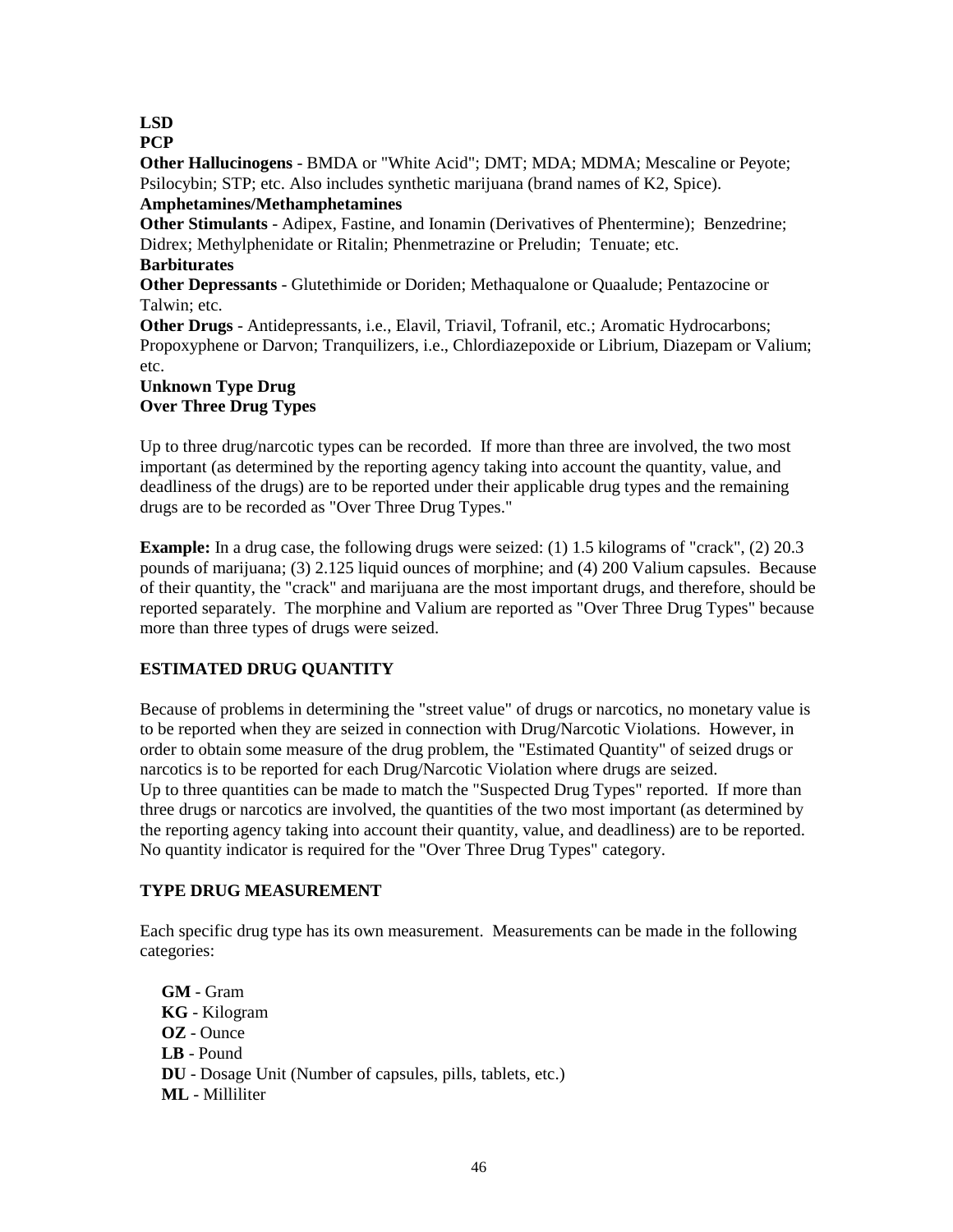**LT** - Liter **FO** - Fluid Ounce  **GL** - Gallon **NP** - Number of Plants (e.g., marijuana plants, bushes) **XX** - Not Reported (Interim report; must subsequently be replaced with true value)

**Example (1):** In the preceding example given for "Suspected Drug Type," 1.5 KG should be reported for the "crack" and 20.3 LB for the marijuana. No report is required for the morphine and Valium.

It is frequently the case that suspected drugs/narcotics are sent to a forensic laboratory for assessment as to type, measurement, etc. In such instances, "Not Reported" can be used in the interim. Upon receipt for laboratory results, the "Not Reported" must be replaced.

**Example (2):** A bag of white powder, suspected to be drugs, was seized. The powder was sent to the laboratory for analysis. "Unknown" is recorded for "Suspected Drug Type" and "Not Reported" for the "Estimated Drug Quantity/Type Drug Measurement" pending laboratory results.

# **VICTIM DATA**

Victim data are collected to describe the victims involved in the incident. A separate set of victim data is to be submitted for each of the (up to 999) victims involved in the incident. There must be at least one set of victim data for each crime incident.

# **VICTIM SEQUENCE NUMBER**

Each victim in an incident is to be assigned a sequence number from 001 to 999. A separate set of victim data is to be submitted for each numbered victim.

The sequence numbers provide uniqueness when there are multiple victims. For example, if three victims were involved in an incident, one victim would be assigned the number 001, the next victim would be designated 002, and the last victim 003.

Some assault situations can pose difficulties in distinguishing victims. If a number of persons are involved in a dispute or disturbance and law enforcement investigations cannot establish the aggressors from the victims, record all persons involved as both victims and offenders. Similar situations can occur with domestic disputes, etc.

# **VICTIM CONNECTED TO IBR OFFENSE CODE(S)**

For each victim, report the up to 10 most serious (as determined by the reporting agency) Group A offenses which were perpetrated against him/her during the incident.

# *EVERY VICTIM MAY NOT BE AFFECTED BY EACH OFFENSE WITHIN AN INCIDENT. REPORT FOR EACH VICTIM ONLY THOSE OFFENSES AFFECTING HIM OR HER.*

**Example:** Two victims, victim 001 and victim 002, were robbed and victim 001 was also raped. Report both Robbery and Forcible Rape for victim 001. Only Robbery should be reported for victim 002.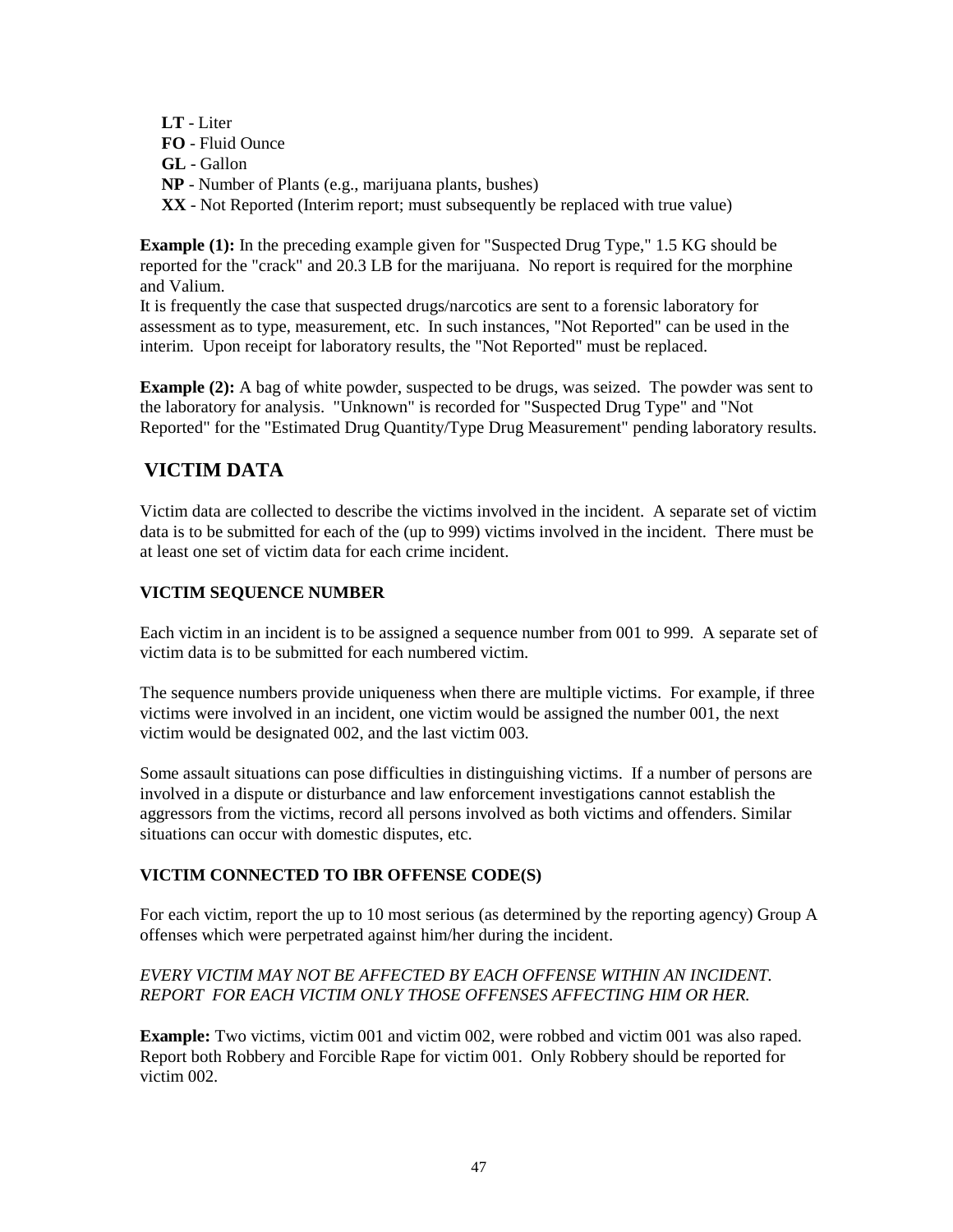#### **TYPE OF VICTIM**

The type of victim is to be reported for each numbered victim. Only one of the following types is to be reported for each victim:

 Individual **Business**  Financial Institution Government Law Enforcement Officer **(only valid for offenses 09A, 13A, 13B, 13C)** Religious Organization Society/Public **Other** Unknown

**Example:** During a bank robbery, the offender pointed a gun at a teller and demanded and received money. The robber also pistol whipped a customer who tried to interfere with the escape. Report three victims, i.e., the bank (Financial Institution), the teller (Individual), and the pistol-whipped customer (Individual).

#### **AGE OF VICTIM**

If the victim was a person, his/her age is to be reported either as an exact age, a range of years, or as unknown. An age is required for each "Individual" victim. The following are the age categories:

 **NN** - Under 24 hours (neonate) **NB** - 1-6 days old **BB** - 7-364 days old **01 - 98** years old - (report the exact age) **99** - 99 years old or older **00** - Unknown

**Example:** If the victim was a person 18 years old, report "18."

If the exact age is unknown, an approximate "age" can be reported. Any range in years is acceptable.

**Example:** If a deceased female victim appeared to be a teenager, the report could be "13 to 19."

#### **SEX OF VICTIM**

If the victim was a person, his/her sex is to be indicated as:

 **Male Female Unknown**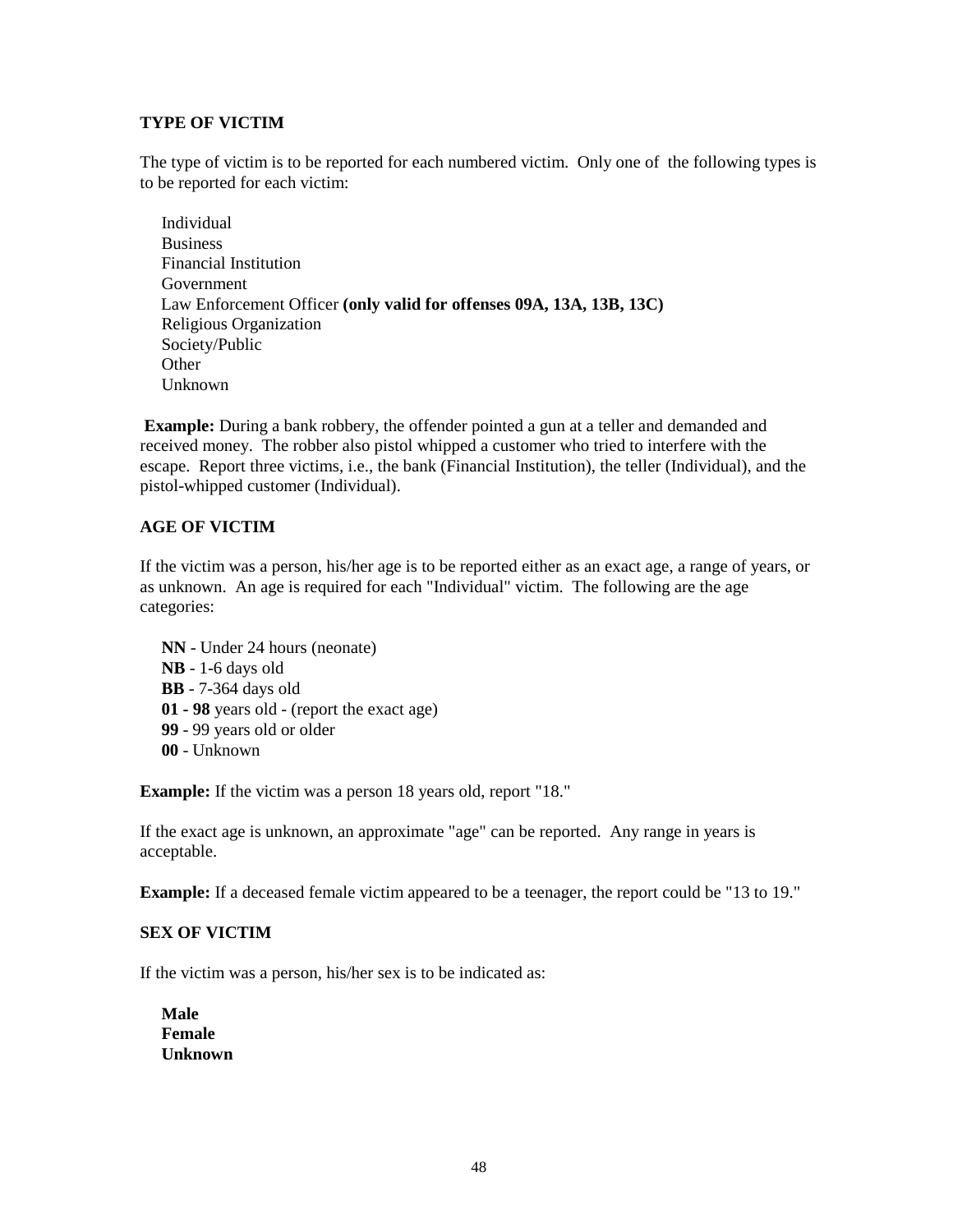#### **RACE OF VICTIM**

If the victim is a person, his/her race is to be reported as one of the following:

**White** - A person having origins in any of the original peoples of Europe, North Africa, or the Middle East.

**Black** - A person having origins in any of the black racial groups of Africa.

**American Indian or Alaskan Native** - A person having origins in any of the original peoples of North America and who maintains cultural identification through tribal affiliation or community recognition.

**Asian or Pacific Islander** - A person having origins in any of the original peoples of the Far East, Southeast Asia, the Indian subcontinent, or the Pacific Islands. This area includes, for example, China, India, Japan, Korea, the Philippine Islands, and Samoa.

#### **ETHNICITY OF VICTIM**

If the victim was a person, his/her ethnic origin is reported as:

**Hispanic Origin** - A person of Mexican, Puerto Rican, Cuban, Central or South American, or other Spanish culture or origin, regardless of race. **Not of Hispanic Origin Unknown**

**Example:** If the victim was Cuban, report "Hispanic Origin."

The racial and ethnic origin categories used in the UCR Program were adopted from the Statistical Policy Handbook published by the Office of Federal Statistical Policy and Standards, U. S. Department of Commerce.

#### **RESIDENT STATUS OF VICTIM**

If the victim was a person, whether he/she was a resident or nonresident of the locality where victimized is to be reported as:

 **Resident Nonresident Unknown**

A "Resident" is a person who maintains his/her permanent home for legal purposes in the locality (i.e., town, city, community) where the crime took place. Law enforcement agencies should base their determinations of residency on the town, city, or community where the crime occurred rather than their broader geographical jurisdictions. Concerning university/college campuses, only persons living "on campus" (i.e., in dormitories, etc.) would be considered "residents" if victimized within the confines of the school property and the crime is reported by a campus law enforcement agency.

**Example:** A victim was robbed in Richmond, Virginia, where she resides. Report "Resident."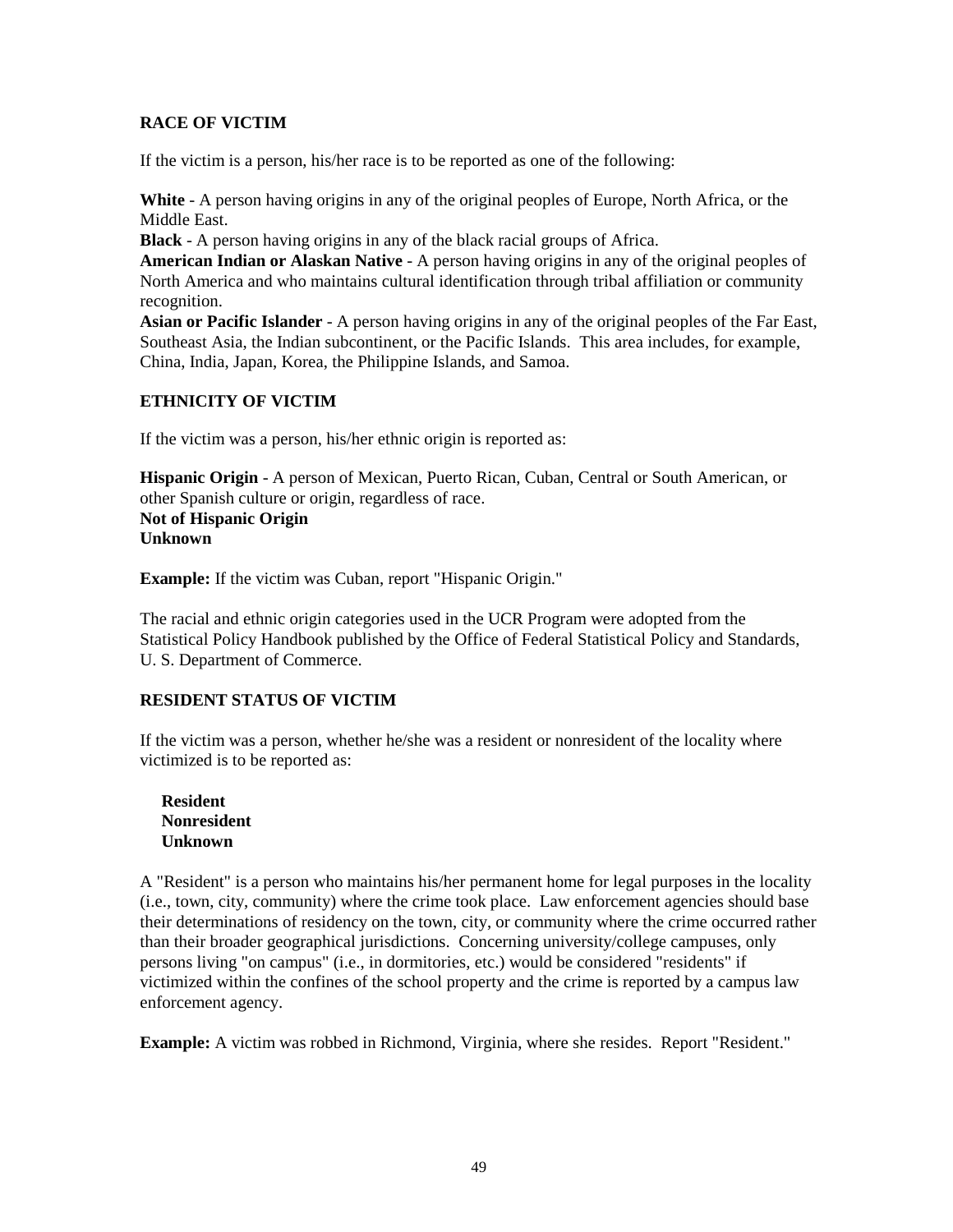#### **AGGRAVATED ASSAULT/HOMICIDE CIRCUMSTANCES**

The circumstances surrounding Aggravated Assaults and Homicide Offenses (Murder, Negligent Manslaughter, Justifiable Homicide) are to be reported for each victim. Remember, selections of circumstances should be based on information known to law enforcement following their investigation, not decisions of a grand jury, coroner's inquest, or other agency outside law enforcement. Always select the most descriptive circumstances as determined by investigation.

Up to two of the following can be recorded for each *AGGRAVATED ASSAULT AND/OR MURDER AND NONNEGLIGENT MANSLAUGHTER* victim:

 **Argument Assault on Law Enforcement Officer(s) Drug Dealing Gangland (Organized Crime involvement) Juvenile Gang Lovers Quarrel Mercy Killing (not applicable to aggravated assault) Other Felony Involved Other Circumstances Unknown Circumstances**

Select one of the following for each NEGLIGENT MANSLAUGHTER victim:

 **Child Playing With Weapon Gun-Cleaning Accident Hunting Accident Other Negligent Weapon Handling Other Negligent Killings**

Keep in mind traffic fatalities, accidental deaths, or deaths of victims due to their own negligence are not to be included as negligent manslaughters. Information is to be reported regarding all other negligent manslaughters regardless of prosecutive action.

Select one of the following for each Justifiable Homicide victim:

#### **Criminal Killed by Private Citizen Criminal Killed by Police Officer**

**Example (1):** Two rival juvenile street gangs rumbled over "turf" rights to sell drugs and one of the gang members was killed. Involved are "Argument," "Drug Dealing," and "Juvenile Gang." While all three apply, only two circumstances can be reported. Therefore, the two most descriptive categories (in the judgment of the reporting agency) should be used. In this case, they would be "Drug Dealing" and "Juvenile Gang."

**Example (2):** In resisting arrest, a fugitive pulled a gun and fired two times at the two officers attempting the apprehension. Neither officer was hit, but both returned fire, killing the fugitive. As this is a justifiable homicide, report "Criminal Killed by Police Officer.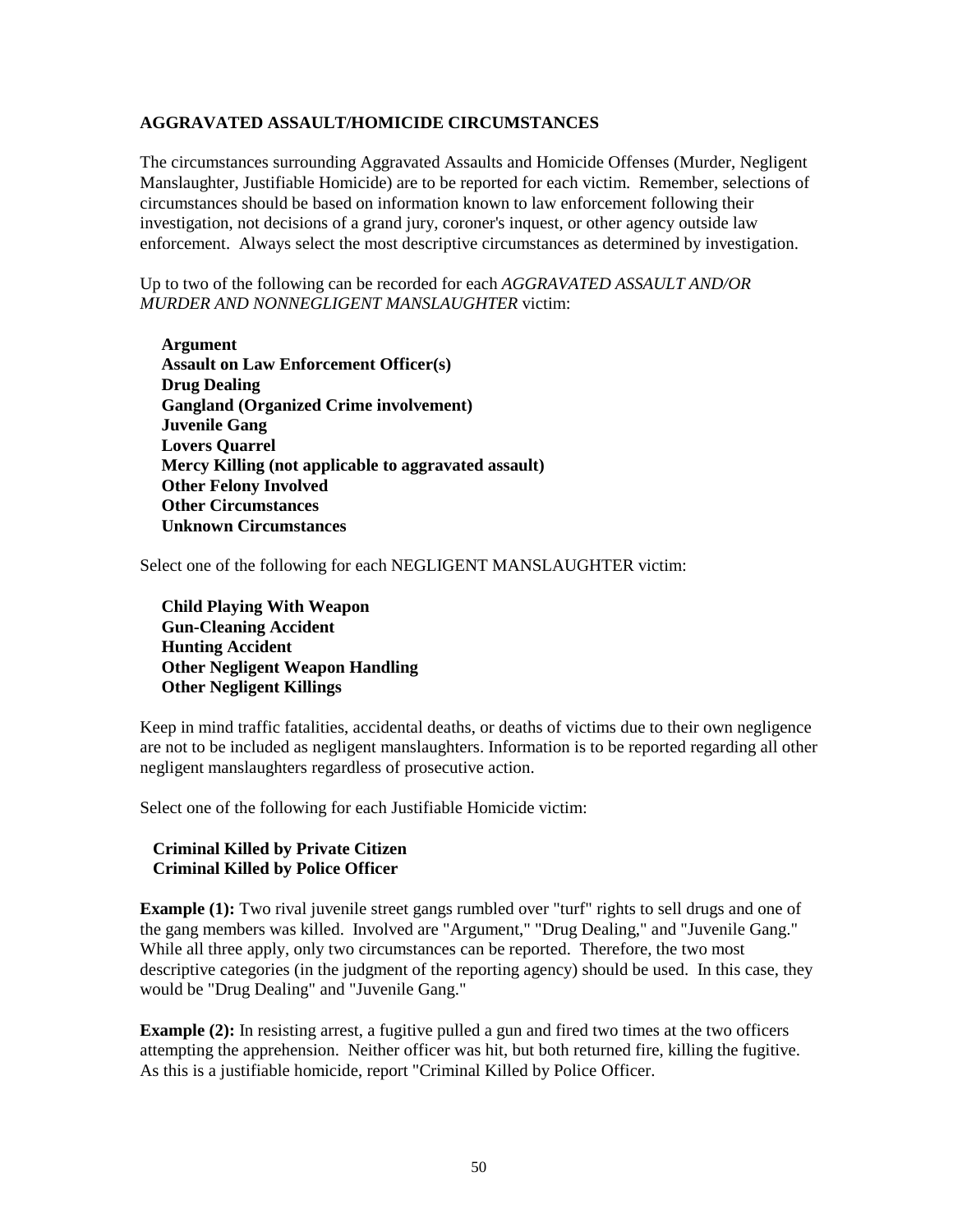#### **ADDITIONAL JUSTIFIABLE HOMICIDE CIRCUMSTANCES**

To further describe the circumstances of a justifiable homicide, report one of the following:

 **Criminal Attacked Police Officer and That Officer Killed Criminal Criminal Attacked Police Officer and Criminal Killed by Another Police Officer Criminal Attacked a Civilian Criminal Attempted Flight From a Crime Criminal Killed in Commission of a Crime Criminal Resisted Arrest Unable to Determine/Not Enough Information**

Only one category can be reported; therefore, the most descriptive (as determined by the reporting agency) should be selected. Assuming the facts as in Example (2) above, the possible choices are "Criminal Attacked Police Officer and That Officer Killed Criminal" and "Criminal Resisted Arrest."

The former is more descriptive of the occurrence.

#### **TYPE OF INJURY**

To describe the type(s) of bodily injury suffered as a result of certain offenses, report up to five of the following injury types for each victim (Individual):

> **None Apparent Broken Bones Possible Internal Injuries Severe Laceration Apparent Minor Injury Other Major Injury Loss of Teeth Unconsciousness**

The offenses for injury type are to be reported as:

 **Kidnapping/Abduction Forcible Rape Forcible Sodomy Sexual Assault With An Object Forcible Fondling Robbery Aggravated Assault Simple Assault Extortion/Blackmail**

**Example (1):** The offender assaulted a man with a tire iron, breaking the man's arm and opening a cut about 3 inches long and 1 inch deep on his back. The report should be "Apparent Broken Bones" and "Severe Laceration."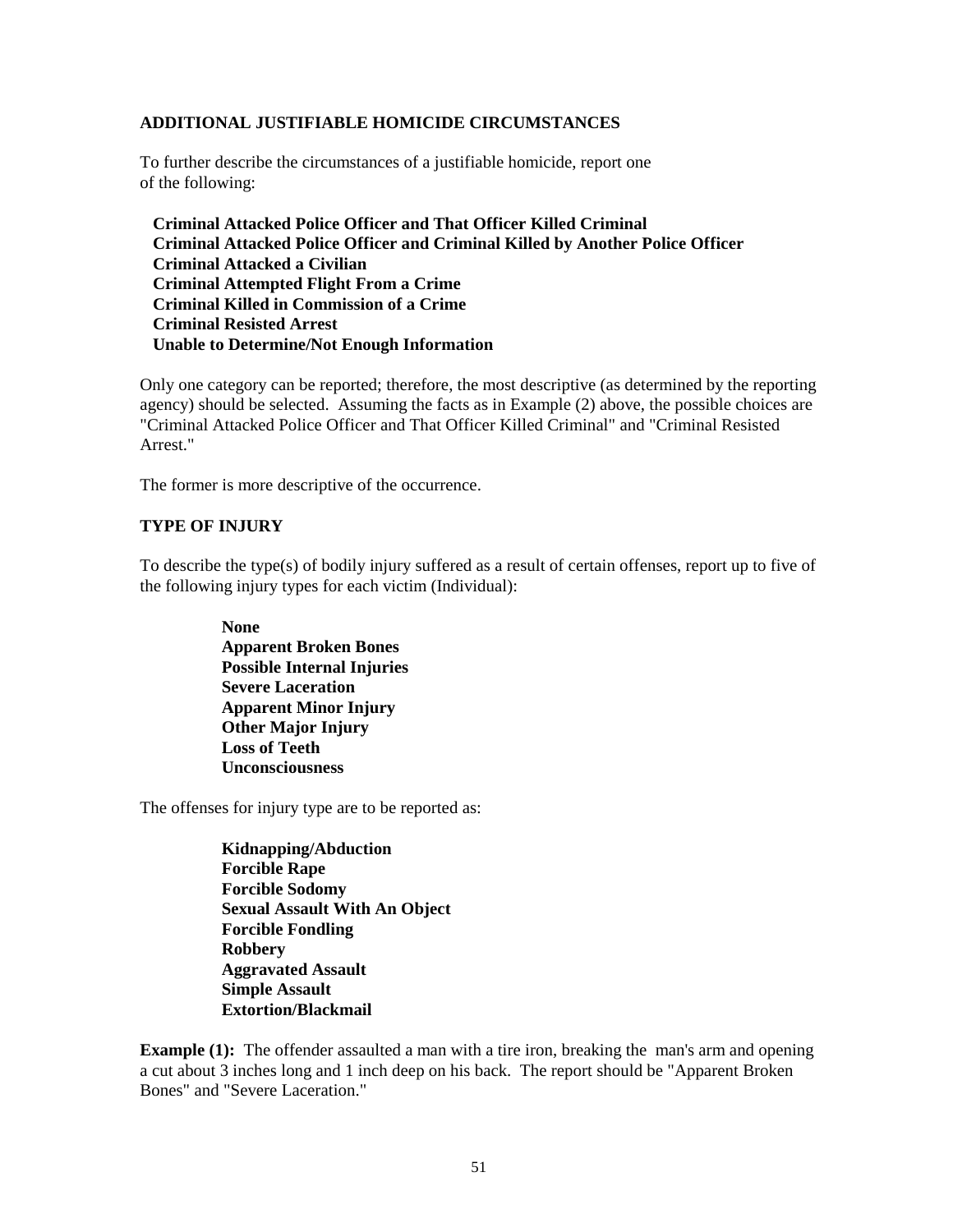**Example (2):** The victim, a respected religious figure, was blackmailed regarding his sexual activities. As he suffered no physical injury, none should be reported.

#### **OFFENDER NUMBER(S) TO BE RELATED**

Along with the following data on Relationship of Victim to Offender, this sequence number is used to link victims to offenders who have perpetrated a Crime Against Person (Assault, Homicide, Kidnapping/Abduction, Forcible Sex Offense, and Nonforcible Sex Offense) and/or a Robbery. For each robbery or personal crime victim, assign a sequence number from "01" to "10" for up to 10 of the offenders involved. If there are more than 10 offenders, select those that are "closest" in relationship to the victim. If nothing is known about the perpetrators, report "00."

#### *THESE SAME SEQUENCE NUMBERS MUST BE USED TO IDENTIFY THE SAME OFFENDERS IN THE OFFENDER SECTION OF THE INCIDENT REPORT.*

**Example:** Three teenagers beat a schoolmate. The offenders would be numbered "01," "02," and "03."

# **RELATIONSHIP OF VICTIM TO OFFENDER**

Using the offender numbers assigned as above, report the relationship of each victim to up to 10 offenders who have perpetrated a Crime Against Person and/or a robbery against them. Relationship to be reported are:

 Within The Family Victim Was: **Spouse Common-Law Spouse Parent Sibling (brother or sister) Child Grandparent Grandchild In-law Stepparent Stepchild Stepsibling (stepbrother or stepsister) Other Family Member** Outside Family But Known to Victim Victim Was: **Acquaintance Friend Neighbor Babysittee (the baby) Boyfriend/Girlfriend Child of Boyfriend or Girlfriend Homosexual Relationship**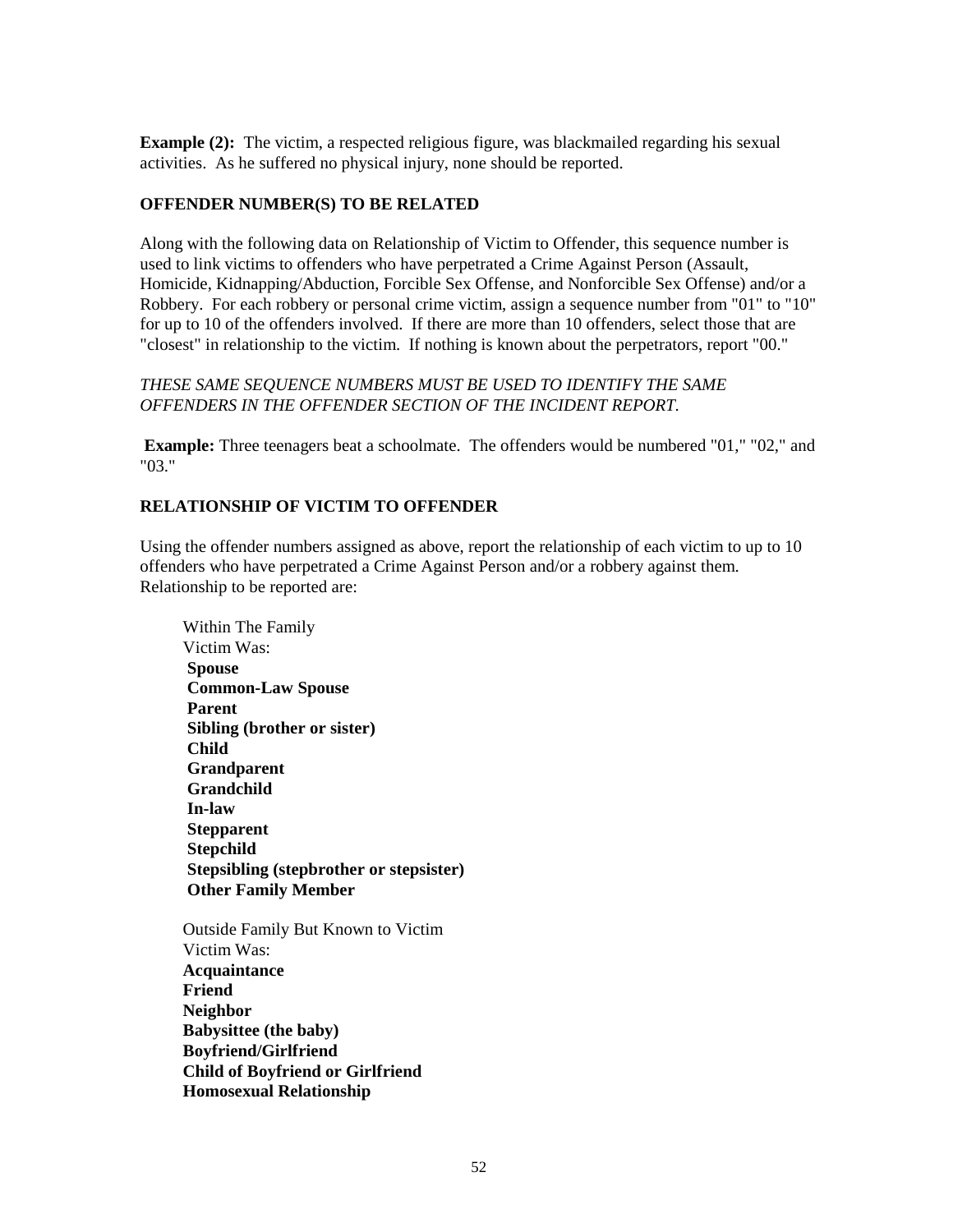**Ex-Spouse Employee Employer Victim Was Otherwise Known**

 Not Known By Victim  **Relationship Unknown Victim Was Stranger**

**Other Victim was Offender**

The category "Victim Was Offender" is to be used in cases where all of the participants in the incidents were victims and offenders of the same offense such as domestic disputes where both husband and wife are charged with assault; double murders (i.e., two people kill each other); or barroom brawls where many participants are arrested.

When reporting these data, keep in mind that the relationship requested is that of the victim to the offender. Also the relationship of the victim to each offender is to be reported.

Using the situation in the preceding example "Victim Was Friend" would be reported for each of the three offenders, "01," "02," and "03."

**Example (1):** An employee assaulted his employer (a person) with his fists. "Victim Was Employer" should be reported.

**Example (2):** Two unknown men robbed a male and female couple. Report "Stranger" as the relationship of each of the two victims to each of the two offenders.

#### **ASSAULT STATUS**

Report whether or not an assault/homicide on a police officer has been cleared. This field is required if an officer was assaulted or is the victim of a homicide. Applicable values are:

#### **Cleared Pending**

The Assault Status may only be entered if the victim is your agency's police officer and the offense is one of the following:

> Aggravated Assault Simple Assault Intimidation Murder & Nonnegligent Manslaughter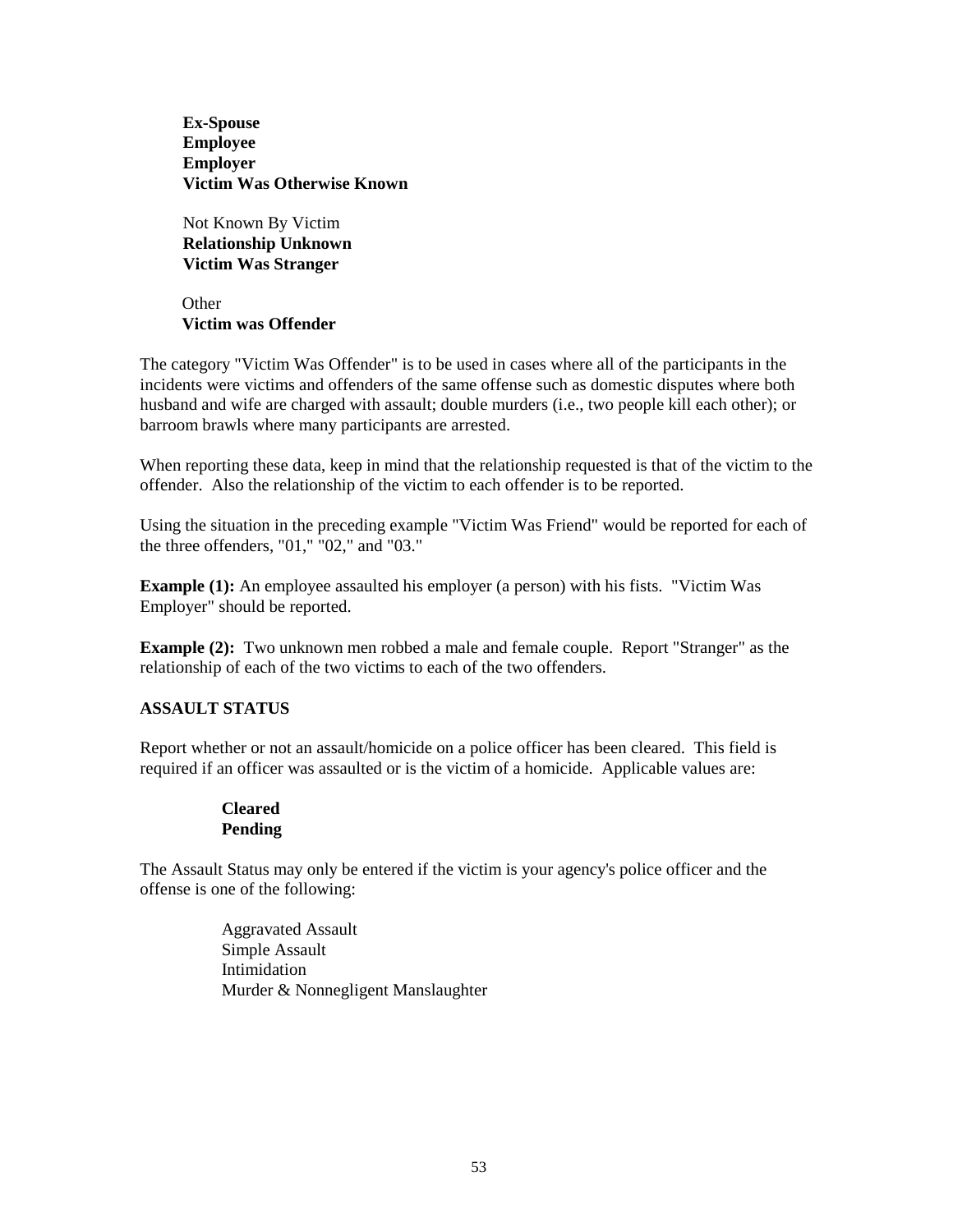#### **TYPE ACTIVITY**

Report the type of activity the police officer was handling at the time of the assault/homicide. The same requirements apply as the field above. Applicable values for this field are:

 **Responding to Disturbance calls (Family quarrels, man with gun) Burglaries in progress or pursuing burglary suspects Robberies in progress or pursuing robbery suspects Attempting other arrests Civil disorder (riot, mass disobedience)**

#### **TYPE ASSIGNMENT**

Report the type of assignment the police officer was on at the time of the assault/homicide. The same requirements apply as the field above. Applicable values are:

 **Two-man vehicle One-man vehicle, alone One-man vehicle, assisted Detective or special assignment, alone Detective or special assignment, assisted Other, alone Other, assisted**

#### **OFFENDER DATA**

Offender data include characteristics (age, sex, and race) of each offender (up to 99) involved in a crime incident whether or not an arrest has been made. The object is to capture any information known to law enforcement concerning the offenders even though they may not have been identified. There are, of course, instances where no information about perpetrators is known.

#### **OFFENDER (SEQUENCE) NUMBER**

Each offender in the incident is to be assigned a sequence number from "01" to "99." A separate set of offender data is to be submitted for each numbered offender. If nothing is known about the offender(s), report "00."

If sequence numbers have already been assigned because the offenders perpetrated a Crime Against Person or a Robbery, simply use the same numbers.

**Example (1):** A corpse with five bullet holes in it was found in an abandoned warehouse. There were no witnesses to the crime or suspects. The remainder of the offender data are ignored. (Remember "00" should also have been reported in the offender portion of the victim data since murder is a Crime Against Person).

**Example (2):** Two offenders were seen fleeing the scene of a burglary, but because they were wearing ski masks, their age, sex, and race could not be determined. Two sets of offender data would be recorded - one with sequence number "01" and the other with "02." "Unknown" would be reported in the remaining offender categories.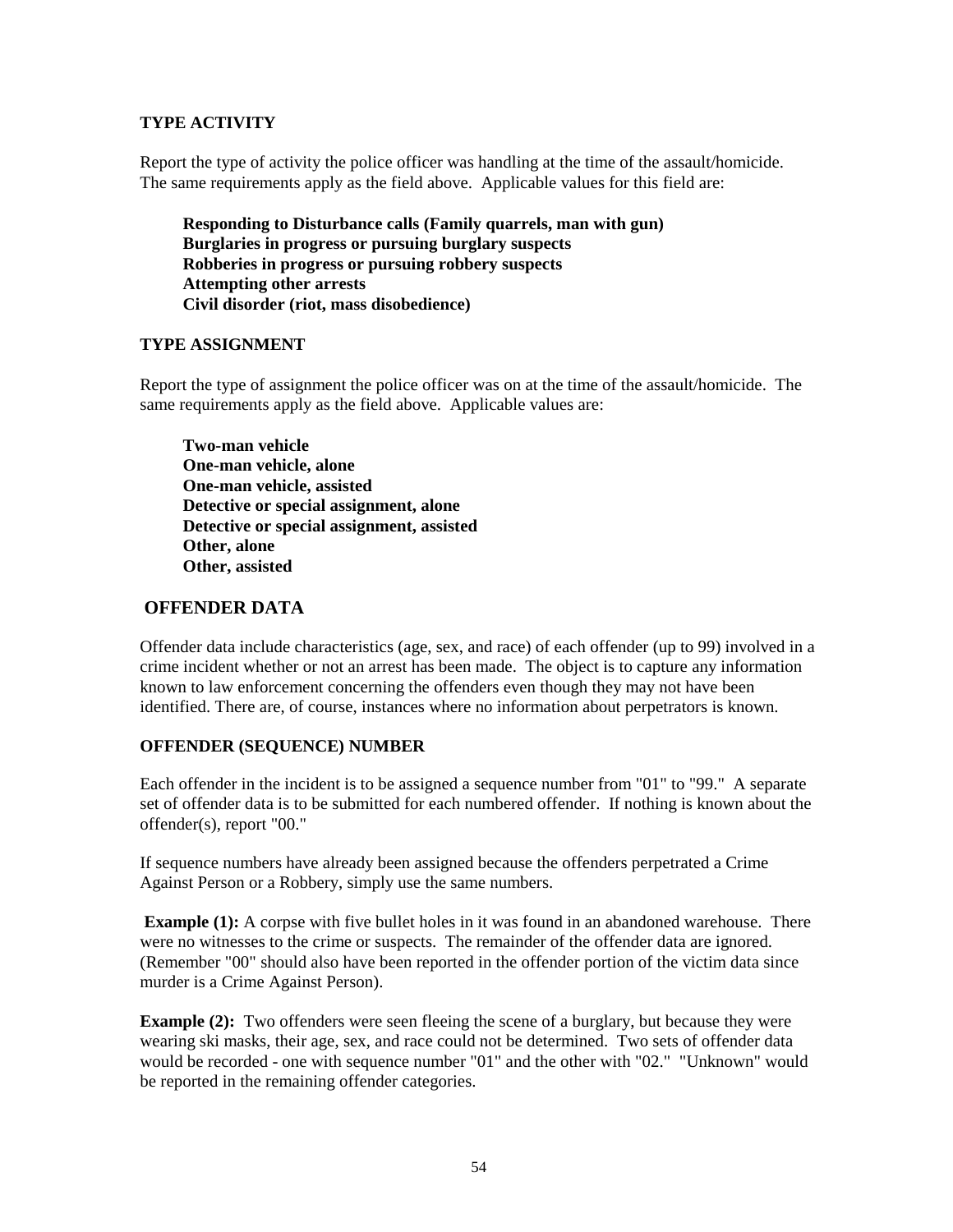#### **AGE OF OFFENDER**

The age of each numbered offender is to be reported either as an exact number of years, a range of years, or as unknown. Record one of the following:

**01 to 98** years old - report the exact age **99** - 99 years old or older **00** - Unknown

Should the exact age be unknown, an age range can be reported. Any range in years is acceptable. For example, for a teenager the report could be "13 to 19."

**Example:** A robbery victim described his assailant, who escaped, as in his "mid-twenties." The report could be "24 to 26" years old.

#### **SEX OF OFFENDER**

The sex of the offender is to be indicated:

| Male    |
|---------|
| Female  |
| Unknown |

**Example:** A female was seen shoplifting but escaped the scene with merchandise. The report would be "Female."

#### **RACE OF OFFENDER**

The race of the offender is to be indicated as one of the following:

 **White Black American Indian/Alaskan Native Asian/Pacific Islander Unknown**

**Example:** A white female was seen shoplifting but escaped the scene with merchandise. Report "White."

#### **ARRESTEE DATA**

Arrestee data are to be reported for all persons apprehended for the commission of Group A or Group B crimes, that is, all offenses except Justifiable Homicide (not a crime). The object of this data set is to collect data on persons arrested, not on charges lodged. For example, a person may be arrested on several charges in connection with the same incident; in this situation, only one set of arrestee data would be reported, again, if the offenses involved were in connection with one incident. Likewise, one person may be arrested many times during a given time span for similar or different violations within a jurisdiction. Because of a separation of time between the arrests, a set of arrestee data is to be reported for each separate arrest. Again,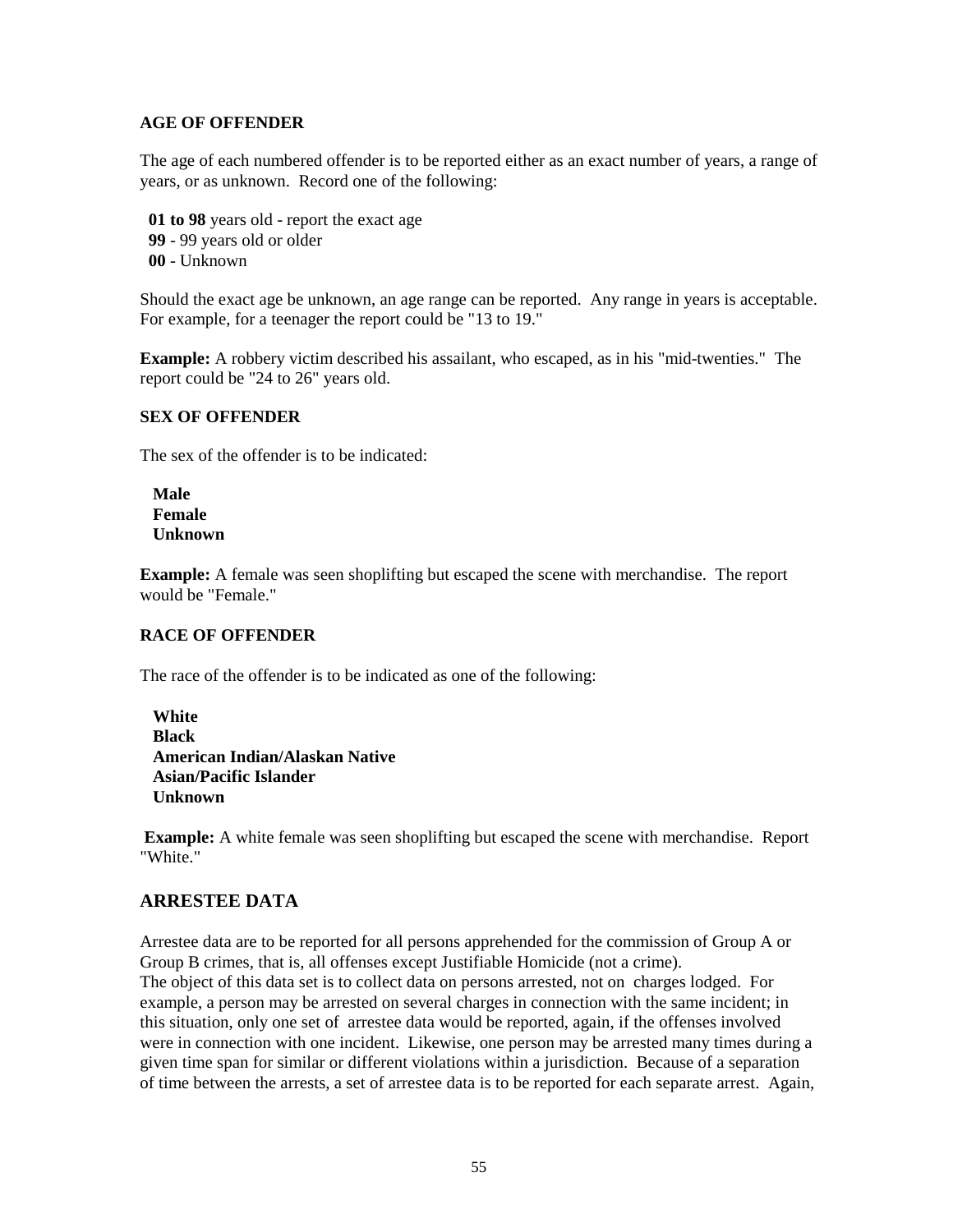more than one charge could be lodged during the individual arrests, but only one set of arrestee data would be reported for each crime incident.

The arrestee data to be reported describe the arrestee (e.g., his/her age, sex, race, etc.) and the circumstances of the arrest. Data are to be recorded for each of the (up to 99) arrestees involved in each incident. If there were no arrestees, no report is required. Group A crime incidents will automatically be cleared upon the receipt of the first set of data for any arrestee connected with an incident.

Record arrest data on all persons processed by arrest, citation, or summons for committing an offense within the reporting jurisdiction. Include:

- 1. Those persons arrested and released without a formal charge being placed against them. (An arrest has occurred when a law enforcement officer detains an adult with the intention of seeking charges against the person for a specific offense(s) and a record is made of the detention).
- 2. Juveniles taken into custody or arrested but merely warned and released without being charged.

Data on persons taken into custody for other jurisdictions should not be reported by the arresting agency. The agency for whom the arrest was made, i.e., the jurisdiction where the offense occurred, will report the arrestee data, and thus, duplication in reporting will be avoided. Most agencies will, of course, maintain a separate record of such arrests for administrative use.

# **GROUP B ARREST REPORTS**

Because of the different natures of Group A and Group B offense, not all details required for Group A Incident Reports are requested for Group B Arrest Reports. As previously stated, only arrestee data are required for Group B crimes. Only the designated information in this Arrestee Data Section, along with the appropriate ORI relate to Group B Arrest Reports. No other information need be supplied for Group B offenses. Indications of whether information is to be submitted for Group A and Group B offenses or only for Group A offenses are shown below.

# **ARRESTEE (SEQUENCE) NUMBER (Groups A & B)**

Each arrestee reported in a Group A Incident Report or a Group B Arrest Report is to be assigned a sequence number from 01 to 99. In Group A Incident Reports, a separate set of arrestee data is to be supplied for each numbered arrestee. A separate Group B Arrest Report is to be supplied for each person arrested for a Group B offense.

**Example:** If two persons were arrested for the commission of a robbery, one arrestee would be numbered as "01" and the other "02."

#### **ARREST (TRANSACTION) NUMBER (Groups A & B)**

This number is assigned by your agency to an arrest report to identify it uniquely. It may be the Incident Number relating to the arrest or a separate arrest transaction number. It is assigned by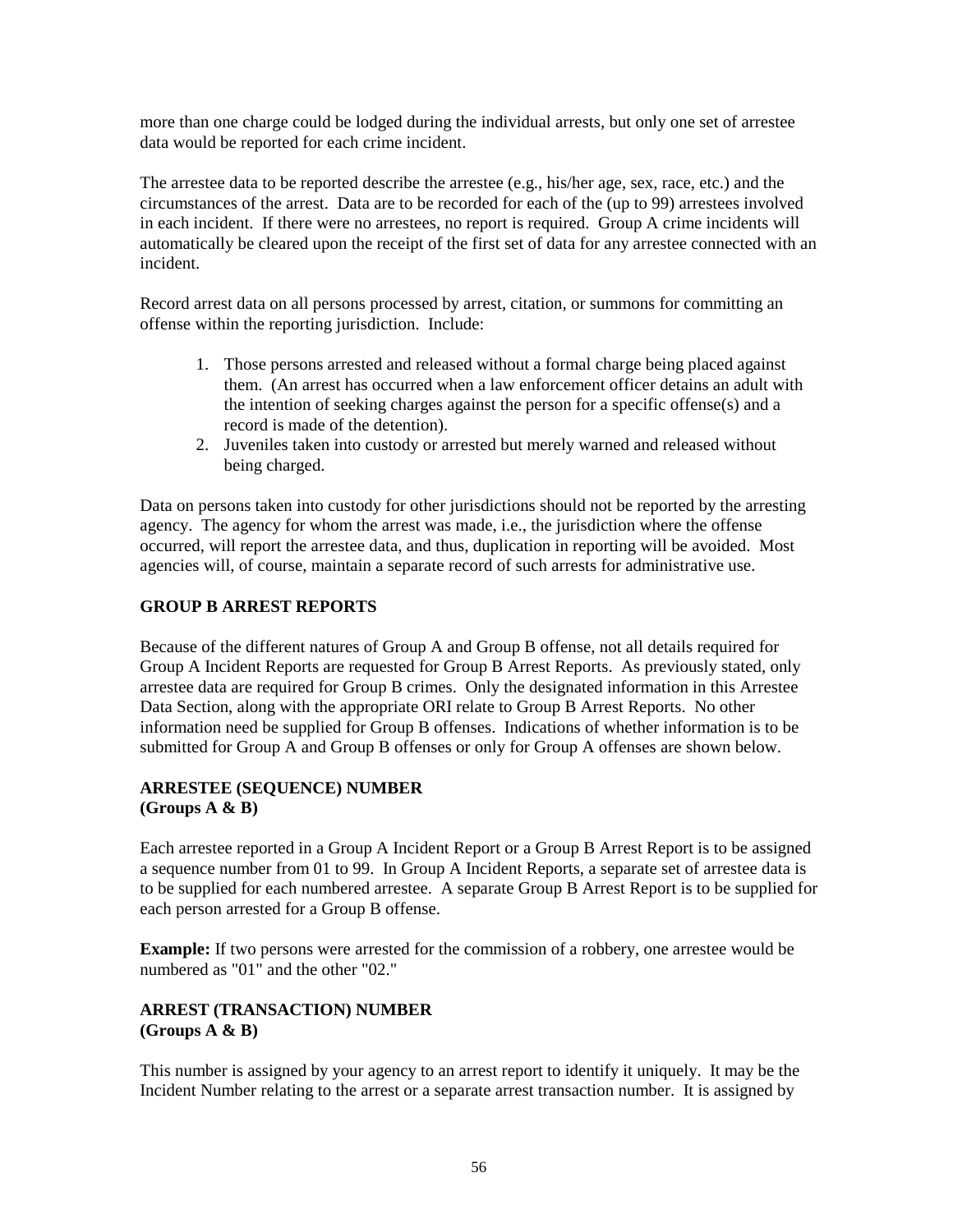the reporting agency and is used solely to identify the arrest and link it with other reports. The number may be up to 12 characters in length. For Group B offenses, data about two or more arrestees can be reported under the same Arrest Transaction Number.

#### **ARREST DATE (Groups A & B)**

The year, month, and day (YYYYMMDD) the arrest took place are to be reported.

**Example:** If an arrest was made on July 23, 1995, the report would be "19950723."

# **TYPE OF ARREST (Groups A & B)**

Describe the type of apprehension (at the time of initial contact with the arrestee) by selecting one of the following:

**On-View Arrest** - taken into custody without a previously obtained warrant or without previous incident report **Summoned/Cited** - not taken into custody **Taken Into Custody** - based on outstanding warrant and/or previously submitted incident report

**Example (1):** A female was arrested without a warrant while in the act of soliciting for prostitution on a street corner. The report would be "On-View Arrest."

**Example (2):** A man was summoned to appear in court. The report would be "Summoned/Cited."

**Example (3):** A suspect was taken into custody as the result of a complaint being filed, an investigation being conducted, and a warrant being issued. The report should be "Taken Into Custody."

# **MULTIPLE ARRESTEE SEGMENTS INDICATOR (Group A Only)**

This information helps ensure that an arrestee (person) is counted only once when a single apprehension results in the submission of arrestee data for more than one Group A Incident Report for your jurisdiction. In such situations, "Count" arrestee is to be recorded (code "C") in one incident. "Multiple" is recorded (code "M") in all other Group A Incident Reports containing data on this arrestee. In most situations (i.e. where there are no multiple incidents within the same jurisdiction, "Not Applicable (code "N") must be used.

**Example:** After a suspect's arrest for robbery, it was learned that he was also the perpetrator of five additional robberies within the jurisdiction. A set of arrestee data should be reported for each of the six robberies. Five should have "Multiple" and one "Count" arrestee. This process will identify that one arrestee is involved in multiple Group A offenses and only count the arrestee (person) once.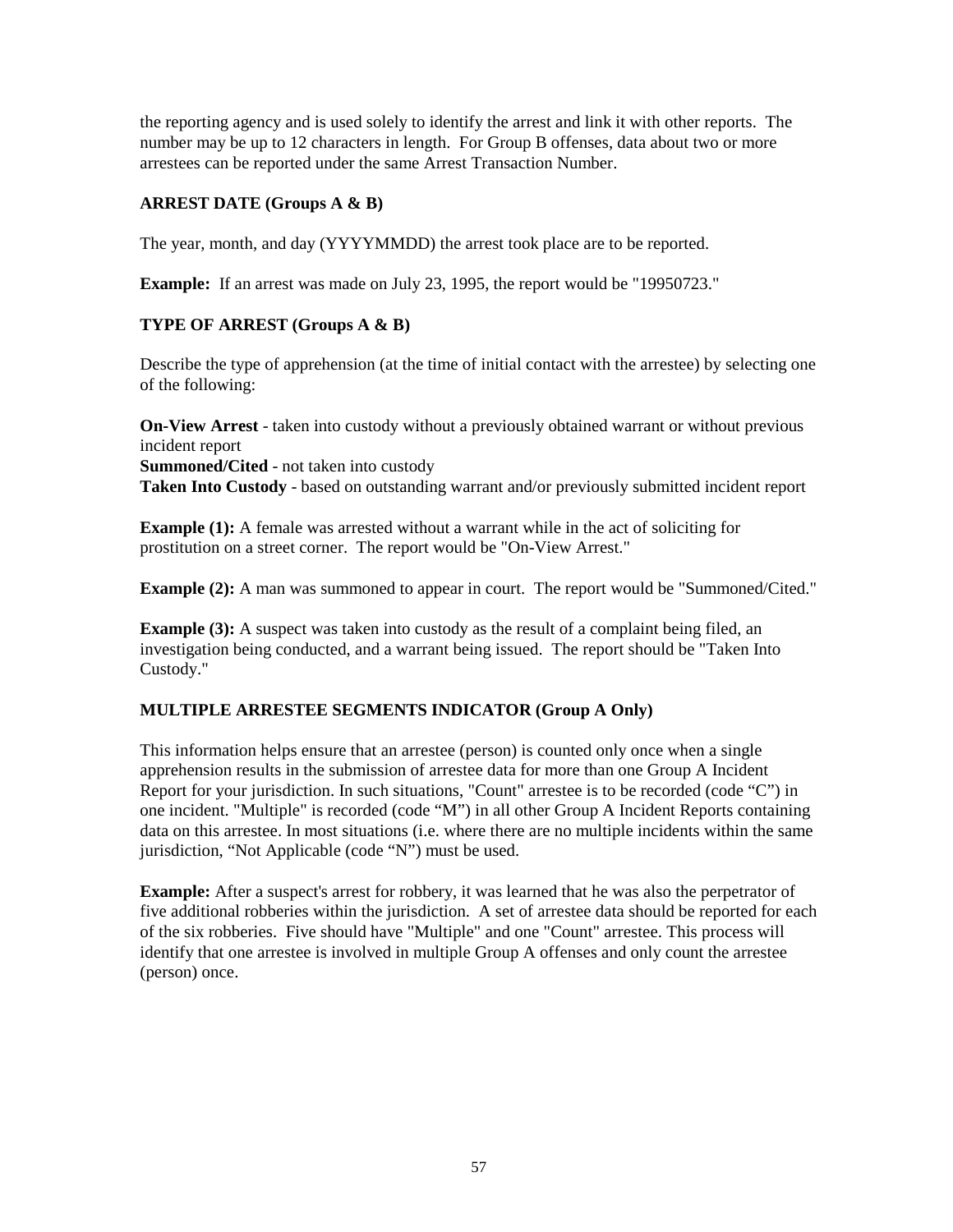#### **IBR ARREST OFFENSE CODE (Groups A & B)**

The three-digit NIBRS Offense Code of the offense for which the arrestee was apprehended is to be reported. There are 58 possible codes, as the perpetrator may have been arrested for any of the 46 Group A offenses or any of the 12 Group B crime categories.

Usually there is only one crime classification involved in an arrest. If the arrestee was apprehended for more than one offense, the reporting agency is to determine which was the most serious offense and report it as the arrest offense. The Offense Lookup Table at the end of this section will assist as a general guide in determining whether the arrest offense is a Group A or Group B offense. A Group B offense code can be recorded even for Group A Incident Reports, as long as the Group B offense was in the view of the reporting agency the most serious arrest offense. Remember, any arrest (regardless of arrest offense reported) made in connection with a Group A incident will result in its clearance.

**Example (1):** A perpetrator was arrested for both robbery and murder. The code for Murder and Nonnegligent Manslaughter, "09A," should be reported as the arrest offense.

**Example (2):** An arrest was made for Driving Under the Influence (DUI), a Group B offense. It was subsequently determined that the arrestee was wanted for a previously reported robbery. The arrest data would be reported in connection with the Group A Incident Report, relating to the robbery, but the arrest offense code would be "90D" or DUI. No Group B Arrest Report would be required.

# **ARRESTEE WAS ARMED WITH (Groups A & B)**

Indicate whether the arrestee was armed with a commonly known weapon at the time of his/her apprehension. Up to two weapons can be reported.

If the weapon was an automatic firearm, an "Automatic" is to be appended to the weapon type. An "automatic firearm" is defined as any firearm which shoots, or is designed to shoot, more than one shot at a time by a single pull of the trigger without manual reloading.

Up to two of the following weapon types can be recorded:

**Unarmed Firearm** - type unknown **Handgun Rifle Shotgun Other Firearm** - type known, but not covered by allowed categories, e.g., machine gun **Lethal Cutting Instrument** - e.g., switchblade knife **Club/Blackjack/Brass Knuckles**

**Example (1):** When apprehended, an arrestee had in his possession a .357-magnum handgun and a penknife. The handgun should be reported. Because the small pocket knife is not generally considered to be a "weapon," it does not qualify for reporting.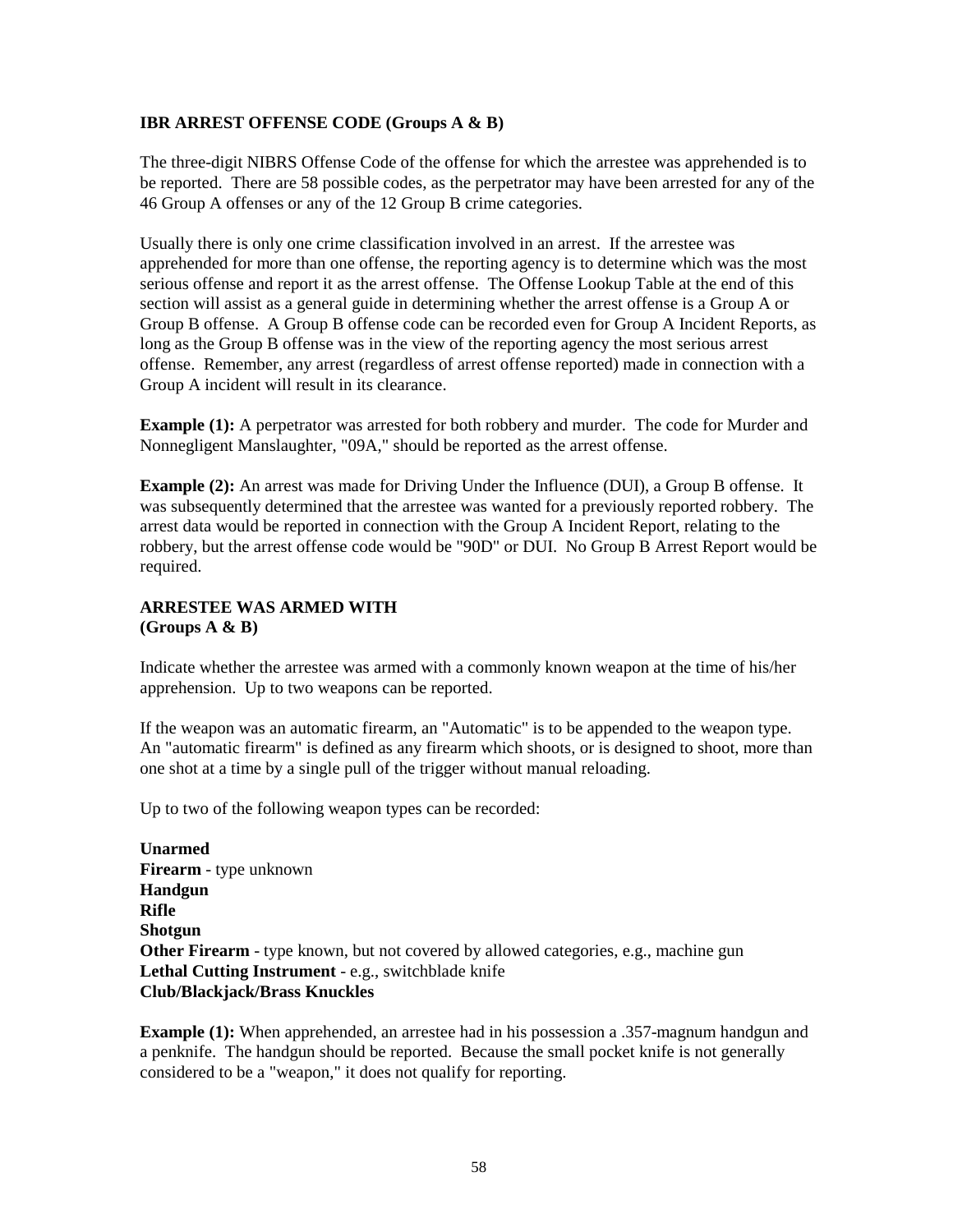**Example (2):** A suspect resisted arrest using a liquor bottle and a chair as weapons before being subdued. The report should be "unarmed." Although the arrestee used items as weapons, they were not commonly known weapons.

**Example (3):** If an arrestee was armed with an automatic assault rifle when apprehended, the report would be "Automatic Rifle."

#### **AGE OF ARRESTEE (Groups A & B)**

The age of the arrestee is to be reported either as an exact number of years, a range of years, or as unknown. Record one of the following:

 **01 to 98** years old - report the exact age  **99** - 99 years old or older **00** - Unknown

**Example (1):** If the arrestee was 23 years old, report "23."

If the exact age of the arrestee is unknown, an age range can be reported. Any range of years is acceptable.

**Example (2):** An arrestee refused to give his date of birth but appeared to be 35 to 40 years old. A valid report would be "35 to 40" years old.

#### **SEX OF ARRESTEE (Groups A & B)**

The sex of the arrestee is to be indicated:

 **Male Female**

"Unknown" cannot be reported for sex of the arrestee.

#### **RACE OF ARRESTEE (Groups A & B)**

Use only one of the following to indicate the race of the arrestee.

 **White Black American Indian/Alaskan Native Asian/Pacific Islander Unknown**

(The definitions of the racial designations appear on page 49).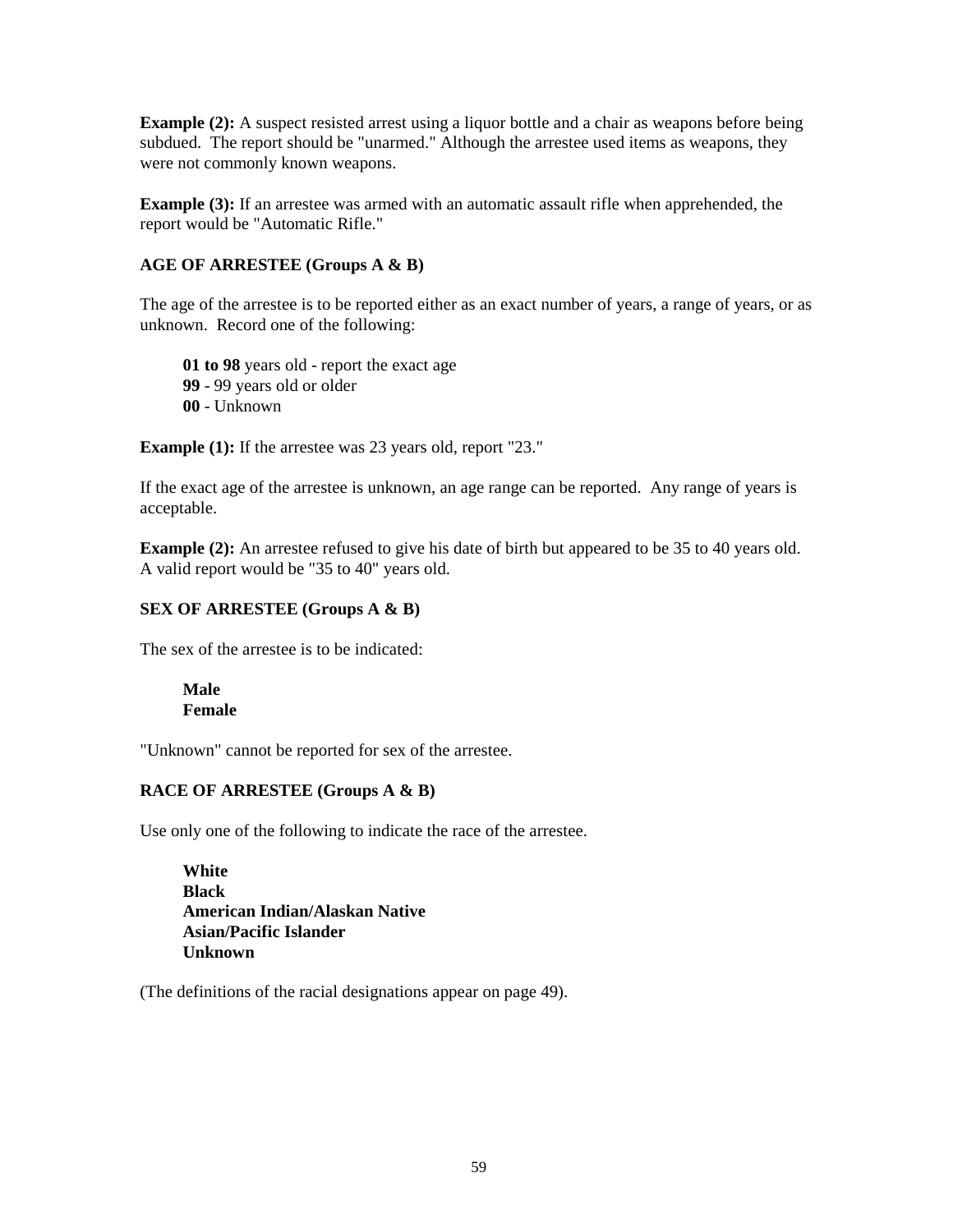#### **ETHNICITY OF ARRESTEE (Groups A & B)**

For each arrestee, the ethnic origin is to be recorded as one of the following:

 **Hispanic Not of Hispanic Origin Unknown** (See page 49, for a discussion of ethnicity)

#### **RESIDENT STATUS OF ARRESTEE (Groups A & B)**

Record whether the arrestee was a resident or nonresident of the locality where the crime occurred. A resident is a person who maintains his/her permanent home for legal purposes in the locality (i.e., town, city, or community) where the crime took place. Law enforcement agencies should base their determinations of residency on the town, city, or community where the crime occurred rather than their broader geographical jurisdictions. The allowed categories are:

#### **Resident Nonresident**

**Example (1):** The crime occurred in the city of Richmond and the arrestee maintained legal residence in that city. The report would be "Resident."

**Example (2):** An offense took place in the city of Petersburg, but the arrestee maintained legal residence in Dinwiddie County. Report "Nonresident."

# **DISPOSITION OF ARRESTEE UNDER 18 (Groups A & B)**

The information to be reported in this category relates to law enforcement disposition of juveniles (age 17 or younger only) who are taken into custody or arrested. An adult is usually held for prosecution for some charge or is released for future handling in court. However, a juvenile, depending on the seriousness of the offense and the offender's prior criminal record, may be warned by the police and released to parents, relatives, friends, or guardians. Juveniles may also be referred to the probation department or some other branch of the juvenile court; to welfare agencies; to other law enforcement agencies; or in the case of serious offenders, to criminal or adult court by waiver of juvenile court.

The word "arrest" as it applies to juveniles is intended to mean the law enforcement handling of all juveniles (under age 18) who have committed a crime and are taken into custody under such circumstances that, if the juvenile were an adult, an arrest would have been reported. Police "contacts" with juveniles where no offense has been committed and instances wherein juveniles are taken into custody for their own protection should not be recorded as arrests.

One of the following is to be reported only for arrestees under 18 years of age: **Handled Within Department** - e.g., released to parents; released with warning **Referred to Other Authorities** - e.g., turned over to juvenile court, probation department, welfare agency, other police agency, criminal or adult court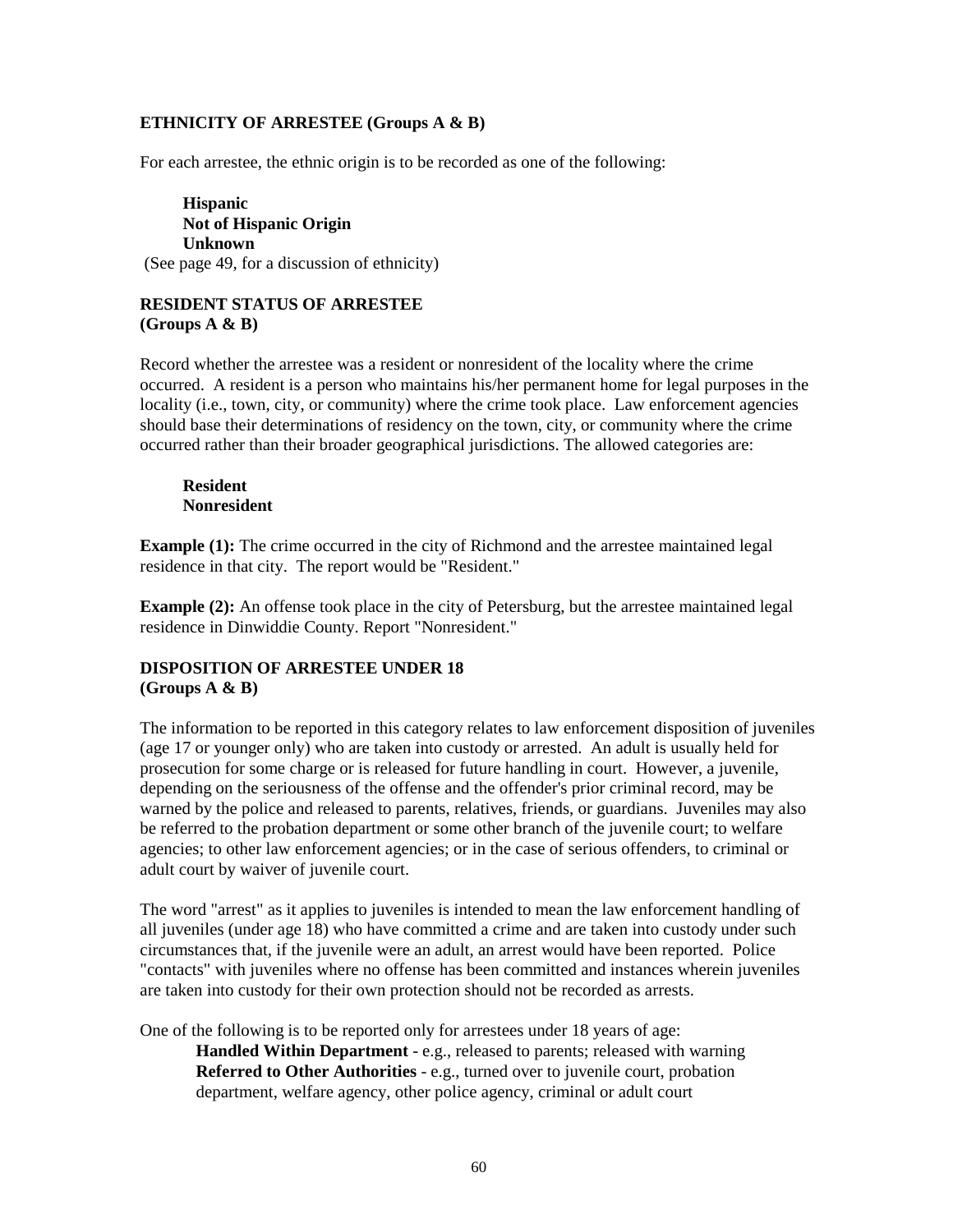**Example (1):** The arrestee, age 13, who is taken into custody for vandalizing a school, is released to his parents with a warning. The report would be "Handled Within Department."

**Example (2):** The arrestee, age 17, who is arrested for murder, is turned over to adult court to be tried as an adult. The report would be "Referred to Other Authorities."

#### **ARREST TYPE ACTIVITY**

This field provides additional information on the criminal activity of the arrestee(s) in certain offenses. This field is only to be reported if the UCR Arrest Offense Code is Drugs/Narcotics Violations. Up to 3 types of activity may be entered for each arrestee. Applicable values are:

 **Buying/Receiving Cultivating/Manufacturing/Publishing Distributing/Selling Exploiting Children Operating/Promoting/Assisting Possessing/Concealing Transporting/Transmitting/Importing Using/Consuming**

#### **ARREST TYPE DRUG**

Report the type of drugs or narcotics that were seized from the arrestee in a drug case. Up to three types of drugs may be entered. If one code is "Over Three Drug Types", then two other codes must also be reported. Applicable values are:

 **"Crack" Cocaine Cocaine Hashish Heroin Marijuana Morphine Opium Other Narcotics LSD PCP Other Hallucinogens Amphetamines/Methamphetamines Other Stimulants Barbiturates Other Depressants Other Drugs Unknown Type Drug Over Three Drug Types**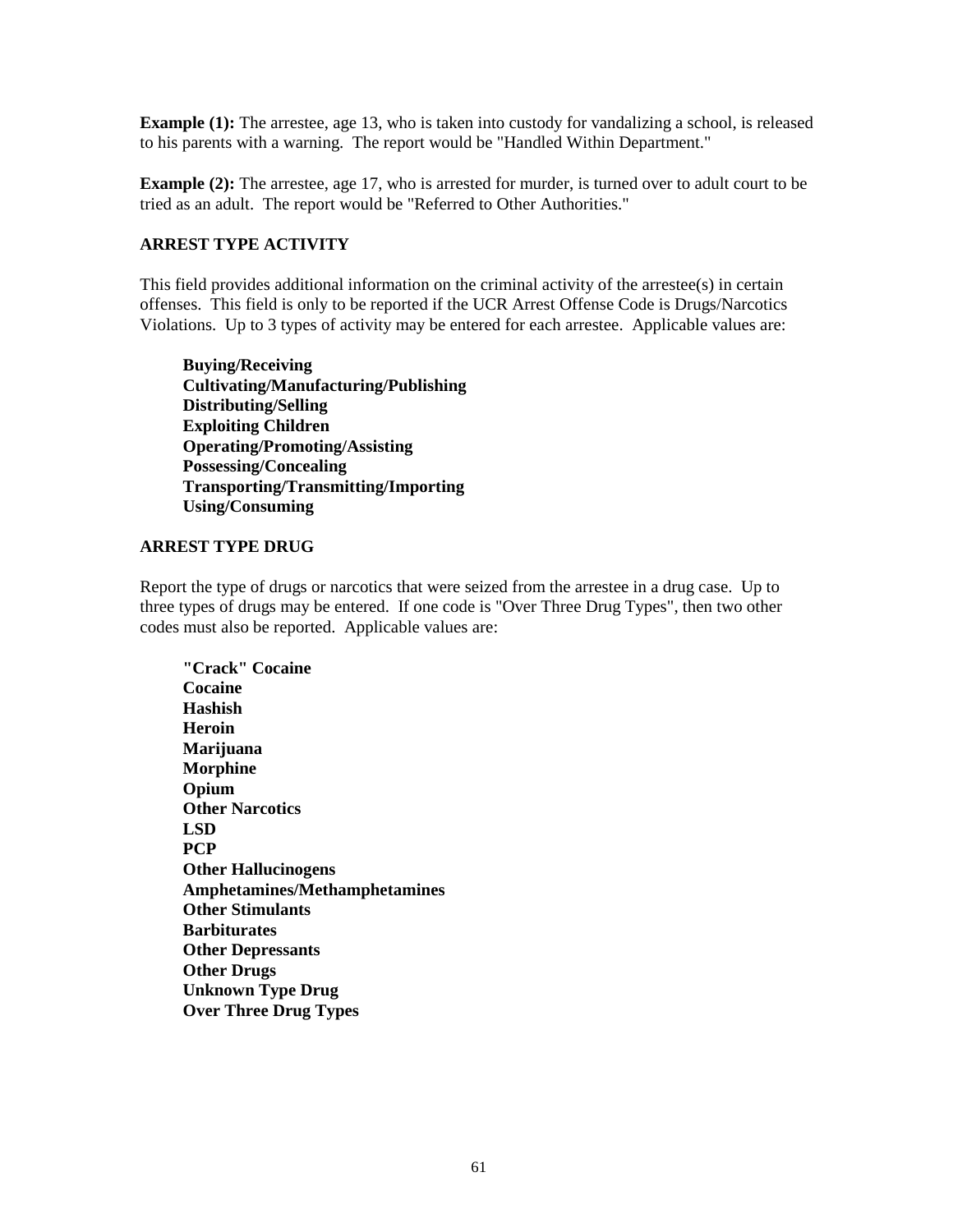#### **JUVENILE ARREST REPORTING**

For purposes of Uniform Crime Reporting, a juvenile should be counted as "arrested" when the circumstances are such that if he or she were an adult, an arrest would be reported. Juvenile arrests should be reported under the classification of the offense for which they were taken into custody. For example, if a juvenile is arrested for committing an offense of larceny, the arrest offense should be reported as Larceny/Theft, even though the technical charge is "juvenile delinquency." Arrests should not be reported in cases of:

- 1. police "contacts" with juveniles where no offense was committed, or
- 2. juveniles taken into custody for their own protection but no crime was committed (e.g., neglect cases).

Two of the Group B offenses are Curfew/Loitering/Vagrancy Violations and Runaway. Except for these two offenses, violations of local juvenile acts should be included in the All Other Offenses classification. Not only should "arrests" in the usual sense be included, but any situation where a young person, in lieu of an actual arrest, is summoned, cited, or notified to appear before a juvenile or youth court or similar authority for a violation of the law should likewise be reported as an arrest.

It must be emphasized that only violations by young persons where some police or official action is taken beyond a mere interview, warning, or admonishment should be reported. For example, children playing ball in the street who are instructed by an officer to go to the playground for such activity would not be counted as "arrested" any more than would an adult who is only warned against burning leaves on a windy day. Do not include those situations where young persons have committed no violation but are taken into custody because their welfare is endangered. "Callbacks" or "follow-up contacts" with young offenders by officers for the purpose of determining their progress should not be counted as "arrests." It is useful to understand that statistics are being gathered to measure law enforcement problems, not juvenile court activity.

Identities of individuals are not involved in the Uniform Crime Reports collection for statistical purposes. Therefore, laws or regulations pertaining to the confidential treatment of the identity of juvenile offenders do not preclude the collection of arrest information for UCR purposes or an agency's administrative use.

In a situation where juvenile records are not readily available because they are kept in a juvenile bureau, youth bureau, or other special office, statistical compilation problems involving juveniles can normally be resolved in one of the following ways:

The "arrest" report (or copy) can be routed by juvenile or youth offices through the main records operation so that the necessary information can be retrieved.

A statistical slip showing the required IBR information, but not the name can be routed to the employee who prepares IBR arrestee reports.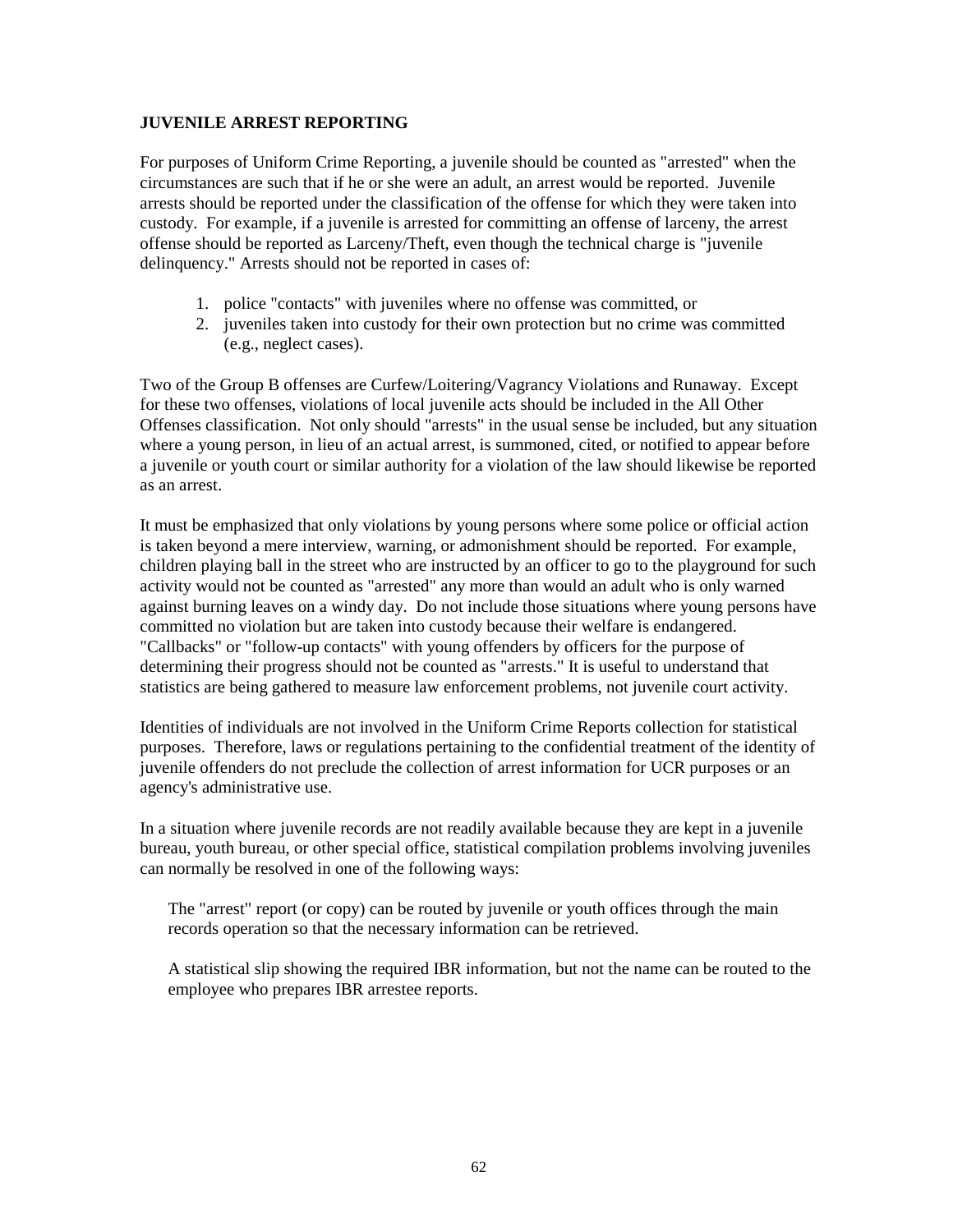# **OFFENSE LOOKUP TABLE**

The offense lookup table was compiled to assist in determining whether a crime is a Group A or Group B offense. This is an important distinction because both incidents and arrests involving Group A offenses are to be reported using Group A Incident Reports, and arrests (only) involving Group B offenses are to be reported using Group B Arrest Reports.

The table should not be used to determine (classify) what offenses were involved in a criminal incident. Such a determination must have already been made. After the offenses have been classified, the table is to be used to ascertain whether the offenses are Group A or Group B offenses. The table does not include all of the offenses which can possibly occur. Therefore, it should be used as a "general guide."

Care should be taken to identify all offenses involved in a particular criminal incident. For example, forcible rape might be accompanied by the crimes of motor vehicle theft and kidnapping. A notational reminder of "Other offenses may have been committed" has been included for some of the crimes which are most likely to involve companion offenses.

Care must also be taken to ensure that each offense which is reported is a separate, distinct crime and not just a part of another offense. For example, every robbery includes some type of assault; but because the assault is an element which makes up the crime of robbery, only Robbery should be reported. However, if during robbery the victim was forced to engage in sexual relation, both Robbery and Forcible Rape should be reported, as forced sexual intercourse is not an element of the crime of robbery.

# **HOW TO CLASSIFY OFFENSES OF GENERAL APPLICABILITY**

Offense prefixed by:

 Accessory Before/After the Fact, Aiding/Abetting, Conspiracy to Commit, Facilitation of, Solicitation to Commit, Threat to Commit, Etc.

are offenses of General Applicability. If they involve a Group A offense, they should be reported as 90X, Conspiracy to Commit Group A.If they involve a Group B offense, they should be reported according to their own Group B offense category. "Attempts to Commit" (i.e., attempted crimes) are to be reported the same as the substantive offense, with "Attempted" indicated on the offense report. Attempted murders must be reported as Aggravated Assaults and all assaults are to be reported as "Completed."

**Example (1):** Three members of a motorcycle gang were arrested for conspiracy to commit murder. Three Group B Arrest Reports should be submitted with the UCR Arrest Offense Code entered as "90X" (All Other Offense).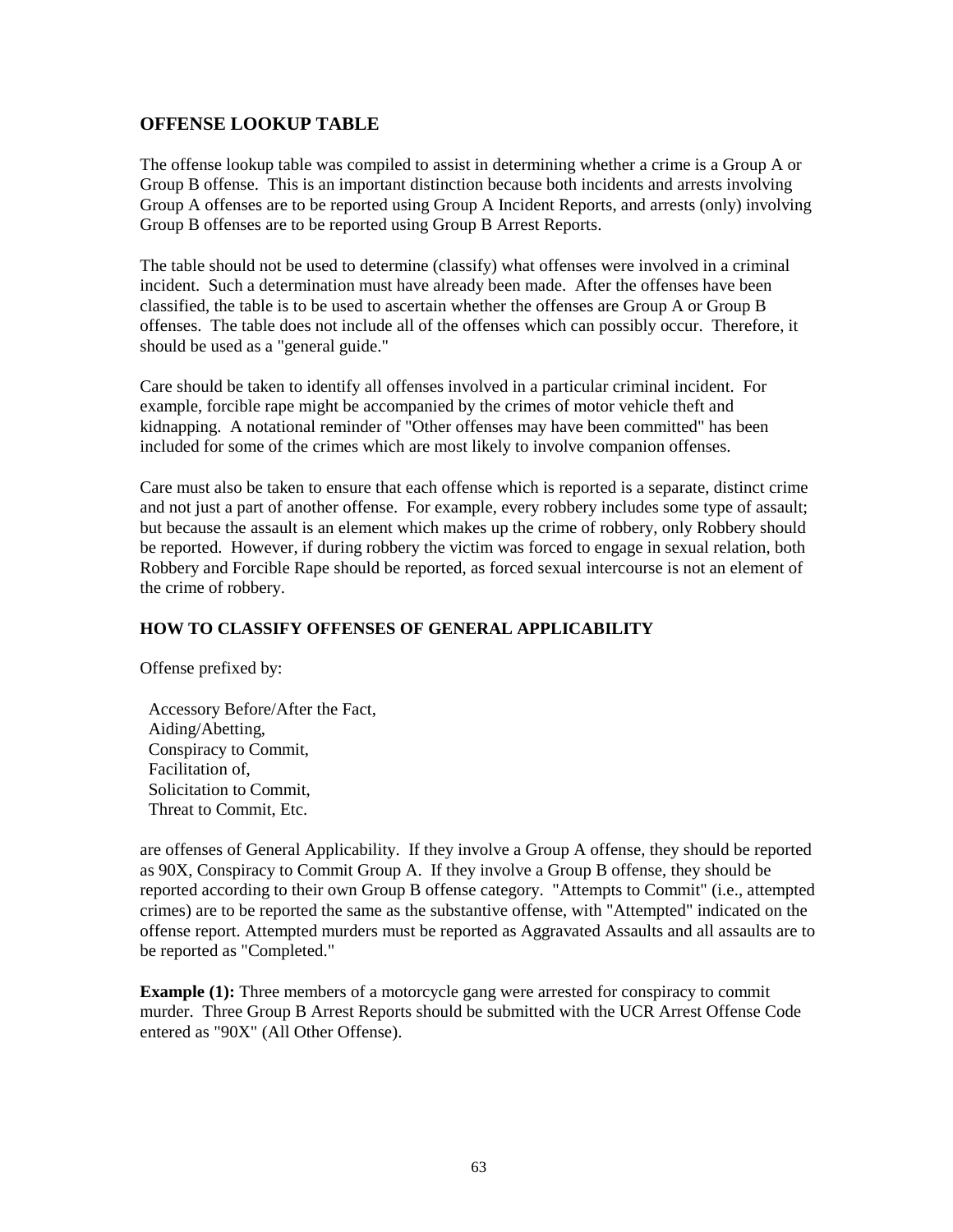**Example (2):** Five liquor store owners were arrested for conspiring to avoid paying local liquor taxes. Five Group B Arrest Reports should be submitted with the UCR Arrest Offense Code entered as "90G" (Liquor Law Violations).

**Example (3):** A witness observed and scared away two unknown teenagers who were trying to set fire to an abandoned building in the inner city. A Group A Incident Report should be submitted indicating the UCR Offense Code as "200" (Arson) and that the offense was "Attempted."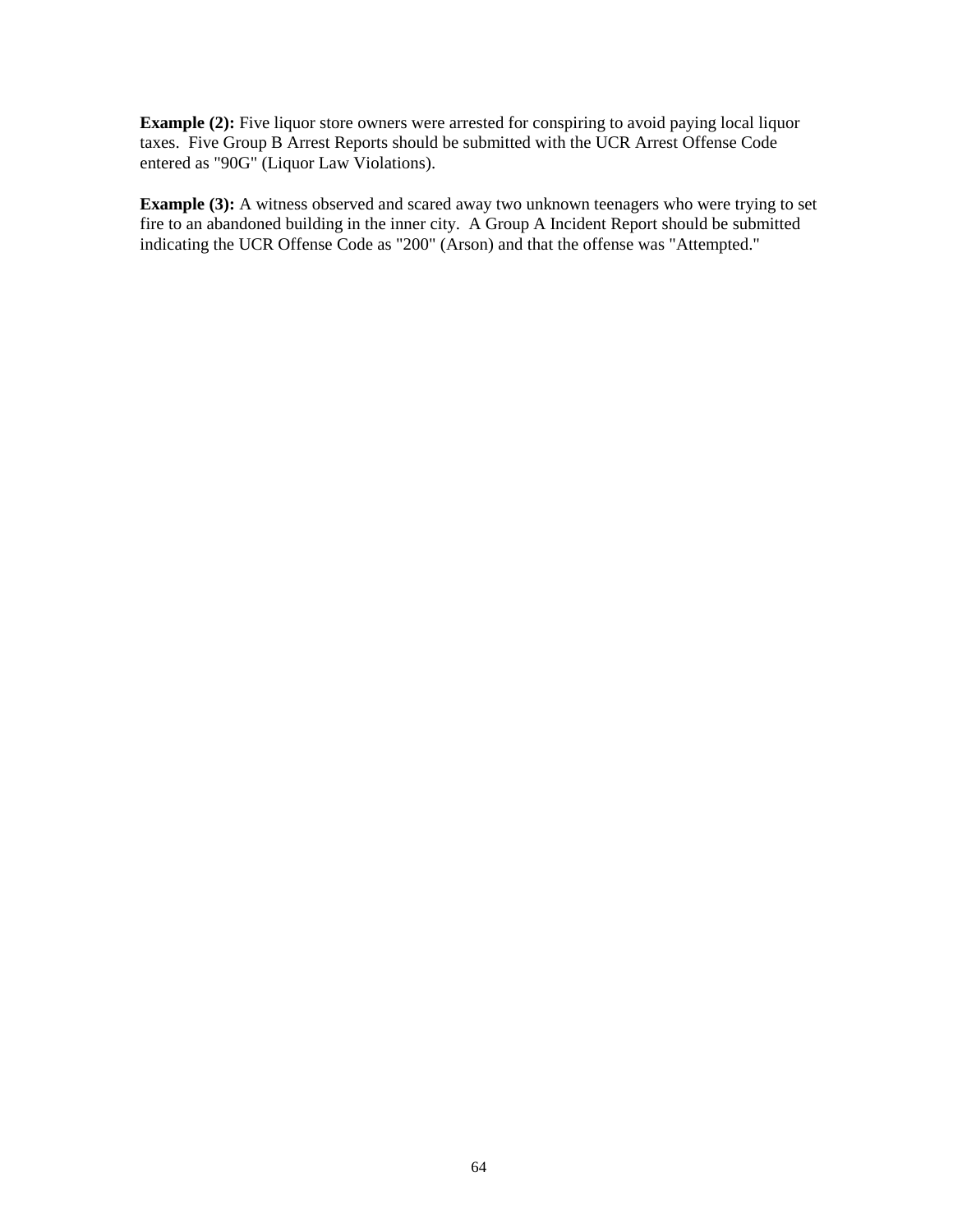#### **OFFENSE LOOKUP TABLE**

Various types of crime have been listed in the lookup table, followed first by whether they are within Group A or Group B and next by the applicable IBR crime category. For example, the crime of "Abduction" is listed as a Group A offense covered by the crime category "Kidnapping-Abduction." As the table does not include all of the crimes which can occur, the determination of whether an unlisted crime is a Group A or B offense will be a judgment call by the reporting agency. Traffic offenses (e.g., parking and moving violations) are not to be reported except for Driving While Intoxicated; Hit and Run (of a person) and Vehicular Manslaughter.

#### **OFFENSE/GROUP A OR B/COVERED BY**

**- A -**

| Abandonment/B/Family Offense, Nonviolent                                                                                                                          |
|-------------------------------------------------------------------------------------------------------------------------------------------------------------------|
| Abduction/A/Kidnapping-Abduction                                                                                                                                  |
| Abortion/B/All Other Offenses                                                                                                                                     |
| Abuse, Nonviolent/B/Family Offenses, Nonviolent or All Other Offenses                                                                                             |
| Accessory After the Fact/B/(Classify as 90X if Group A offense involved, or as substantive<br>offense if Group B offense involved)                                |
| Accessory Before the Fact/B/(Classify as 90X if Group A offense involved, or as substantive                                                                       |
| offense if Group B offense involved)                                                                                                                              |
| Accosting/B/All Other Offenses                                                                                                                                    |
| Adulterated Food, Drugs, or Cosmetics/B/All Other Offenses (Other offenses may have been<br>committed, e.g., Homicide; Aggravated or Simple Assault; Fraud; etc.) |
| Adultery/B/All Other Offenses                                                                                                                                     |
| Affray/B/Disorderly Conduct                                                                                                                                       |
| Aiding and Abetting/B/(Classify as 90X if Group A offense involved, or as substantive offense if                                                                  |
| Group B offense involved)                                                                                                                                         |
| Aiding Prisoner to Escape/B/All Other Offenses                                                                                                                    |
| Air Piracy-Hijacking/A/(Classify as substantive offense, e.g., Kidnapping-Abduction; Robbery,<br>etc.                                                             |
| Alcoholic Beverage Control (ABC) Laws/B/Liquor Law Violations                                                                                                     |
| <b>Antitrust Law Violations/B/All Other Offenses</b>                                                                                                              |
| Arson/A/Arson                                                                                                                                                     |
| Assault/A/Assault Offenses                                                                                                                                        |
| Assault, Aggravated/A/Assault Offenses                                                                                                                            |
| Assault and Battery/A/Assault Offenses                                                                                                                            |
| Assault, Minor/A/Assault Offenses                                                                                                                                 |
| Assault, Sexual/A/(Classify as Forcible Rape, Sodomy, or Fondling; Sexual Assault With An                                                                         |
| Object; or Statutory Rape)                                                                                                                                        |
| Assault, Simple/A/Assault Offenses                                                                                                                                |
| Assembly, Unlawful/B/All Other Offenses                                                                                                                           |
| Automatic Teller Machine Fraud/A/Fraud Offenses                                                                                                                   |
|                                                                                                                                                                   |

**- B -**

Bad Checks/B/Bad Checks Battery/A/Assault Offenses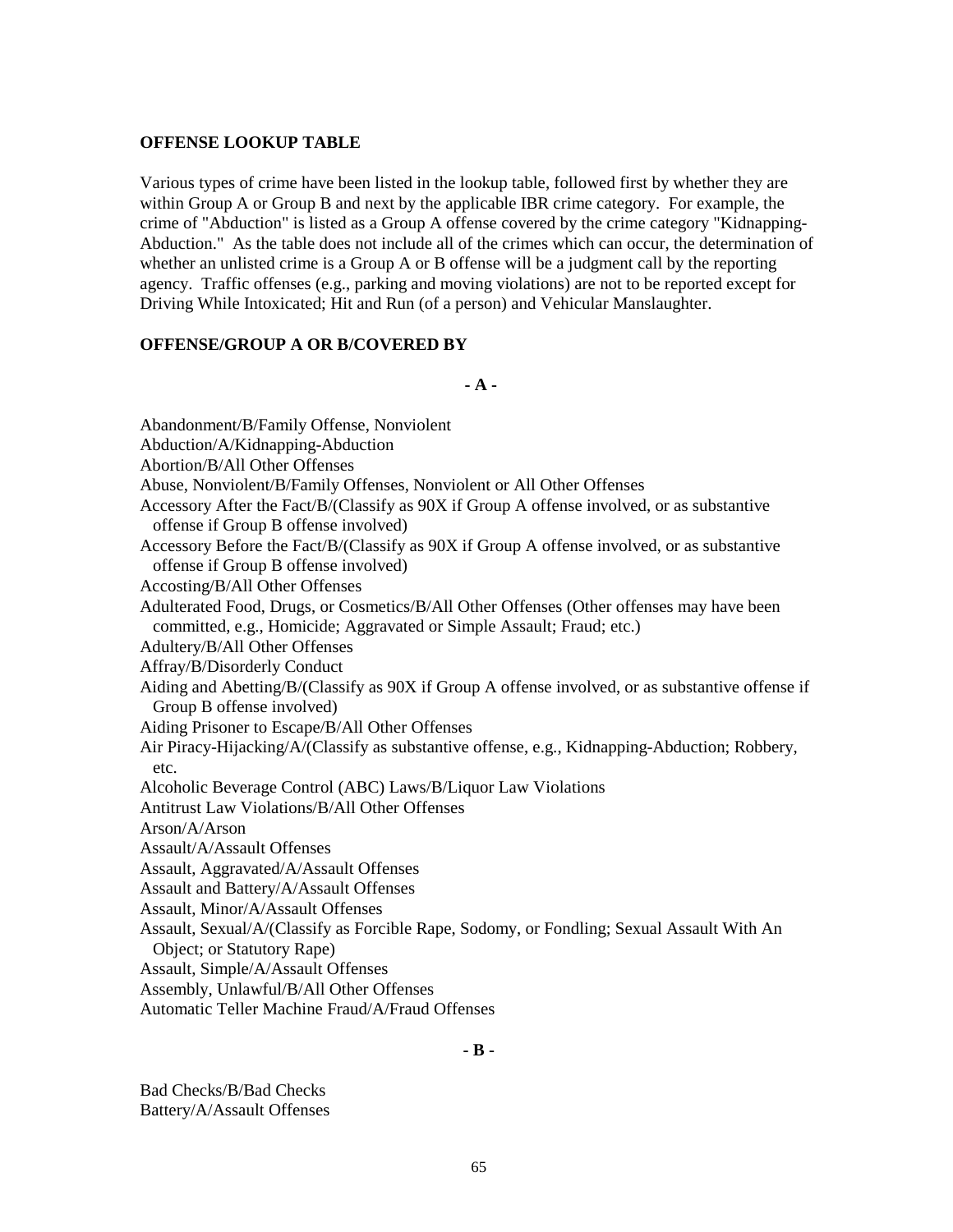Begging/B/Curfew-Loitering-Vagrancy Violations Bestiality/B/All Other Offenses Betting, Unlawful/A/Gambling Offenses Bigamy/B/All Other Offenses Blackmail/A/Extortion-Blackmail Blasphemy/B/Disorderly Conduct Blue Law Violations/B/All Other Offenses Boating Law Violation/B/All Other Offenses Bomb Threat/A/Assault Offenses (Intimidation) Bombing Offenses/A/(Classify same as substantive offense, e.g., Homicide; Aggravated or Simple Assault; Destruction-Damage-Vandalism of Property; Weapon Law Violations) Bookmaking/A/Gambling Offenses Breaking and Entering (B&E)/A/Burglary-B&E Bribery/A/Bribery Bribery, Sports/A/Gambling Offenses (Sports Tampering) Buggery (Consensual Sodomy)/B/All Other Offenses Burglary/A/Burglary-B&E Burglary Tools, Possessing/B/All Other Offenses Buying Stolen Property/A/Stolen Property Offenses

#### **- C -**

Canvassing, Illegal/B/All Other Offenses Card Game, Unlawful/A/Gambling Offenses Carjacking/A/Robbery Carrying Concealed Weapon/A/Weapon Law Violations Checks, Bad/B/Bad Checks Checks, Fraudulent/B/Bad Checks Checks, Insufficient Funds/B/Bad Checks Child Abuse, Nonviolent/B/Family Offenses, Nonviolent Child Abuse, Violent/A/Assault Offenses Child Cruelty, Nonviolent/B/Family Offenses, Nonviolent Child Cruelty, Violent/A/Assault Offenses Child Molesting/A/Sex Offenses, Forcible Child Neglect/B/Family Offenses, Nonviolent Civil Rights Violations/B/All Other Offenses (Report predicate offenses, e.g., Arson; Murder; Aggravated Assault) Combinations in Restraint of Trade/B/All Other Offenses Commercialized Sex/(Classify as Prostitution Offenses; Pornography-Obscene Material; or All Other Offenses) Commercialized Vice/(Classify as Prostitution Offenses; Pornography-Obscene Material; or All Other Offenses) Common Drunkard/B/Drunkenness Compounding a Felony or Misdemeanor/B/All Other Offenses Computer Crime/A or B/(Classify same as substantive offense, e.g., Larceny-Theft, Embezzlement) Concealed Weapon/A/Weapon Law Violations Conditional Release Violation/B/All Other Offenses Confidence Game/A/Fraud Offenses Conflict of Interest/B/All Other Offenses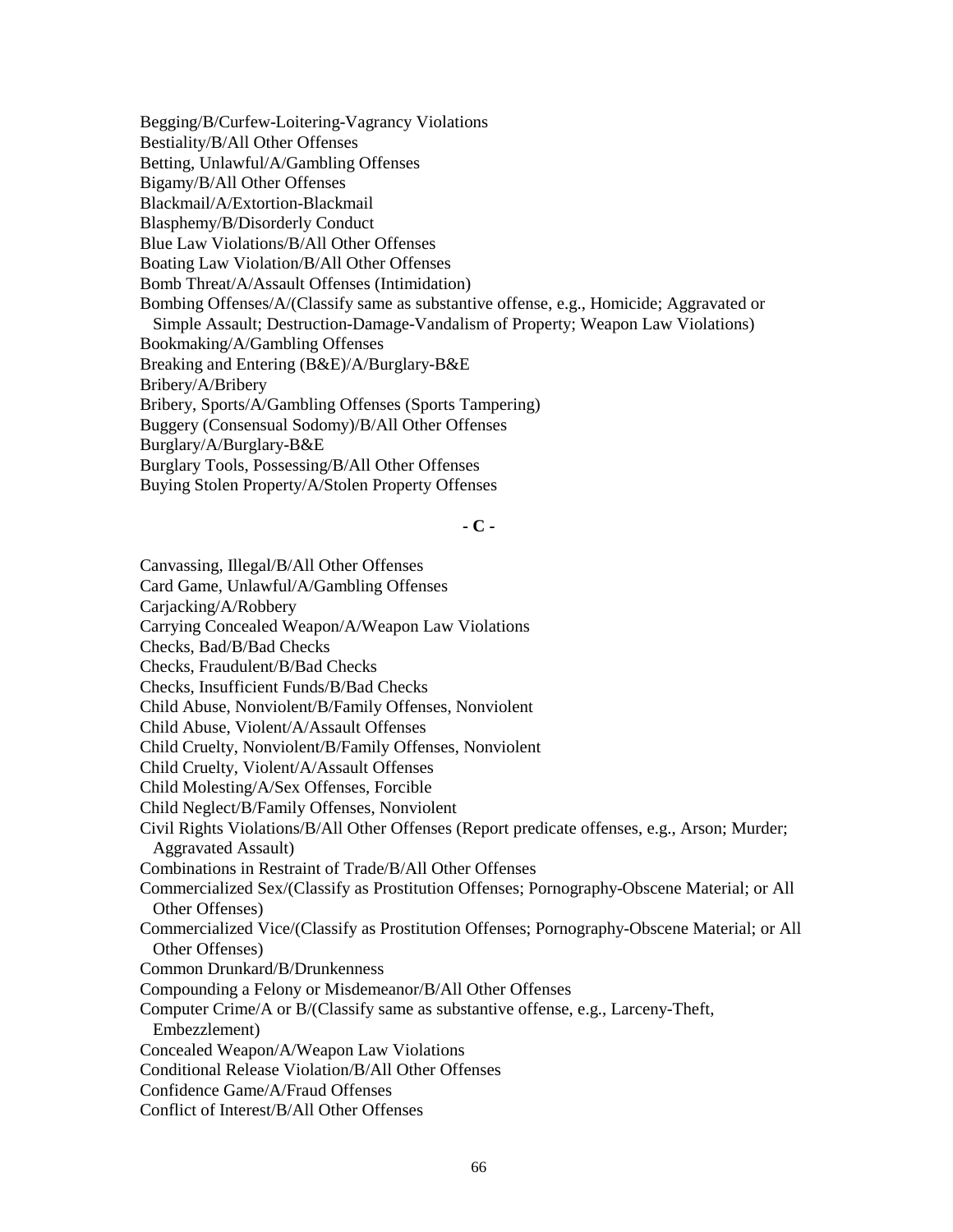Consensual Sodomy/B/All Other Offenses Conservation (Environment or Ecology) Laws/A or B/All Other Offenses Conspiracy to Commit/B/(Classify as 90X if Group A offense involved or as substantive if Group B offense involved) Contempt of Court/B/All Other Offenses Contract Fraud/A/Fraud Offenses Contributing to the Delinquency of a Minor/B/All Other Offenses (Other offenses may have been committed, e.g., Pornography-Obscene Material; Prostitution; Liquor Law Violations; etc.) Conversion/A or B/Classify as Embezzlement; Trespass of Personal Property, etc.) Corrupt Conduct by Juror/B/All Other Offense (Other offenses may have been committed, e.g., Bribery; False Statement) Counterfeiting/A/Counterfeiting-Forgery Credit Card Fraud/A/Fraud Offenses Criminal Defamation/B/All Other Offenses Criminal Libel/B/All Other Offenses Criminal Slander/B/All Other Offenses Cruelty to Animal(s)/B/All Other Offenses Cruelty to Children, Nonviolent/B/Family Offenses, Nonviolent; or All Other Offenses Cruelty to Children, Violent/A/Assault Offenses Curfew Violation/B/Curfew-Loitering-Vagrancy Violations

#### **- D -**

Damage Property/A/Destruction-Damage-Vandalism of Property Deception/A/Fraud Offenses Defamation, Criminal/B/All Other Offenses Desecrating the Flag/Not a Crime Desertion/B/Family Offenses, Nonviolent Destroying Evidence/B/All Other Offenses Detention, Forcible/A/Kidnapping-Abduction Detention, Unlawful/A/Kidnapping-Abduction Dice Game, Unlawful/A/Gambling Offenses Disinterment, Unlawful/B/All Other Offenses Disorderly Conduct/B/Disorderly Conduct Disturbing the Peace/B/Disorderly Conduct Driving Under the Influence (DUI)/B/Driving Under the Influence Driving While Intoxicated (DWI)/B/Driving Under the Influence Drug Equipment Violations/A/Drug-Narcotic Offenses Drug Offenses/A/Drug-Narcotic Offenses Drug Paraphernalia Offenses/A/Drug-Narcotic Offenses Drunk/B/Drunkenness Drunk and Disorderly/B/Drunkenness Drunkard, Common/B/Drunkenness Drunkard, Habitual/B/Drunkenness Drunkenness/B/Drunkenness

**- E -**

Eavesdropping/B/All Other Offenses Ecology Law Violation/B/All Other Offenses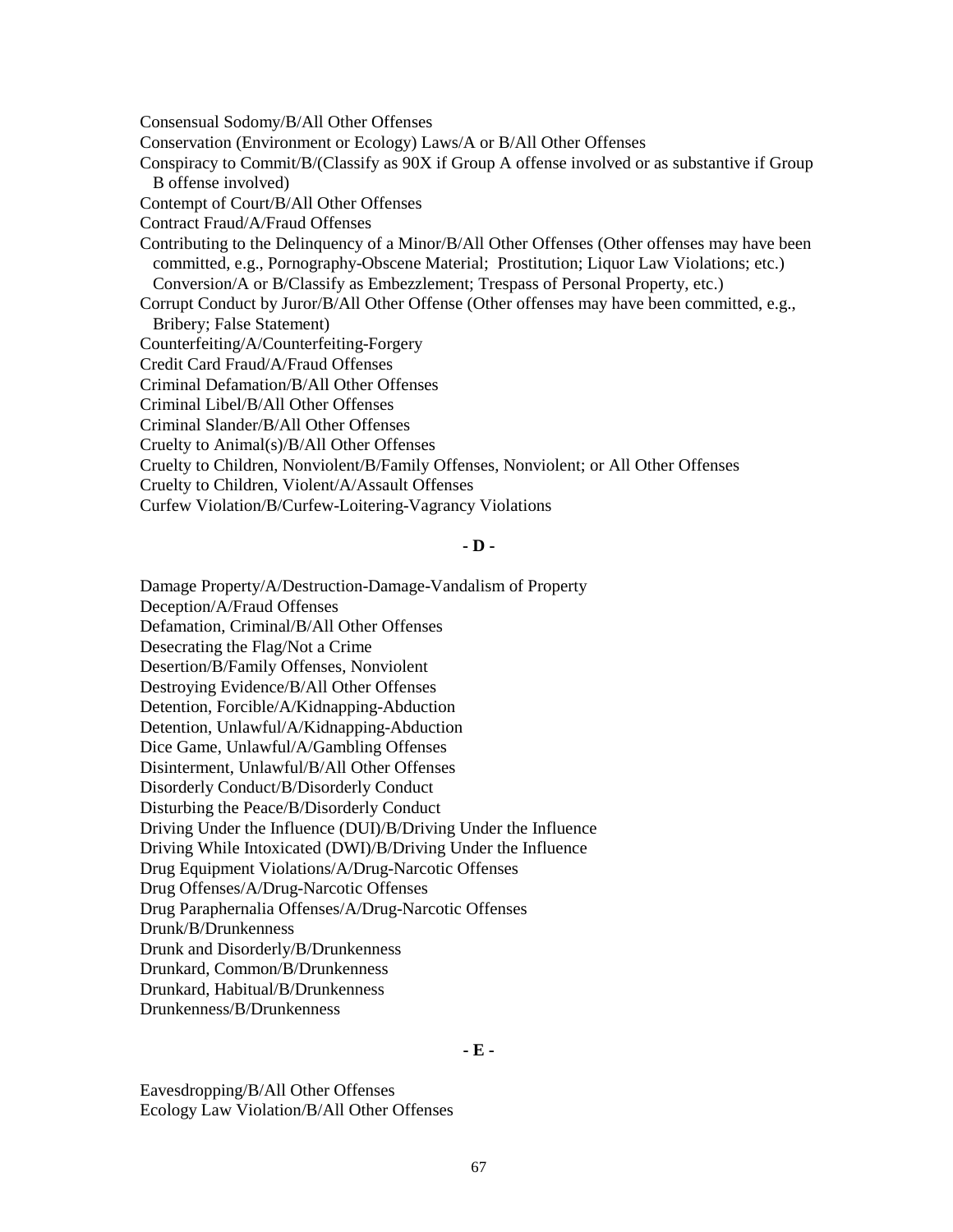Election Law Violation/B/All Other Offenses

Embezzlement/A/Embezzlement

Entry, Forcible/A/Burglary-B&E

Entry, Nonforcible/A/Burglary-B&E

Entry, Unlawful/A/Burglary-B&E

Environment Law Violation/B/All Other Offenses

Equipment, Drug/A/Drug-Narcotic Offenses

Equipment, Gambling/A/Gambling Offenses

Escape (Flight)/B/All Other Offenses

Espionage/B/All Other Offense (Other offenses may have been committed, e.g., Burglary; Larceny-Theft)

Explosives Offenses/A/(Classify same as substantive offense, e.g., Homicide Aggravated or Simple Assault; Destruction-Damage-Vandalism of Property; Weapon Law Violations) Extortion/A/Extortion-Blackmail

#### **- F -**

Facilitation of/B/(Classify as 90X if Group A offense involved, or as substantive offense if Group B offense involved)

Failure to Appear/B/All Other Offenses

False Arrest/B/All Other Offenses

False Citizenship/B/All Other Offenses

False Fire Alarm/B/All Other Offenses

False Pretenses/A/Fraud Offenses

False Report or Statement/A or B/Fraud Offenses

False Report or Statement/B/All Other Offenses

Family Offenses, Nonviolent/B/Family Offenses, Nonviolent

Family Offenses, Violent/A/(Classify same as substantive offense, e.g., Assault Offenses;

Homicide Offenses; Forcible Sex Offenses)

Firearms Violations/A/Weapon Law Violations (other Offenses may have been committed, e.g.,

Aggravated Assault; Robbery; Disorderly Conduct)

Fish and Game Law Violations/B/All Other Offenses

Flight to Avoid Confinement, Custody, Giving Testimony, or Prosecution/B/All Other Offenses

Fondling, Forcible/A/Sex Offenses, Forcible

Forcible Detention/A/Kidnapping-Abduction

Forcible Entry/A/Burglary-B&E

Forcible Rape/A/Sex Offenses, Forcible

Forgery/A/Counterfeiting-Forgery

Fornication (consensual)/B/All Other Offenses

Fraud/A/Fraud Offenses

Fraud, Automatic Teller Machine (ATM)/A/Fraud Offenses

Fraud, Contract/A/Fraud Offenses

Fraud, Credit Card/A/Fraud Offenses

Fraud, Mail/A/Fraud Offenses

Fraud, Procurement/A/Fraud Offenses

Fraud, Telephone/A/Fraud Offenses

Fraud, Welfare/A/Fraud Offenses

Fraud, Wire/A/Fraud Offenses

Fraudulent Checks/B/Bad Checks

Frequenting a House of Prostitution/B/All Other Offenses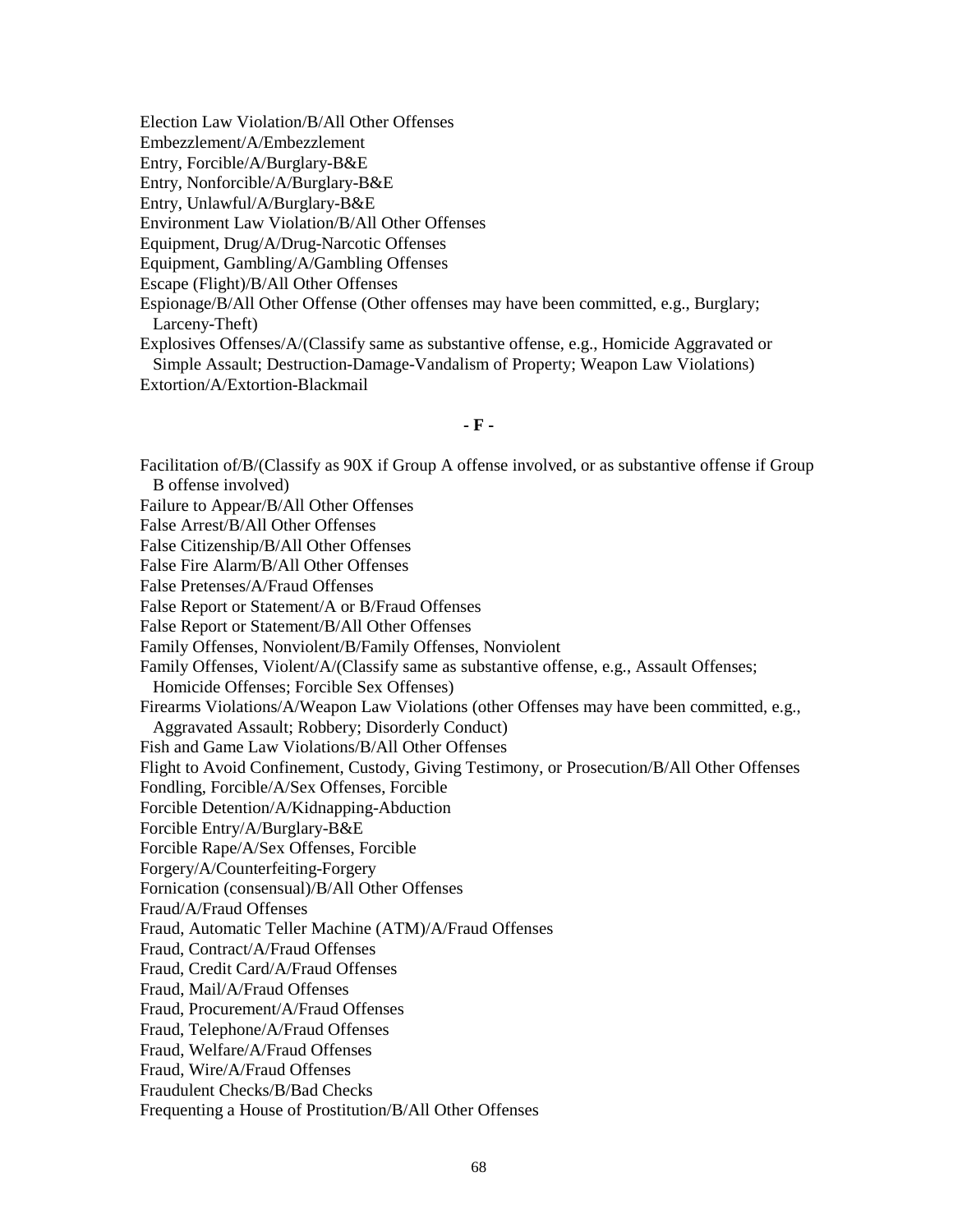Fugitive/B/All Other Offenses

**- G -**

Gambling/A/Gambling Offenses Gambling Devices Offenses/A/Gambling Offenses Gambling Equipment Offenses/A/Gambling Offenses Gambling Goods, Possession of/A/Gambling Offenses Gambling Paraphernalia, Possession of/A/Gambling Offenses Gaming Offenses/A/Gambling Offenses

### **- H -**

Habitual Drunkard/B/Drunkenness

Harassment/B/All Other Offenses

Harboring/B/All Other Offenses

Hate Crime/A or B/(Classify same as substantive offense, e.g., Arson; Assault; Murder; Destruction-Damage-Vandalism of Property etc.)

Health and Safety Laws (Adulterated Food, Drugs, or Cosmetics)/B/All Other Offenses (Other offenses may have been committed, e.g., Homicide; Aggravated or Simple Assault; Fraud; etc.)

Hijacking-Air Piracy/A/(Classify as substantive offense, e.g., Kidnapping-Abduction; Robbery; etc.)

Hit and Run (of a person)/A or B/Aggravated assault or Murder if not accidental or All Other Offenses if accidental

Homicide/A/Homicide Offenses

Homicide, Justifiable/A/Homicide Offenses

Homosexual Act or Conduct/B/All Other Offenses

Hostage-Taking/A/Kidnapping-Abduction

House of Prostitution, Frequenting a/B/All Other Offenses

House of Prostitution, Operating a/A/Prostitution Offenses

**- I -**

Immigration Law Violations (Illegal Alien Entry; False Citizenship; Smuggling Alien; etc.)/B/All Other Offenses

Impersonation/A/Fraud Offenses

Incendiary Device Offenses/A/(Classify same as substantive offenses committed, e.g., Arson; Homicide; Aggravated or Simple Assault; Weapon Law Violations; Destruction-Damage-

Vandalism of Property etc.)

Incest/A/Sex Offenses, Nonforcible

Indecent Exposure/B/All Other Offenses

Indecent Liberties/A/Sex Offenses, Forcible (Forcible Fondling)

Influence Peddling/A/Bribery

Insufficient Funds Checks/B/Bad Checks

Intimidation/A/Assault Offenses

Intoxicated/B/Drunkenness

Intoxication/B/Drunkenness

Invasion of Privacy/B/All Other Offenses

Involuntary Manslaughter/A/Homicide Offenses (Negligent Manslaughter)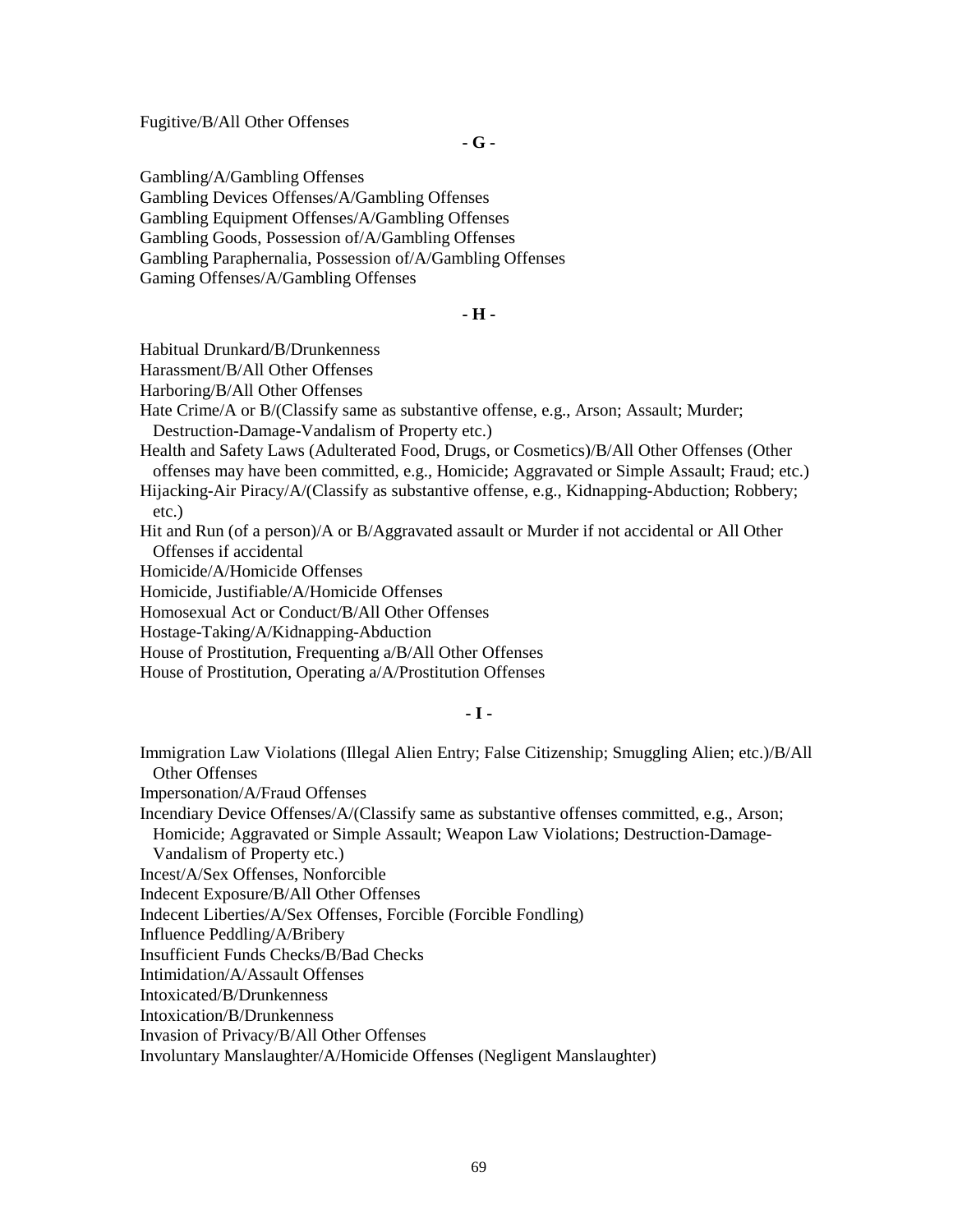**- J -**

Joyriding/A/Motor Vehicle Theft

Jury Tampering/B/All Other Offenses (Other offenses may have been committed, e.g., Bribery; Extortion-Blackmail; Intimidation; etc.) Justifiable Homicide/A/Homicide Offenses

### **- K -**

Kickback/A/Bribery Kidnapping/A/Kidnapping-Abduction Kidnapping, Parental/A/Kidnapping-Abduction Killing/A/Homicide Offenses

**- L -**

Larceny/A/Larceny-Theft Offenses Libel, Criminal/B/All Other Offenses Liquor Law Violation/B/Liquor Law Violations Littering/B/All Other Offenses Loitering/B/Curfew-Loitering-Vagrancy Violations Looting/A/Burglary or Larceny as appropriate Lottery, Unlawful/A/Gambling Offenses

#### **- M -**

Mail Fraud/A/Fraud Offenses Malicious Mischief/A/Destruction-Damage-Vandalism of Property Mandatory Release Violation/B/All Other Offenses Manslaughter, Negligent/A/Homicide Offenses Manslaughter, Nonnegligent/A/Homicide Offenses Manslaughter, Vehicular/A or B/Murder if intentional or All Other Offenses if not intentional Military Law Violations (AWOL; Desertion; etc.)/B/All Other Offenses Minor Assault/A/Assault Offenses Misappropriation/A/Embezzlement Missing Person/(Should not be reported as it is not an "offense") Molesting, Child/A/Sex Offenses, Forcible Monopoly in Restraint of Trade/B/All Other Offenses Moonshining/B/Liquor Law Violation Motor Vehicle Theft/A/Motor Vehicle Theft Murder/A/Homicide Offenses

### **- N -**

Narcotic Offenses/A/Drug-Narcotic Offenses Neglect of Family/B/Family Offenses, Nonviolent Negligent Manslaughter/A/Homicide Offenses Nonpayment of Alimony/B/Family Offenses, Nonviolent; or All Other Offenses (if treated as Contempt of Court) Nonsupport/B/Family Offenses, Nonviolent Numbers/A/Gambling Offenses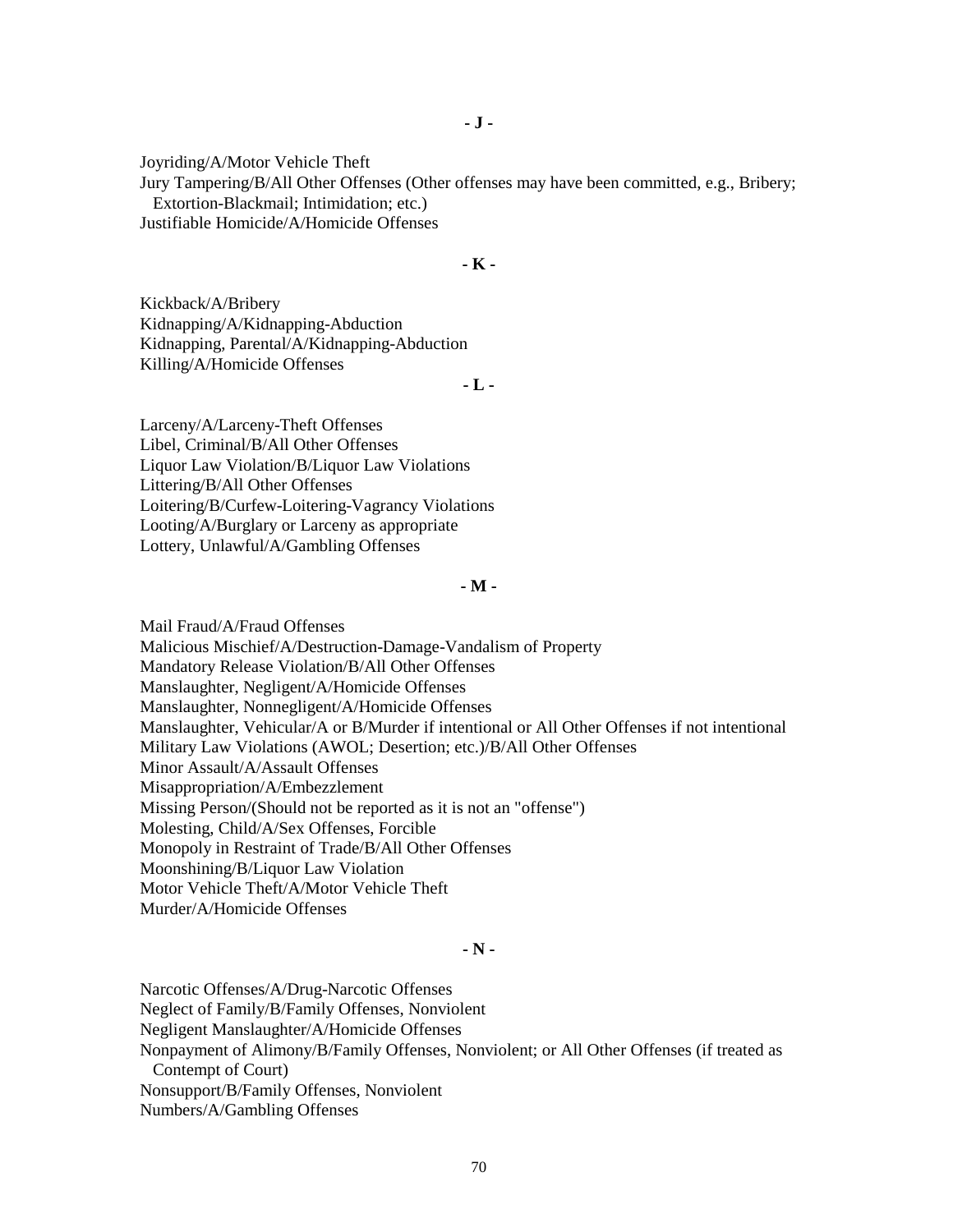Obscene Communication/B/All Other Offenses Obscene Language, Use of/B/Disorderly Conduct Obscene Material/A/Pornography-Obscene Material Obscene Telephone Call/B/All Other Offenses Obstructing Criminal Investigation/B/All Other Offenses Obstructing Justice/B/All Other Offenses Obstructing Police Officer(s)/B/All Other Offenses Operating a House of Prostitution/A/Prostitution Offenses

### **- P -**

Pandering/A/Prostitution Offenses Paraphernalia Offenses, Drug/A/Drug-Narcotic Offenses Paraphernalia Offenses, Gambling/A/Gambling Offenses Parental Kidnapping/A/Kidnapping-Abduction Parole Violation/B/All Other Offenses Passing Bad Checks/B/Bad Checks Patronizing a House of Prostitution/B/All Other Offenses Patronizing a Prostitute/B/All Other Offenses Peeping Tom/B/Peeping Tom Perjury/B/All Other Offenses (Other offenses may have been committed, e.g., Bribery) Perjury, Subornation of/B/All Other Offenses (Other offenses may have been committed, e.g., Bribery; Extortion-Blackmail; Intimidation) Pickpocket/A/Larceny-Theft Offenses Pimping/A/Prostitution Offenses Pocket-picking/A/Larceny-Theft Offenses Polygamy/B/All Other Offenses Pornography/A/Pornography-Obscene Material Possession of Burglary Tools/B/All Other Offenses Possession of Drug Equipment/A/Drug-Narcotic Offenses Possession of Gambling Equipment/A/Gambling Offenses Possession of Stolen Property/A/Stolen Property Offenses Privacy, Invasion of/B/All Other Offenses Probation Violation/B/All Other Offenses Procurement Fraud/A/Fraud Offenses Procuring for Prostitution/A/Prostitution Offenses Profanity/B/Disorderly Conduct Prostitution/A/Prostitution Offenses Prostitution, Soliciting for/A/Prostitution Offenses Prostitution, Transporting Persons for/A/Prostitution Offenses Prowler/B/All Other Offenses Public Nuisance/B/Disorderly Conduct

Purse-snatching/A/Larceny-Theft Offenses

# **- Q -**

Quarantine, Violation of/B/All Other Offenses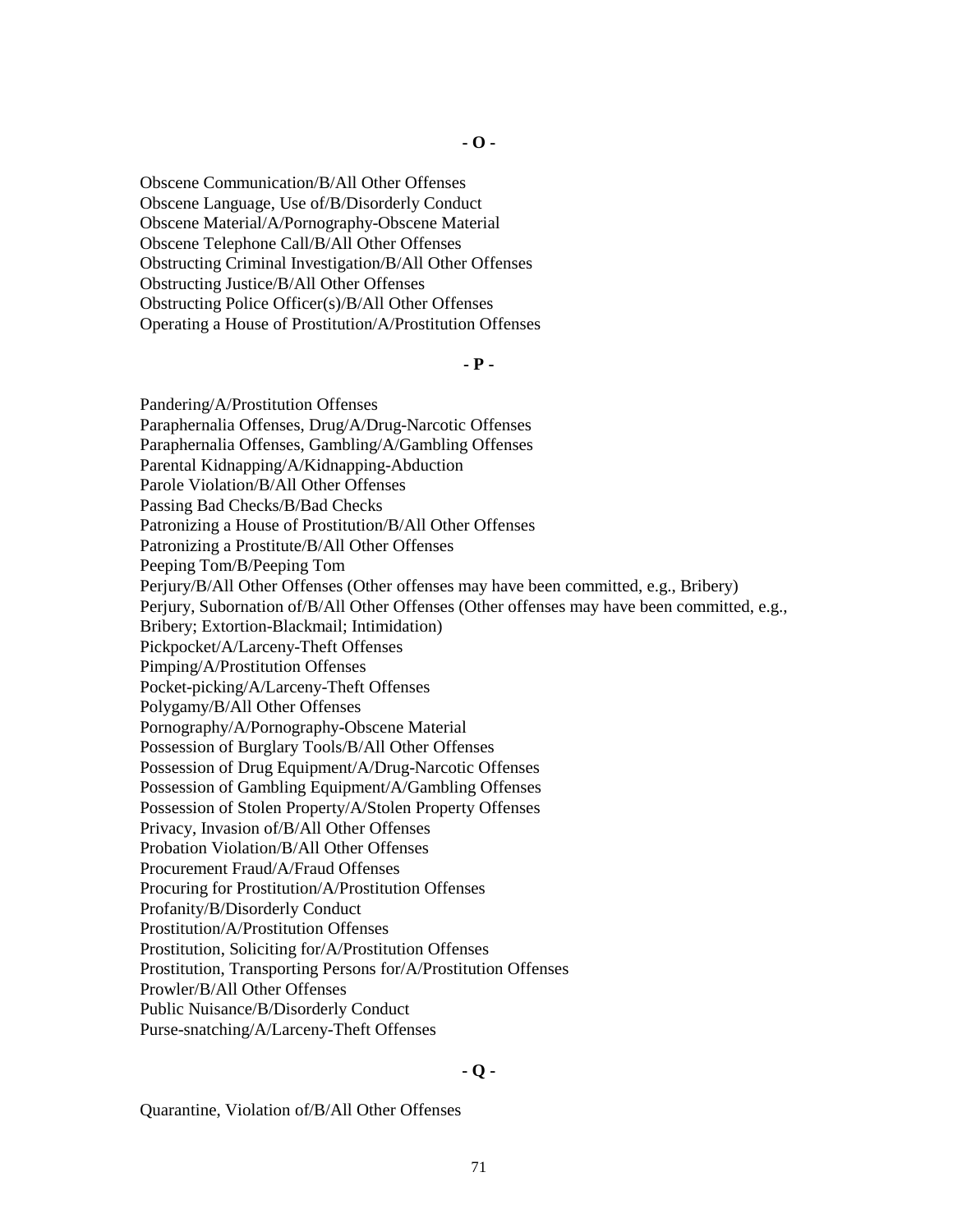Racketeering Influenced and Corrupt Organization (RICO)/A or B/(Report predicate offenses,

e.g., Arson; Aggravated Assault; Extortion; Blackmail)

Racketeering/A or B/(Classify same as substantive offenses, e.g., Bribery; Extortion-Blackmail; Larceny-Theft Offenses)

Rape (Forcible)/A/Sex Offenses, Forcible

Rape By Instrumentation/A/Sex Offenses, Forcible

Rape, Statutory/A/Sex Offenses, Nonforcible

Receiving Stolen Property/A/Stolen Property Offenses

Reckless Endangerment/B/All Other Offenses

Reckless Manslaughter (Nonvehicular)/A/Homicide Offenses(Negligent Manslaughter)

Reckless Operation of Aircraft/B/All Other Offenses

Release Violation, Conditional/B/All Other Offenses

Release Violation, Mandatory/B/All Other Offenses

Resisting Officer/A/Assault Offenses

Restraint, Unlawful/A/Kidnapping-Abduction

Revenue Law Violations/B/All Other Offenses

Riot/B/Curfew-Loitering-Vagrancy Violations(Other offenses may have been committed, e.g.,

Arson; Destruction-Damage-Vandalism of Property)

Robbery/A/Robbery

Rout/B/All Other Offenses (Other offenses may have been committed)

Runaway/B/Runaway

# **- S -**

Sabotage/B/All Other Offenses (Other offenses may have been committed, e.g., Arson;

Destruction-Damage-Vandalism of Property)

Sanitation Law Violations/B/All Other Offenses

Scalping, Ticket(s)/B/All Other Offenses

Sedition/B/All Other Offenses

Seduction/B/All Other Offenses

Sex, Commercialized/A or B/(Classify as Prostitution Offenses; Pornography-Obscene Material; or All Other Offenses)

Sex Offenses, Forcible/A/Sex Offenses, Forcible

Sex Offenses, Nonforcible/A/Sex Offenses, Nonforcible

Sexual Assault With An Object/A/Sex Offenses, Forcible

Shoplifting/A/Larceny-Theft Offenses

Simple Assault/A/Assault Offenses

Slander, Criminal/B/All Other Offenses

Smuggling Alien/B/All Other Offenses

Smuggling Contraband/B/All Other Offenses (Other offenses may have been committed, e.g., Drug-Narcotic Offenses)

Sodomy, Consensual/B/ All Other Offenses

Sodomy, Forcible/A/Sex Offenses, Forcible

Solicitation to Commit Felony/B/(Classify 90X of Group A offense involved, or as substantive offense if Group B offense involved)

Stalking/A/Assault Offenses (Intimidation)

Stolen Property-Buying, Receiving, or Possessing/A/Stolen Property Offenses

Stripping Motor Vehicle/A/Larceny-Theft Offenses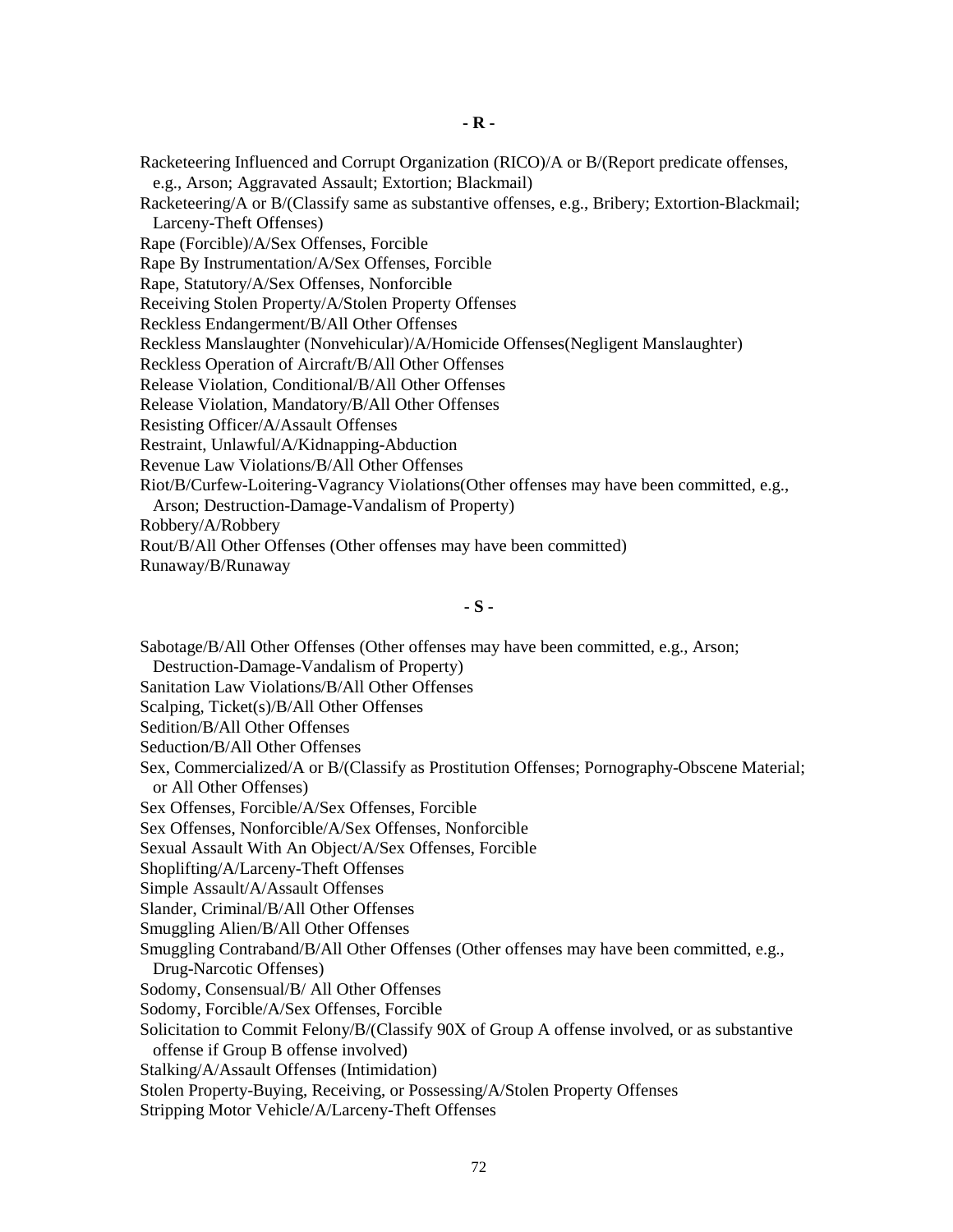Strong-arm Robbery/A/Robbery

Subornation of Perjury/B/All Other Offenses (Other offenses may have been committed, e.g.,

Bribery; Extortion-Blackmail; Intimidation)

Suicide/(Should not be reported)

Suspicion/Should not be reported as it is not an offense

Swindle/A/Fraud Offenses

#### **- T -**

Tax Law Violation/B/All Other Offenses

Telephone Call, Threatening/A/Assault Offenses (Intimidation)

Telephone Fraud/A/Fraud Offenses

Terrorism/(Classify same as substantive offense, e.g., Assault; Destruction-Damage-Vandalism of Property; Murder)

Theft/A/Larceny-Theft Offenses

Theft From Building/A/Larceny-Theft Offenses

Theft From Coin-Operated Machine or Device/A/Larceny-Theft Offenses

Theft From Motor Vehicle/A/Larceny-Theft Offenses

Theft of Motor Vehicle/A/Motor Vehicle Theft

Theft of Motor Vehicle Parts or Accessories/A/Larceny-Theft Offenses

Theft of Vehicles or Equipment Other than Motor Vehicles/A/Larceny-Theft Offenses

Threatening Behavior/A/Assault Offenses (Intimidation)

Threatening Conduct/A/Assault Offenses (Intimidation)

Threatening Gesture/A/Assault Offenses (Intimidation)

Threatening Telephone Call/A/Assault Offenses (Intimidation)

Threatening Words or Statement/A/Assault Offenses (Intimidation)

Threats/A/Assault Offenses (Intimidation)

Traffic Violations (Do not report except for: Driving Under the Influence [DUI]; Driving While

Intoxicated [DWI]; Hit and Run [of a person]; or Vehicular Manslaughter)

Transmitting Wagering Information/A/Gambling Offenses

Transporting Persons for Prostitution/A/Prostitution Offenses

Treason/B/All Other Offenses (Other offenses may have been committed, e.g., Burglary; Larceny-Theft)

Trespass of Personal Property/B/All Other Offenses

Trespass of Real Property/B/Trespass of Real Property

## **- U –**

Unlawful Assembly/B/Curfew-Loitering-Vagrancy Violations Unlawful Entry/A/Burglary-B&E Unlawful Restraint/A/Kidnapping-Abduction Unlicensed Weapon/A/Weapon Law Violations Unregistered Weapon/A/Weapon Law Violations

Uttering Bad Checks/B/Bad Checks

# **- V -**

Vagabondage/B/Curfew-Loitering-Vagrancy Violations Vagrancy/B/Curfew-Loitering-Vagrancy Violations Vandalism/A/Destruction-Damage-Vandalism of Property